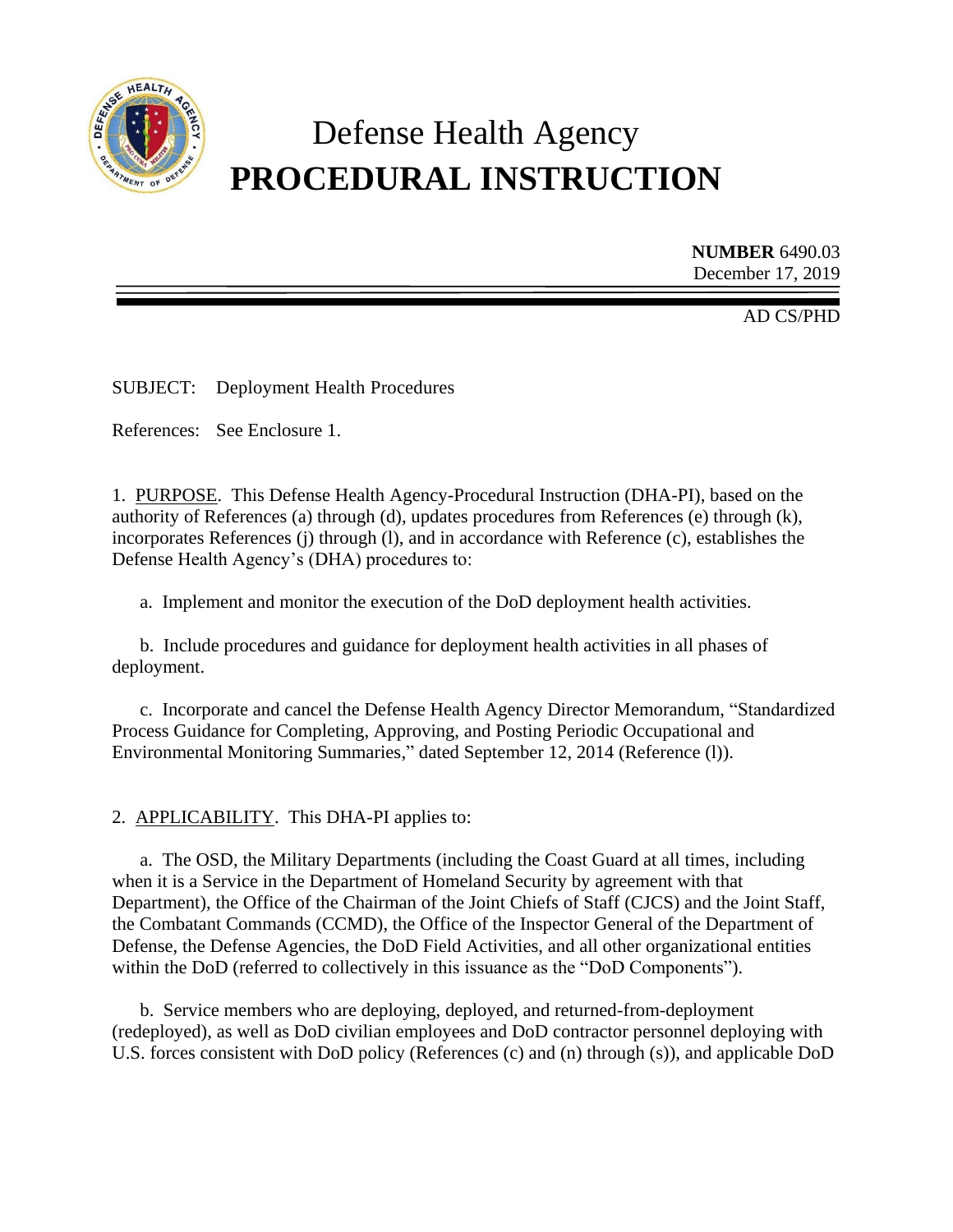Component guidance. DoD contractor personnel deploying with U.S. forces are included to the extent provided in the applicable contracts and pursuant to References (c), (n), (t), (u), and any applicable DoD Component policy. Reserve Component (RC) members include Army and Air National Guard members, consistent with the polices of the Adjutants General of the States, Territories, or the Commanding General of the District of Columbia, who are deploying, deployed, and returned from deployed, in a duty status pursuant to section 502(f) of Reference (m).

c. Shipboard operations when identified health risks indicate actions are necessary beyond the scope of shipboard occupational health programs, per the decision of the commander exercising operational control. Otherwise, shipboard operations that are not anticipated to involve operations ashore will report individual daily deployment locations but are exempt from other requirements of this issuance.

d. Deployments to enduring locations within operational areas, when identified health risks indicate actions are necessary beyond the scope of occupational and environmental health programs pursuant to References (c) and (v) through  $(x)$ ), and other deployment health activities described in this DHA-PI, per the decision of the commander exercising operational control.

3. POLICY IMPLEMENTATION. To ensure uniform and effective implementation of DoD deployment health policy requirements across the DoD Components, pursuant to References (b) through (d):

a. The DoD Components will conduct key deployment health activities as described in Reference (c) and this DHA-PI. The DoD implements deployment health activities in order to deliver a medically ready force and protect the health of that force through individual medical readiness, occupational and environmental health practices, health assessments and health surveillance in accordance with References (q), (s), (v), (aa) and (ab). Deployment health activities will anticipate, recognize, monitor, evaluate, record, report, communicate, control, and mitigate health threats, to include their immediate and long-term effects. Measures outlined in this DHA-PI will be implemented to provide the necessary level of health protection before, during, and after deployment. DoD deployment health activities promote medical readiness and preserve the health of deploying Service members, DoD civilian employees, and military working animals throughout the spectrum of military operations.

b. Deployments lasting longer than 30 days outside the United States require the full range of deployment health activities described this DHA-PI. Deployments of shorter duration outside of the United States, and operations of any duration within the United States require the minimum deployment health activities described in this DHA-PI, plus any additional deployment health activities per the decision of the commander exercising operational control, as indicated by identified health risks.

c. DoD deployment health activities will be monitored, recorded, and used to promote individual medical readiness (IMR) and protect the health of all deploying U.S. military and DoD civilian employees.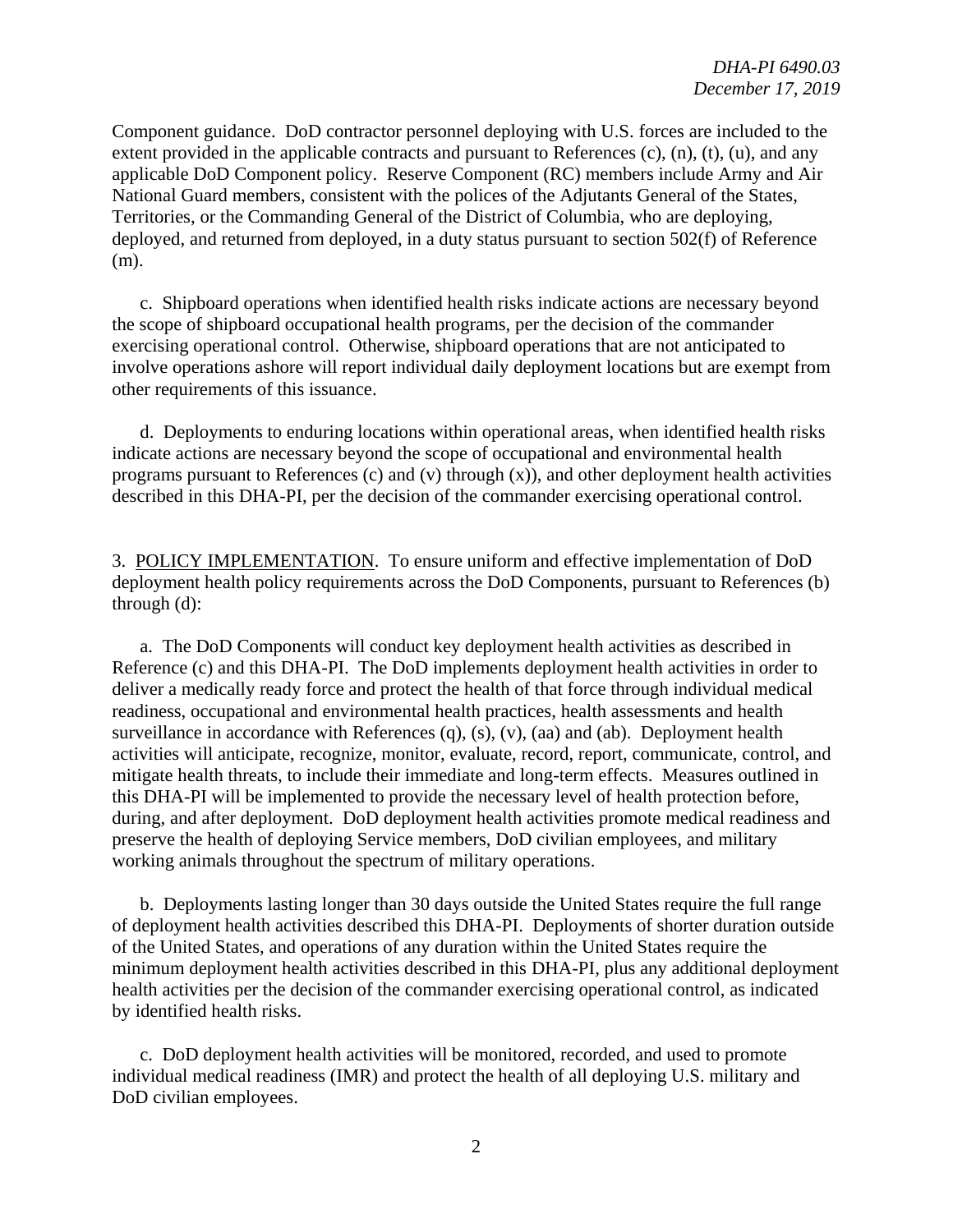d. DoD deployment health activities, data, and information are coordinated and shared with relevant DoD component personnel accountability program activities described in References (ac) and (ad), with environment, safety, and occupational health program activities described in References (ae) and (af), and health surveillance activities described in Reference (q).

e. For deploying contract personnel, all pre-, during-, and post-deployment medical assessments, examinations, treatments, and preventive measures are the responsibility of the contractor unless otherwise stated in the contract, except that the Government will provide theater-specific immunizations and/or medications not available to the general public in accordance with Subparts 207.503, 252.225-7040 of Reference (u).

f. The definition of Deployment, as defined in Reference (ae), will be consistently used.

g. Individual location information is recorded, submitted, and archived according to Reference (c) and the procedures in this DHA-PI.

h. Health surveillance data and information will be matched to individuals by location. Health surveillance data and information include occupational and environmental health (OEH) and food protection data or documents recorded in the Defense Occupational and Environmental Health Readiness System-Industrial Hygiene (DOEHRS-IH) and the OEH and Chemical, Biological, Radiological, and Nuclear (CBRN) information in the Military Exposure Surveillance Library - Secret Internet Protocol Router (MESL (SIPR)).

4. RESPONSIBILITIES. See Enclosure 2.

5. PROCEDURES. See Enclosure 3.

6. INFORMATION COLLECTION REQUIREMENTS. The health surveillance data collected for the purposes of monitoring the individual and collective health of the military population (Service members and deployable DoD civilian employees) before, during, and following deployment operations are aligned with those in Reference (c).

7. RELEASABILITY. **Cleared for public release**. This DHA-PI is available on the Internet from the Health.mil site at: [www.health.mil/DHAPublications.](http://www.health.mil/DHAPublications)

# 8. EFFECTIVE DATE. This DHA-PI:

a. Is effective upon signature.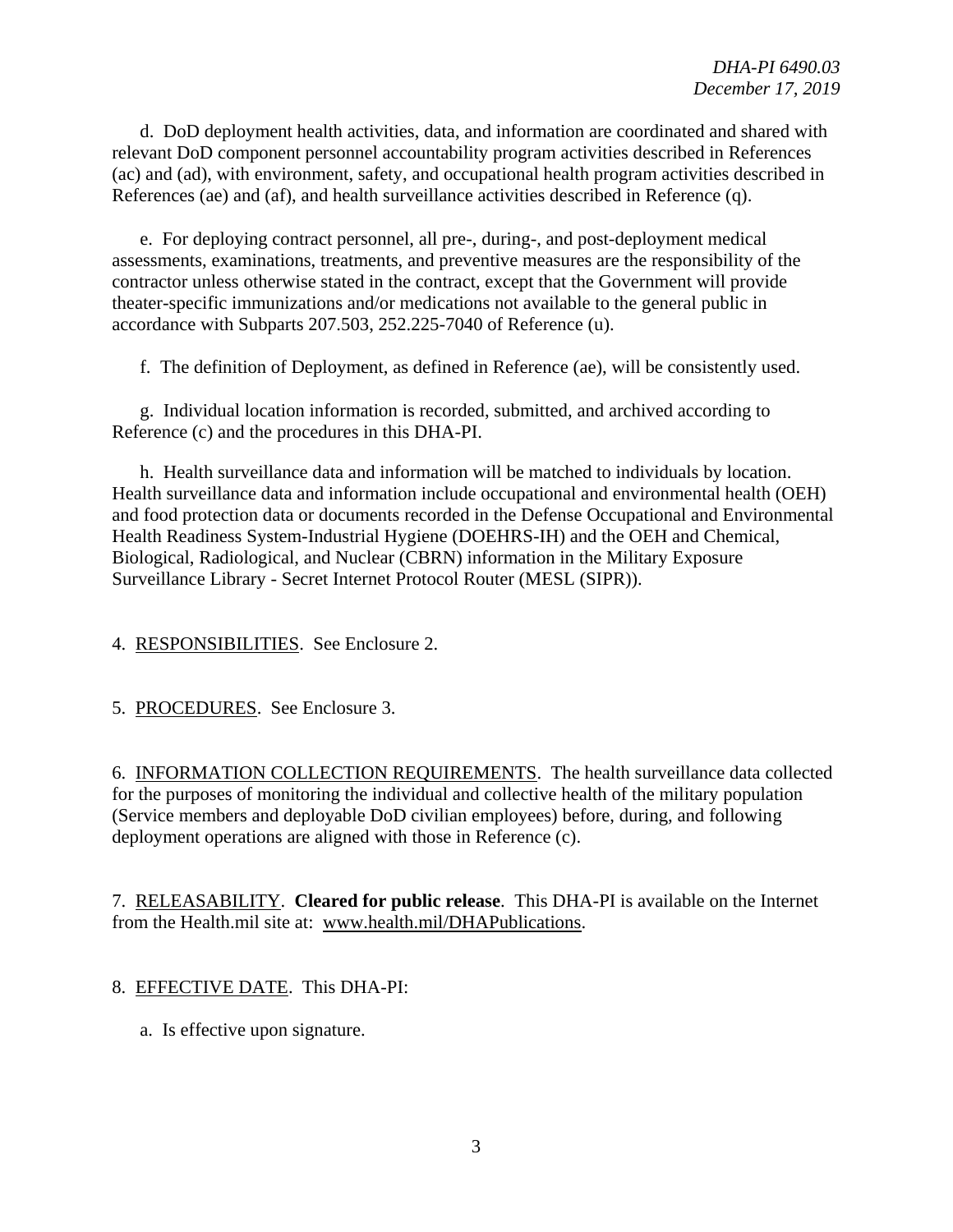b. Will expire 10 years from the date of signature if it has not been reissued or cancelled before this date in accordance with Reference (d).

#### 9. FORMS

a. Standard Form 600, Chronological Record of Medical Care is available from [www.gsa.gov/reference/forms.](http://www.gsa.gov/reference/forms)

b. The following DD Forms are available from [www.esd.whs.mil/directives/forms/:](http://www.esd.whs.mil/directives/forms/)

(1) DD Form 1532, Pest Management Report

(2) DD Form 1910, Clearance Request for Public Release of Department of Defense Information

- (3) DD Form 2341, Report of Animal Bite Potential Rabies Exposure
- (4) DD Form 2697, Report of Medical Assessment
- (5) DD Form 2807-1, Report of Medical History
- (6) DD Form 2808, Report of Medical Examination
- (7) DD Form 2977, Deliberate Risk Assessment Worksheet
- (8) DD Form 2978, Deployment Mental Health Assessment
- c. The following DD Forms are available on the Service designated websites:
	- (1) DD Form 2795, Pre-Deployment Health Assessment
	- (2) DD Form 2796, Post-Deployment Health Assessment
	- (3) DD Form 2900, Post-Deployment Health Re-Assessment

d. DD Form 2766, Adult Preventive and Chronic Care Flowsheet, is a specialty form that can be ordered from [https://forms.documentservices.dla.mil/order/.](https://forms.documentservices.dla.mil/order/)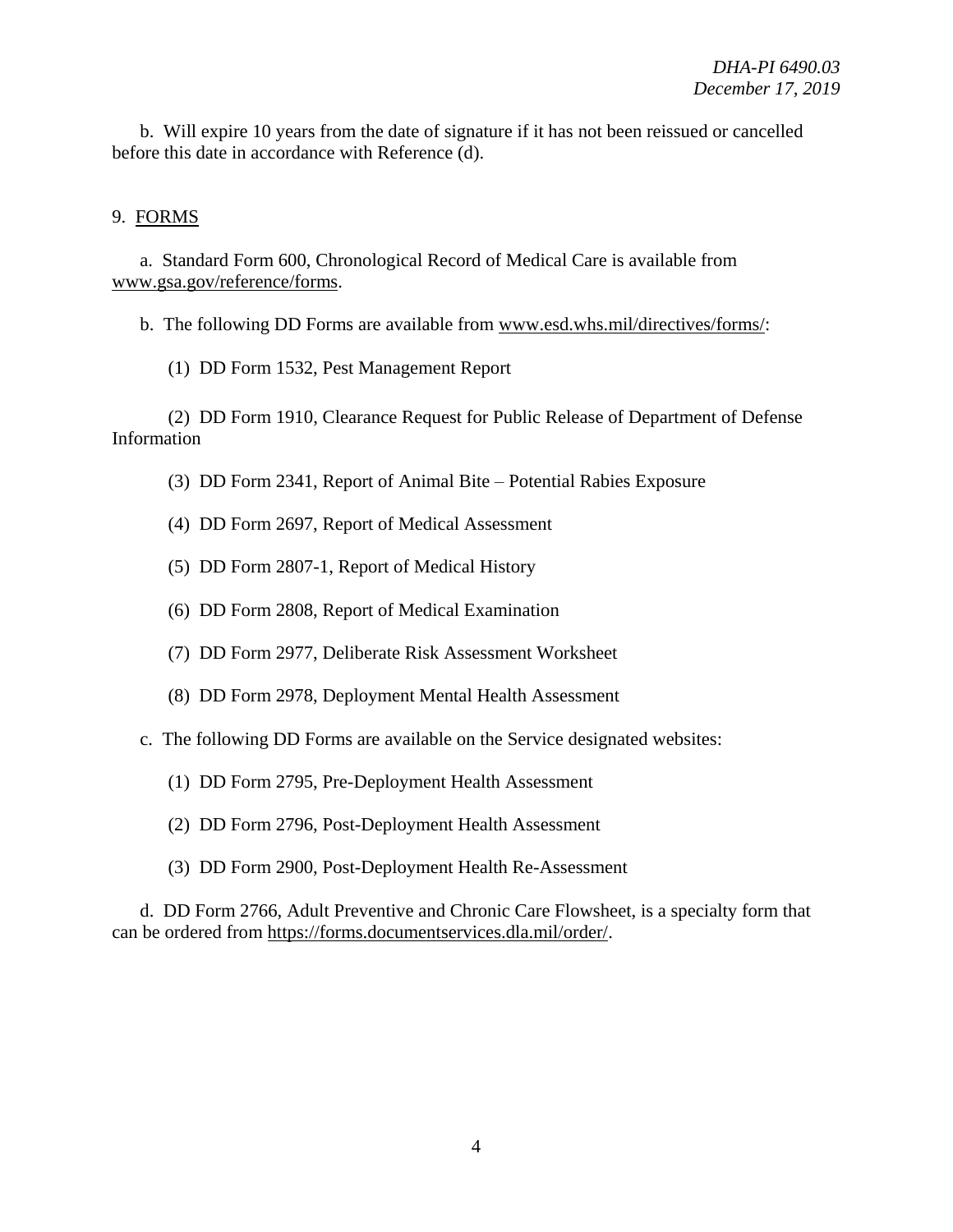e. The Vaccine Adverse Event Reporting System (VAERS) process mentioned in this DHA-PI is available from [https://vaers.hhs.gov/index.html.](https://vaers.hhs.gov/index.html)

f. The DD Form 1532-1, Pest Management Maintenance Record, is available from [https://www.acq.osd.mil/eie/afpmb/.](https://www.acq.osd.mil/eie/afpmb/)

RONALD J. PLACE LTG, MC, USA **Director** 

Enclosures

- 1. References
- 2. Responsibilities
- 3. Procedures

Appendices

- 1. Deployment Occupational and Environmental Health Risk Management and Health Risk Communication
- 2. Deployment Occupational and Environmental Health Surveillance Process
- 3. Malaria Risk and Prevention
- 4. Deployment-Related Biomonitoring and Analysis of Embedded Metal Fragments
- 5. Deployment-Related Health Assessments
- 6. Occupational and Environmental Health Surveillance Systems of Record
- 7. Incident Reporting
- 8. Daily Location Tracking of Deployed Service Members and Department of Defense Civilians
- 9. Disease and Injury Surveillance, Reportable Medical Events, and Report of Animal Bite and Rabies Prevention

Glossary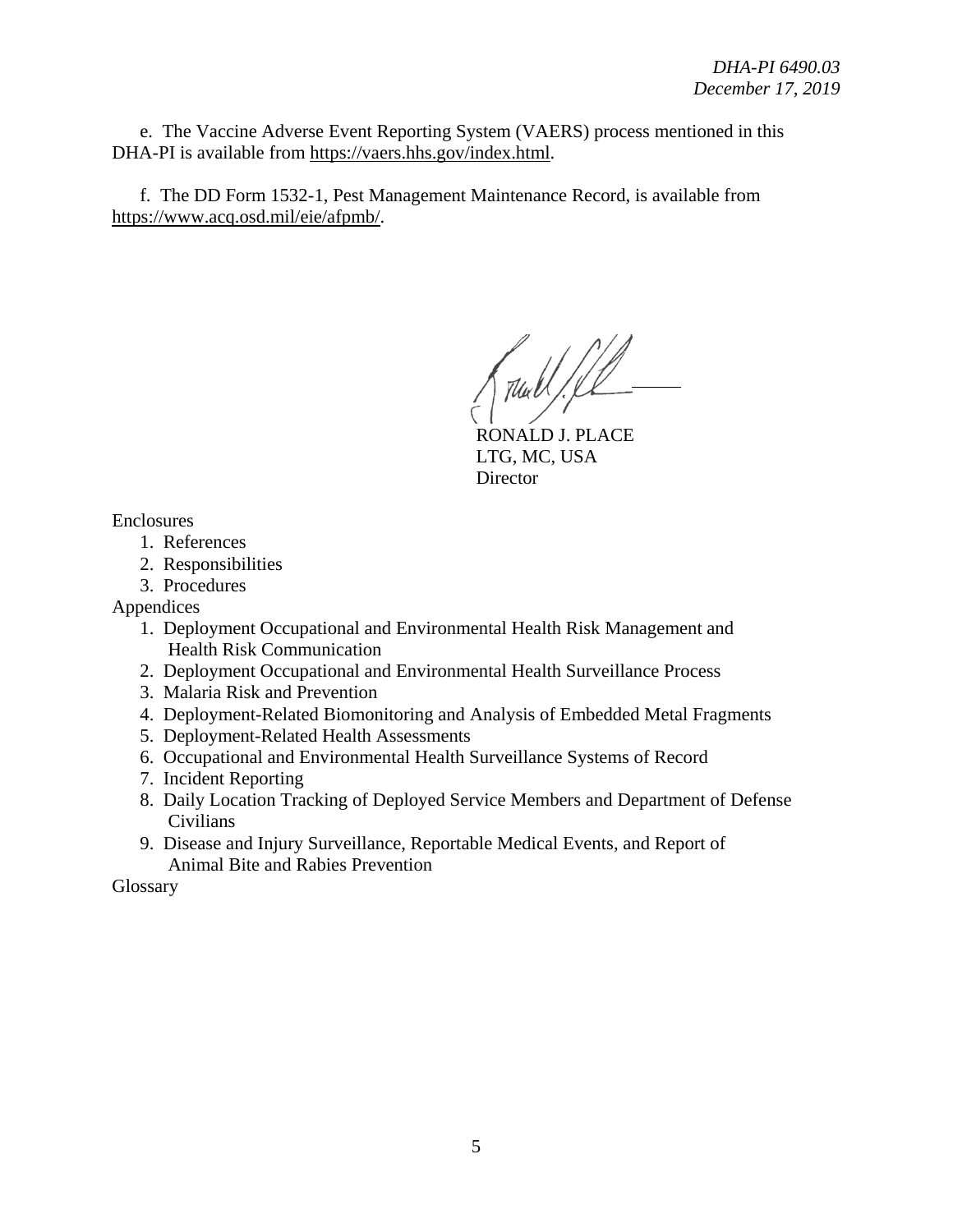# TABLE OF CONTENTS

| DEPARTMENT OF DEFENSE COMPONENT HEADS AND COMMANDANT.          |  |
|----------------------------------------------------------------|--|
|                                                                |  |
|                                                                |  |
|                                                                |  |
|                                                                |  |
|                                                                |  |
|                                                                |  |
|                                                                |  |
| <b>APPENDICES</b>                                              |  |
| 1. DEPLOYMENT OCCUPATIONAL AND ENVIRONMENTAL HEALTH RISK       |  |
|                                                                |  |
| 2. DEPLOYMENT OCCUPATIONAL AND ENVIRONMENTAL HEALTH            |  |
|                                                                |  |
|                                                                |  |
| 4. DEPLOYMENT-RELATED BIOMONITORING AND ANALYSIS OF            |  |
|                                                                |  |
|                                                                |  |
| 6. OCCUPATIONAL AND ENVIRONMENTAL HEALTH SURVEILLANCE          |  |
|                                                                |  |
|                                                                |  |
| 8. DAILY LOCATION TRACKING OF DEPLOYED SERVICE MEMBERS AND     |  |
|                                                                |  |
| 9. DISEASE AND INJURY SURVEILLANCE, REPORTABLE MEDICAL EVENTS, |  |
|                                                                |  |
|                                                                |  |
|                                                                |  |
|                                                                |  |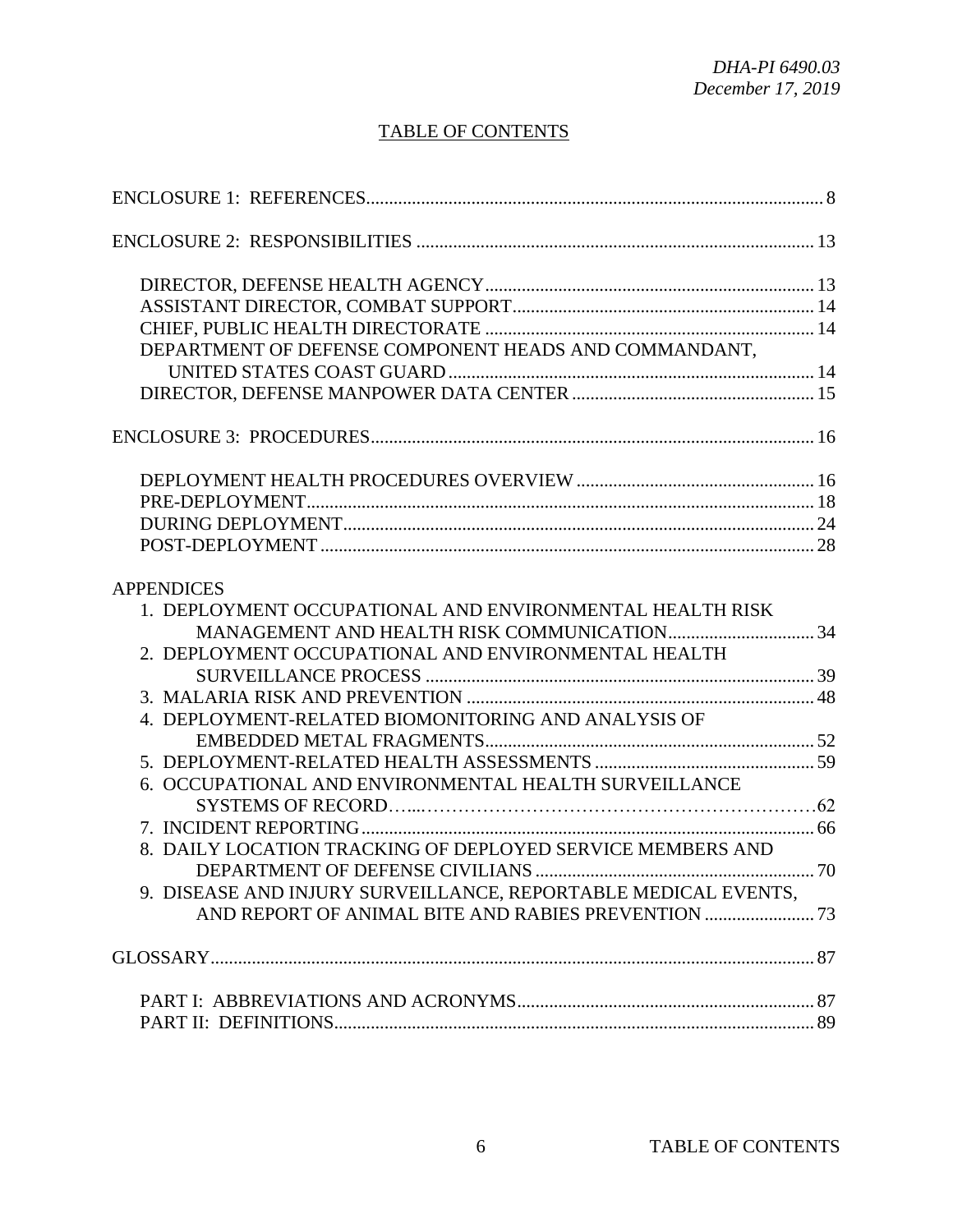# TABLES

| <b>FIGURE</b> |  |
|---------------|--|

|--|--|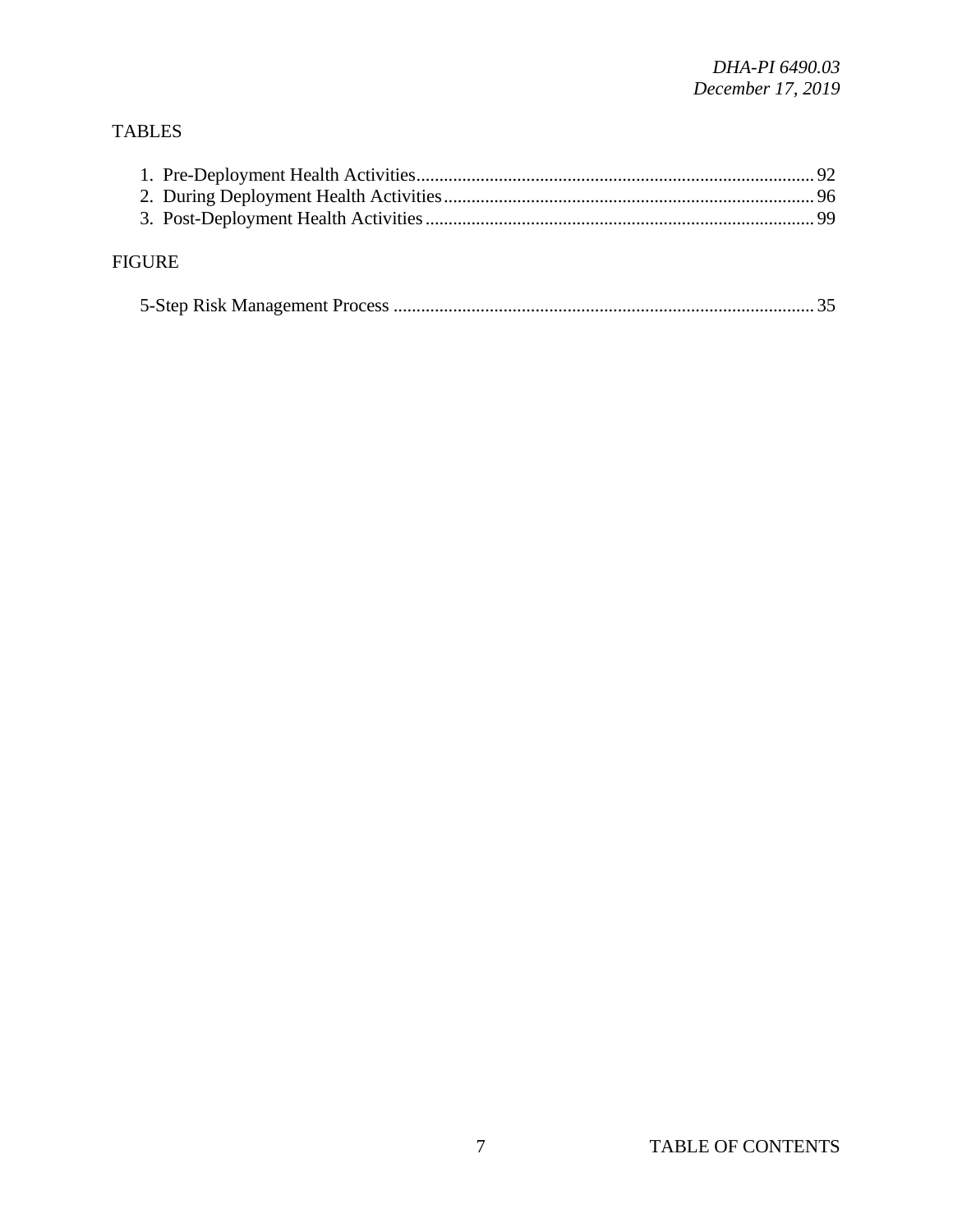# ENCLOSURE 1

## REFERENCES

- (a) DoD Directive 5136.01, "Assistant Secretary of Defense for Health Affairs (ASD(HA))," September 30, 2013, as amended
- (b) DoD Directive 5136.13, "Defense Health Agency (DHA)," September 30, 2013
- (c) DoD Instruction 6490.03, "Deployment Health," June 19, 2019
- (d) DHA-Procedural Instruction 5025.01, "Publication System," August 24, 2018
- (e) Assistant Secretary of Defense for Health Affairs Memorandum, "ASD(HA) Memorandum, "Clarification of the Requirement for Continuation of Semi-Annual Reporting of Results of Embedded Fragment Analyses," June 18, 2012<sup>1</sup>
- (f) Assistant Secretary of Defense for Health Affairs Memorandum, "Operation IRAQI FREEDOM/Operation NEW DAWN Depleted Uranium Bioassay Results - 16th Semi-Annual Report and Policy on Future Data Submissions," January 23, 2012<sup>2</sup>
- (g) Health Affairs Policy 07-029, Assistant Secretary of Defense for Health Affairs Memorandum, "Policy on Analysis of Metal Fragments Removed from Department of Defense Personnel," December 18, 2007<sup>3</sup>
- (h) Health Affairs Policy 04-004, Under Secretary of Defense (Personnel and Readiness) Memorandum, "Department of Defense Deployment Biomonitoring Policy and Approved Bioassays for Depleted Uranium and Lead," February 6, 2004<sup>4</sup>
- (i) Assistant Secretary of Defense for Health Affairs Policy Memorandum 03-012, "Policy for the Operation Iraqi Freedom Depleted Uranium (DU) Medical Management," May 30,  $2003^5$
- (j) Office of the Chairman, Joint Chiefs of Staff Memorandum, "Procedures for Deployment Health Surveillance," Memorandum 0017-12, December 17, 2012
- (k) Assistant Secretary of Defense for Health Affairs Memorandum, "Guidance on Medications for Prophylaxis of Malaria," April 15, 2013<sup>6</sup>
- (l) Defense Health Agency Director Memorandum, "Standardized Process Guidance for Completing, Approving, and Posting Periodic Occupational and Environmental Monitoring Summaries," September 12, 2014 (cancelled)
- (m) United States Code, Title 32
- (n) DoD Directive 6200.04, "Force Health Protection (FHP)," October 9, 2004, as amended
- (o) DoD Directive-Type Memorandum 17-004, "Department of Defense Expeditionary Civilian Workforce," January 25, 2017, as amended
- (p) DoD Directive 1400.31, "DoD Civilian Work Force Contingency and Emergency Planning and Execution," April 28, 1995, as amended

 $\overline{\phantom{a}}$ <sup>1</sup> Available on-line from the Health.mil website, from https://health.mil/Reference-Center/Policies/2015/01/13/Embedded-Fragment-Analyses <sup>2</sup> Available on-line from the Health.mil website from https://health.mil/Reference-Center/Policies/2012/01/23/Operation-IRAQI-FREEDOM-Operation-NEW-DAWN-Depleted-Uranium-Bioassay-Results---16th-Semi-Annual-Repo

<sup>3</sup> Available on-line from the Health.mil website from https://health.mil/Reference-Center/Policies/2007/12/18/Policy-on-Analysis-of-Metal-Fragments-Removed-from-Department-of-Defense-Personnel

<sup>&</sup>lt;sup>4</sup> Available on-line from the Health.mil website from https://health.mil/Reference-Center/Policies/2004/02/06/Department-of-Defense-Deployment-Biomonitoring-Policy-and-Approved-Bioassays-for-Depleted-Uranium-an

<sup>5</sup> Available on-line from the Health.mil website from https://health.mil/Reference-Center/Policies/2003/05/30/Policy-for-the-Operation-Iraqi-Freedom-Depleted-Uranium--DU--Medical-Management

<sup>6</sup> Available on-line from the Health.mil website from https://health.mil/Reference-Center/Policies/2013/04/15/Guidance-on-Medications-for-Prophylaxis-of-Malaria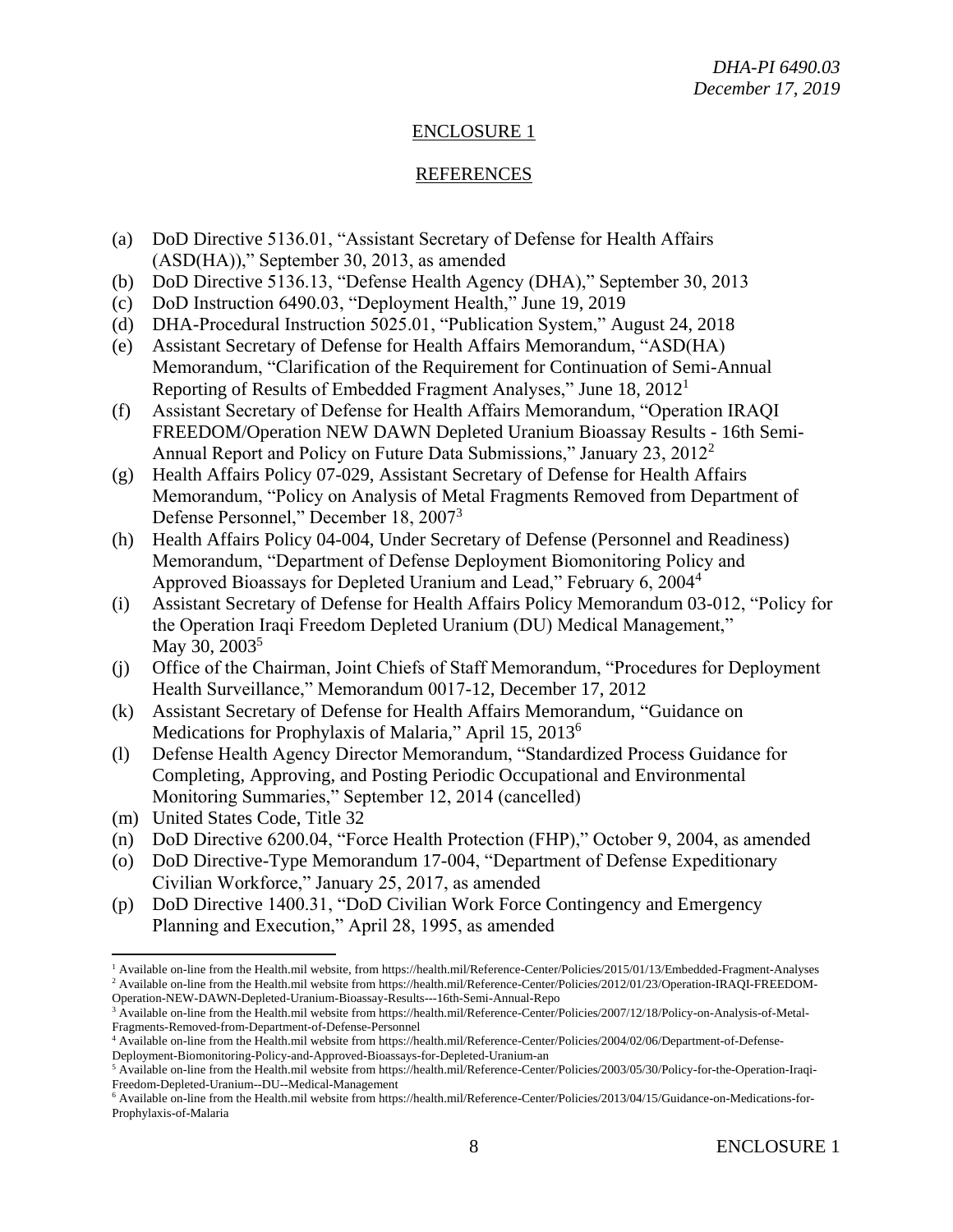- (q) DoD Directive 6490.02E, "Comprehensive Health Surveillance," February 8, 2012, as amended
- (r) Office of the Secretary of Defense memorandum , "Policy Guidance for Provision of Medical Care to Department of Defense Civilian Employees Injured or Wounded While Forward Deployed in Support of Hostilities," September 24, 2007
- (s) DoD Instruction 6490.07, "Deployment-Limiting Medical Conditions for Service Members and DoD Civilian Employees," February 5, 2010
- (t) DoD Instruction 3020.41, "Operational Contract Support (OCS)," December 20, 2011, as amended
- (u) Code of Federal Regulation, Title 48, Subparts 207.503, 252.225-7040
- (v) DoD Instruction 6055.05, "Occupational and Environmental Health (OEH)," November 11, 2008, as amended
- (w) DoD Instruction 4715.05, "Environmental Compliance at Installations Outside the United States," November 1, 2013, as amended
- (x) DoD Instruction 4715.06, "Environmental Compliance in the United States," May 4, 2015, as amended
- (y) DoD Directive 6400.04E, "DoD Veterinary Public and Animal Health Services," June 27, 2013, as amended
- (z) DHA-Procedural Instruction 6025.18, "Animal Access to Facilities," May 21, 2019
- (aa) DoD Instruction 6025.19, "Individual Medical Readiness (IMR)," June 9, 2014
- (ab) DoD Instruction 6200.06, "Periodic Health Assessment (PHA) Program," September 8, 2016
- (ac) DoD Directive 5124.02, "Under Secretary of Defense for Personnel and Readiness (USD(P&R))," June 23, 2008
- (ad) DoD Instruction 3001.02, "Personnel Accountability in Conjunction with Natural or Manmade Disasters," May 3, 2010
- (ae) DoD Directive 4715.1E, "Environment, Safety, and Occupational Health (ESOH)," March 19, 2005, as amended
- (af) DoD Instruction 6055.01, "DoD Safety and Occupational Health (SOH) Program," October 14, 2014, as amended
- (ag) "DoD Dictionary of Military and Associated Terms," current version
- (ah) DoD Instruction 6200.05, "Force Health Protection Quality Assurance (FHPQA) Program," June 16, 2016, as amended
- (ai) Defense Health Agency Procedural Instruction 6200.05, "Force Health Protection Quality Assurance (FHPQA) Program", May 2, 2018).
- (aj) DoD Instruction 6040.45, "DoD Health Record Life Cycle Management," November 16, 2015, as amended
- (ak) DoD Manual 5200.01, Volume 2, "DoD Information Security Program: "Marking of Classified Information", February 24, 2012, as amended
- (al) Joint Publication 4-02, "Joint Health Services," December 11, 2017, as amended
- (am) Joint Publication 5-0, "Joint Planning," June 16, 2017
- (an) NTRP 4-02.9/AFTTP 3-2.82\_IP /ATP 4-02.82, "Occupational and Environmental Health Site Assessment," April 2012
- (ao) Assistant Secretary of Defense for Health Affairs Memorandum, "Clinical Practice Guidance for Deployment-Limiting Mental Disorders and Psychotropic Medications," October 7, 2013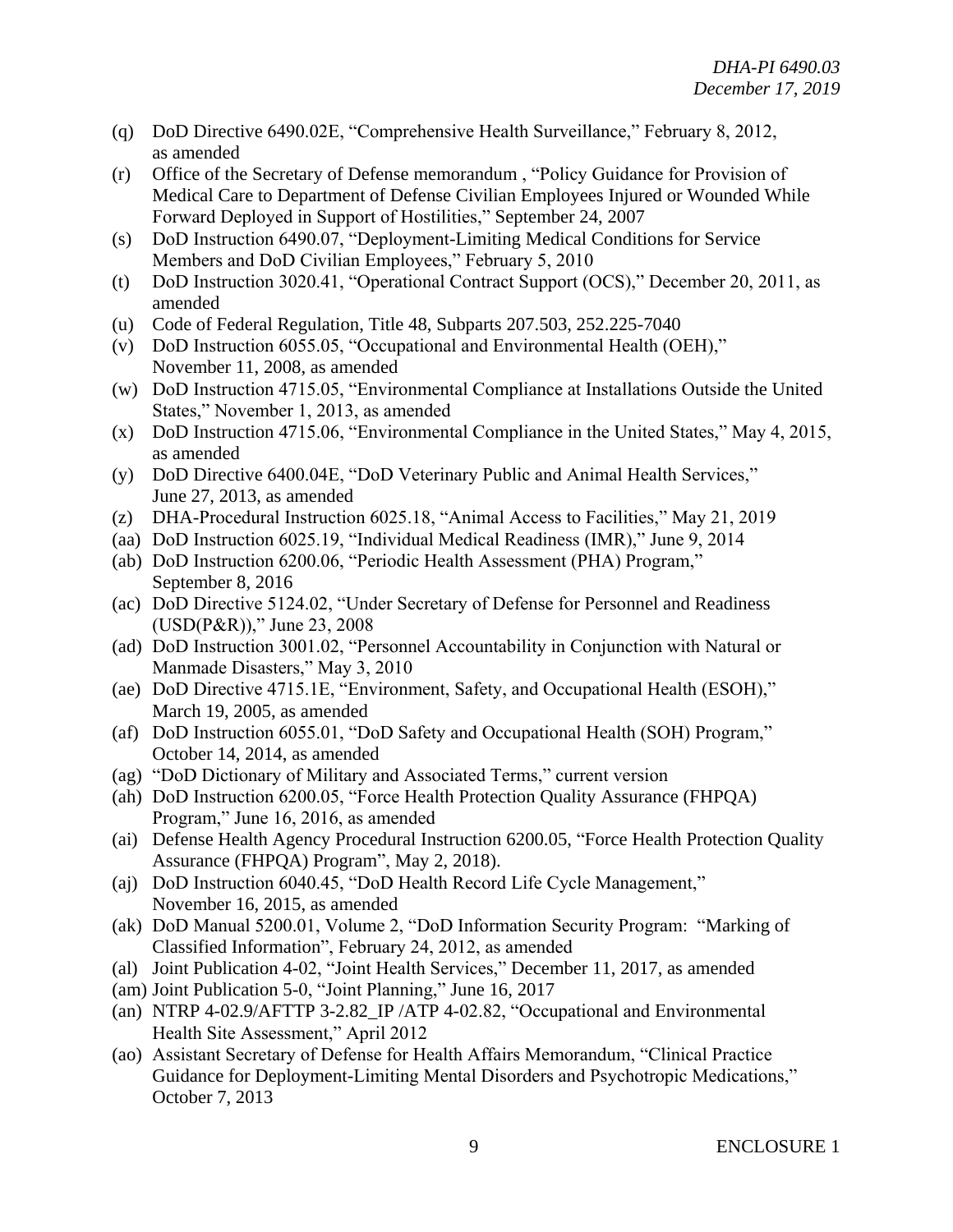- (ap) DHA-Procedural Instruction 6200.02, "Comprehensive Contraceptive Counseling and Access to the Full Range of Methods of Contraception," May 13, 2019
- (aq) DoD Instruction 6205.02, "DoD Immunization Program," July 23, 2019
- (ar) DoD Instruction 6200.02, "Application of Food and Drug Administration (FDA) Rules to Department of Defense Force Health Protection Programs," February 27, 2008
- (as) Assistant Secretary of Defense for Health Affairs Memorandum, "Guidance Memorandum on use of Primaquine during Primaquine Shortages," August 2, 2012<sup>7</sup>
- (at) Assistant Secretary of Defense for Health Affairs Memorandum, "Guideline for Tuberculosis Screening and Testing," April 20, 2012<sup>8</sup>
- (au) DoD 6055.05-M, "Occupational Medical Examinations and Surveillance Manual," May 2, 2007, as amended
- (av) DoD Instruction 6055.12, "Hearing Conservation Program (HCP)," December 3, 2010, as amended
- (aw) Army Public Health Command Circular 40-1, "Worldwide Directory of Sanitarily Approved Food Establishments for Armed Forces Procurement," June 27, 2014, or current version<sup>9</sup>
- (ax) Military Standard 3041, Department of Defense Standard Practice "Requirements for Food and Water Risk Assessments (FWRA)," May 15, 2013
- (ay) Military Handbook 3041, Department of Defense Handbook "Guidelines for Conducting Food and Water Risk Assessments (FWRA)," May 15, 2013
- (az) Technical Bulletin Medical 530/NAVMED P-5010-1/AFMAN 48-147\_IP, "Tri-Service Food Code," March 1, 2019
- (ba) DoD Instruction 6025.18, "Health Insurance Portability and Accountability Act (HIPAA) Privacy Rule Compliance in DoD Health Care Programs," March 19, 2019
- (bb) DoD Manual 6025.18, "Implementation of the Health Insurance Portability And Accountability Act (HIPAA) Privacy Rule in DoD Health Care Programs," March 13, 2019
- (bc) DoD Instruction 8580.02, "Security of Individually Identifiable Health Information in DoD Health Care Programs," August 12, 2015
- (bd) DoD Instruction 5230.29, "Security and Policy Review of DoD Information for Public Release," August 13, 2014, as amended
- (be) DoD Instruction 6490.13, "Comprehensive Policy on Traumatic Brain Injury-Related Neurocognitive Assessments by the Military Services," September 11, 2015, as amended
- (bf) DoD Instruction 5154.30, "Armed Forces Medical Examiner System (AFMES) Operations," December 29, 2015, as amended
- (bg) DoD Instruction 6480.04, "Armed Services Blood Program Operational Procedures," August 13, 2012, as amended
- (bh) DoD Instruction 6465.01, "Erythrocyte Glucose-6-Phosphate Dehydrogenase Deficiency (G6PD) and Sickle Cell Trait Screening Programs," July 17, 2015
- (bi) DoD Instruction 3000.12, "Management of U.S. Global Defense Posture (GDP)," May 6, 2016

 $\overline{\phantom{a}}$ 

<sup>7</sup> Available on-line from the Health.mil website, from https://health.mil/Reference-Center

<sup>8</sup> Available on-line from the Health.mil website, from https://health.mil/Reference-Center/Policies/2012/04/20/Guideline-for-Tuberculosis-Screening-and-Testing

<sup>9</sup> Available on-line, from https://phc.amedd.army.mil/topics/foodwater/ca/Pages/DoDApprovedFoodSources.aspx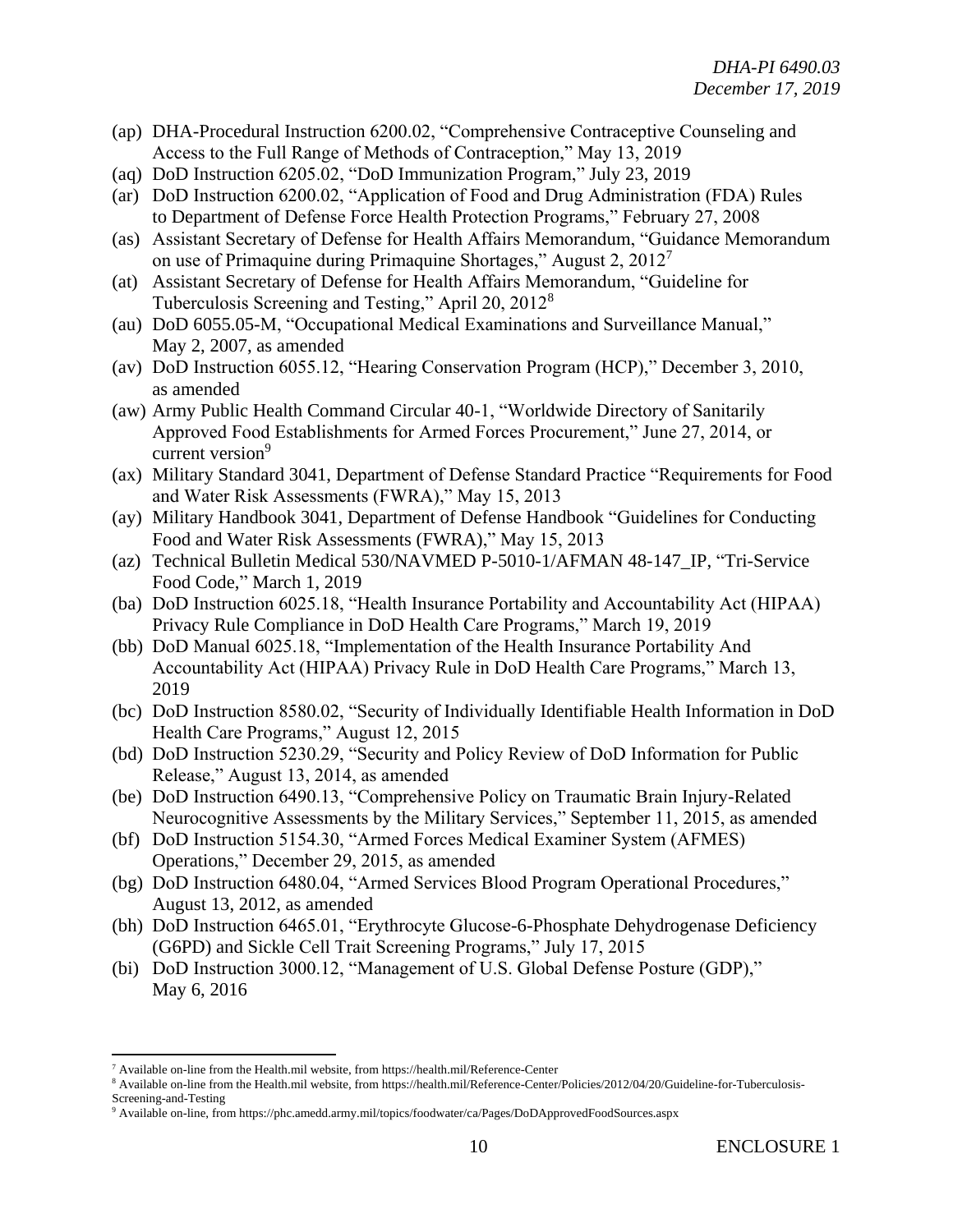- (bj) DoD Directive 3000.10, "Contingency Basing Outside the United States," January 10, 2013, as amended
- (bk) Armed Forces Pest Management Board (AFPMB) Technical Guide No. 36, "Personal Protective Measures against Insects and Other Arthropods of Military Significance," September 2012, as amended
- (bl) DoD Instruction 4150.07, "DoD Pest Management Program," May 29, 2008, as amended
- (bm) Armed Forces Pest Management Board (AFPMB) Technical Guide No. 24, "Contingency Pest Management Guide," September 2012
- (bn) Armed Forces Pest Management Board (AFPMB) Technical Guide No. 3, "Feral Animal Risk Mitigation (FARM) in Operational Areas," January 2017
- (bo) Army Regulation 40-905/SECNAVINST 6401.1B/AFI 48-131, "Veterinary Health Services," August 29, 2006, effective September 29, 2006
- (bp) DoD Instruction 6495.02, "Sexual Assault Prevention and Response Office (SAPR) Program Procedures," March 28, 2013, as amended
- (bq) DoD Instruction 6490.05, "Maintenance of Psychological Health in Military Operations," November 22, 2011, as amended
- (br) Joint Theater Trauma System Clinical Practice Guidelines, "Clinical Practice Guidelines for Military Working Dogs," September 13, 2018, <sup>10</sup>
- (bs) Army Public Health Command Technical Guide 230, "Environmental Health Risk Assessment and Chemical Exposure Guidelines for Deployed Military Personnel," 2013
- (bt) Defense Health Agency Memorandum, "Armed Forces Reportable Medical Events Guidelines and Case Definitions," June 17, 2017<sup>11</sup>
- (bu) Armed Forces Health Surveillance Division (AFHSD) in collaboration with: U.S. Air Force School of Aerospace Medicine, Army Public Health Center, and Navy and Marine Corps Public Health Center, "Armed Forces Reportable Medical Events Guidelines and Case Definitions," July 17, 2017, or current version<sup>12</sup>
- (bv) DoD Instruction 6025.27, "Medical Ethics In the Military Health System," November 8, 2017
- (bw) Chairman Joint Chiefs of Staff Instruction 3150.25G, "Joint Lessons Learned Program," January 31, 2018
- (bx) DoD Instruction 1241.01, "Reserve Component (RC) Line of Duty Determination for Medical and Dental Treatments and Incapacitation Pay Entitlements," April 19, 2016
- (by) DoD Instruction 6040.46, "The Separation History and Physical Examination (SHPE) for the DoD Separation Health Assessment (SHA) Program," April 26, 2016
- (bz) United States Code, Title 5

l

- (ca) Code of Federal Regulations, Title 32
- (cb) USAPHC Technical Guide 317, "Technical Guide for Collection of Environmental Sample Data Related to Environmental Health Site Assessments for Military Deployments," February 2009<sup>13</sup>
- (cc) DoD Instruction 4715.19, "Use of Open-Air Burn Pits in Contingency Operations," November 13, 2018

<sup>10</sup> Available on-line from https://jts.amedd.army.mil/index.cfm/PI\_CPGs/cpgs

<sup>&</sup>lt;sup>11</sup> Available on-line from https://health.mil/Reference-Center/Policies/2017/07/17/Revised-Armed-Forces-Reportable-Medical-Events-Guidelines-and-Case-Definitions

<sup>&</sup>lt;sup>12</sup> Available on-line from https://health.mil/Reference-Center/Publications/2017/07/17/Armed-Forces-Reportable-Medical-Events-Guidelines

<sup>13</sup> Available on-line from https://iphc.amedd.army.mil/sites/EHE/EHRAD/ORA/OEH Visioning/DOEHS Operations and Processes/TG 317 (Technical Guide for Collection of Enviro Sampling Data Related to Enviro Health Site Assessments).pdf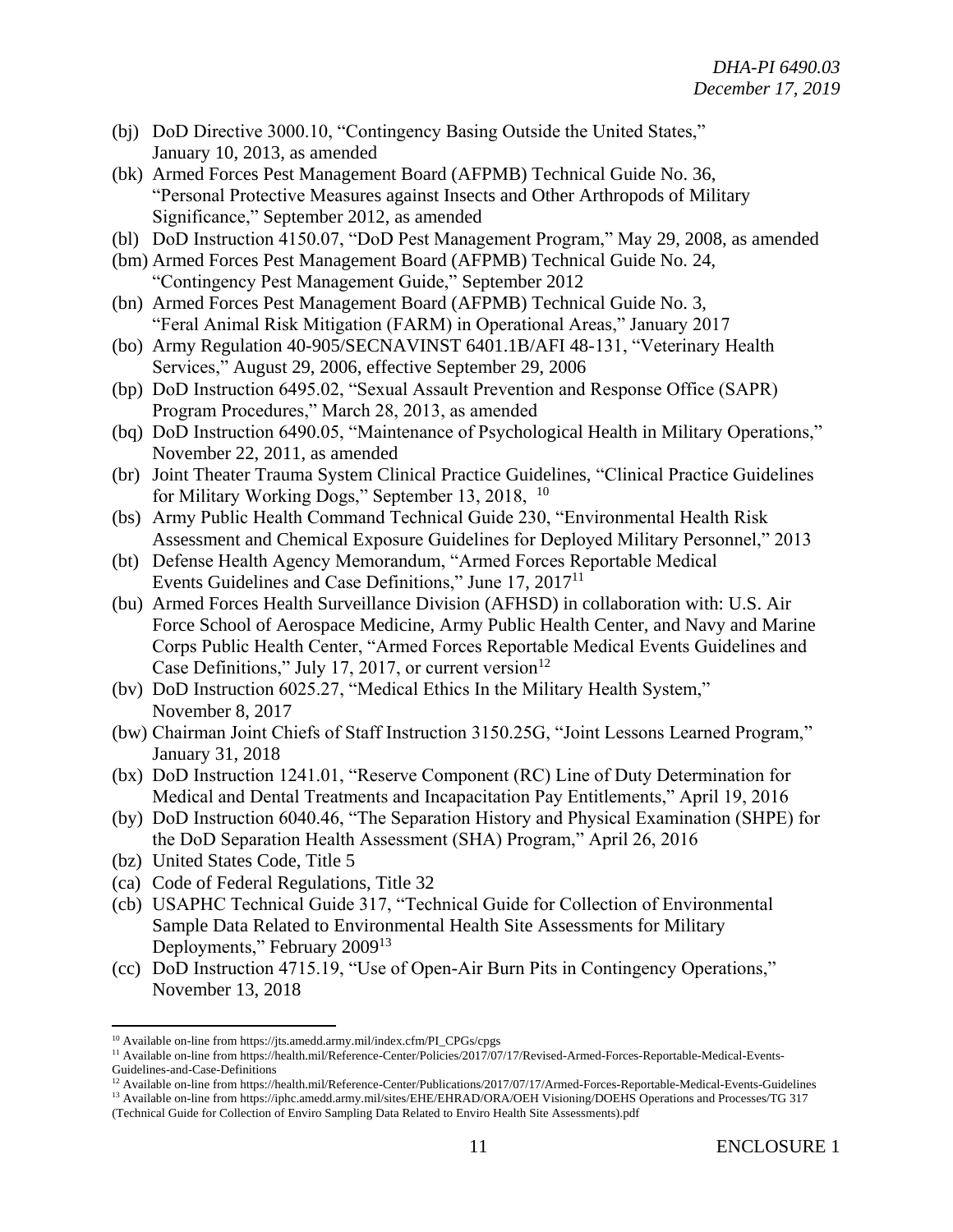- (cd) Technical Bulletin Medical (TBMED) 577/ Navy Medical Department Pamphlet (NAVMED P) 5010-10/Air Force Manual (AFMAN) 48-138, DoD Tri-Service Field Water Guidance, "Sanitary Control and Surveillance of Field Water Supplies," May 1, 2010
- (ce) U.S. Army, "Uranium Aerosol Doses and Risks: Summary of U.S. Assessments," October 2004
- (cf) John S. McCain National Defense Authorization Act for Fiscal Year 2019
- (cg) DoD Instruction 6490.11, "DoD Policy Guidance for Management of Mild Traumatic Brain Injury/Concussion in the Deployed Setting," September 18, 2012, as amended
- (ch) DoD Instruction 6490.08, "Command Notification Requirements to Dispel Stigma in Providing Mental Health Care to Service Members," August 17, 2011
- (ci) DoD Instruction 6055.07, "Mishap Notification, Investigation, Reporting, and Record Keeping," June 6, 2011, as amended
- (cj) Army Regulation 40-562/BUMEDINST 6230.15/AFJI 48-110/CG COMDTINST M6230.4F, "Immunizations and Chemoprophylaxis," current version
- (ck) Assistant Secretary of Defense for Health Affairs Memorandum, "Human Rabies Prevention During and After Deployment," November 14, 2011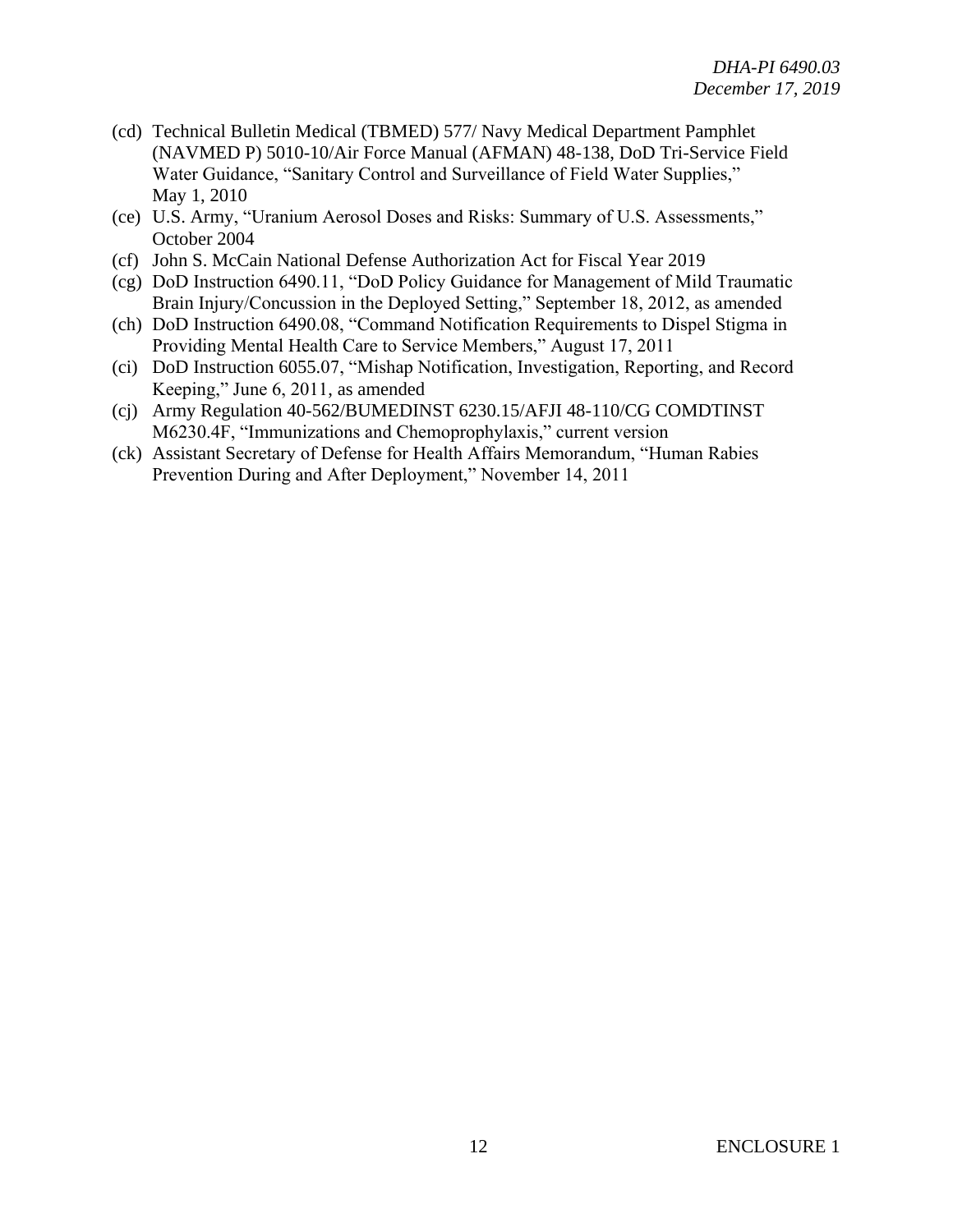#### ENCLOSURE 2

#### RESPONSIBILITIES

1. DIRECTOR, DHA. Under the authority, direction, and control of the Under Secretary of Defense for Personnel and Readiness, through the Assistant Secretary of Defense for Health Affairs (ASD(HA)), the Director, DHA, will:

a. Recommend and advise on health-related policy, requirements development, and implementation of DoD issuances.

b. Publish standardized deployment health implementation procedures developed in collaboration with the other DoD Components in accordance with References (b) and (c).

c. Establish procedures for collecting deployment health performance measures, metrics, and goals for monitoring the effective implementation of this publication, and procedures, to monitor quality assurance (QA), in accordance with Reference (ah) in coordination with all DoD Components that deploy personnel.

d. Establish standardized deployment health surveillance data, information collection, documentation and reporting methods to facilitate deployment-related health risk management and longitudinal recordkeeping. Recordkeeping systems include, but are not limited to, the DOEHRS-IH, MESL (SIPR), Defense Medical Surveillance System (DMSS), and other systems that support deployment health surveillance such as the DoD Health Record, DoD Veterinary Health Record, and personnel record systems.

e. Coordinate with the Director, Defense Human Resources Activity, who establishes standardized procedures and systems to track the duty locations of Service members, DoD civilians, and DoD contractor personnel during deployment in accordance with References (c), (ac) and (ad). Ensure that associations can be made between health surveillance information and deployed forces by location and date/time in accordance with References (c), (ah) and (ai).

f. Develop implementing guidelines for existing and emerging technologies and programs that fully support the range of deployment health activities. These technologies and programs include validated deployment exposure biomarkers and individual dosimeters, the refinement of deployment-related health assessments to detect changes in health indicators, and the monitoring of other programs to assess the health and wellbeing of the deploying, deployed, and redeployed force. These technologies, such as new and emerging analytic methods, and these programs, such as an individual longitudinal exposure record and joint health risk management initiative, will share data and information with systems of record as appropriate (e.g., such as the DoD Electronic Health Record (EHR), DOEHRS-IH, MESL (SIPR), DMSS, Veterinary EHR, and personnel record systems as appropriate).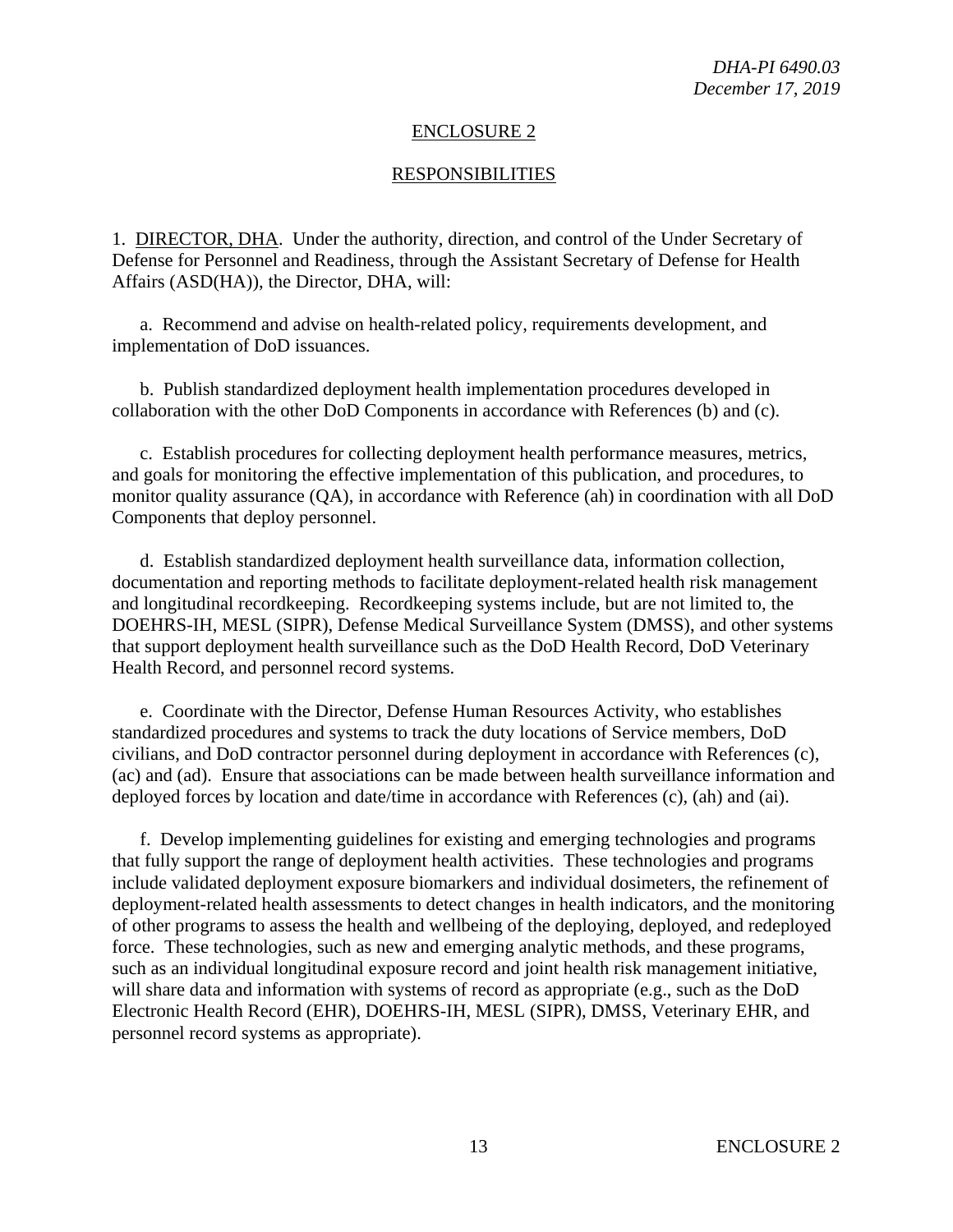g. Support the development and fielding of biomonitoring and other health surveillance capabilities, such as individual dosimeters to assess individual exposures in order to support risk management (or operational risk management)), health risk management and the joint health risk management initiative, medical surveillance, Force Health Protection (FHP), individual longitudinal exposure records, and the timely diagnosis and treatment of exposure-related conditions.

2. ASSISTANT DIRECTOR (AD), COMBAT SUPPORT (CS). Under the authority, direction, and control of the Director, DHA, the AD, CS will:

a. Provide strategic guidance, goals, and objectives for the development of deployment health policy and uniform implementation among the DoD Components.

b. Monitor the implementation of DoD deployment-related health assessments to ensure procedures are facilitated through the Deployment-Related Health Assessment Working Group and coordinated with the DoD Components, in accordance with Reference (c), and this DHA-PI.

3. CHIEF, PUBLIC HEALTH DIRECTORATE (PHD). Under the authority and direction of the AD, CS the Chief, PHD will:

a. Recommend changes to deployment health policy and requirements to the Deputy Assistant Secretary of Defense for Health Readiness Policy and Oversight.

b. Develop procedures for deployment health activities in collaboration with the DoD Components.

c. Direct and oversee the Deployment-Related Health Assessment Working Group to provide subject matter expertise regarding policy and its uniform implementation among the DoD Components.

d. Manage the Food and Water Risk Assessment (FWRA) Program in accordance with Reference (y) and, in collaboration with the DoD Components, develop the associated publications.

e. Prepare requested reports to the AD, CS and establish regular feedback processes with the DoD Components.

4. DoD COMPONENT HEADS AND COMMANDANT, U.S. COAST GUARD. The DoD Component Heads and the Commandant, U.S. Coast Guard, will:

a. Coordinate with the ASD(HA) and Director, DHA, in promulgating deployment health DHA publications and will identify a primary action officer to serve as the point of contact for such coordination.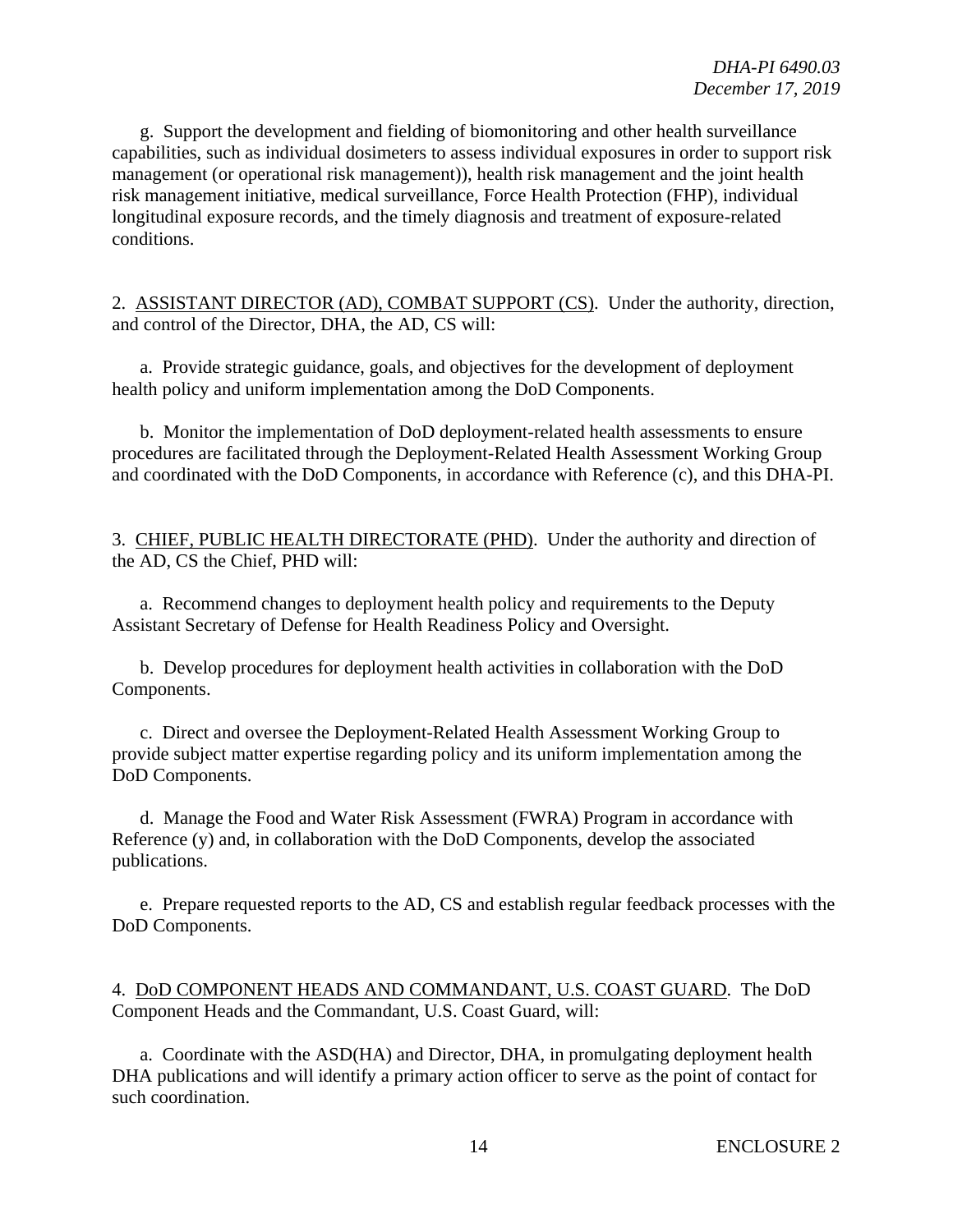b. Appoint members or representatives to DHA committees and work groups, as appropriate, and provide subject matter expertise in Component-specific aspects of deployment health to the Chief, PHD, through the Director, DHA.

5. DIRECTOR, DEFENSE MANPOWER DATA CENTER (DMDC). The Director, DMDC will identify a primary action officer to serve as the point of contact for coordination of individual deployment health location information with the Office of the ASD(HA) and DHA.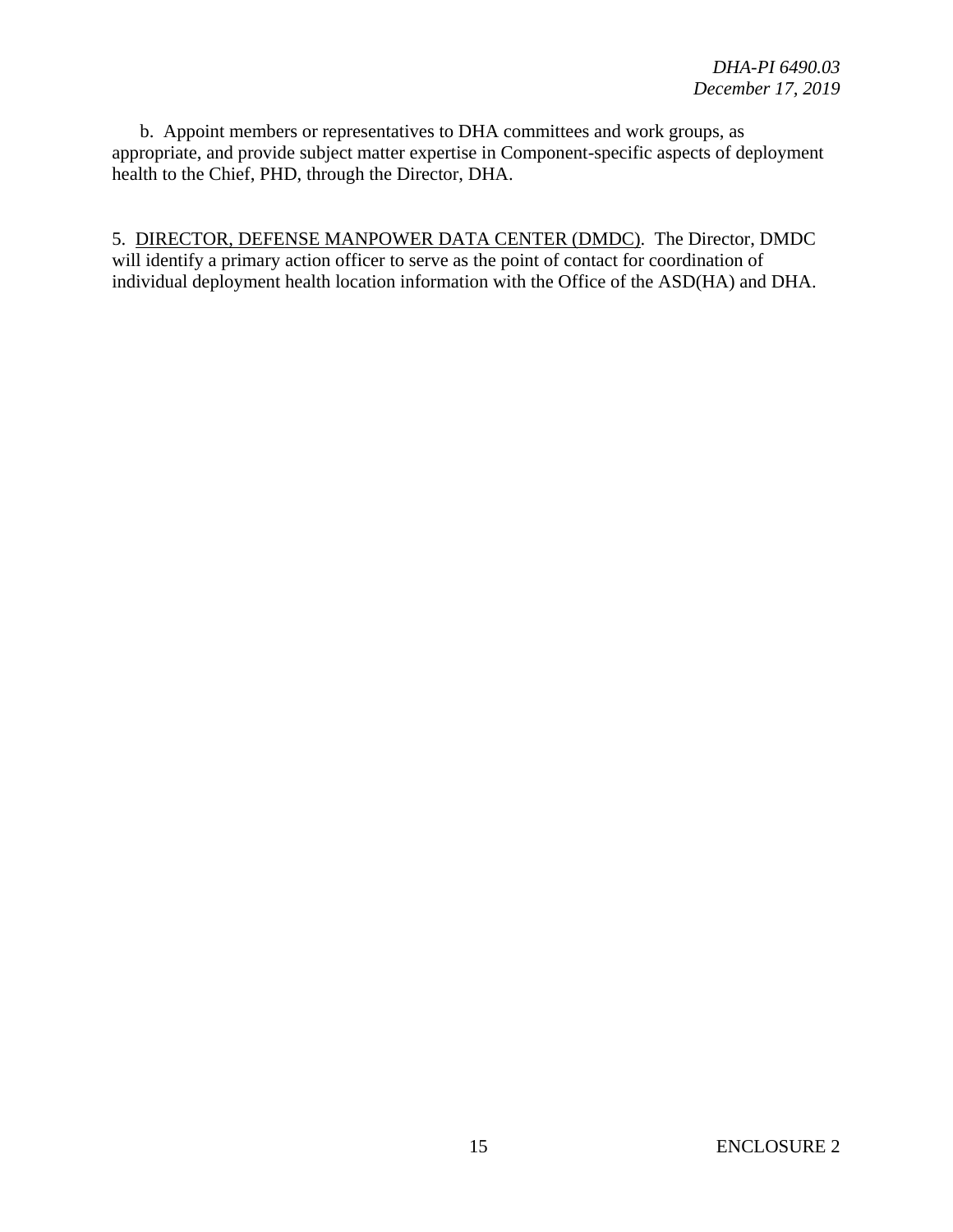#### ENCLOSURE 3

#### PROCEDURES

1. DEPLOYMENT HEALTH PROCEDURES OVERVIEW. Adequate measures to provide the necessary level of health protection for deployed personnel will be implemented. The procedures contained in this DHA-PI pertain to actions to be taken pre-deployment, during deployment, and post-deployment. For purposes of this publication, deployment is not limited to contingency deployments, and is defined in Reference (ag).

a. Deployment health procedures apply to the DoD Components, as specified in the Applicability statement.

b. Specified minimum health activities apply to all deployments. Additional health activities for deployments of 30 days or less outside the United States or for operations of any duration within the United States are based on health risk (see Appendix 1), and the decisions of the combatant commander (CCDR), Service component commander, or commander exercising operational control. For deployments of greater than 30 days outside the United States, all deployment health activities apply.

c. Medical resources required for health risk assessments and other deployment health activities during all phases of the deployment should be identified during the planning process. These resources and activities should be included in operational staffing requirements and communicated to the supporting DoD Components.

d. Commanders ensure health risks are included in the overall operational risk summary evaluation, risk management decisions are documented, and this information is communicated to subordinate units for inclusion into their unit-level planning.

e. The risk management process will be institutionalized and be an inherent part of all deployment health activities (before, during, and after deployment) to address health threats in deployed environments. Health risk management anticipates, identifies, and assesses health threats; develops controls and countermeasures; makes risk management decisions; and implements controls to mitigate health threats.

f. Health risk assessments inform health risk management. Deployment health risk assessments will be conducted as part of risk management during all phases of deployment.

g. Health risk assessments use information from OEH risk assessment sources such as the Preliminary Hazard Assessment (PLHA) or Occupational and Environmental Health Site Assessment (OEHSA) or, industrial hazard assessments, environmental baseline surveys, plus medical surveillance and other health surveillance findings, FWRAs, medical intelligence products, after action reports (AARs), lessons learned, and other available data for the deployment area.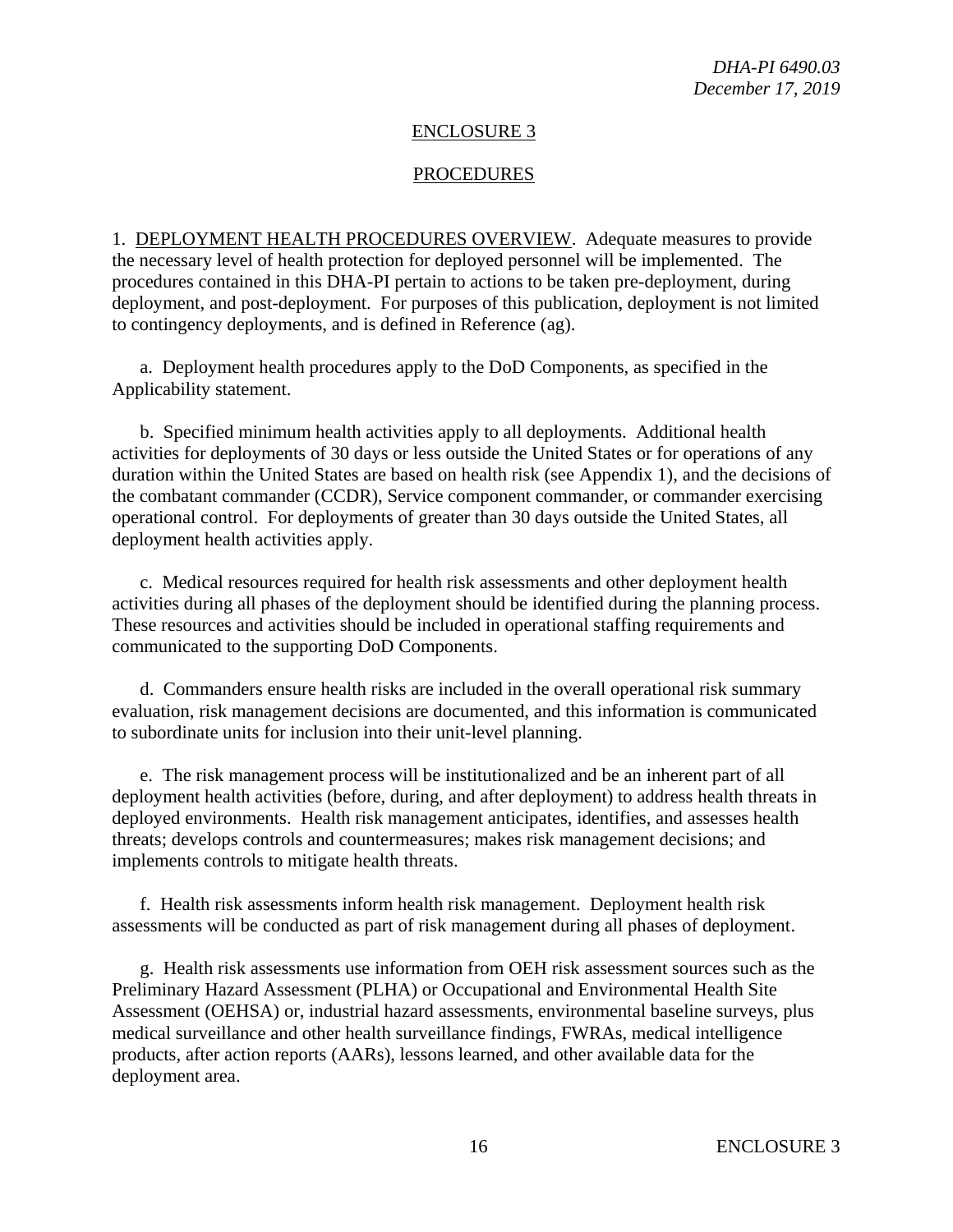h. Health risk communication plans shall be developed, implemented, and updated as part of the health risk assessment and risk management process before, during, and after deployments. Deployment health threats and countermeasures briefings will be disseminated to deployers before, during, and after deployment.

i. Deployment-related health assessments are conducted, when required, at specific intervals throughout the deployment cycle. This includes the DD Form 2795, Pre-Deployment Health Assessment), DD Form 2796, Post-Deployment Health Assessment, DD Form 2900, Post-Deployment Health Re-Assessment, and DD Form 2978, Deployment Mental Health Assessment. These assessments may be combined, conducted concurrently, or completed as part of the Annual Periodic Health Assessment when established requirements are met (see Appendix 5).

j. Medical evaluations and any biomonitoring, personal dosimetry, or other measures of individual exposure are documented in the individual's DoD Health Record using the designated DoD EHR and other specified systems in accordance with Reference (aj).

k. Data and information from occupational and environmental health surveillance (OEHS) and Incident Reports (OEH or CBRN incidents) are recorded in DOEHRS-IH in addition to any DoD Component-specific data collection system. Any classified OEHS and Incident Reports, are recorded in the classified MESL (SIPR) in addition to any DoD Component-specific classified data collection system in accordance with Reference (ak). To ensure appropriate classification and declassification, classified information will include reference to the applicable security classification guidance (or other guidance issued by the original classification authority) and/or original classification authority.

l. Medical surveillance data and information, such as reportable medical events (RMEs) and deployment-related health assessments, are documented in the individual's DoD Health Record and submitted separately to DMSS in addition to any DoD Component-specific data collection system. Population-level data and health surveillance summaries, such as periodic occupational and environmental monitoring summaries (POEMS), should not be included in the individual's DoD Health Record.

m. The same deployment medical and dental screenings required for Active Component (AC) members are required for RC members.

n. Individual deployment locations are recorded at least daily in the system of record specified by the DoD Component and submitted to DMDC.

o. The Military Services train, equip, and provide health services support to conduct and apply the full range of deployment health activities including OEHSA, POEMS, health risk assessments, QA, retrospective analysis, and other health surveillance activities in accordance with this DHA-PI, and References (c), (j), (q), (ah), and (ai), using the Department of Defense Health Record, Disease Reporting System internet (DRSi) to transmit to the DMSS, DOEHRS-IH, and MESL (SIPR) as well as DoD Component or command-designated systems.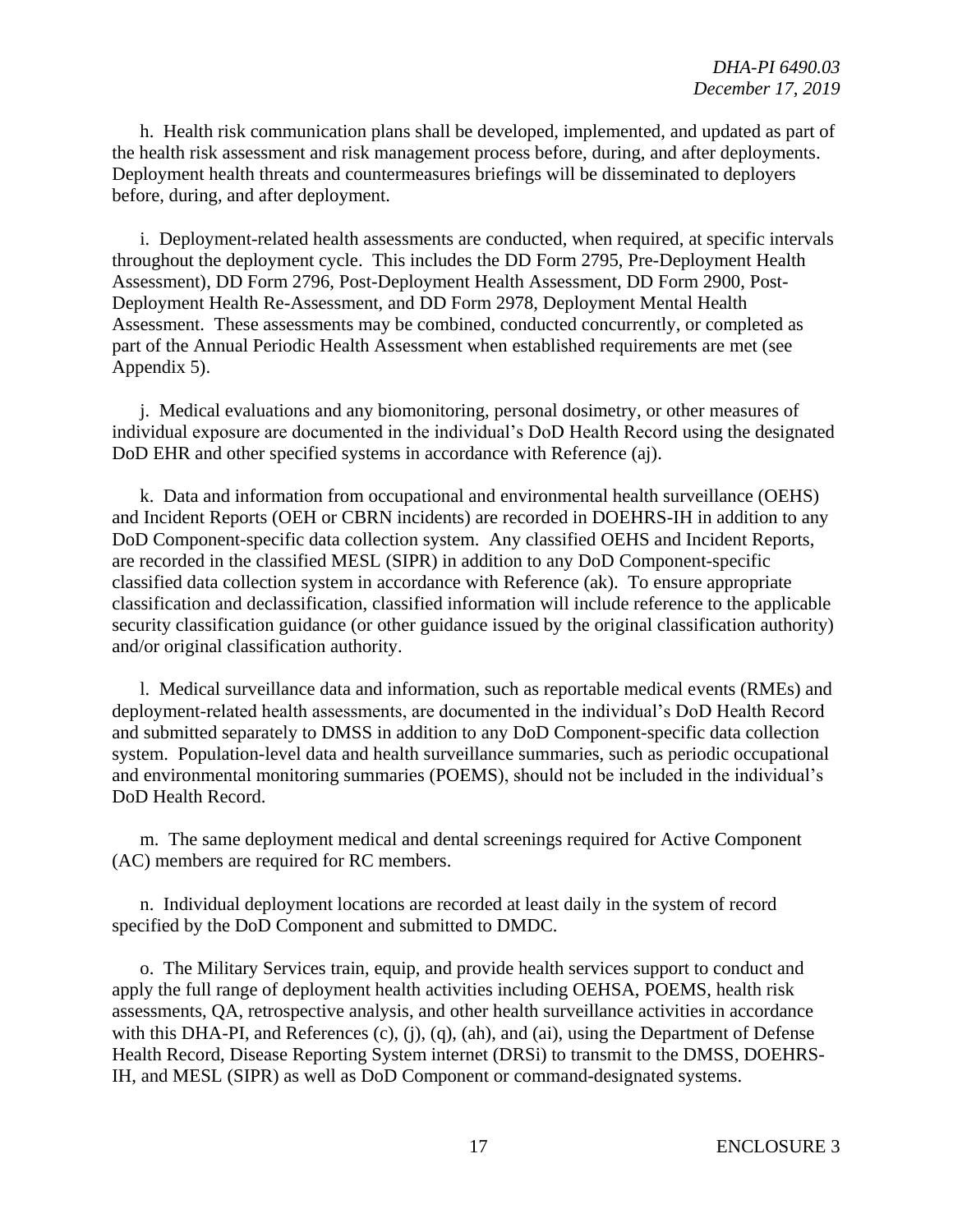p. Procedures include line and medical coordination that ensure health risk assessments and risk management decisions are available, applied, documented, and periodically reevaluated.

2. PRE-DEPLOYMENT. Pre-deployment health activities (see Table 1), are based on DoD policies, DoD Component policies and the decision of the commander exercising operational control, informed by the health risk assessments for the area of operations and for the specific deployment location.

a. Minimum pre-deployment health activities, required for all deployments, include:

(1) Health Risk Management (see Appendix 1). Incorporate deployment health resourcing and activities into contingency and crisis action plans, as well as medical plans, consistent with references (c), (al), and (am).

(2) Health Resourcing. During the planning process, the CCMD and supporting commanders will ensure the capability to conduct the deployment health activities indicated by the health risk assessment, PLHA and, when available, OEHSA.

(3) Medical Planning. CCMDs and deployed commanders incorporate OEH risk management and health surveillance requirements into Annex Q (Medical) of plans.

(4) Intelligence Planning. Health hazards should also be integrated into Annex B (Intelligence) of plans as appropriate.

(5) Communication of CCMD Deployment Health Requirements. The CCMD communicates theater and location-specific deployment health requirements to supporting DoD Components and supporting commanders prior to deployment.

(6) PLHA. PLHAs identify and, when feasible, quantify OEH threats for planning purposes, informing the scope of deployment health activities and health risk management. Conduct the PLHA prior to each deployment, consistent with Reference (an), as described in Appendix 2 of this publication.

(7) Identify and Prepare Deploying Individuals. Each DoD Component that deploys personnel ensures their deploying personnel are identified and medically ready, in accordance with References (c), (o), (s), (t), (aa), (ao) and this DHA-PI. Ensure contractors identify and provide contractor personnel who are medically, dentally, and psychologically fit, and if applicable, professionally tested and certified for deployment in accordance with References (t) and (u) and applicable contracts.

(a) Verify Service members' IMR status in the Service's electronic tracking system for IMR requirements according to Reference (aa).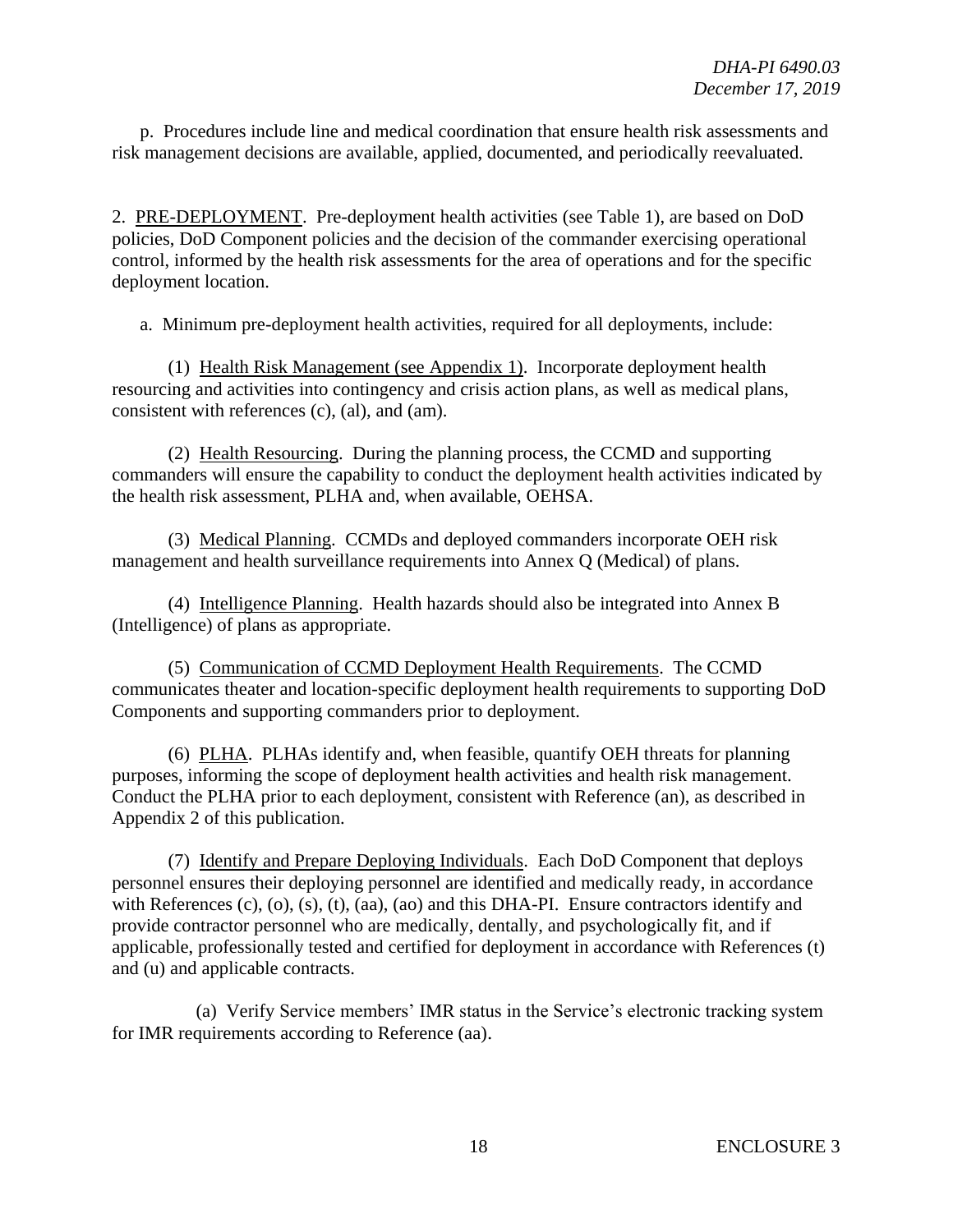(b) Ensure members of the Armed Forces have access to comprehensive counseling on the full range of methods for contraception, pregnancy prevention and menstrual suppression, pursuant to Reference (ap), including the interaction between anticipated deployment conditions and methods of contraception.

(c) Address deployment-specific immunizations, prophylaxis, Force Health Protection Prescription Products (FHPPPs) and other medical countermeasures. These measures are based on the deployment health risk assessment and occupation of the deployer, consistent with References (k), (n), (v), (aq), and applicable CCMD or Service policies. For DoD FHP investigational product use, see Reference (ar).

1. When prophylaxis, other medical countermeasures, or protective measures are required and issued, recipients must be trained on their use.

2. Health care provider questions about immunization administration, training, practice, and adverse events can be answered by DHA Immunization Healthcare Division at: https://health.mil/vaccines or 1-877-GET-VACC (1-877-438-8222) or DSN 761-4245.

3. Health care providers will record medication or immunization adverse events in the individual's health record.

4. Provide Service members with medications and other prescription products (other than FHPPP) for the duration of the deployment (minimum 90-day supply for deployments >30 days outside the United States) unless otherwise directed by the CCMD, Service guidance, or Reference (ap).

5. Deploying DoD civilian employees will obtain prescription products other than FHPPP from their own health care provider.

6. Prescription products for deploying contract personnel are the responsibility of the contractor, except that the government will provide theater-specific immunizations and medications not available to the general public in accordance with Subparts 207.503, 252.225- 7040 of Reference (u). However, deployment health threats and countermeasures briefings will be provided to communicate health risks and countermeasures in the designated operational area.

7. Malaria Prevention. Follow CCMD guidance, References (k) and (as), and see Appendix 3 for additional information.

8. All indicated FHPPPs, (e.g., medications, immunizations), will be provided or issued under prescription by qualified personnel who have been instructed on the exclusion criteria (e.g., contraindications or those who are not required to take the medication for medical reasons) and other medical guidance applicable to the products.

9. Prescribers will consider the categories of Service members and other individuals who are required and/or eligible to receive a FHPPP and consider exclusion criteria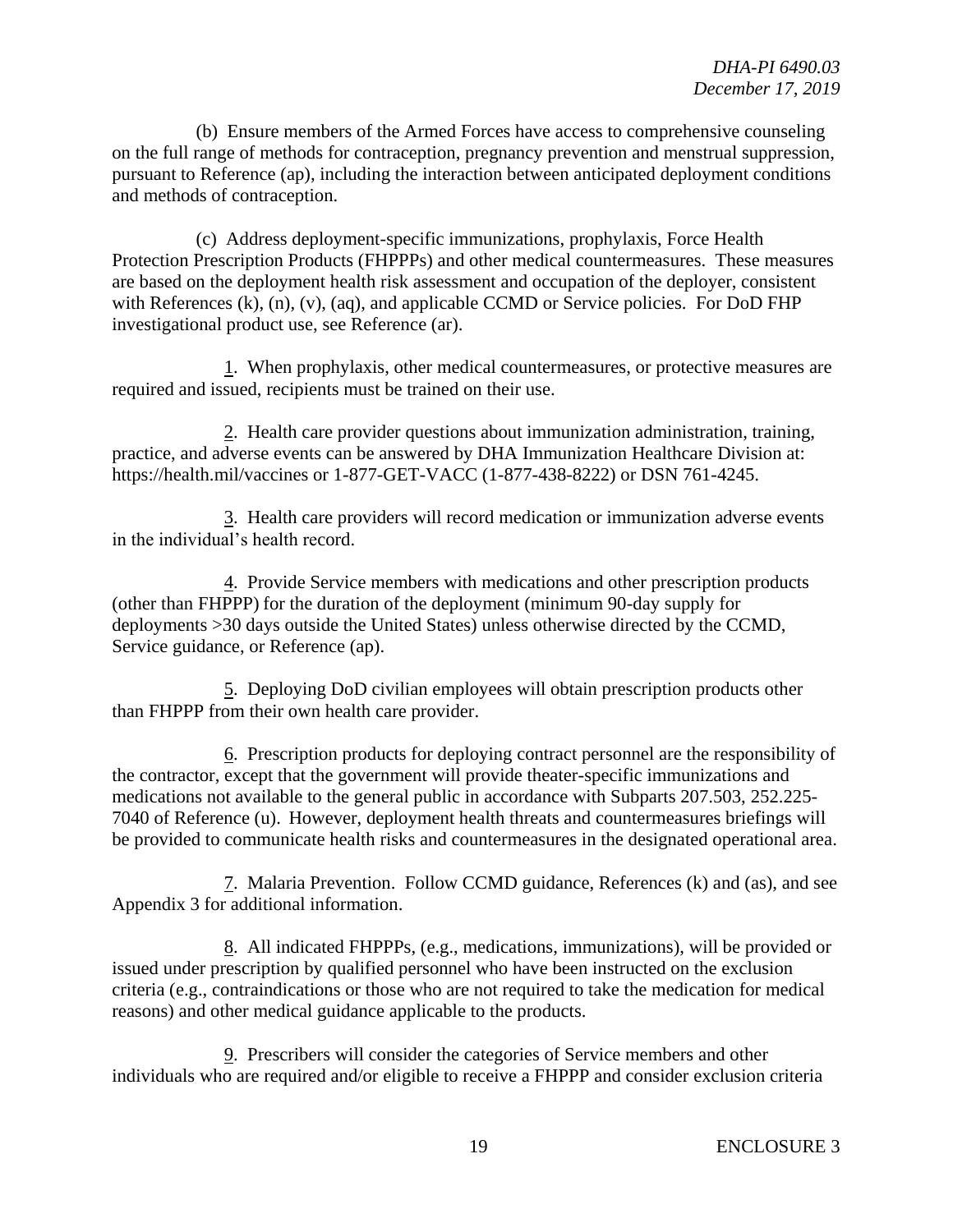for identifying individuals who, for medical reasons (contraindications), are not required and/or eligible to receive a FHPPP.

10. FHPPP prescriptions will describe: Appropriate dosing information, including start and stop dates; any applicable storage, shipment, and maintenance requirements; and any other appropriate requirements or guidance pertaining to proper use and precautions.

11. FHPPP-specific medical screening and appropriate training and education will be performed and documented.

12. The provision or administration of FHPPP will be documented in health records of the individuals receiving the FHPPP.

(e) Pre-Deployment Tuberculosis Screening. Consider targeted tuberculosis screening for any deployment, based on the potential of an individual's high-risk exposure to tuberculosis and consistent with applicable CCMD or Service policy. In accordance with Reference (at), individuals at high risk for tuberculosis exposure (in the past or during deployment) are candidates for tuberculin testing, unless there is written documentation of a previous significant reaction to the tuberculin skin test or Food and Drug Administration (FDA) approved tuberculosis blood test. Active tuberculosis is a deployment-limiting medical condition (Reference (l)).

(f) Health care providers will record adverse events in health records and report serious adverse events associated with FHPPP and DoD FHP investigational products as follows:

1. FDA MedWatch is used to report serious adverse events (https://www.fda.gov/Safety/MedWatch/default.htm).

2. The Vaccine Adverse Event Reporting System is used to report adverse events after a vaccination (https://health.mil/Military-Health-Topics/Health-Readiness/Immunization-Healthcare/Vaccine-Safety-Adverse-Events/Reporting-Vaccine-Health-Problems/VAERS-Information and https://vaers.hhs.gov/index.html).

(8) Personal Protective Equipment (PPE) and Monitoring Devices. PPE may include but is not limited to, hearing protection, ballistic eye protection, body armor, foot protection, respiratory protection, gloves, or other protective devices to prevent injury. Monitoring devices include dosimeters appropriate for occupational and/or environmental health hazards (e.g., radiation dosimeter).

(a) Ensure provision of PPE, other protective measures, and monitoring devices appropriate for occupational and/or environmental health hazards, with instructions on their use during deployment.

(b) Issue PPE and/or monitoring devices as required by occupational specialty and as indicated by threat to deploying personnel in accordance with References (v) and (af).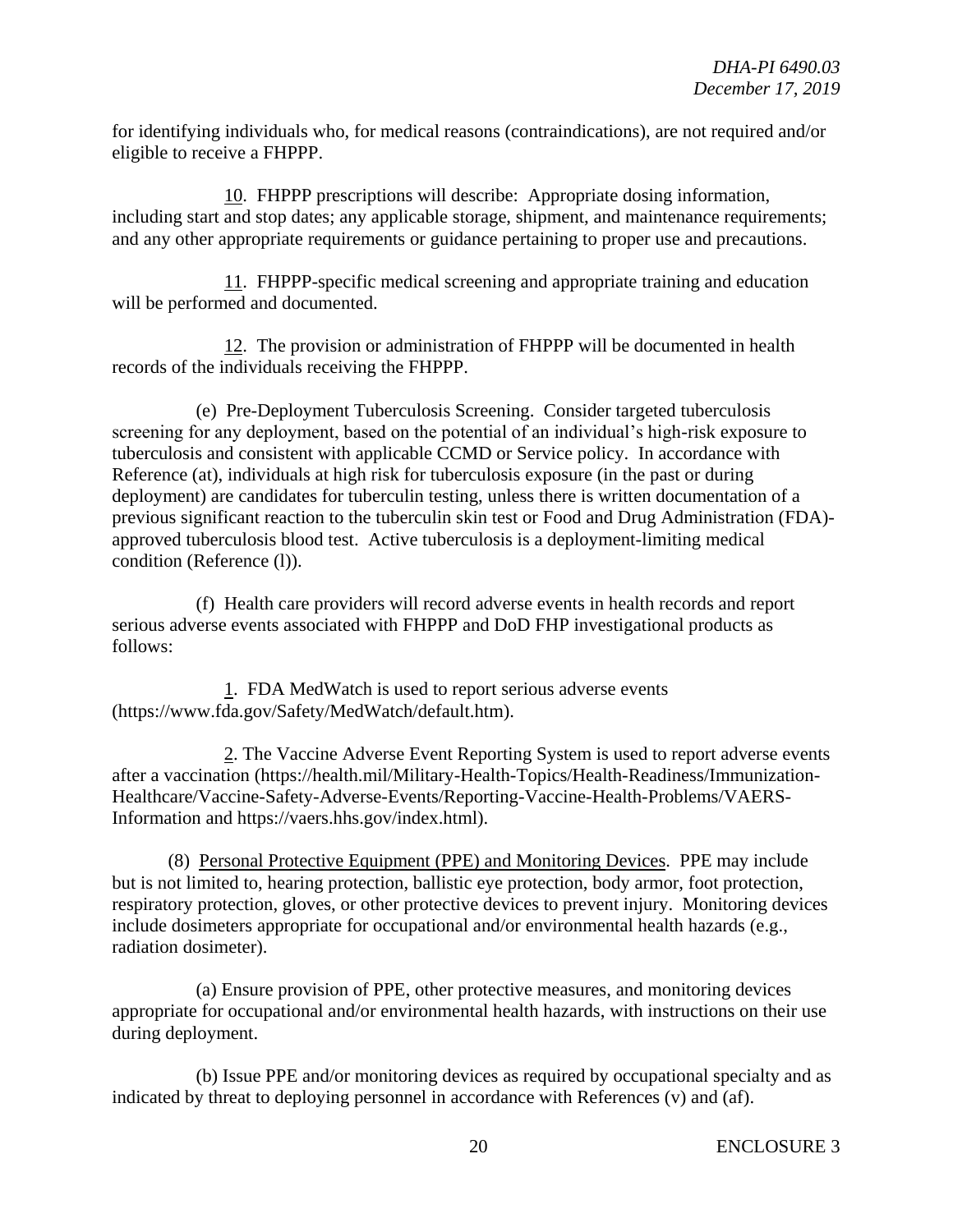(c) When applicable, conduct fit-testing, medical qualifications and spirometry (pulmonary function testing), in accordance with References (c), (au), (av), and DoD Component-specific publications.

(d) Include training on occupational and environmental hazards associated with the deployed environment including hazardous noise per Reference (av), and Service-specific publications.

(9) Biomonitoring. The need for biomonitoring and/or embedded fragment analysis will be based on the deployment health threats, possible exposures, and approved, available bioassays as described at Appendix 4 and References (e) through (i). Routine occupational health biomonitoring, associated with certain occupational medical examinations and surveillance, is conducted in accordance with References (v) and (au).

(10) Occupational Surveillance Examinations. Ensure baseline and periodic occupational medical examinations are conducted based on occupation and possible exposures to health hazards in accordance with References (v), (au), and (av).

(11) Health Threat and Countermeasures Briefing. Health threat and countermeasures briefings are conducted whenever health hazards are identified and/or protective measures (e.g., medical countermeasures, FHPPP, PPE) are required. Medical personnel, with assistance of preventive medicine (PVNTMED) or OEH personnel, use the PLHA and other relevant information to develop comprehensive pre-deployment health threat briefings and health risk communication messages and materials.

(12) Food Protection. Identify and procure DoD-approved sources of food and water and implement food protection in accordance with Reference (y).

(a) Procure and use food sources listed in Reference (aw) or ensure the requirement for an FWRA is included in all contracts according to references (ax) and (ay), and/or use U.S. field rations and combat rations.

1. Procurement agencies will include the requirements to use sanitarily approved sources or the completion of a FWRA in all contracts.

2. When a FWRA is rated with a high or extremely high residual risk, the procurement official must receive a copy of the DD Form 2977, Deliberate Risk Assessment Worksheet, signed by the mission or higher-level Commander, prior to contract award.

(b) Request a veterinary food protection audit, which is used to approve a food or bottled water plant for listing in Reference (aw), when a potential new food source is identified.

(c) The FWRA is a requirement in the absence of food from DoD approved sources, field rations or combat rations. The CCDR or operational commander will request a FWRA, in accordance with References (y) and (ax) through (az), to identify risks inherent to food from non-approved sources and inform the commander's risk management. The FWRA does not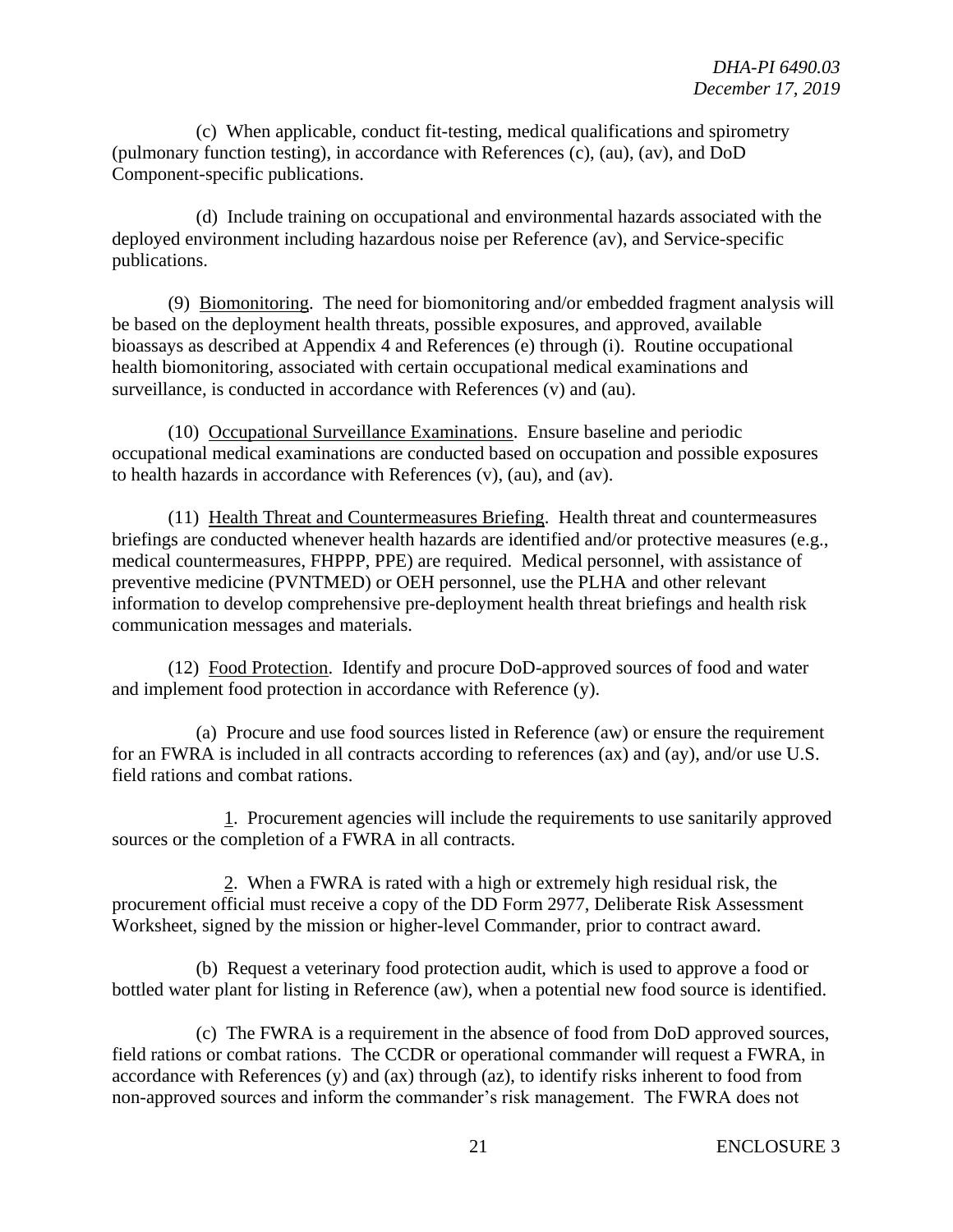replace the veterinary food protection audit process for long-term procurement of food or bottled water from approved sources; however, FWRAs may be authorized for temporary food service facilities or eateries (e.g., initial entry, early phase of deployment) and are valid for the duration of the deployment or exercise but not to exceed 6 months, until approved sources are identified and procured.

(13) Privacy and Information Protection. OEH surveillance and medical surveillance information will be protected as required by References (ak), and (ba) through (bc).

b. The following additional pre-deployment health activities are required for deployments of greater than 30 days outside the United States. For deployments of 30 days or less outside the United States and operations of any duration within the United States, additional health activities are based on health risk and the decisions of the CCDR, Service component commander, or commander exercising operational control.

(1) Identify and address deployment-limiting medical conditions, including mental disorders and psychotropic medications, and process any waiver requests, in accordance with References (s) and (ao) and guidance of the applicable CCMD or other DoD Component.

(2) Pre-Deployment Health Assessment. DoD components ensure their personnel complete the DD Form 2795 within 120 days before the estimated deployment date (see Appendix 5).

(3) Neurocognitive Assessment. A neurocognitive assessment will be completed within 12 months prior to deployment, in accordance with Reference (be).

(4) Pre-Deployment Serum Specimen. Pre-deployment serum specimens must be collected within 1 year of deployment. However, the most recent serum sample in the DoD Serum Repository, including a post-deployment serum sample or Human Immunodeficiency Virus (HIV) sample, may serve as a pre-deployment serum sample if it was collected within 365 days of the upcoming deployment date. Serum samples will be forwarded to the DoD Serum Repository (Reference (q)) according to DoD Component policies. Individuals must be informed if their pre-deployment serum sample will be tested for HIV.

(5) HIV Testing. Pre-deployment HIV tests must be performed within 24 months of deployment in accordance with Reference (aa) for Service members, and in accordance with country entry requirements and CCMD policy for all deployers. HIV serum samples that are not more than 12 months old and are stored in the DoD Serum Repository satisfy the pre-deployment specimen requirement. The gaining CCMD will be consulted in all cases of HIV seropositivity pre-deployment, in accordance with Reference (s).

(6) Conduct and document pulmonary function testing on deploying Service members and DoD civilians who have known pre-existing pulmonary conditions and disease, but are medically ready to deploy and cleared pursuant to References (c), (s), (aa), and (ab). Documentation of a previous pulmonary function test satisfies this pre-deployment requirement.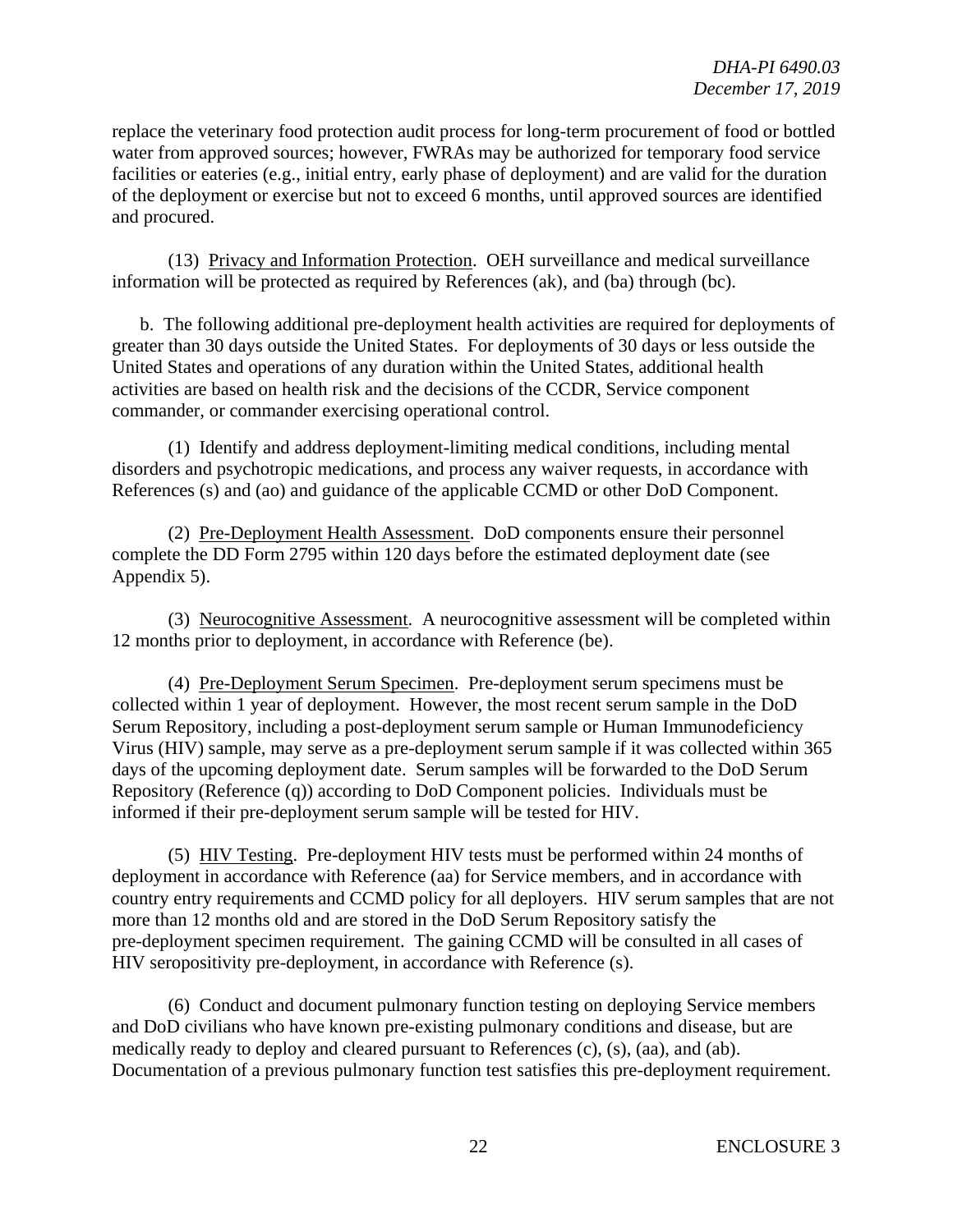(7) Deoxyribonucleic Acid Sample. Ensure a deoxyribonucleic acid sample is collected and on file in the Armed Forces Medical Examiner System – Armed Forces Repository of Specimen Samples for the Identification of Remains (AFMES-AFRSSIR) in accordance with References (t), (aa), and (bf).

(8) Deployment Health Record. The DD Form 2766, Adult Preventive and Chronic Care Flowsheet, for each deploying individual must reflect:

(a) Allergies;

(b) Blood type/rhesus factor (Reference (bg));

(c) Prescribed medical products, including FHPPPs and corrective lens prescription;

(d) Immunizations and Tuberculosis Screening. All immunizations and tuberculosis screenings, recorded in the Service's electronic immunization tracking database and the patient deployment health record (this may be accomplished using a computer-generated record), in accordance with Reference (aq), including: type of immunization, date administered, dose, lot number, and vaccine administrator identifying information such as their initials;

(e) Pre-Deployment Health Assessment. Completed DD Form 2795 in accordance with Reference (s);

(f) Medical Summary. A medical summary sheet identifying past and current medical conditions and screening tests (e.g., deployment-limiting medical conditions in accordance with Reference (s)), erythrocyte glucose-6-phosphate dehydrogenase (G6PD) deficiency screening in accordance with Reference (bh));

(9) Health Risk Communication. Health risk communication plans are developed and implemented to provide commanders and personnel with appropriate health risk communications (written and oral), for health threats and countermeasures before, during, and after deployment (see Appendix 1);

(10) Health Surveillance and Deployment Health Surveillance Plan

(a) The CCMD and supporting Service(s) identify the process and the resources needed for the regular collection, analysis, archiving, interpretation, and distribution of healthrelated data used to monitor the health of a deployed population, and to intervene in a timely manner to prevent, treat, or control the occurrence of disease or injury;

(b) Health surveillance and deployment health surveillance plans encompass medical surveillance, OEH surveillance, disease and injury occurrences and rates, biomonitoring (when applicable), reportable medical events and tracking reports of animal bites or other potential exposure to rabies (Reference (c)).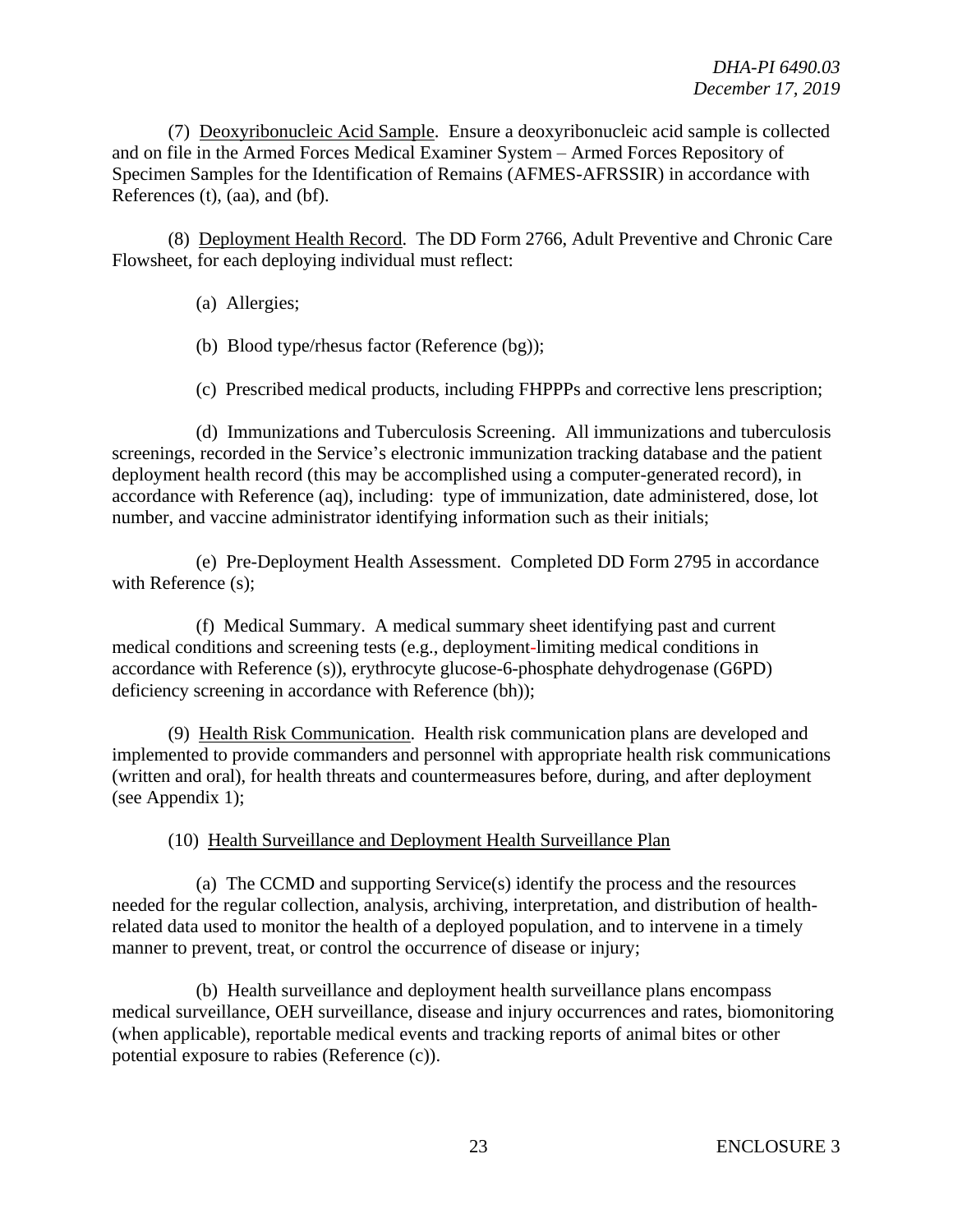(c) When OEH hazards include CBRN threats, supporting Service PVNTMED and public health personnel must coordinate with CBRN defense personnel to include CBRN surveillance as well as OEHS in the deployment health surveillance plan. A deployment OEHS sampling plan is established for each site to be assessed, typically by supporting Service PVNTMED and public health personnel (see Appendix 2).

3. DURING DEPLOYMENT. During deployment health activities (see Table 2), are based on DoD policies, DoD Component policies, and the decision of the commander exercising operational control, informed by the health risk assessments for the area of operations and for the specific deployment location. The deployment phase begins when the first Service members and/or DoD civilians arrive into the deployment area.

a. Minimum deployment health activities required during all deployments include:

(1) Deployment Health Support. The lead Service for a deployment location or operational location ensures the provision of health support during deployment pursuant to References (c), (al), (bi) and (bj). The lead Service conducts QA and comprehensive retrospective analyses of deployment health data and information collected.

(2) Disease and Injury Prevention. Line and medical leaders at all levels facilitate unit and individual understanding of disease and injury prevention and the use of required, applicable, deployment health risk mitigation approaches, such as the following:

- (a) Field sanitation and hygiene practices;
- (b) Food protection;
- (c) Medical countermeasures and FHPPP use;
- (d) Arthropod repellent use (Reference (bk));
- (e) Hazardous plants and animals;
- (f) PPE care and use; and
- (g) Seeking prompt medical care for illness or injury, including animal bites.

(3) Health Surveillance. Conduct health surveillance that encompasses OEHS and medical surveillance. Use findings to inform health risk assessments and health risk management, including health risk communication plans, and future health surveillance activities.

(4) OEH Surveillance and Recordkeeping (see Appendices 2, 6, and 7).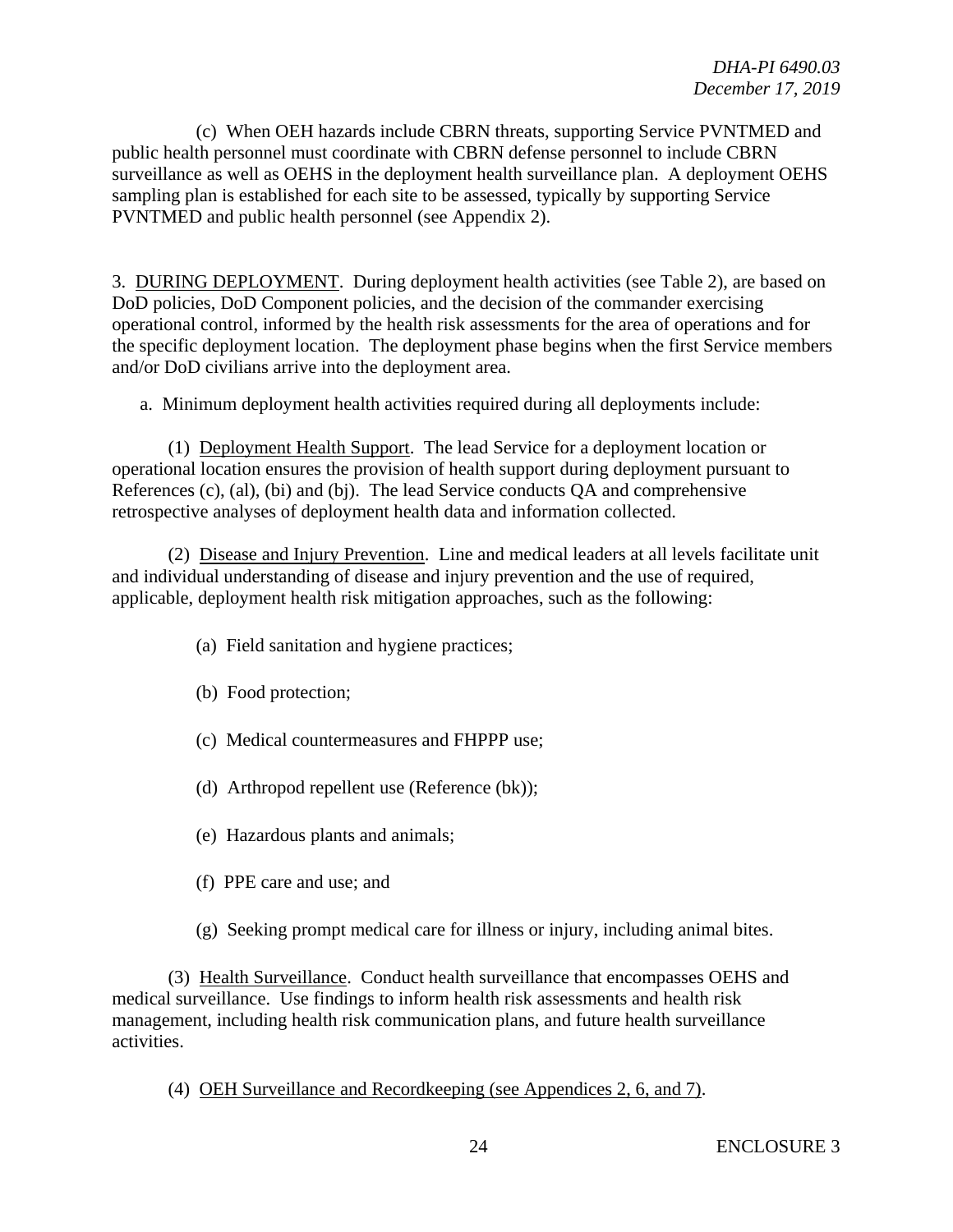(a) Results of environmental and OEH monitoring and sampling, including raw OEH data (such as air, water, soil, toxic industrial chemicals and materials), associated with industrial hygiene surveys and Incident Reports;

(b) OEHS data and information, exposure-related data and information, CBRN monitoring information, and Incident Reports;

(c) Quantitative and qualitative OEHS data and information includes, but is not limited to: laboratory data, field test data, surveys, Incident Reports, delineation of exposure pathways, OEHSA and POEMS.

(5) Deployment OEH or CBRN Exposure Incidents. Commanders must ensure consultation with subject matter experts occurs to facilitate a timely assessment, mitigation, and response in terms of OEH or CBRN monitoring, medical surveillance and medical follow-up.

(a) Medical or PVNTMED and public health personnel consult with line assets and complete Incident Reports (see Appendix 7).

(b) Include individual exposure data in the individual's health record (e.g., personal dosimetry), but summaries of OEH monitoring or environmental conditions (e.g., POEMS) are not specific to any individual, so are not appropriate for inclusion in health records.

(6) Biomonitoring. Conduct deployment biomonitoring when indicated for instances of depleted uranium (DU) exposure and for embedded metal fragments, as described in Appendix 4. (Routine occupational medical surveillance exam biomonitoring is conducted in accordance with References (v) and (au)).

(7) Food Protection. Food protection activities, in accordance with References (y), and (aw) through (az), contribute to health risk assessment and risk management and are included in the deployment health surveillance plan. Examples include food service facility inspections or evaluations of U.S. dining operations or mobile containerized kitchens, food protection audits and FWRA. When augmentee personnel are requested to provide food protection support to mitigate foodborne risks during deployment operations or exercises, funding is the responsibility of the CCMD or operational commander.

(8) Pest Management. Pest management operations are planned and conducted according to the integrated pest management program described in Reference (bl), and current Armed Forces Pest Management Board (AFPMB) publications, including References (bm) and (bn). The Army Public Health Center (APHC) provides the support to permanently archive the Military Services' deployment pesticide application records on DD Form 1532, Pest Management Report, or computer-generated equivalent (DD Form 1532-1, available from https://www.acq.osd.mil/eie/afpmb/) using DOEHRS-IH and, for any classified information, the MESL (SIPR). Individual application of arthropod repellents to skin and clothing (Reference (bk)) is not recorded.

(a) The lead Service for each deployment location reviews and approves Integrated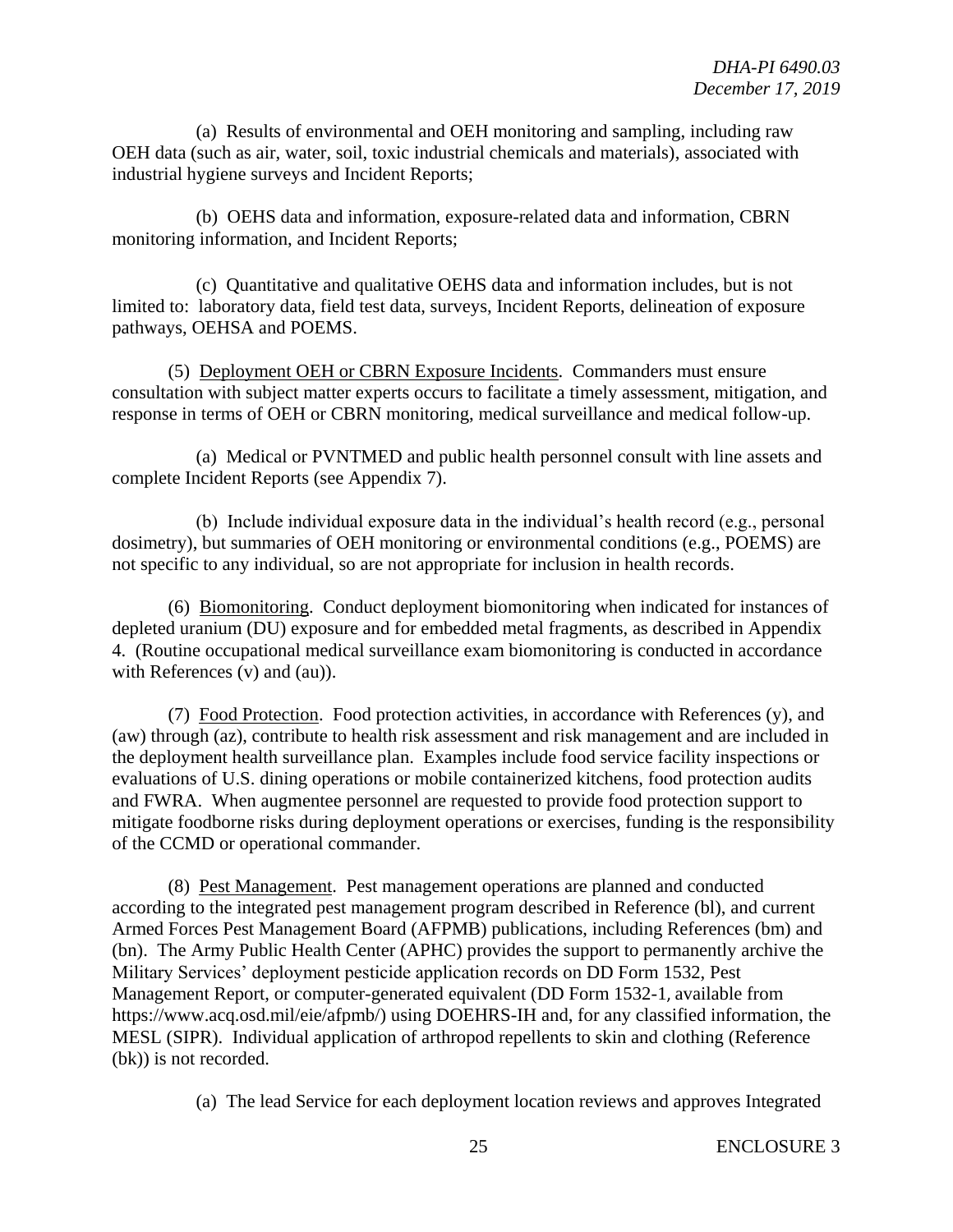Pest Management Plans and Pest Management Maintenance Records, and ensures they are archived appropriately.

(b) After QA review, the lead Service submits pesticide application data to the APHC using the on-line AFPMB guidance. This process will archive the Military Services' deployment pesticide application records using DOEHRS-IH (or, when indicated by the original classification authority, the MESL (SIPR)).

(9) Feral Animal Risk Mitigation and Rabies Control. Feral animal risk mitigation is planned and conducted in accordance with Reference (bn), and in coordination with pest management operations (Reference (bl), rabies control (Reference (bo)) and rabies prevention activities. Animal bites and other potential rabies exposures are reportable to the deployed medical facility during all deployments.

(10) Individual Deployment Location Tracking. Individual location information, reflecting daily locations of each deployed Service member and DoD civilian, will be submitted and archived during all deployments, including shipboard operations that are not anticipated to involve operations ashore (see Appendix 8).

(11) Contraception Counseling. Ensure members of the Armed Forces have access to comprehensive counseling from health care providers on the full range of methods of contraception for pregnancy prevention and menstrual suppression pursuant to Reference (ap), including the interaction between anticipated deployment conditions and various methods of contraception.

(12) Sexual Assault Prevention and Response. Ensure sexual assault complaints are addressed in accordance with Reference (bp).

(13) Psychological Health. Implement combat and operational stress control programs in accordance with Reference (bq). Information about each Military Service's approach to combat and operational stress control is available through the Psychological Health Center of Excellence (https://www.pdhealth.mil/).

(14) Health Recordkeeping. Document medical encounters and treatment provided at all levels of care in the DoD health record in accordance with Reference (aj). If neither the DoD health record nor deployment health record is available, use the SF Form 600, Chronological Record of Medical Care or equivalent electronic format, incorporating the document into the DoD health record when it becomes available.

(a) Document all inpatient and original outpatient medical encounter documentation, including records of medical encounters provided to deployed personnel by allies and coalition partners.

(b) Record medical encounters related to OEH and CBRN exposures, in the individual health records, on a SF 600 or equivalent electronic format.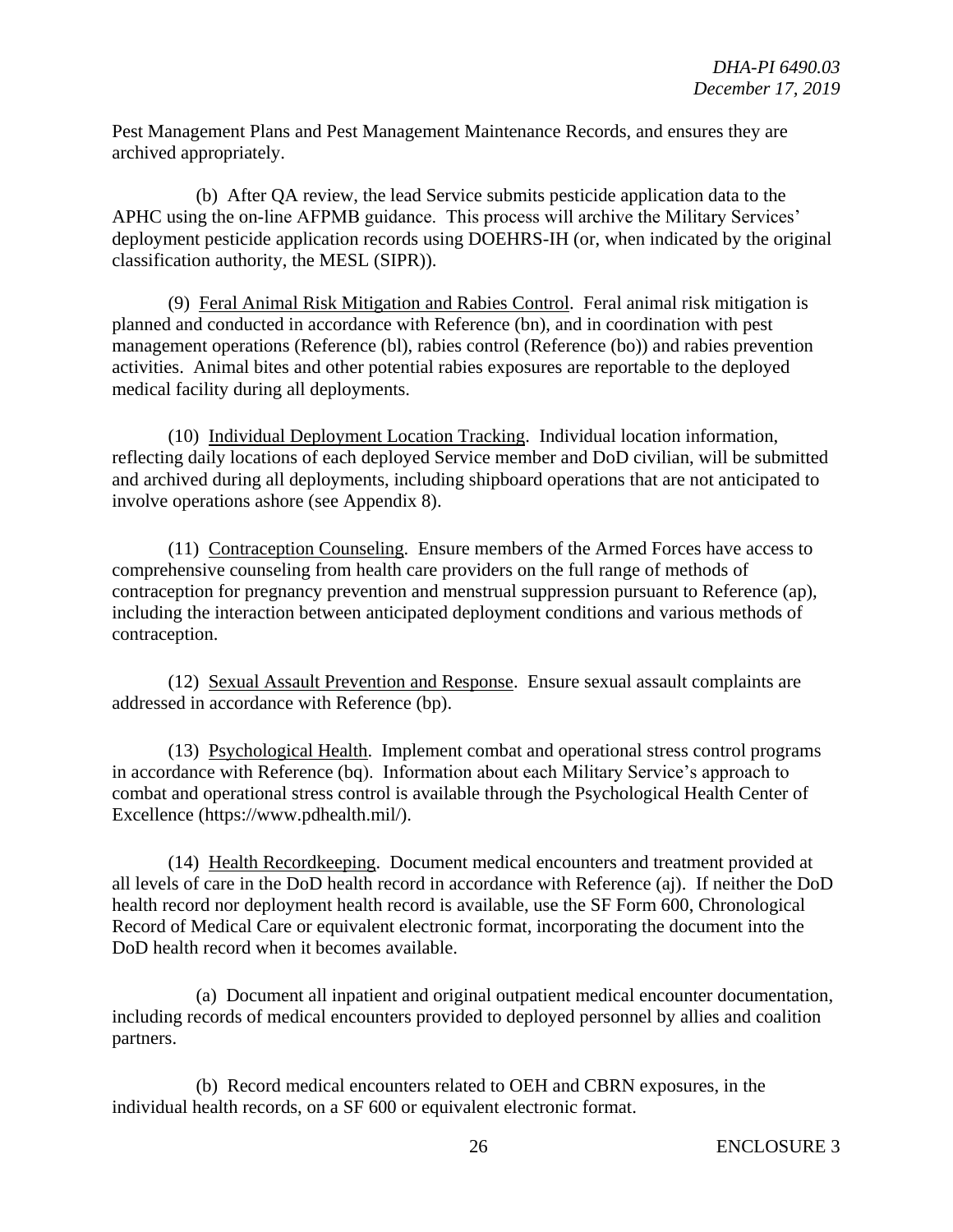(c) Assessment and treatment of animal bites and other potential rabies exposures is documented in the DoD Health Record using DD Form 2341, Report of Animal Bite – Potential Rabies Exposure (see Appendix 9). Allied operations may require additional documentation of rabies prevention.

(15) Ensure clinical care provided by health care providers to military working animals is conducted according to Reference (br) and documented for inclusion in the DoD veterinary health record, Veterinary Services Systems Management (VSSM).

b. The following additional deployment health activities are required during deployments of greater than 30 days outside the United States. For deployments of 30 days or less outside the United States and operations of any duration within the United States, additional health activities are based on health risk and the decisions of the CCDR, Service component commander, or commander exercising operational control.

(1) Health Risk Assessment Validation. Based on the PLHA and (when available) OEHSA, the CCMD and Service component commanders will ensure the capability to conduct the deployment health activities addressed in this DHA-PI and the deployment health surveillance plan. Health risk assessments should be reviewed and updated throughout the deployment using OEHS findings and other health surveillance data collected in theater.

(a) Newly identified or newly eliminated health hazards should be communicated, as indicated, to relevant organizations, including the Defense Intelligence Agency through the National Center for Medical Intelligence (NCMI), Joint Task Forces (JTFs), CCDRs, Services, and their public health centers.

(b) Ensure newly identified in-theater health hazards are assessed and incorporated into the commander's risk management and risk communication.

(2) Health Risk Communication. Health risk communication plans provide commanders and deployed personnel with timely, appropriate health risk communications (written and oral), for the deployment health threats and countermeasures and the need for medical screening or another medical follow-up. During deployment and post-deployment, provide updated health threats and countermeasures briefings and health risk communications as indicated by deployment health surveillance findings (see Appendix 1).

(3) Health Surveillance. Review information from OEH surveillance activities (including OEH and CBRN sampling and monitoring, incident reports, and the findings from food protection activities) and medical surveillance data (see Appendix 9), to detect health threats or exposures and trends of concern.

(a) OEHS. PLHA, OEHSA, POEMS, Incident Reports and other OEHS findings will be completed and archived to compile longitudinal OEH information for deployment locations (See Appendices 2, 6, and 7). PVNTMED staff should identify similar exposure groups, with documentation of the types, concentrations, amounts, application methods, dates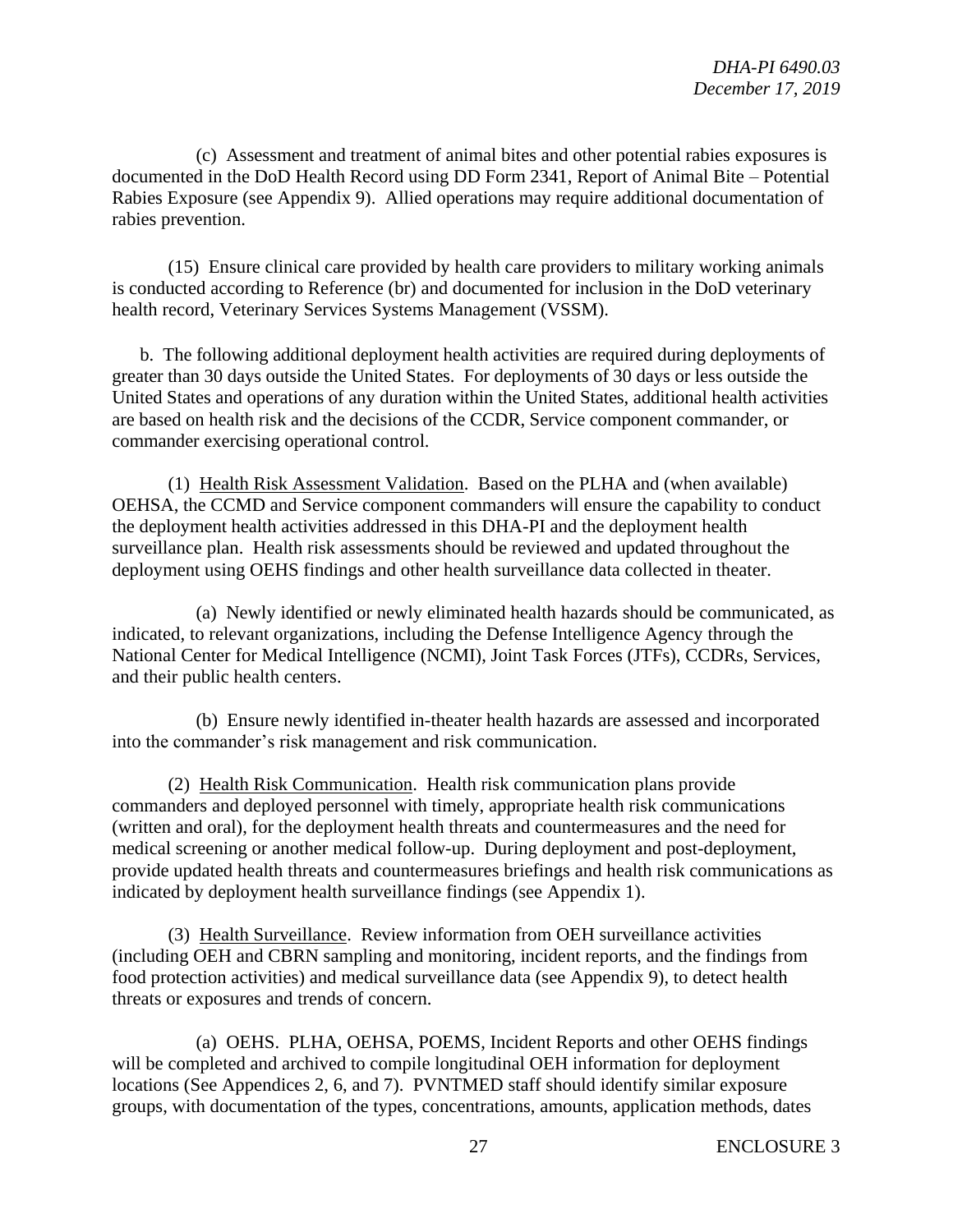and times, locations, and identify the personnel potentially exposed to the hazardous substances in accordance with References (v), (au), and (bs).

(b) Medical Surveillance. Disease and Injury (D&I) and Reportable Medical Events (RME).

1. Ensure sharing of D&I data among safety, occupational health, and health care providers to identify and mitigate unsafe or unhealthy conditions.

2. At unit level, review D&I rates daily to detect potential adverse health trends or exposures, assess countermeasure effectiveness, and recommend enhanced preventive measures (see Appendix 9).

3. RMEs. Report suspected and confirmed Armed Forces RMEs to DMSS via the designated electronic data collection and transmission devices, as described in Appendix 9. RMEs include items listed in the Armed Forces RME List, (References (bt) and (bu)), plus any additional items designated by the CCMD or JTF Surgeon.

4. POST-DEPLOYMENT. Post-deployment health activities (Table 3), are based on DoD policy, DoD component policies, and the decision of the commander exercising operational control, informed by the health risk assessments for the area of operations and for the specific deployment location.

a. Minimum post-deployment health activities required after all deployments include:

(1) Post-Deployment Health Threats and Countermeasures Briefings and Risk Communications. Medical personnel, with assistance of PVNTMED or OEH personnel, provide a health risk communication briefing to DoD personnel during in-theater medical outprocessing or upon return to home station. Post-deployment health briefings inform personnel of deployment occupational, environmental, or CBRN health risks and exposures that they may have experienced; address individual concerns and provide information about required medical screening or chemoprophylaxis (e.g., anti-malarial medication); facilitate timely medical surveillance (e.g., biomonitoring), and medical follow-up; and help personnel reintegrate and adjust back to routine activities following a deployment.

(2) Health Care Ethics. For health care providers returning from deployment, a health care ethics debrief, and support are required in accordance with Reference (bv).

(3) AAR and Lessons Learned. Submit all AAR and lessons learned reports within 30 days after deployment. Units responsible for deployment health surveillance-related AAR and lessons learned are typically PVNTMED, bioenvironmental engineering, veterinary, and/or environmental health units but may include line (non-medical) units.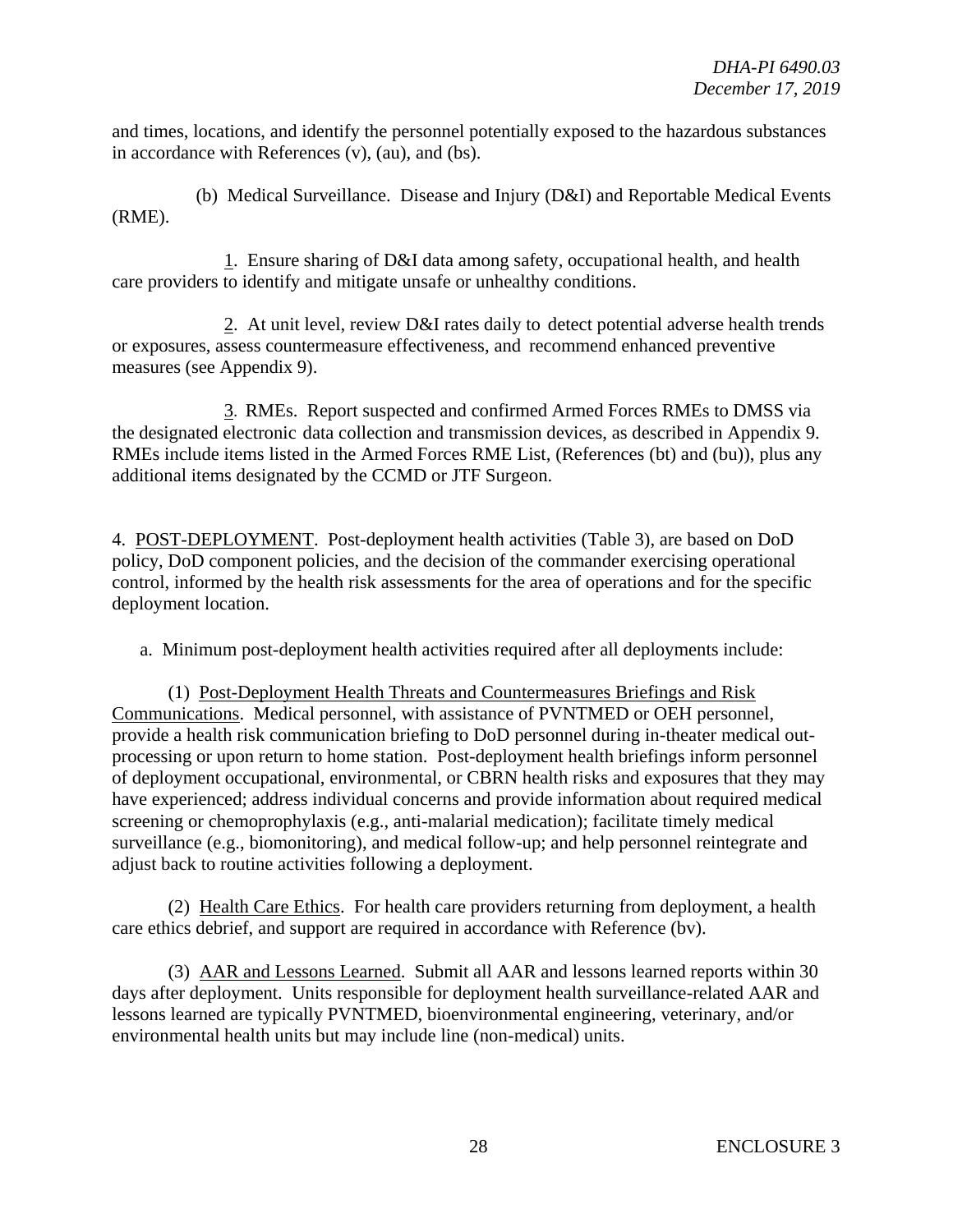(a) Health surveillance-related AAR and lessons learned will be developed and recorded in the Joint Lessons Learned Information System, at: [https://www.jllis.mil/apps/,](https://www.jllis.mil/apps/) consistent with Reference (bw), and any applicable component-directed processes and systems.

(b) FWRA AARs will be recorded in the Veterinary Service Information Management System (VSIMS).

(4) Medical Surveillance. Commanders and supervisors of returning deployers coordinate with supported CCMDs and supporting military medical treatment facilities (MTFs), in accordance with Reference (c), to ensure medical surveillance and medical follow-up is conducted to detect and address emerging (acute, chronic or latent) health conditions.

(a) Submit medical surveillance data and reports, including disease outbreak reports, collected during any deployment to the appropriate systems of record within 30 days of collection or completion (e.g., DRSi and/or DMSS).

(b) Conduct QA and comprehensive retrospective analyses of deployment medical surveillance data and information in the DoD Health Record and/or deployment health record, DRSi and DMSS.

(c) Implement (or continue) biomonitoring procedures as indicated by militaryunique or combat-related exposures during deployment or as indicated by occupation (see Appendix 4).

(5) Health Recordkeeping. Incorporate the following into each individual's permanent DoD Health Record, consistent with Reference (aj), within 30 days of personnel returning to a demobilization site or home station:

(a) Deployment health record, documentation of theater inpatient and outpatient health care encounters and copies of applicable health assessments.

(b) Individual exposure records. Include biomonitoring data or other individual records of environmental, occupational or CBRN exposure incident in the individual's health record (e.g., personal dosimetry, DU biomonitoring), but summaries of OEH monitoring or environmental conditions are not specific to any individual, so are not appropriate for inclusion in health records.

(c) Return paper (hard copy) medical, dental, or mental health records to the home station medical record custodian, pursuant to Reference (aj).

(6) Medical Evaluations and Referrals. Each individual with health concerns or indicated medical referrals shall meet with a health care provider for evaluation of deploymentrelated health issues. This evaluation should be conducted by the individual's primary care manager or other authorized provider using DoD/VA clinical practice guidelines (http://www.healthquality.va.gov/). Deployment-related health concerns and referrals will be documented in the DoD EHR using applicable International Classification of Diseases (ICD)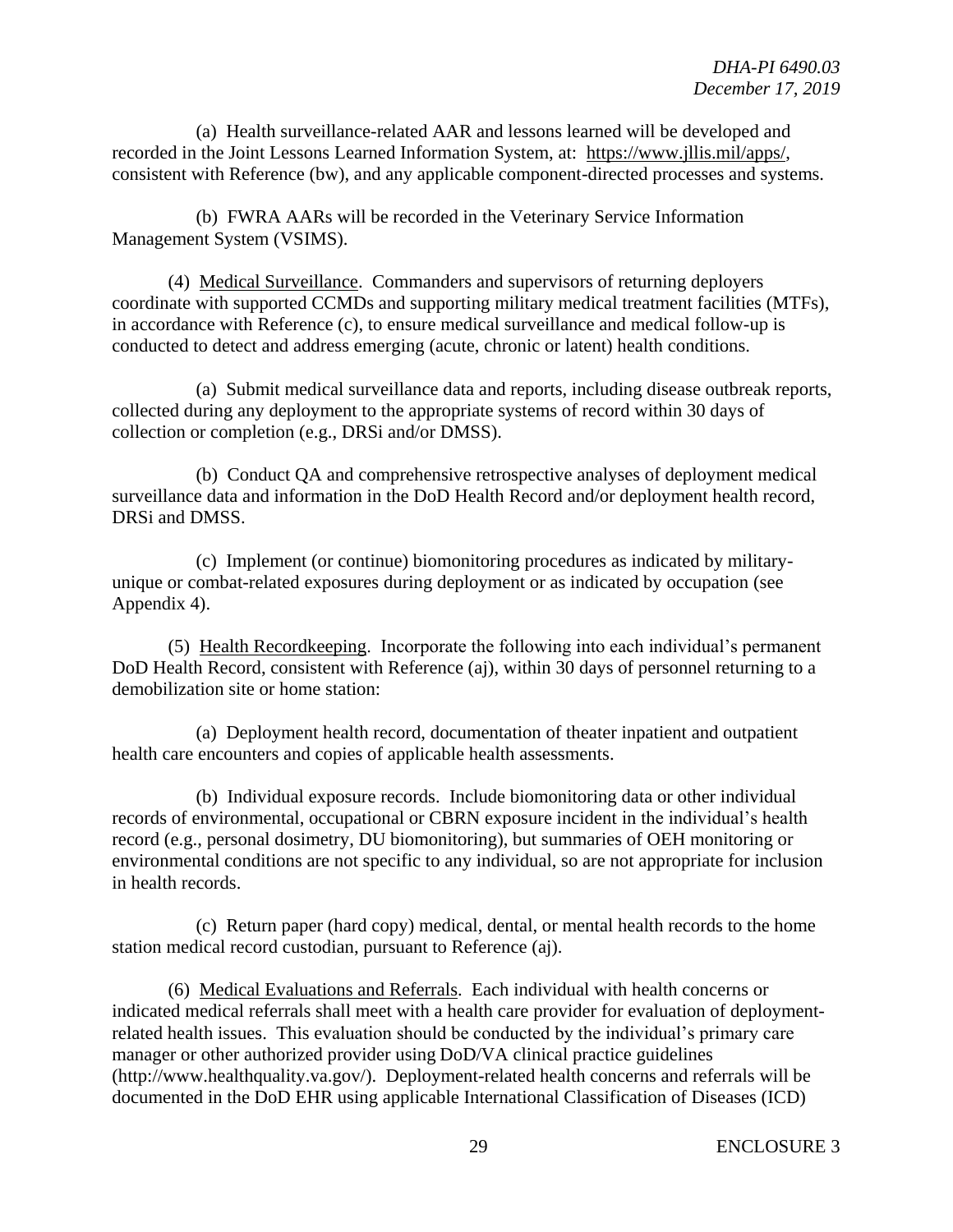codes, with appropriate secondary  $\text{ICD-10 code}(s)$  to help further define the primary code used in cases of exposure, suspected exposure or contact with a health hazard, and injuries. During medical evaluations, medical referrals and other resources to help resolve any post-deployment health issues will be discussed and applied, as appropriate for the individual. Additional guidance specific to members of the RC and DoD civilian employees are as follows:

# (a) RC Members

1. Health status will be documented in the DoD health record prior to release from active duty.

2. RC members who require medical or dental evaluation or treatment upon returning from a deployment may, with the member's consent, be retained on active duty in accordance with Reference (bx), until line of duty (LOD) conditions are resolved or found fit for duty, separated or retired through the Disability Evaluation System.

3. Formal LOD determinations must be completed for all deployment-related medical concerns or conditions identified in RC members prior to release from active duty. If a RC member elects release from active duty before resolution of an established LOD condition(s) or completion of the Disability Evaluation System, a LOD determination will be completed to document the entitlement to medical and dental treatment, in accordance with Reference (bx), before release from active duty.

4. Specified RC members are required to complete a Separation Health and Physical Exam in accordance with Reference (by), prior to the release from active duty.

5. RC members will be informed how to arrange the appointments required to complete referrals.

6. RC members will receive and retain copies of any documentation of deployment health care encounters and health assessments filed in their permanent health record.

(b) DoD Civilians

1. DoD civilians who experienced an injury, disability or illness that was contracted in the performance of duty in a war-risk hazard assignment will be referred by their supervisory chain or human resources office to the Post-Combat Case Coordinator and/or Injury Compensation Program Specialist.

2. Follow-up of DoD civilian employees for deployment-related exposures, injury, disability or illness will be coordinated with their supervisory chain or human resources office and consistent with the Federal Employees' Compensation Act provisions of sections 8101 through 8173 of Reference (bz), the requirement to assign a post-combat case coordinator as defined in section 7906 of Reference (bz), availability to receive medical care in a military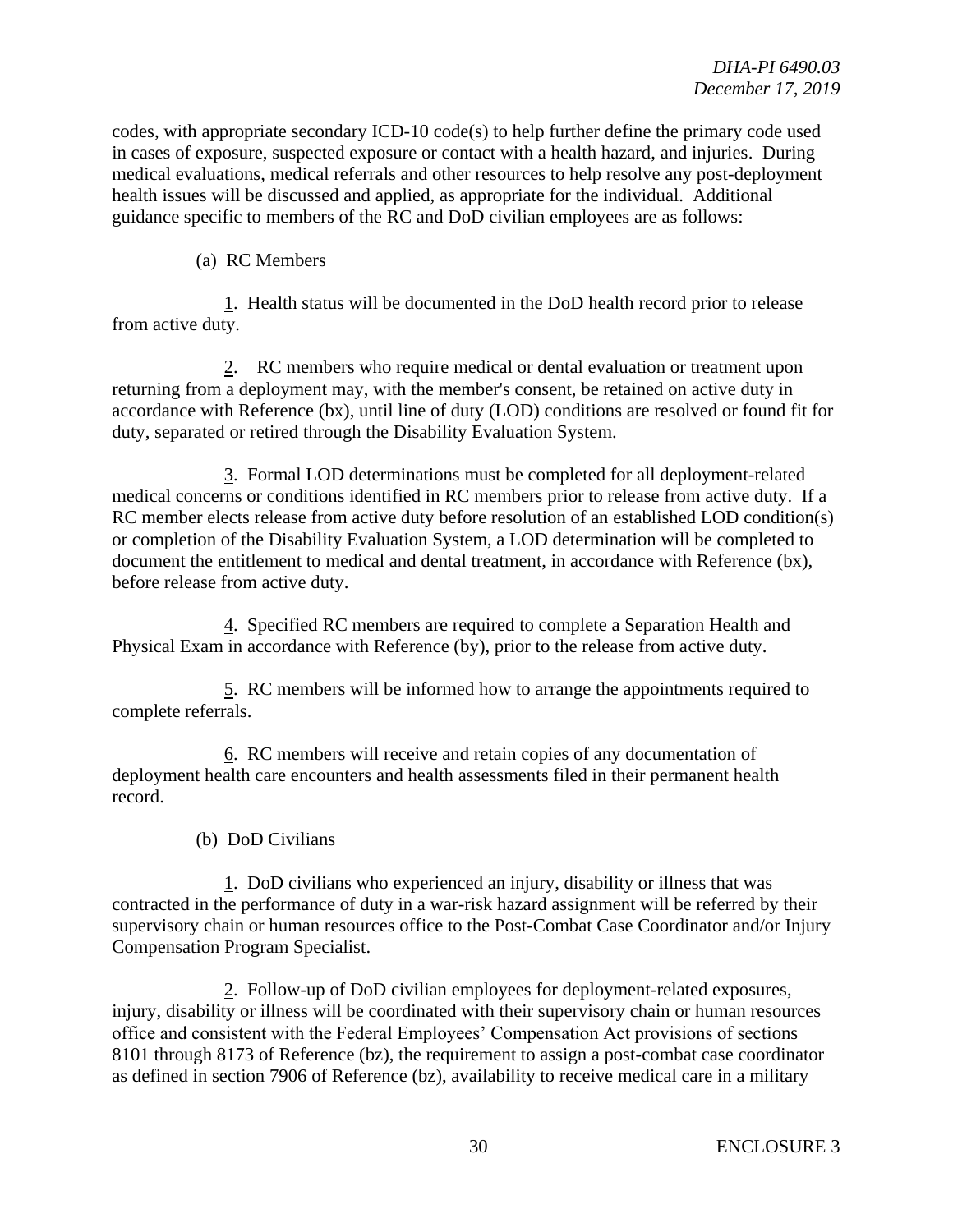MTF as authorized by Section 108.4 of Reference (ca), and other deployment provisions in accordance with References (o) and (r).

(7) Post-Deployment Tuberculosis Screening. Consider targeted tuberculosis screening for any deployment based on the potential of an individual's high-risk exposure to tuberculosis or per CCMD or other applicable Component policy. In accordance with Reference (at), recent deployers at high risk for tuberculosis exposure during deployment are candidates for postdeployment tuberculin testing, unless there is written documentation of a previous significant reaction to the tuberculin skin test or FDA-approved tuberculosis blood test.

#### (8) OEH and Food Protection Activities

(a) Record remaining OEHS data or reports and food protection information to maintain accessibility to follow-on elements using DOEHRS-IH, MESL (SIPR) or VSIMS, as appropriate.

(b) Conduct QA and comprehensive retrospective analyses of deployment health surveillance data and information in accordance with Service guidance and Reference (c). Analyze OEH information in DOEHRS-IH, MESL (SIPR), and VSIMS for potential medical follow-up and to inform lessons learned and future operational reports.

(c) Record OEHS-related AAR and lessons learned.

(d) Record the following baseline OEH assessments with accompanying data and information:

1. PLHA, initial OEHSA and, if required by the CCMD or Service, OEH intelligence preparation of the battlefield assessments (see Appendices 2 and 6).

2. Any OEHS monitoring and surveillance records not previously recorded (see Appendices 2, 6, and 7).

(e) Record Veterinary Service food and bottled water food protection audit reports, not recorded previously, in the VSIMS application.

(f) Record FWRA checklist-reports and AARs in the FWRA Application in VSIMS.

(g) Record completed Incident Reports (OEH or CBRN incidents), including personnel rosters, in DOEHRS-IH, as described at Appendices 6 and 7.

(h) Record any remaining OEH monitoring and food protection data or reports, including sampling results (e.g., air, water, soil, and noise), vector surveillance, general sanitation, toxic industrial chemicals or materials that were not submitted previously to DOEHRS-IH or VSIMS, as appropriate, within 30 days of collection or completion.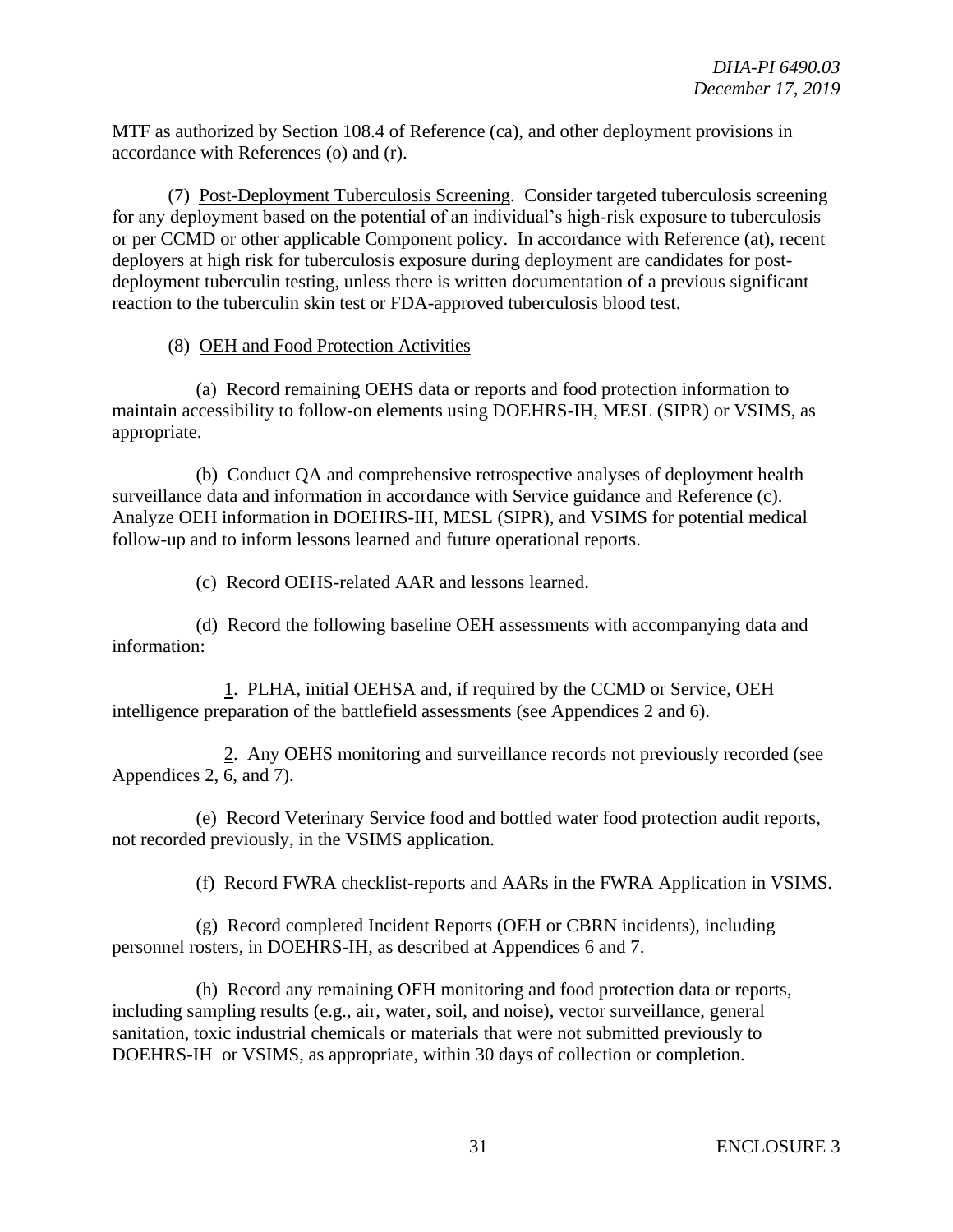(i) Annotation of classified OEH monitoring information, if any, is recorded in the MESL (SIPR) as described at Appendix 6.

b. The following additional post-deployment health activities are required for deployments of greater than 30 days outside the United States. For deployments of 30 days or less outside the United States and military operations of any duration within the United States, additional health activities are based on health risk and the decisions of the CCDR, Service component commander, or commander exercising operational control.

(1) Post-Deployment Health Assessments and Mental Health Assessments. These assessments must completed, as described in Appendix 5, at specified timeframes.

(a) Post-Deployment Health Assessment. Supporting DoD Components ensure that the DD Form 2796 is completed within 30 days before or after return from deployment.

(b) Post-Deployment Health Re-Assessment. Supporting DoD Components will ensure that the DD Form 2900 is completed within 90 and 180 days after return from deployment.

(c) Deployment Mental Health Assessments. The DD Form 2978 is required for Service members 181 days to 18 months and 18 to 30 months after return from deployment. Completing the Annual PHA during these timeframes fulfills the requirement. These additional post-deployment mental health assessments are not required for DoD civilians.

(d) When individuals deploy again prior to completing the cycle of deploymentrelated health assessments, the assessment schedule will be re-set as described in Appendix 5.

(2) Military-Unique Exposures. Based on information provided in Incident Reports, post-deployment health assessments, clinical encounters following deployment, or communications from the deployed location leadership, individuals who may have experienced unique military exposures must be evaluated and recorded in the individual's health record. Referrals will be made as appropriate, and in consultation with a Service public health center when necessary. Service members and DoD civilian employees identified as exposed should have identifying information stored in the incident reporting module of DOEHRS-IH. For DU exposure biomonitoring procedures, see Appendix 4.

(3) Post-Deployment Serum Specimens. A serum sample will be obtained from each Service member and DoD civilian no earlier than 30 days prior to departure from theater and no later than 30 days after arrival at the demobilization site, home station, or in-patient MTF (preferably during the face-to-face health assessment) and forwarded to the DoD Serum Repository (Reference (q)), using the existing trans-shipment centers. Serum samples for personnel separating from active duty, including RC members who are demobilizing, should be obtained during demobilization. Individuals must be informed if the post-deployment serum sample will be tested for HIV.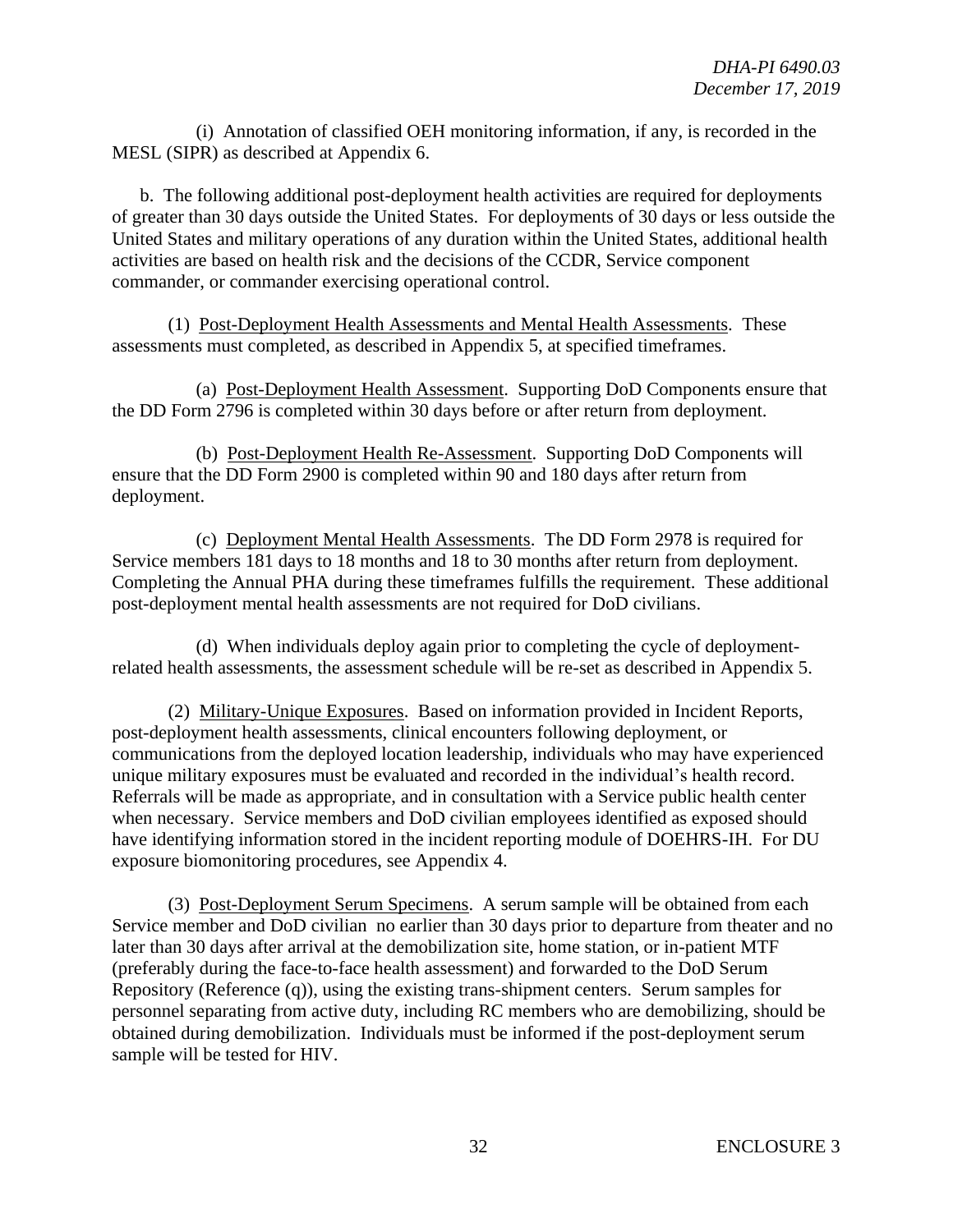(4) Post-Deployment Pulmonary Function Testing. Conduct and document postdeployment pulmonary function testing on Service members and DoD civilians who met the criteria for a pre-deployment pulmonary function test, pursuant to References (c), (s), (aa), and (ab). This follow-up pulmonary function test should be completed within one year of return from deployment, but prior to the next deployment, and may serve as the pre-deployment pulmonary function test if the individual deploys again.

(5) OEHS. OEHS data and information, including but not limited to the OEHSA and (if required) POEMS, recorded in DOEHRS-IH (see Appendices 2, 6, and 7). Classified content, if any, is recorded in the MESL (SIPR) (see Appendix 6).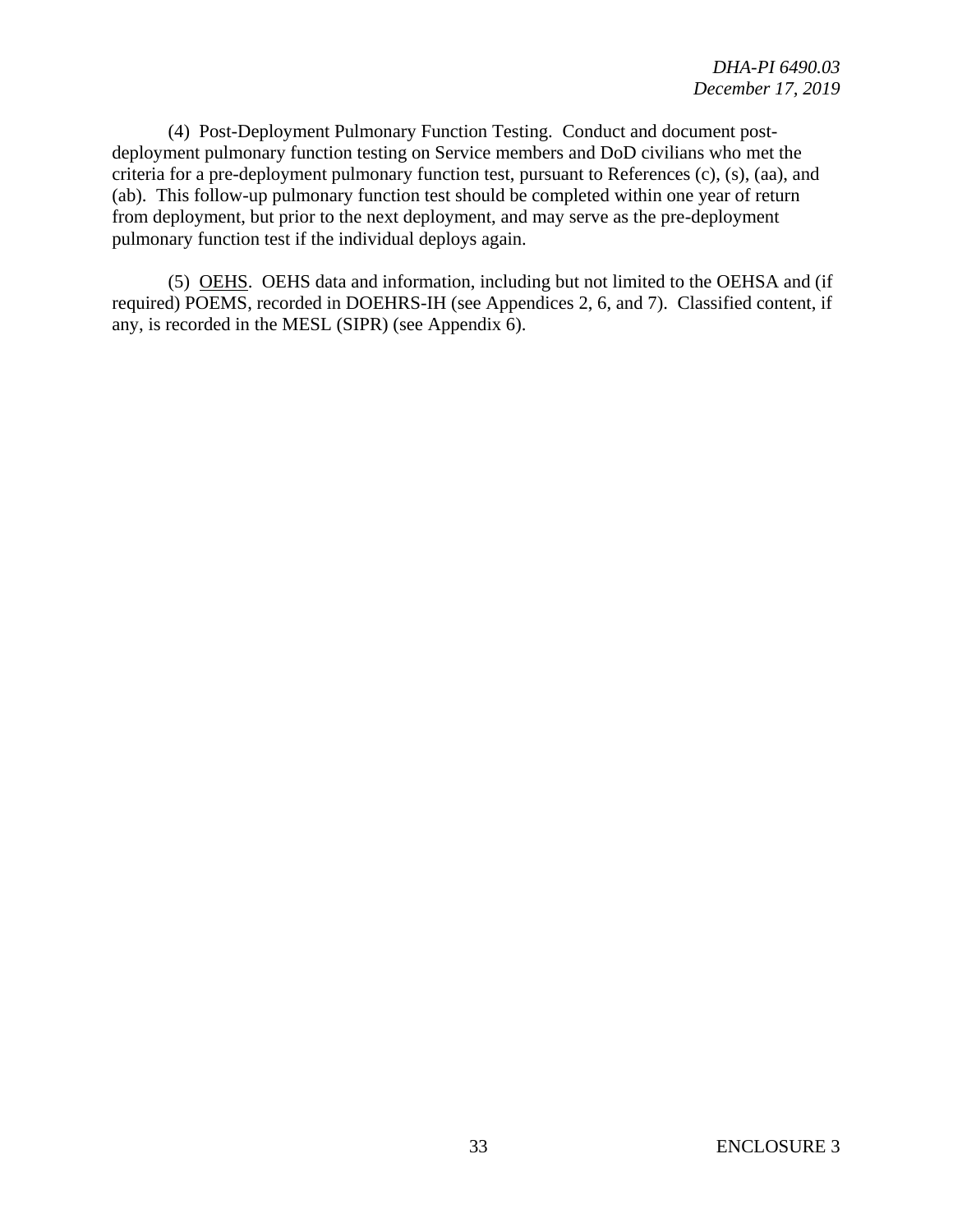# APPENDIX 1

#### DEPLOYMENT OCCUPATIONAL AND ENVIRONMENTAL HEALTH RISK MANAGEMENT AND HEALTH RISK COMMUNICATION

#### 1. OEH RISK MANAGEMENT

a. Deployment OEH risk management is a process that commanders use to make informed decisions to minimize long and short-term health risks, increase operational effectiveness, improve the probability of mission success and document risk decisions. OEH hazards can seriously impact the mission and erode public confidence in the military's ability to protect its personnel.

b. The goals of deployment OEH risk management are to:

(1) Minimize exposure to the OEH threat by deployed Service members and DoD civilians.

(2) Manage unavoidable OEH hazards by establishing controls that balance short term tactical or operational goals with long- or short-term health concerns and documenting those decisions.

(3) Document unavoidable exposures to OEH hazards. These exposures may or may not be medically relevant at the time they occur.

c. Risk assessment is part of the risk management process. Risk assessment is the integration of the estimated severity of a given hazard with the probability of that hazard occurring to determine the potential impact of that hazard on the health of personnel. That impact can result in immediate consequences for the mission (as with a weaponized toxic industrial chemical) or in very long-term consequences in terms of health of personnel or their families post-deployment. The system of record used to document the identified hazards is described in Appendix 6.

d. Risk communication is also part of the risk management process. Commanders use appropriate monitoring and surveillance systems to identify these hazards, assess the potential risks, determine appropriate risk control measures, and communicate these risks to their forces.

#### 2. OEH RISK MANAGEMENT PROCESS

a. Health risk management is a five-step cyclical process, similar to the risk management process in Reference (af). The first two steps of the process (identify the hazards and assess the hazards), comprise health risk assessment. The health risk assessment informs the last three steps in the risk management process: developing and implementing controls, risk mitigation, and supervision and evaluation of the risk mitigation (Reference (af)).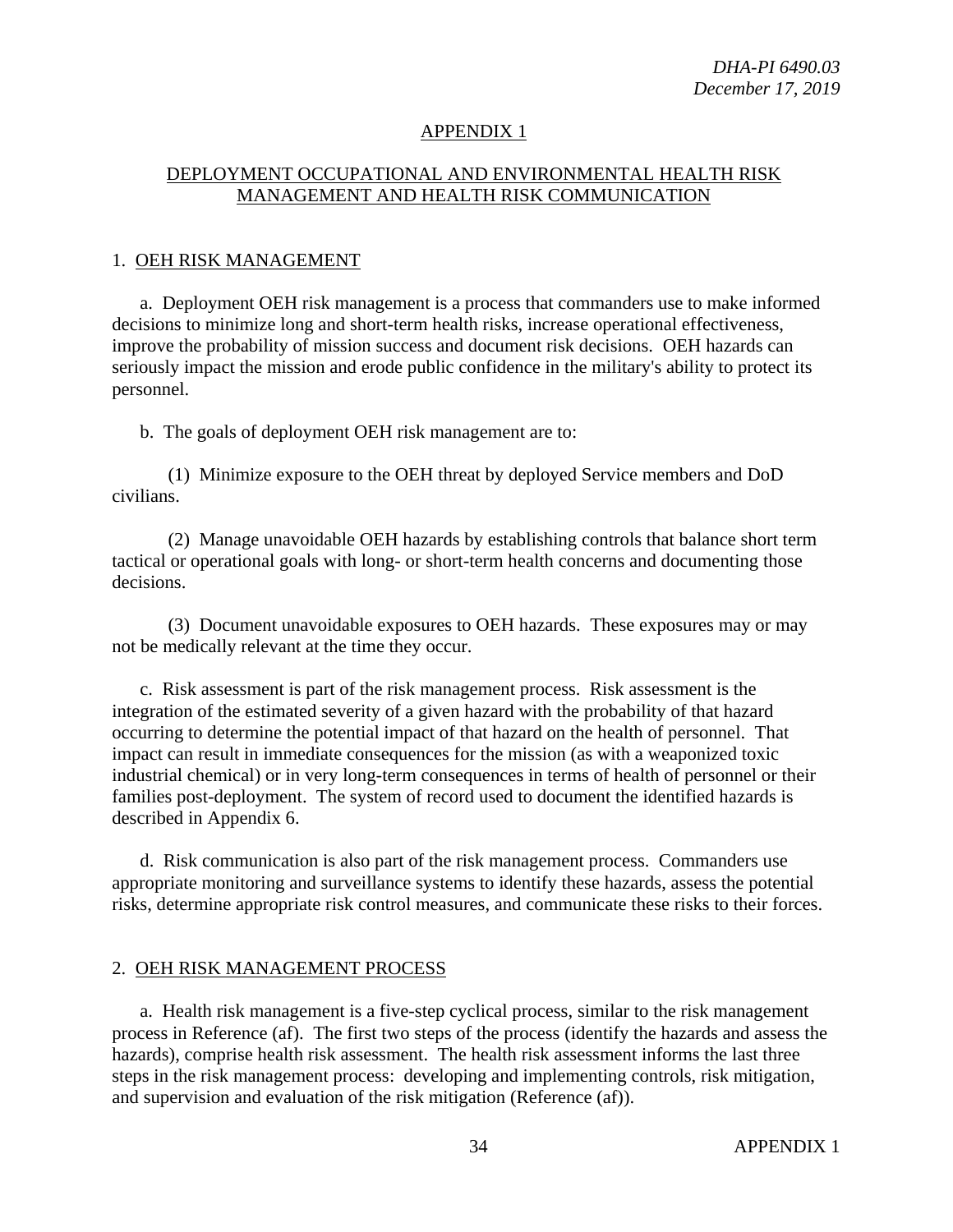

Figure: 5-Step Risk Management Process (Derived from Reference (af))

 b. The process of identifying and controlling hazards across the spectrum of joint military missions, functions, operations, and activities can be summarized in the hazard probability chart (below) to facilitate comparison of different risks and support balanced decision-making.

| <b>HAZARD PROBABILITY</b>                          |                       |            |          |          |
|----------------------------------------------------|-----------------------|------------|----------|----------|
| Frequent                                           | Likely                | Occasional | Seldom   | Unlikely |
| <b>Extremely High</b>                              | <b>Extremely High</b> | High       | High     | Moderate |
| <b>Extremely High</b>                              | High                  | High       | Moderate | Low      |
| High                                               | Moderate              | Moderate   | Low      | Low      |
| Moderate                                           | Low                   | Low        | Low      | Low      |
| Catastrophic<br>Critical<br>Marginal<br>Negligible |                       |            |          |          |

#### Hazard Probability Chart

|                                   |              | <b>HAZARD PROBABILITY</b> |                |            |          |          |
|-----------------------------------|--------------|---------------------------|----------------|------------|----------|----------|
| ≏<br>≃<br>$\mathbb{R}$<br>ェ<br>SE |              | Frequent                  | Likely         | Occasional | Seldom   | Unlikely |
|                                   | Catastrophic | <b>Extremely High</b>     | Extremely High | High       | High     | Moderate |
|                                   | Critical     | <b>Extremely High</b>     | High           | High       | Moderate | Low      |
|                                   | Marginal     | High                      | Moderate       | Moderate   | Low      | Low      |
|                                   | Negligible   | Moderate                  | Low            | Low        | Low      | Low      |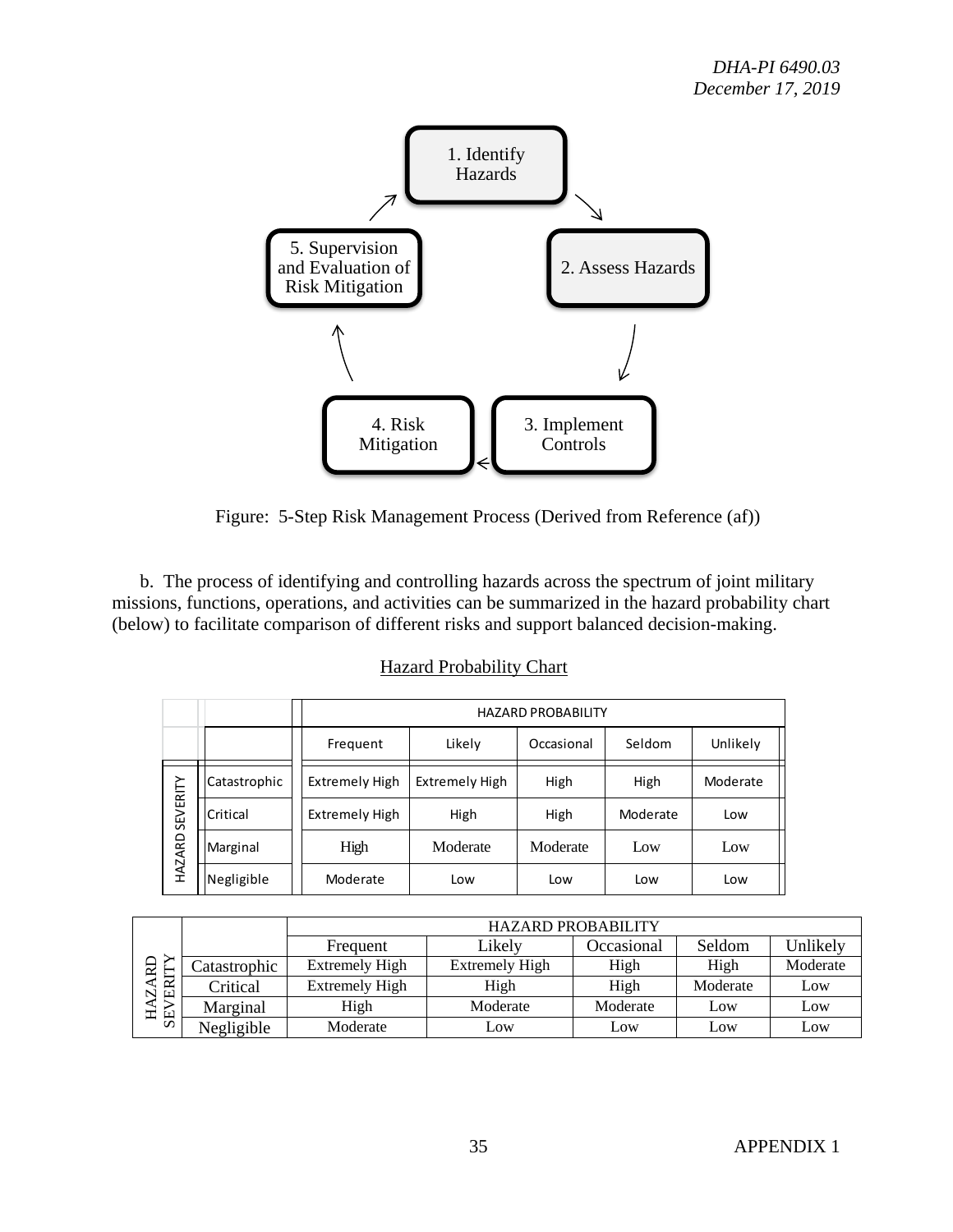c. Once a hazard is identified, both its probability of occurrence and potential severity are used to project the specific estimate of risk. This process should be used to estimate risks of both the acute (short-term/tactical) and chronic (long-term/strategic life-cycle) effects to military personnel that could occur from OEH exposures during deployments. The extent and the severity of effects are presented in terms of significance to military operations, as well as anticipated medical response needs.

d. The risk level definitions are significantly different based on the risk decision being evaluated. Consider:

- (1) What is the degree of risk to Service members and does it impact the mission now?
- (2) Will this exposure result in long term health consequences in the future?

e. In order to address these concerns, risk level guidelines are shown below. In some cases, the risk may need to be adjusted by qualified personnel. However, the original risk, the reasons for that determination and the reason it was adjusted will all be included in the exposure pathway in DOEHRS-IH. Below are suggested risk level definitions for both short and longterm health effects resulting from OEH exposures.

| <b>Risk Level</b> | <b>Tactical Risk Definitions and Possible Medical</b><br>Responses Associated with Real-Time or<br>"Acute" Health Effects                                                                                                                                                                                                                                                                      | Strategic (Life-Cycle) Risk Definitions and<br>Possible Medical Responses Associated with<br>Post-Deployment "Chronic" Health Effects                                                                                                                                                                                                                                                                                                                                                                                                                                                                                  |
|-------------------|------------------------------------------------------------------------------------------------------------------------------------------------------------------------------------------------------------------------------------------------------------------------------------------------------------------------------------------------------------------------------------------------|------------------------------------------------------------------------------------------------------------------------------------------------------------------------------------------------------------------------------------------------------------------------------------------------------------------------------------------------------------------------------------------------------------------------------------------------------------------------------------------------------------------------------------------------------------------------------------------------------------------------|
| Extremely<br>High | Loss of ability to accomplish the mission if<br>hazards occur during mission.<br>Notable in-theater medical countermeasures<br>and resources anticipated. For example,<br>protection, treatment, and exposure<br>documentation. Documentation of health care<br>encounters in the individual health record and<br>exposure-related information and data in<br>DOEHRS-IH as an Incident Report. | Significant future medical surveillance<br>activities and health care provider resources<br>anticipated.<br>Documentation of health care encounters in the<br>individual health record and exposure-related<br>information and data in DOEHRS-IH as an<br>Incident Report, plus/minus designated DOD<br>archive or registry, including the identification<br>and documentation of the exposed individuals<br>to enable active tracking. Develop and conduct<br>specific active and/or passive medical<br>surveillance follow-up for life cycle of observed<br>and expected health outcomes in the identified<br>group. |
| High              | Significant degradation of mission capabilities<br>in terms of the required mission standard,<br>inability to accomplish all parts of the mission,<br>or inability to complete the mission to standard<br>if hazards occur during the mission.<br>Some in-theater medical countermeasures and<br>resources anticipated. For example, protection,<br>treatment, and exposure documentation.     | Notable future medical surveillance activities<br>and related resources anticipated.<br>Documentation of health care encounters in the<br>individual health record and exposure-related<br>information and data in DOEHRS-IH as an<br>Incident Report, including the identification and<br>documentation of the exposed personnel to<br>enable passive medical surveillance-related<br><i>activities.</i>                                                                                                                                                                                                              |

# Occupational and Environmental Health Exposure Risk Level Chart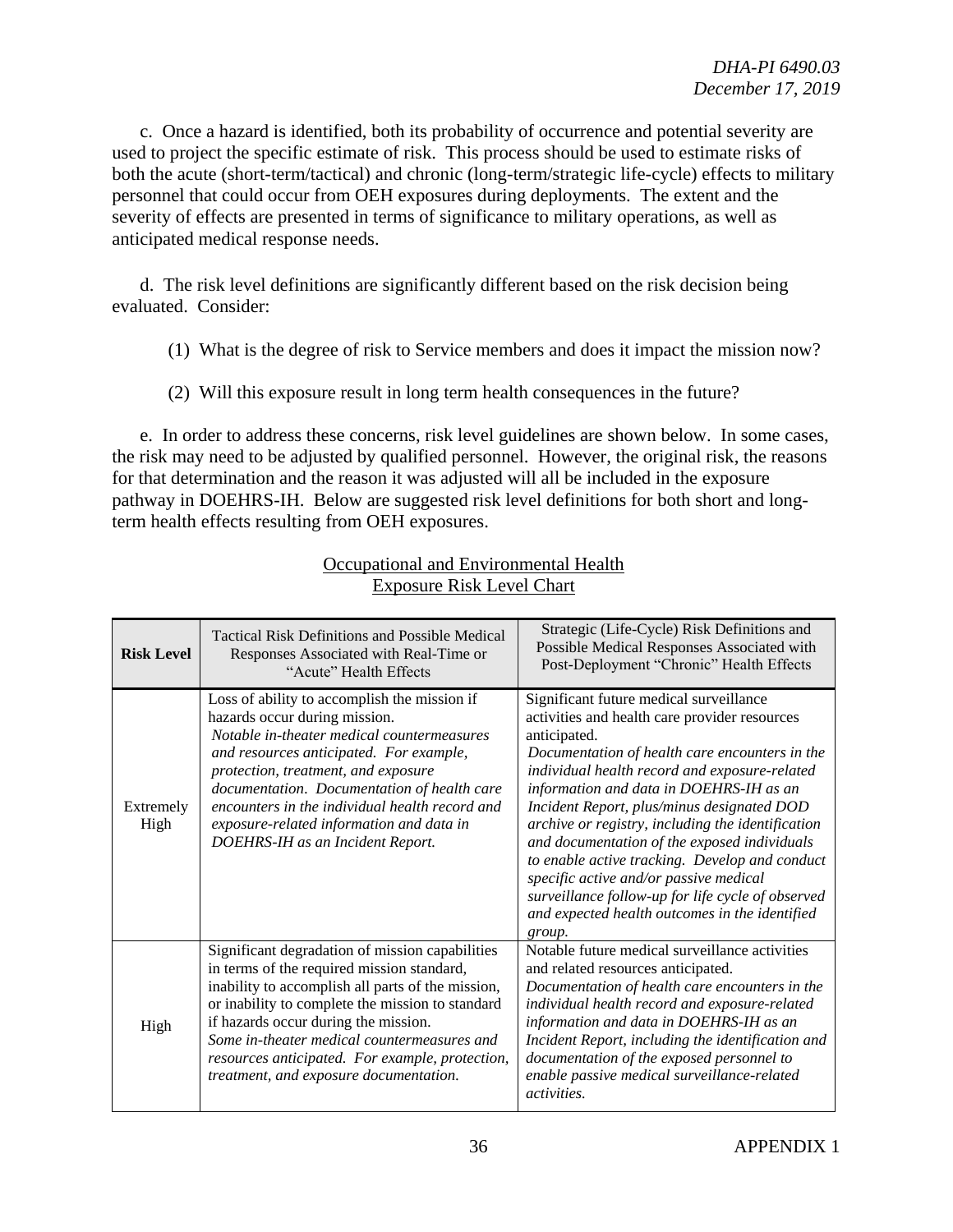| <b>Risk Level</b> | <b>Tactical Risk Definitions and Possible Medical</b><br>Responses Associated with Real-Time or<br>"Acute" Health Effects                                                                                                                                                                                                            | Strategic (Life-Cycle) Risk Definitions and<br>Possible Medical Responses Associated with<br>Post-Deployment "Chronic" Health Effects                                                                                                                                                                                                                          |
|-------------------|--------------------------------------------------------------------------------------------------------------------------------------------------------------------------------------------------------------------------------------------------------------------------------------------------------------------------------------|----------------------------------------------------------------------------------------------------------------------------------------------------------------------------------------------------------------------------------------------------------------------------------------------------------------------------------------------------------------|
| Medium            | Expected degraded mission capabilities in terms<br>of the required mission standard and will result<br>in reduced mission capability if hazards occur<br>during the mission.<br>Limited in-theater medical countermeasures<br>and resources anticipated. For example,<br>protection, treatment, and exposure<br>documentation.       | Limited future medical surveillance activities<br>and related resources anticipated.<br>Documentation of health care encounters in the<br>individual health record and exposure-related<br>information and data in DOEHRS-IH as an<br>Incident Report. When possible, document<br>rosters of exposed groups or individuals of<br>health surveillance interest. |
| Low               | Expected losses have little or no impact on<br>accomplishing the mission.<br>Little to no in-theater medical resources<br>anticipated for protection and treatment.<br>However, a summary of any negative or low-<br>level sampling results should be documented<br>and archived particularly if some personnel<br>express concerns. | No specific medical action required.<br>Documentation of health care encounters, if<br>any, in the individual health record and record<br>exposure-related information and data in<br>DOEHRS-IH as an Incident Report.                                                                                                                                         |

f. More specific health risk assessment guidance, such as Reference (ax), plus Service or Command-specific publications, may be consulted for methods of risk quantification, especially in the case of unique hazard types. Such guidance should be used with site-specific exposure information, sampling and field data to develop risk estimates for those specific types of hazards.

#### 3. HEALTH RISK COMMUNICATION

a. DoD medical personnel can better support command decision-making by integrating proven health risk communication tools and processes into their work environment. Being aware of how risks are perceived and developing two-way dialogue is critical to successful risk communication. Adopting a risk communication approach at all levels of an organization will help increase the chance that communication takes place, while minimizing the risks of unwanted outcomes.

b. Although risk communication can, and will, be challenging, adopting proven tools and strategies will help lead to successful interactions and more effective communication of actual health risk. Successful communication of health risk information requires very specialized skills gained by practice and refined over time. Health risk communication support is available from the Services' public health centers. These communication experts provide training, document development and review, and consultative guidance on how to approach specific situations.

Army Public Health Center (APHC) Health Risk Communication: Phone: (410) 436-7941/ 1-800-222-9698 / DSN: 312-584-7941 usarmy.apg.medcom-aphc.list.org-phcom-hrc@mail.mil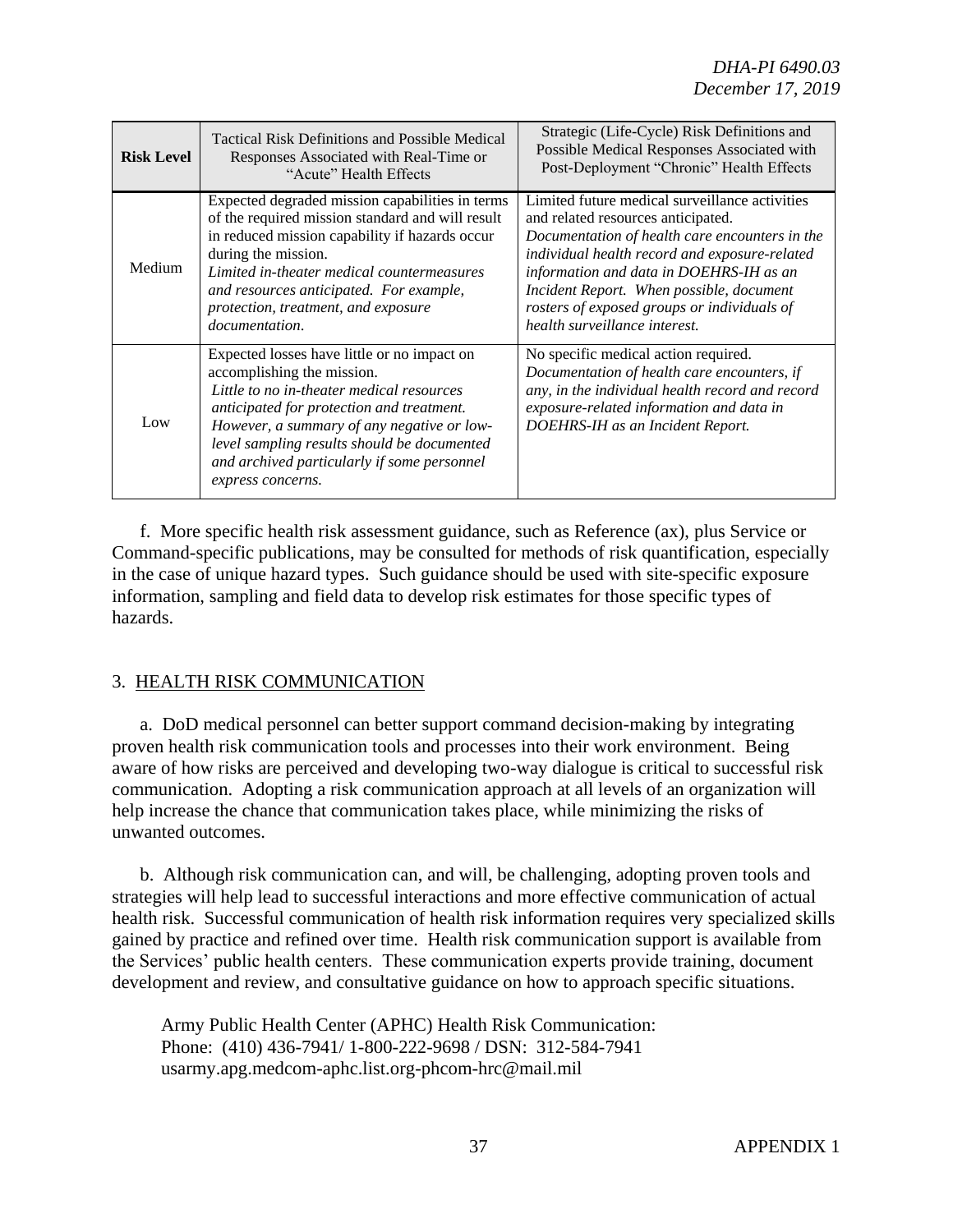Navy and Marine Corps Public Health Center (NMCPHC) Risk Communication: [http://www.med.navy.mil/sites/nmcphc/environmental-programs/Pages/risk](http://www.med.navy.mil/sites/nmcphc/environmental-programs/Pages/risk-communication.aspx)[communication.aspx](http://www.med.navy.mil/sites/nmcphc/environmental-programs/Pages/risk-communication.aspx)

U.S. Air Force School of Aerospace Medicine (USAFSAM) Environment, Safety and Occupational Health Service Center**:**  Phone: 1-888-232-ESOH (3764) / (937) 938-3764 / DSN: 798-3764 esoh.service.center@us.af.mil

Defense Health Agency Immunization Healthcare Division, for assistance with immunization-related risk communication: Phone: 1-877-GET-VACC (1-877-438-8222) / DSN: 761-4245 https://health.mil/vaccines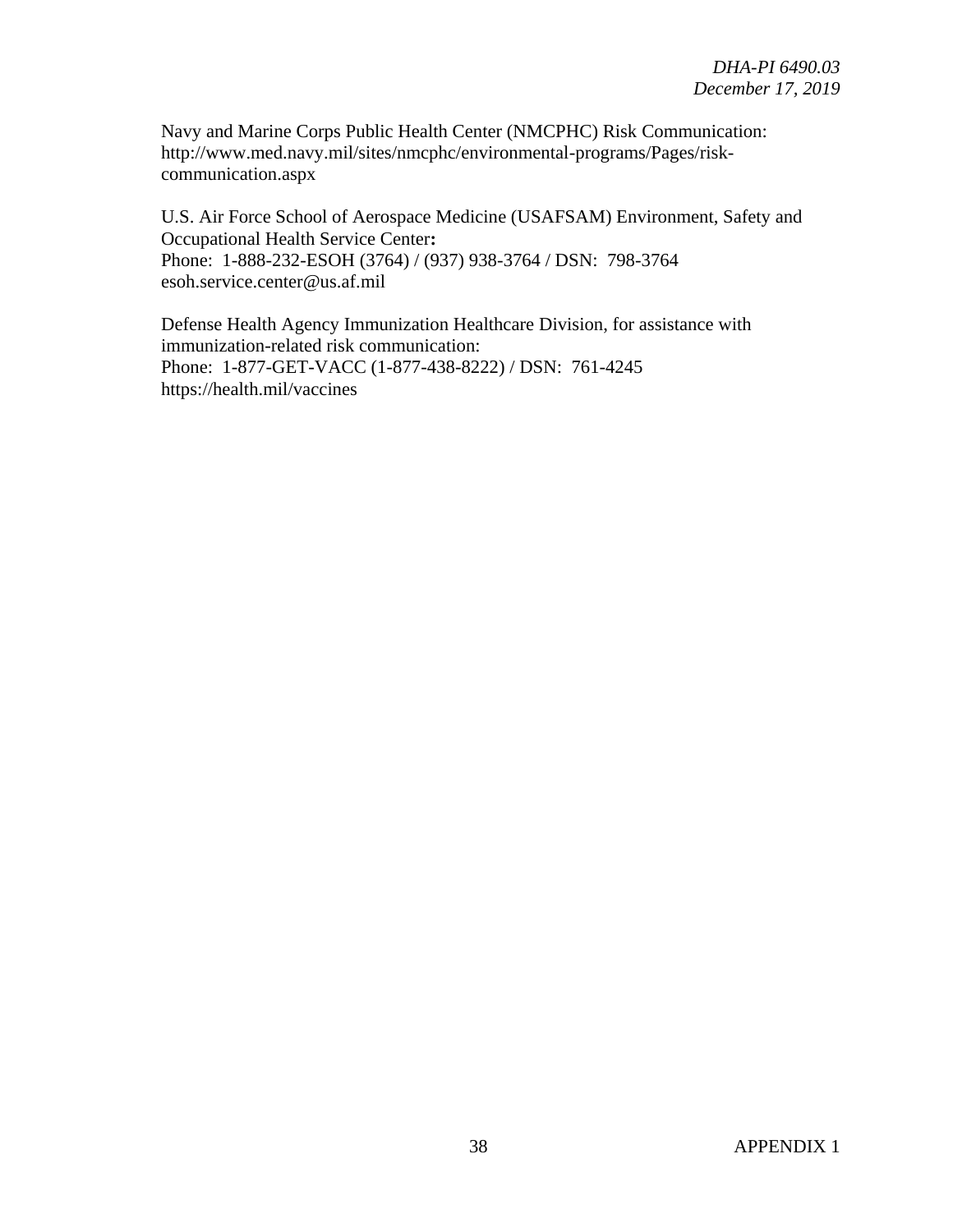# DEPLOYMENT OCCUPATIONAL AND ENVIRONMENTAL HEALTH SURVEILLANCE PROCESS

1. DEPLOYMENT OEHS. Deployment OEHS is a critical mission to protect deployers from exposures to hazards that can cause acute, chronic and latent adverse health effects.

a. Deployment OEHS is performed at all PVNTMED levels to some extent, and should be integrated into operation plans, operation orders, base camp operations documents (e.g., standard operating procedures) and base camp management contracts as indicated at all deployment locations.

b. The purpose of deployment OEHS is to:

- (1) Identify hazards before deployment;
- (2) Characterize hazards during deployment;
- (3) Assess how Service members are potentially exposed to the hazards;

(4) Develop surveillance plans, with OEHS sampling plans (References (an) and (cb)), to monitor the hazards;

- (5) Execute surveillance based on the surveillance plan;
- (6) Assess the identified hazards; and
- (7) Control the hazards that contain unacceptable risks.

c. The deployment OEHS process leads from the PLHA to the development of the OEHSA, for each required location. The OEHSA informs POEMS, when required. POEMS summarize the known health hazards at a location during a particular timeframe and informs providers and deployers of the associated population-based health risks.

#### 2. DEPLOYMENT OEHS PROCESS

#### a. PLHA

(1) The CCMD develops, or requests that a supporting Service develops the PLHA in accordance with References (an) and (cb), plus applicable risk management (or operational risk management) guidance of the CCMD and Service. The PLHA will:

(a) Identify the local health hazards for the deployment location.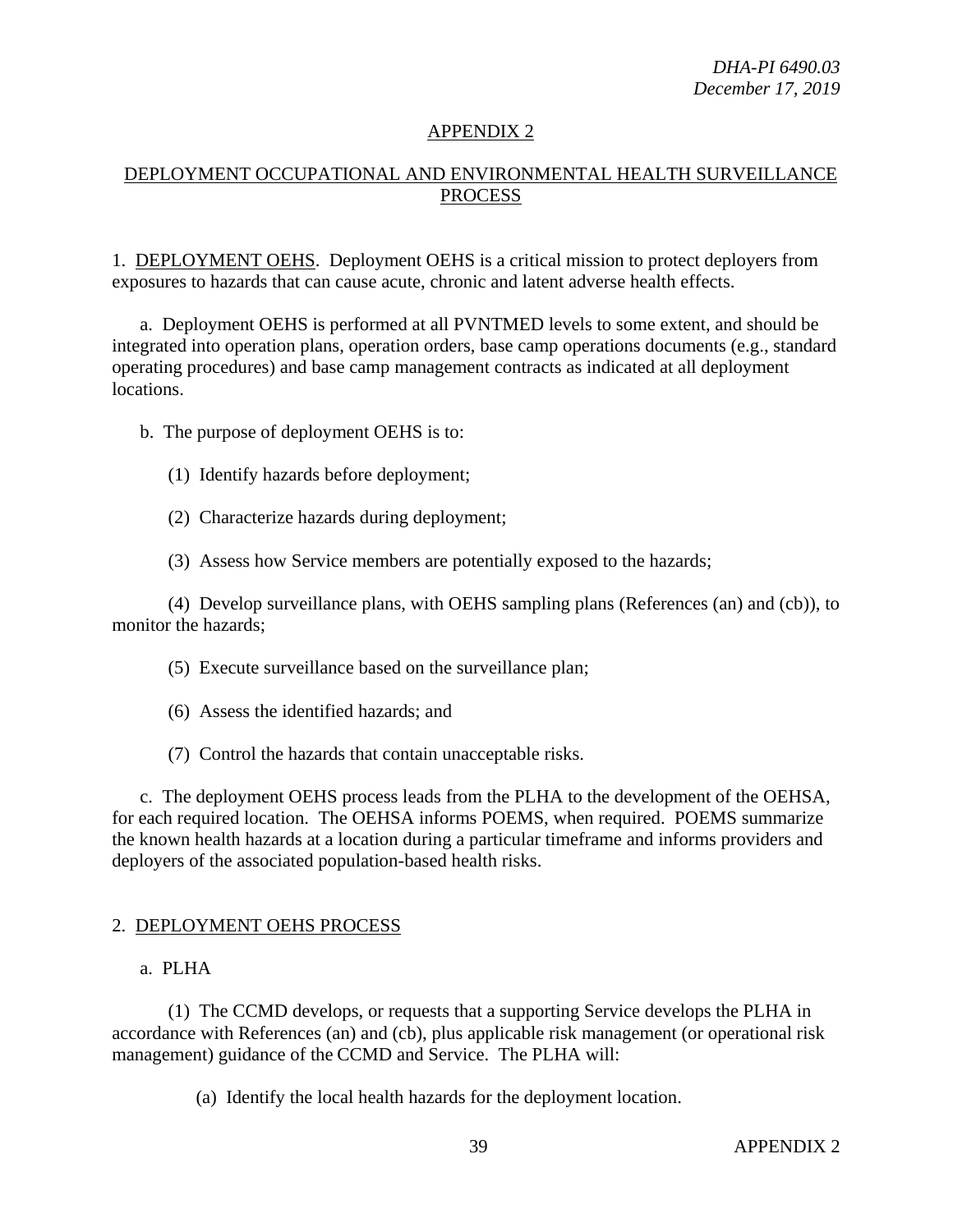(b) Indicate the appropriate, initial, health risk management measures.

(c) Inform the content of health risk communication messages and materials, including pre-deployment health threats and countermeasures briefings.

(2) The PLHA informs the completion of the initial OEHSA. The process consists of gathering site background and intelligence information to identify potential OEH hazards.

(3) The PLHA will summarize the OEH threats and hazards identified by reviewing relevant intelligence data, past hazard assessments, and/or other location information available pre-deployment. Consult the Services' deployment health surveillance support centers and other sources, such as the:

(a) USAFSAM, NMCPHC, and the APHC for historical deployment OEH exposure and monitoring data, and mission and site information.

(b) Armed Forces Health Surveillance Division (AFHSD) for health surveillance analysis products and guidance.

(c) Defense Intelligence Agency, especially NCMI, for current intelligence on foreign medical capabilities, infectious disease threats, environmental health risks, CBRN weapon threats, toxic industrial chemical threats, and developments in biotechnology and biomedical subjects of military importance.

(d) Operations and intelligence staff of the relevant operational command (unit or higher headquarters).

(e) APHC for food protection information and list of DoD-approved food and bottled water procurement sources for U.S. Forces.

(f) Veterinary Service Division for current and historical FWRA information, information on military working animal health care and DoD veterinary health record including the DoD electronic veterinary health record (VSSM), and information about zoonotic diseases and veterinary public health concerns.

(g) AFPMB, for information on pest management and arthropods (insects), animals and plants that may impact the DoD mission.

(h) DOEHRS-IH for OEHS records of existing or historic (closed) deployment locations and the MESL (SIPR) for any classified, OEHS content (see Appendix 6).

(i) Other sources of information to be considered include the World Health Organization, Centers for Disease Control and Prevention (CDC), and the National Institutes of Health.

(4) The PLHA will be shared with component planners as needed.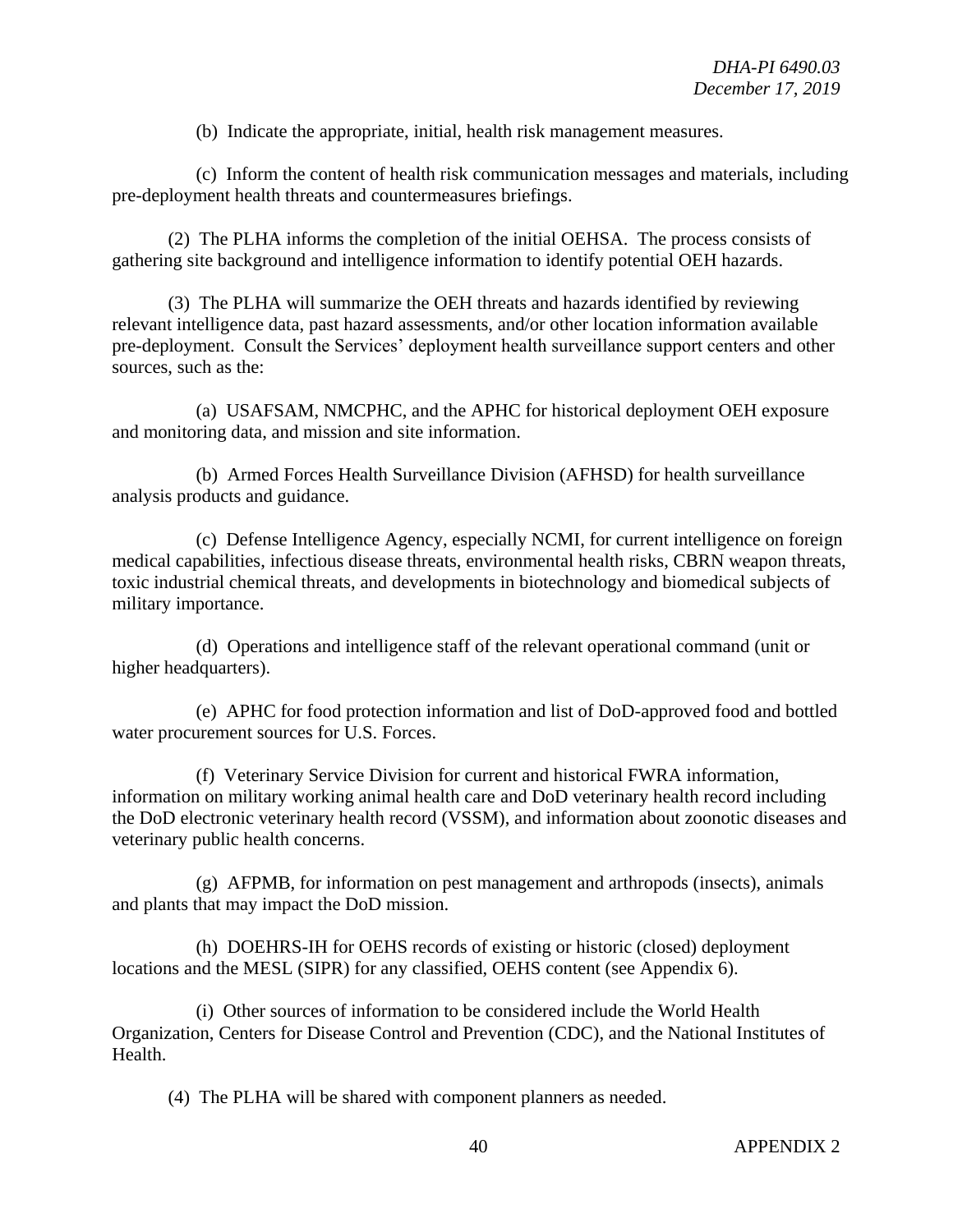(5) Specific health risk countermeasures (e.g., immunizations, prophylactic medications, or PPE) will be identified based on the health hazards or potential health hazards identified in the PLHA. The identified countermeasures will be administered, prescribed, and issued before deployment. Health risk countermeasures will be updated according to subsequent health surveillance findings during deployment.

(6) The PLHA is a pre-deployment, interim, assessment of potential occupational and environmental health threat sources and their relative health risks. During deployment, the PLHA is verified or corrected by assessing health surveillance findings.

(7) The PLHA may be recorded in the Environmental Health business area of DOEHRS-IH by uploading it as an attachment to the "Location – Detail" page. To do so, the user first completes the initial setup of the location within DOEHRS-IH; if there are timing conflicts between PLHA completion and initial setup of the location, then recording of the PLHA in DOEHRS-IH is not required. Any classified PLHA content may be recorded in the MESL (SIPR) according to the procedures in Appendix 6.

#### b. OEHSA

(1) The primary purpose of the OEHSA is to evaluate a site's current potential health hazards. This survey is the main process that supports OEH risk management activities on military installations and locations in an operational environment. OEHSAs are a key element of the health risk assessment process and assist Service PVNTMED personnel to adequately support FHP and local commanders' risk management decisions concerning OEH threats. The OEHSA documents environmental conditions, identifies potential OEH threats, guides OEH data collection activities and further risk assessments, and summarizes acute or immediate risk mitigation actions.

(2) The OEHSA builds on information gathered from the PLHA and serves to augment and support that information for a specific location. The OEHSA is the first step of the OEHS process that includes media-based data collection (e.g., air, water) and risk assessments over time.

(3) The CCDR is responsible for the OEHSA program. OEHSAs should be performed by the PVNTMED units of the lead Service supporting each location.

(4) The OEHSA must be conducted at all deployment sites which will be occupied for more than 30 days by U.S. military personnel. The initial OEHSA will be started when a site is first occupied by the PVNTMED team conducting the OEHSA and completed within 3 months.

(5) During operations, OEHSAs are initiated as basing decisions are made and sites are identified and established; each initial OEHSA should be informed by a PLHA that is conducted before the new site is occupied by U.S. military forces.

(6) Existing OEHSA will be updated as new hazards and associated exposure pathways are identified, and at least annually. Exposure incidents and high concern exposure/hazard(s)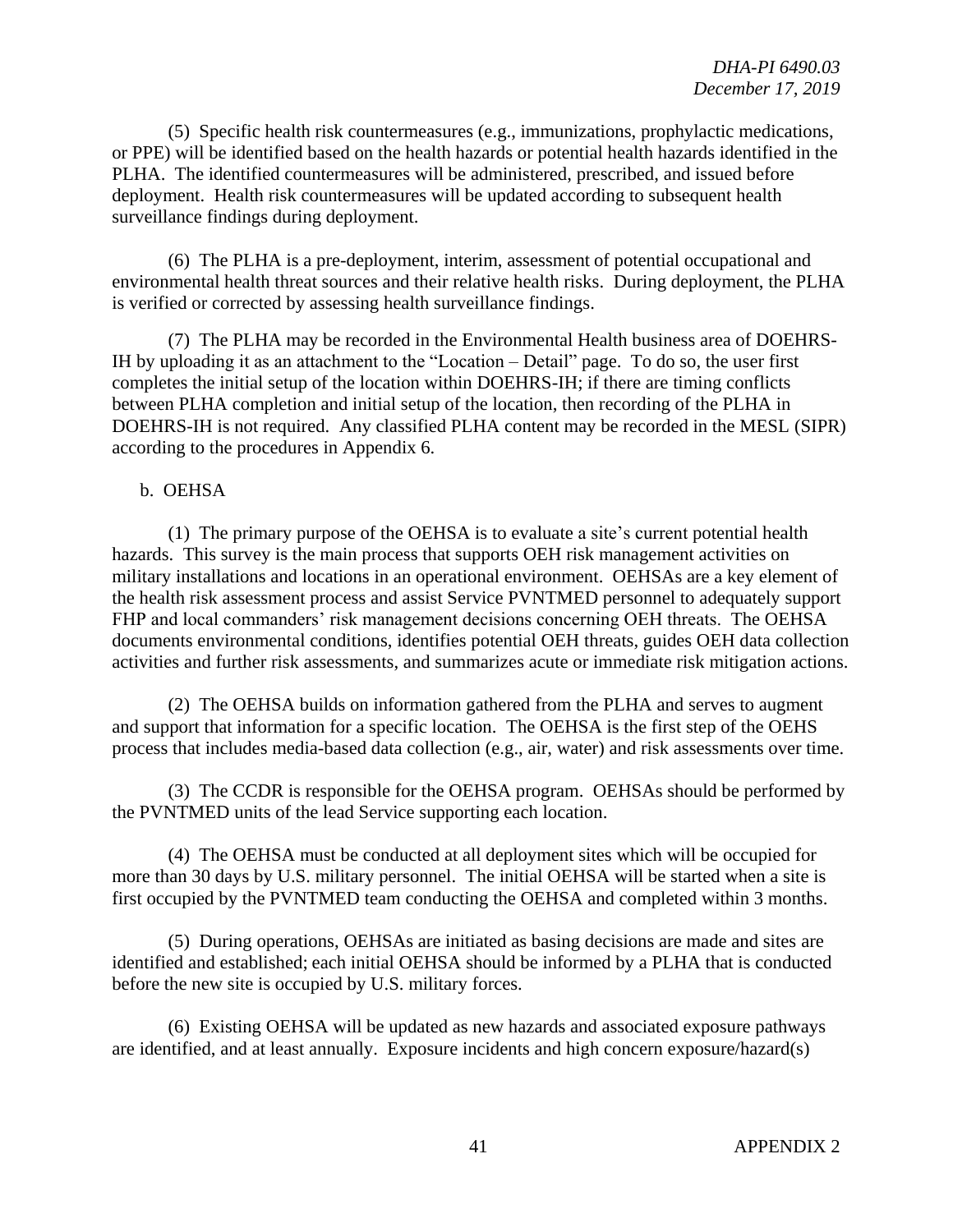require an update to the OEHSA within 3 months of being identified. Each OEHSA will be reviewed and either updated or revalidated (if there are no identifiable hazard changes) annually, in accordance with CCMD guidance and Reference (an).

(7) The OEHSA consolidates the identified exposure pathways used to characterize each suspected hazard. The OEHSA will identify hazards with complete or potentially complete exposure pathways that may affect the health of deployed personnel.

(8) The OEHSA will be performed according to the most recent version of the Reference (bn), using the OEHSA template online at the APHC DOEHRS-IH resources page. It will include: administrative data about the location; site history and survey background; site description; defining exposure pathways; OEH survey results for air, water, soil, entomological surveys, industrial hygiene, ionizing and non-ionizing radiation, waste management (including a section for incinerators or open burn pits, if present), noise and other physical hazards; food protection and food service sanitation; general sanitation; on-site screening sampling; CBRN threats; and overall findings and recommendations.

(9) For deployment locations where a burn pit health assessment report is required in accordance with Reference (cc), place a copy of the report in DOEHRS-IH (Environmental Health business area) and incorporate the report's findings in the OEHSA. Use the most recent OEHSA survey and the active conceptual site model to inform the burn pit site sampling plan and OEH monitoring requirements. The monitoring requirements should include the priority, frequency, and number of samples to adequately assess open-air burn pit emissions and monitor ash for hazardous constituents, consistent with References (an), (cb), and (cc).

(10) All OEHSAs will be recorded in DOEHRS-IH (Environmental Health business area), within the time specified in CCMD or component guidance, but no later than within 3 months of the completion date. If some data elements in the OEHSA are classified, the complete OEHSA will be submitted to the MESL (SIPR), as described in Appendix 6, including:

(a) A description of the properties (e.g., physical or chemical) of each OEH hazard identified;

(b) The associated survey identification of the unclassified portion of the existing OEHSA entered in DOEHRS-IH; and

(c) The unclassified portion of the OEHSA, exported as a document using the "Other" tool within the OEHSA in DOEHRS-IH.

(11) QA will be completed and each OEHSA marked "Approved by QA" either at the time it is recorded in DOEHRS-IH or within 30 days, in accordance with Reference (an) and any applicable command guidance.

c. Exposure Assessment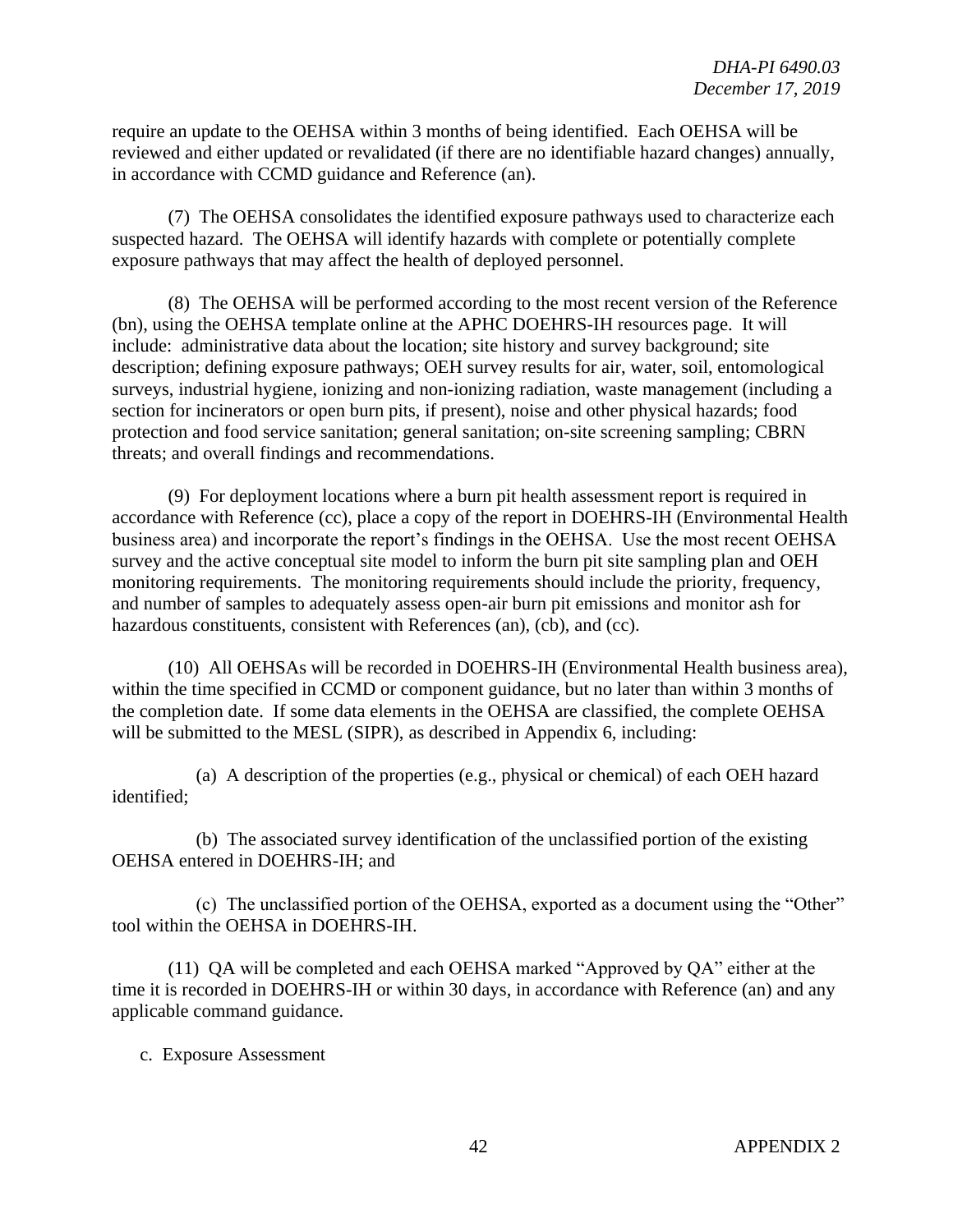(1) A population's exposure to a hazard may be defined as an expression of the aggregate personal exposures (each individual contact with a substance, material, endemic and enzootic disease, or condition over time); the number of persons exposed; and the frequency, intensity, and duration of the exposure.

(2) An OEH hazard exists when a substance, material or condition is present at a level and in a form that might be associated with either an acute and/or a chronic adverse health outcome in an exposed population. There must be a completed exposure pathway that links the hazard with a known or suspected population of interest. This pathway must be documented in DOEHRS-IH either within an OEHSA or as a unique exposure pathway.

(3) An OEH exposure assessment attempts to describe this exposure, using an exposure pathway in DOEHRS-IH, by capturing information about:

- (a) Who was exposed;
- (b) The nature of the substance, material or condition;
- (c) The location and conditions at the time;
- (d) The frequency, intensity, and duration of that exposure; and
- (e) Any other relevant information.

d. Exposure Pathways

(1) The OEHSA consolidates the identified exposure pathways used to characterize each suspected hazard. Hazards should have a defined population of concern and will be described and evaluated using an exposure pathway in DOEHRS-IH. Both complete and potentially complete exposure pathways should be documented to the extent possible.

(2) All exposure pathways will be ranked in DOEHRS-IH based in the context of high, medium and low relative to one another. Each exposure pathway will be routinely reassessed.

e. Surveillance Plan

(1) As hazards are determined by the identification of a completed or potentially completed exposure pathways, a site-specific surveillance plan will be developed for each of the exposure pathways. The purpose of the surveillance plan is to determine the appropriate method of monitoring or surveillance that must be conducted to characterize the hazard and ensure proper controls are in place to eliminate or reduce the exposure. Surveillance may consist of one or more of the following: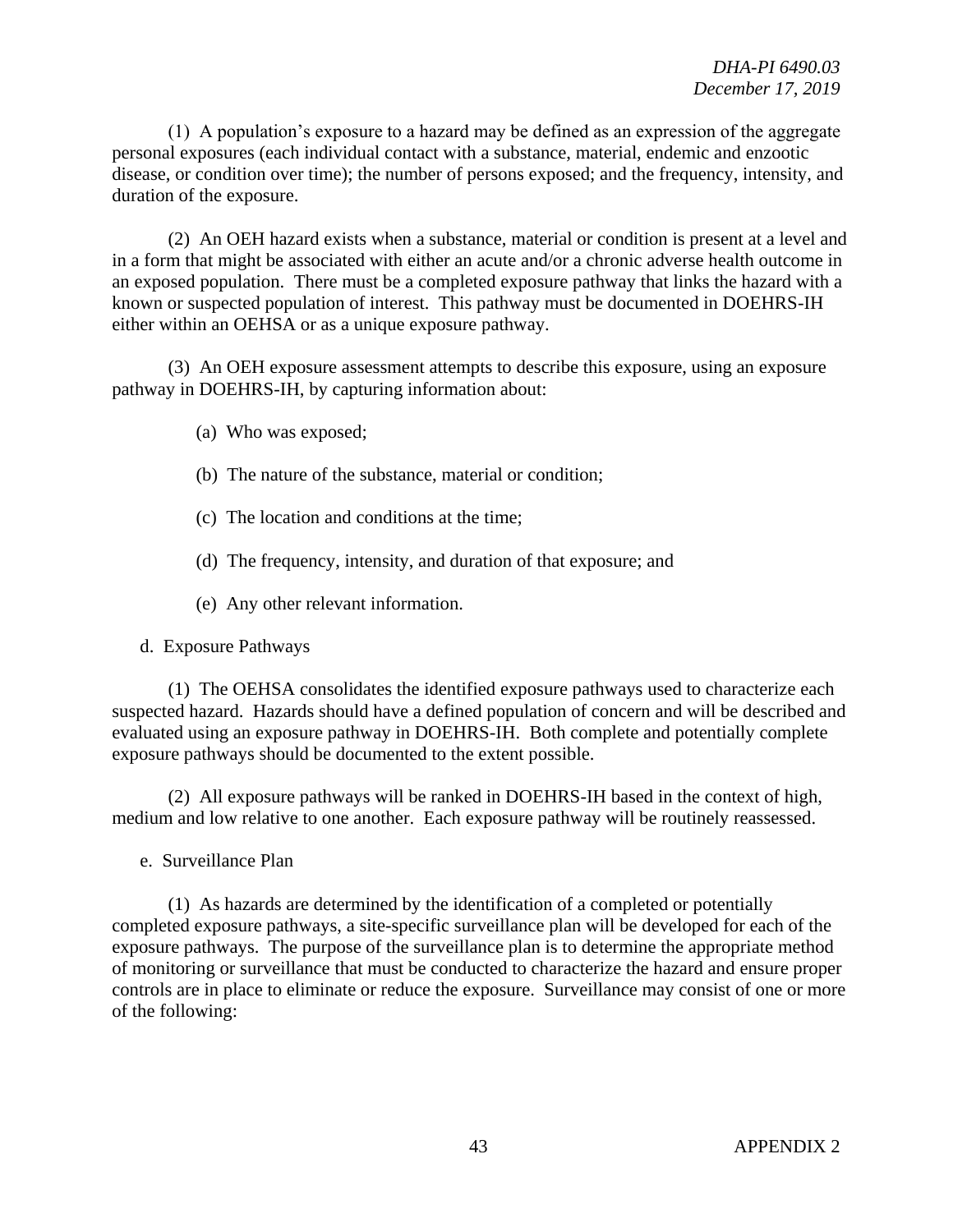(a) Collecting samples (e.g., air, water, soil, thermal stress, vector, industrial hygiene), according to the OEHS sampling plan;

(b) Conducting surveys (water, food protection, food service sanitation, general sanitation, entomology, waste management, workplace, etc.); and

(c) Performing other general public health inspections.

(2) Technical guidance for surveillance plans is contained in:

- (a) Reference (an)
- (b) Reference (cd)

(c) Other appropriate or component-directed public health guidance documents (e.g., Reference (bs)).

(d) Service public health centers can be consulted on development of surveillance plans.

(3) The surveillance plan must describe all sampling activities and include the following information, at a minimum, for each exposure pathway identified in the OEHSA (Reference (an):

(a) The objective of the sampling (e.g., "describe Service member exposure to lead in ambient air");

(b) Media to be sampled (e.g., air, soil, water, food, disease vectors);

(c) Sampling approach (e.g., judgment, systematic random);

(d) Number of samples and how the number was derived;

(e) Type of samples (discrete, composite, environmental, personal, QA (e.g., duplicate, blank), background, etc.) and the underlying assumptions that justify the sample type;

(f) Sampling locations and an explanation why/how those locations were selected and what potentially each location represents (e.g., exposure point, background) and indicate locations (e.g., map, site sketch, coordinates);

(g) Duration of sampling and interval between samples (if multiple) with explanation of why duration and interval were chosen;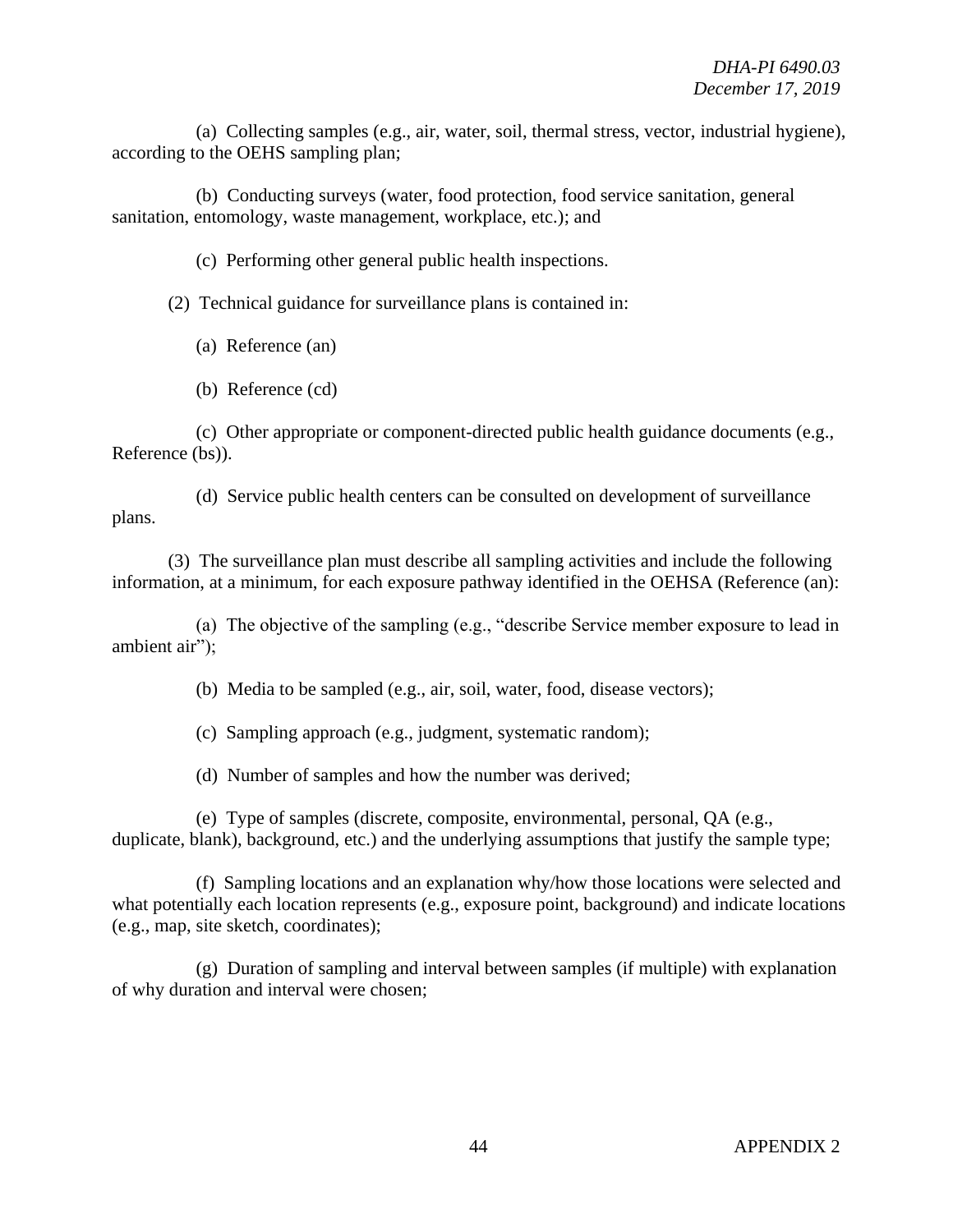(h) Analytical methodologies (field analytical tools and reach-back laboratory analysis) and target analyses (Analysis results from reach-back laboratories must be loaded into DOEHRS-IH by the unit that collected the sample, unless already loaded by that laboratory or relevant Service public health center);

(i) Sampling equipment (including capabilities and limitations of equipment);

- (j) Sample preservation techniques; and
- (k) Equipment decontamination procedures.

f. Conduct Surveillance

(1) Surveillance will be based on the described sampling plans and surveys outlined in the surveillance plan and conducted in a manner to meet the objectives of the surveillance plan.

(2) All surveillance activities will be entered into DOEHRS-IH and associated to the applicable exposure pathway. For example, samples taken to characterize ambient air will be associated (in DOEHRS-IH) with the ambient air exposure pathway.

g. Exposure Pathway Reassessment

(1) The exposure pathway will be routinely reassessed based on surveillance, hazard controls, site condition changes and other parameters. The reassessment process will include updates to the surveillance plan and associated surveillance activities.

(2) Exposure pathways that are no longer valid will be stop dated in DOEHRS-IH.

(3) Determination of whether an exposure pathway and associated surveillance plan must be reassessed (i.e., updated) versus being no longer valid (i.e., stop-dated) should be made by field PVNTMED assets in consultation with the Service public health center.

#### h. POEMS

(1) POEMS reflect official, unclassified, OEHS findings (e.g., hazardous noise, thermal stress, airborne pollutants, soil and water contaminants, and infectious diseases) and populationbased risks for individuals assigned or deployed to contingency locations or other deployed locations during a specified time period. They are written to provide deployers and their health care providers a summary of the known environmental hazards associated with deployment to a location. Where appropriate, POEMS may cover multiple deployment locations or contingency locations within a given geographic area, based on common health risks and availability of data. All POEMS are archived in DOEHRS-IH. POEMS will also be cleared for public release on-line.

(2) Completion of the POEMS is the responsibility of the Geographic CCDR who will ensure POEMS are completed by developing them or requesting Service support to author and accomplish POEMS in accordance with CCMD written guidance.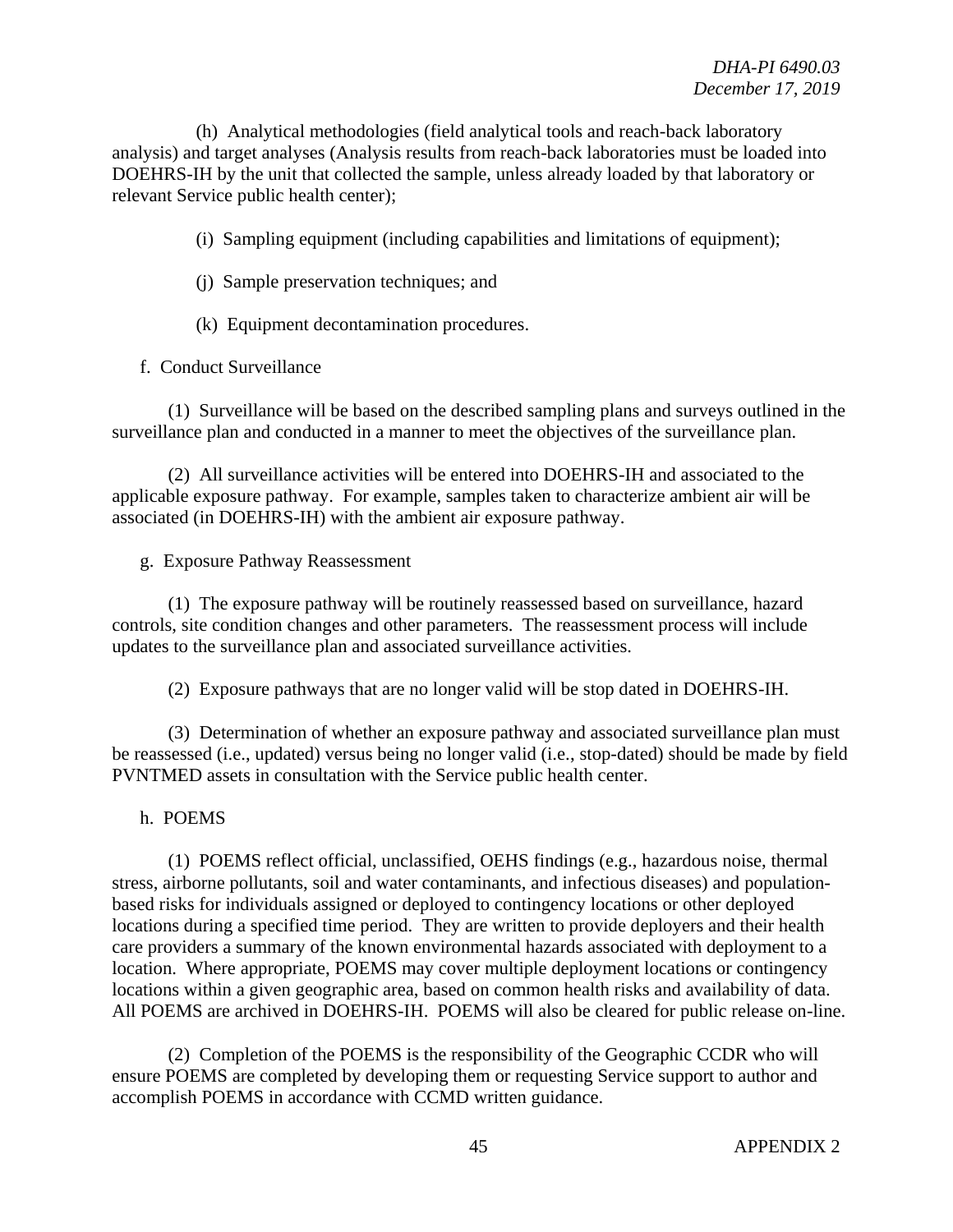(3) The CCMD approves content and recommends the POEMS for public release; each POEMS will be reviewed by the OSD Office of Security Review prior to release for posting on a public-access website by APHC, in accordance with Reference (bk).

(4) POEMS are written on the template developed by the Joint Environmental Surveillance Work Group, available online at: [https://phc.amedd.army.mil/topics/envirohealth/hrasm/Pages/POEMS.aspx.](https://phc.amedd.army.mil/topics/envirohealth/hrasm/Pages/POEMS.aspx)

(5) When practicable, initial and annual POEMS will be completed for each location where Service members and DoD civilians deploy. At a minimum, the CCDR will determine which contingency locations (References (bj)), and other deployment locations require POEMS within the CCMD and conduct risk-based prioritization for the completion of initial and annual POEMS, in accordance with Reference (c).

(6) POEMS should be started as soon as sufficient site data is available and be completed no later than 1 year after completion of the initial OEHSA.

(7) Once completed, the CCMD (or designee) staffs POEMS for approval of content and recommends them for review by the OSD Office of Security Review prior to release to the public.

(a) Any comments or concerns generated during staffing will be adjudicated by the CCMD and Service authoring the POEMS prior to submission for Security Review and public release using DD Form 1910, Clearance Request for Public Release of Department of Defense Information, in accordance with Reference (bd).

(b) The responsible CCMD reviews and approves content of POEMS based on internal stakeholders' review, with adjudication of any comments performed by the POEMS author (typically, a Service public health center).

(c) The POEMS author sends the adjudicated and edited draft POEMS to Joint Staff/Health Service Division, which staffs the POEMS for external stakeholder review, followed by adjudication of any comments by the POEMS author.

(d) Annual certifications of POEMS with minor updates, and without significant health risk changes or operational security risks, may be approved in accordance with CCMD written guidance for an abbreviated CCMD staffing review, then documented in DOEHRS-IH and sent to APHC.

(8) Annually, each POEMS will be reviewed by the CCMD (or CCMD-designee) and updated; if a POEMS requires only minor updates and there are no significant health risk changes, it may be certified as current in accordance with CCMD written guidance.

i. POEMS Tracking and Recording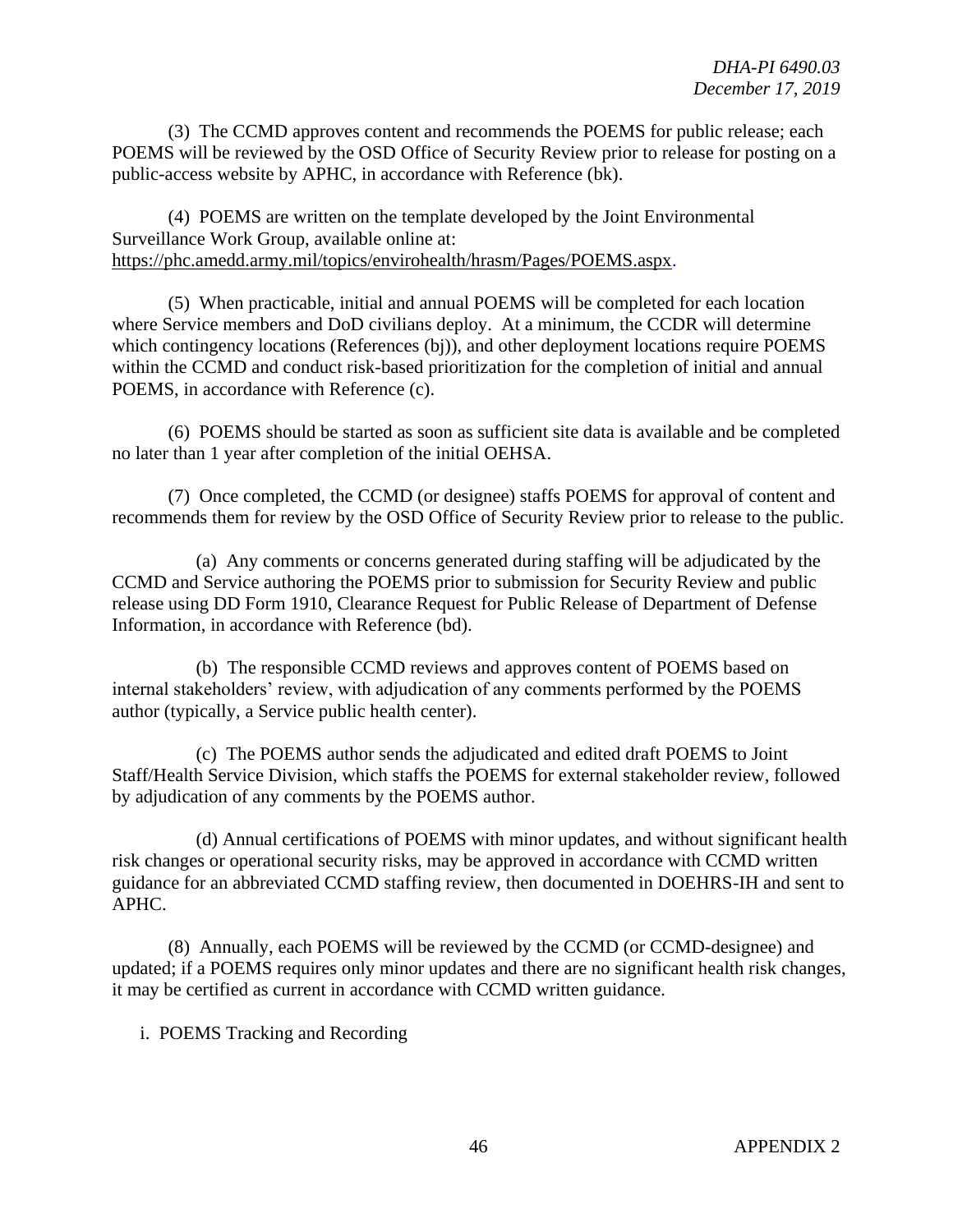(1) Cleared POEMS will be archived in both the publicly accessible website (https://phc.amedd.army.mil/topics/envirohealth/hrasm/Pages/POEMS.aspx), and in DOEHRS-IH.

(2) CCMDs will track the status of POEMS completion, public release, and annual revision or certification as current.

(3) POEMS status reports will be tracked routinely, and reviewed least quarterly, in the CCMDs. POEMS status reports will be routed from each CCMD to the Office of the Joint Staff Surgeon, with copies to the DHA PHD and APHC, at least annually. POEMS status reports will include each CCMD's listing of locations requiring a POEMS and the date of each location's most recently completed POEMS (date of CCMD review and approval in Block 7 of DD Form 1910, Clearance Request for Public Release of Department of Defense Information) and, for recertified POEMS, the date of last certification.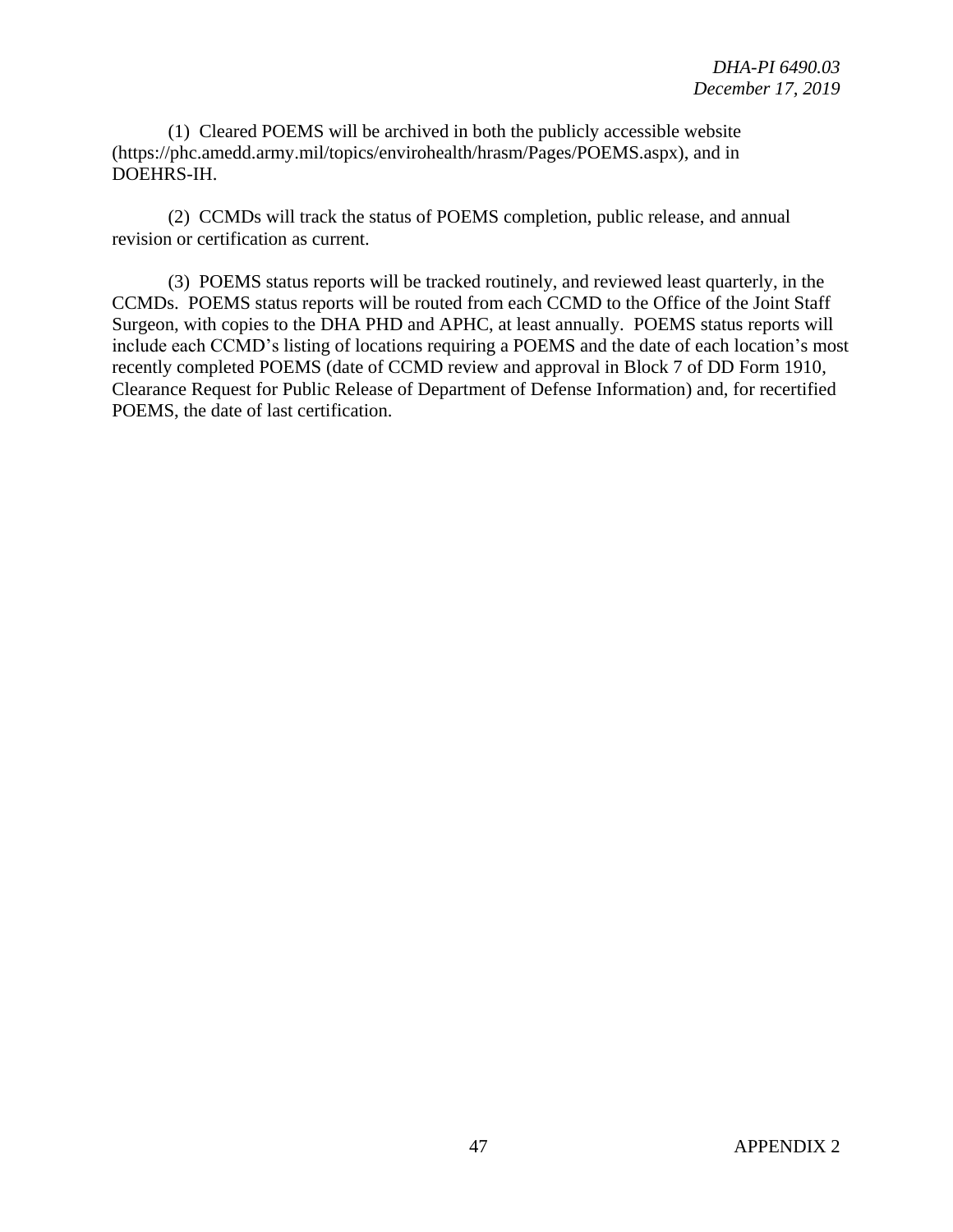### MALARIA RISK AND PREVENTION

1. MALARIA. Malaria prevention is achieved through mosquito avoidance and personal protective measures, mosquito vector control, and antimalarial chemoprophylaxis that is tailored to the malaria strain(s) in the deployment location, any drug resistance patterns, and deploying individual's personal factors.

a. Monitoring compliance with personal protective measures and chemoprophylaxis is the responsibility of unit commanders. Directly observed therapy is a method for monitoring and improving chemoprophylaxis compliance.

b. Plasmodium falciparum species is responsible for 85 percent of malaria cases worldwide, and is the most widespread, serious, and most commonly fatal type of malaria. The three less common and less dangerous Plasmodium species are: *P. ovale, P. malariae and P. vivax*.

# 2. MALARIA RISK ASSESSMENT AND RISK MANAGEMENT

a. CCMDs issue guidance prior to deployment or travel to their area of responsibility regarding specific FHP measures, including the requirements and options for antimalarial chemoprophylaxis. The risk assessment for malaria is based on the potential attack rate per month, derived from a realistic maximum attack rate and level of disease prevalence. Malaria potential attack rates are available through the NCMI, accessible at: https://www.ncmi.detrick.army.mil/.

b. Personal protective measures. As indicated by the deployment-specific malaria risk assessment, designated component medical personnel or readiness personnel instruct deploying individuals in the proper use of bed nets and clothing that have been treated to provide protection against biting arthropods; arthropod repellants applied to skin; proper wear of the uniform (sleeves down, pant legs tucked into boots); and field sanitation and hygiene measures that prevent or reduce mosquito breeding conditions in work and billeting locations. Refer to the DoD Insect Repellent System, described in Reference (bk), and on-line at the APHC website (https://phc.amedd.army.mil/topics/envirohealth/epm/Pages/DoD-Insect-Repellent-System.aspx).

c. Recommendations for antimalarial chemoprophylaxis (Reference (k)).

(1) No antimalarial chemoprophylaxis required. In general, military operations in areas where NCMI reports potential attack rates (without the use of antimalarial) of 0.1 percent per month or less do not require chemoprophylaxis. This is especially true if there is little or no *P. falciparum* transmission or if the duration or nature of travel suggests a low likelihood of infection such as no dusk-dawn exposures anticipated, and other FHP measures are in place such as the use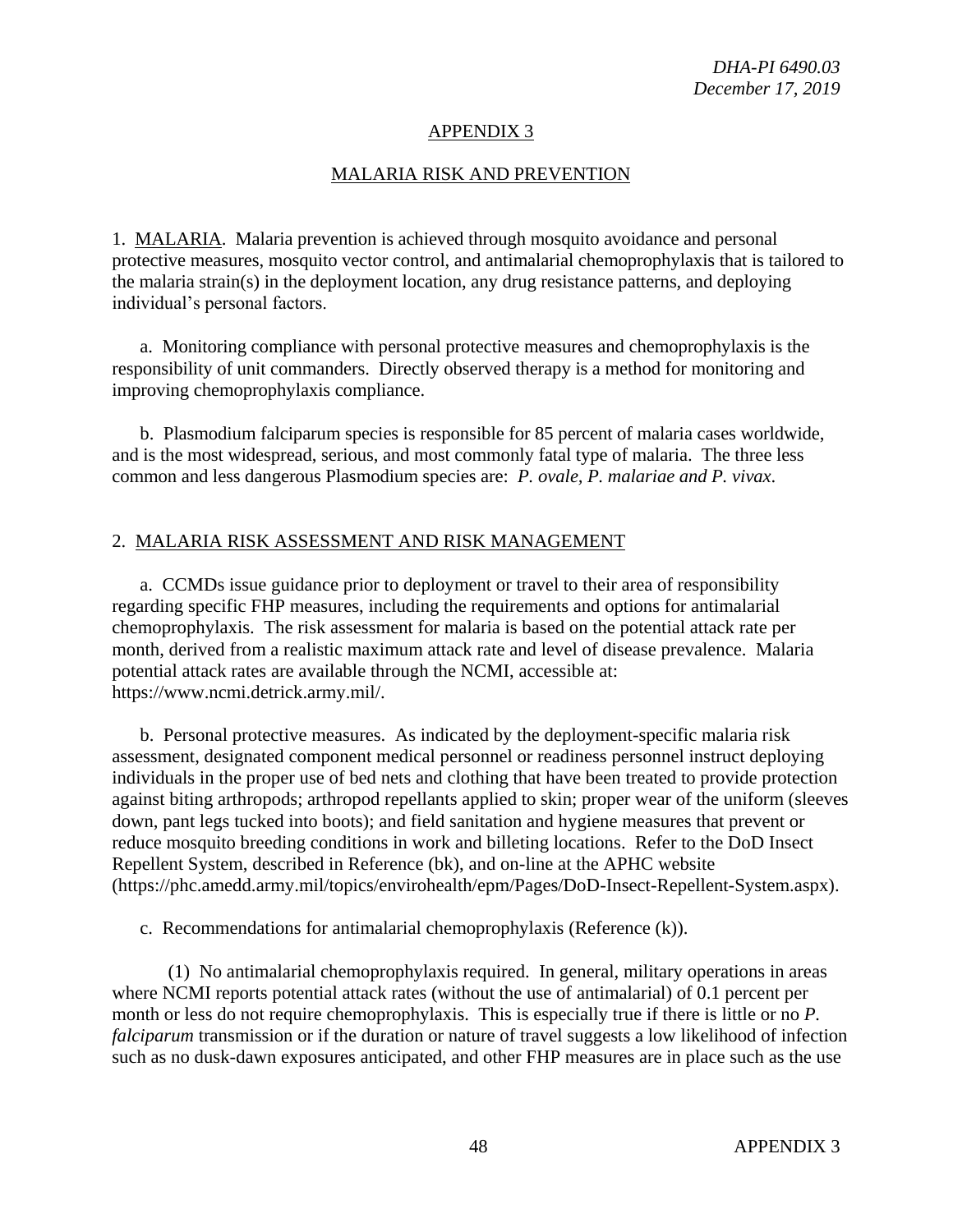of treated bed nets, treated clothing, personal arthropod repellent, etc. CCMDs may determine that chemoprophylaxis is not required for specific situations, with limited duration and extent of exposure (e.g., aircrew transiting the area lodging in an air-conditioned hotel), in higher risk areas.

(2) Antimalarial chemoprophylaxis required. In general, travel to areas where NCMI reports potential attack rates (without the use of antimalarial), greater than 0.1 percent requires chemoprophylaxis. CCMDs may require antimalarial chemoprophylaxis to areas with lower attack rates, as operationally required.

d. Pre-deployment health evaluation and malaria exposure risk assessment. Prior to deployments, deploying individuals will meet with a health care provider who will:

(1) Assess exposure risk;

(2) Review health records for evidence of contraindications or intolerance to antimalarial medications, or other factors that may present a higher risk to the individual for malaria exposure;

(3) Provide preventive health education on any pertinent malarial exposure information;

(4) Select and recommend a chemoprophylaxis regimen;

(5) Recommend presumptive anti-relapse therapy (PART) or terminal prophylaxis, if indicated;

(6) Document and review evidence of G6PD status (in some cases quantitative test results may be needed) in health records, or order G6PD test, if not readily available;

(7) Identify and document evidence or history of any contraindications to antimalarial medications, or any intolerance based on previous use;

(8) Ensure complete documentation in the EHR of the individual.

e. Recommended antimalarial chemoprophylaxis.

(1) Chloroquine is currently the drug of choice for areas where chloroquine-sensitive malaria is present (no chloroquine-resistant malaria). Atovaquone-proguanil may be considered for short-term deployments (see below). Tafenoquine is an acceptable alternative medication if intolerance or contraindications to chloroquine, atovaquone-proguanil and doxycycline are documented.

(2) Atovaquone-proguanil or doxycycline are equally acceptable as first-line prophylactic medications in areas with chloroquine-resistant P. falciparum malaria (CCMD Surgeon will recommend specific prophylactic guidance). Factors to consider include: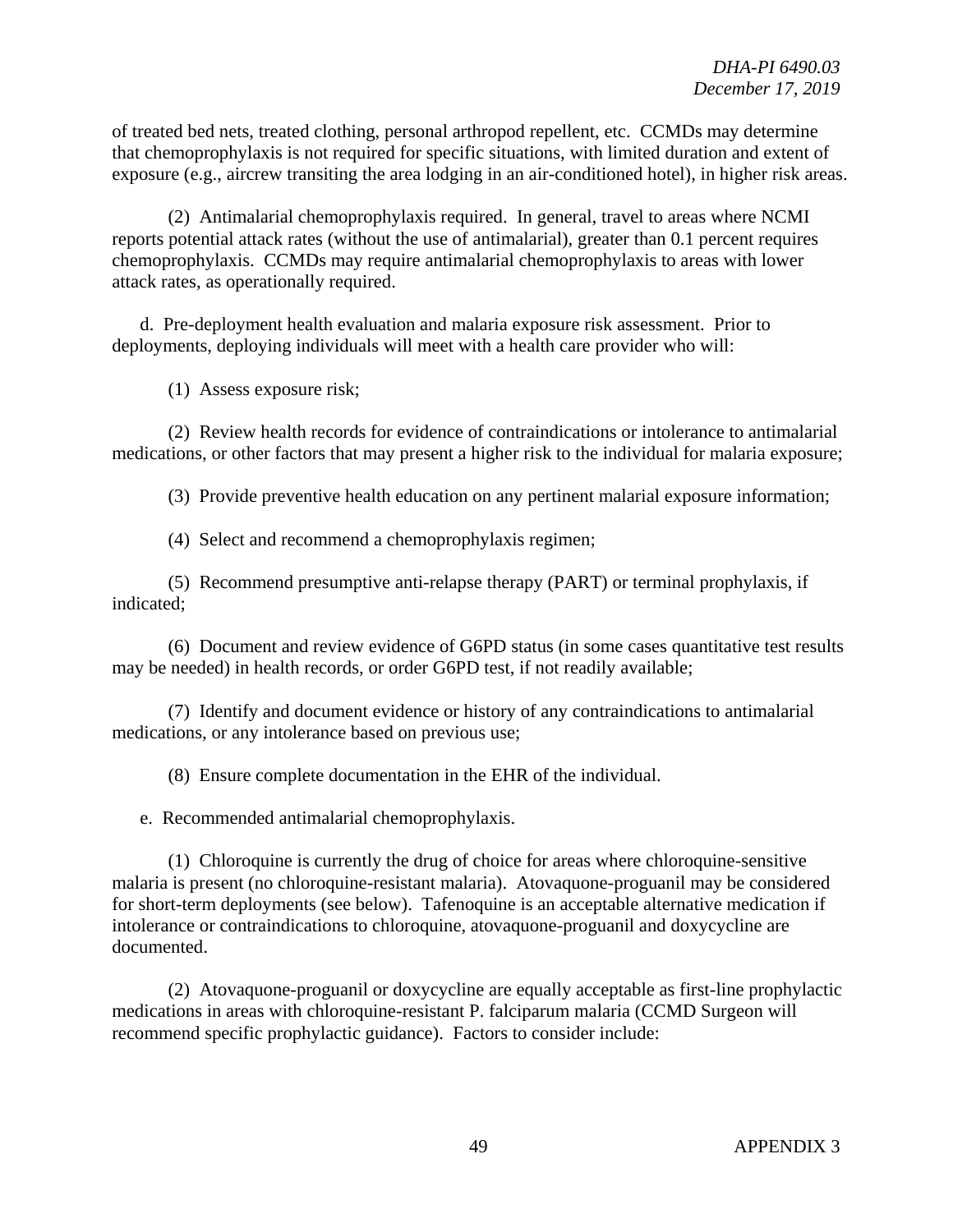(a) For short-term travel, atovaquone-proguanil may be considered since it requires 7 days of post-exposure prophylaxis vice the 28 days for doxycycline. Therefore, atovaquoneproguanil should be considered for use during short-term travel (e.g., 2-3 weeks) or for individuals who travel frequently, where the prolonged post-exposure prophylaxis treatment courses for doxycycline result in longer durations of treatment for minimal exposures;

(b) Tafenoquine may be considered where chloroquine resistance is documented for those individuals who have contraindications or intolerance to atovaquone-proguanil and doxycycline.

(3) Primaquine is not currently FDA-approved for primary prophylaxis, however, the CDC includes it as an acceptable alternative as an off-label use. Primaquine can only be prescribed by a licensed medical provider and is not for FHP for a deploying group. PART, or terminal prophylaxis, is an FDA-approved indication for primaquine use in individuals with normal activity of the enzyme G6PD.

(4) Mefloquine should only be used in individuals with intolerance or contraindications to all other malaria chemoprophylactic medications in areas of chloroquine resistance. Before using mefloquine for prophylaxis, the prescribing provider must document in the deploying individual's health records any health history or contraindications to its use and provide the FDA-required Medication Guide and wallet cards to the deploying individual.

f. Terminal prophylaxis and PART

(1) In the presence of *P. vivax* and/or *P. ovale*, primaquine is recommended as terminal prophylaxis. Primaquine is administered for 14 days after leaving malaria exposure area together with the remainder of the primary chemoprophylaxis regimen. Primaquine should still be given if the primary prophylaxis regimen was completed. Primaquine is not required if the individual used tafenoquine as primary prophylaxis.

(2) Alternatively, tafenoquine may be considered if the individual has a history of intolerance to primaquine. The single dose of tafenoquine should overlap with the last dose of the antimalarial used for chemoprophylaxis. If tafenoquine was used for primary chemoprophylaxis, PART is not needed.

g. Contraindications and warnings

(1) Atovaquone-proguanil, doxycycline and tafenoquine are all contraindicated during pregnancy.

(2) G6PD deficiency. Both primaquine and tafenoquine can cause hemolytic anemia. Testing for G6PD deficiency is mandatory in accordance with Reference (bh), for all personnel deploying to areas requiring prophylaxis with primaquine or tafenoquine, unless previous results are documented in the health record.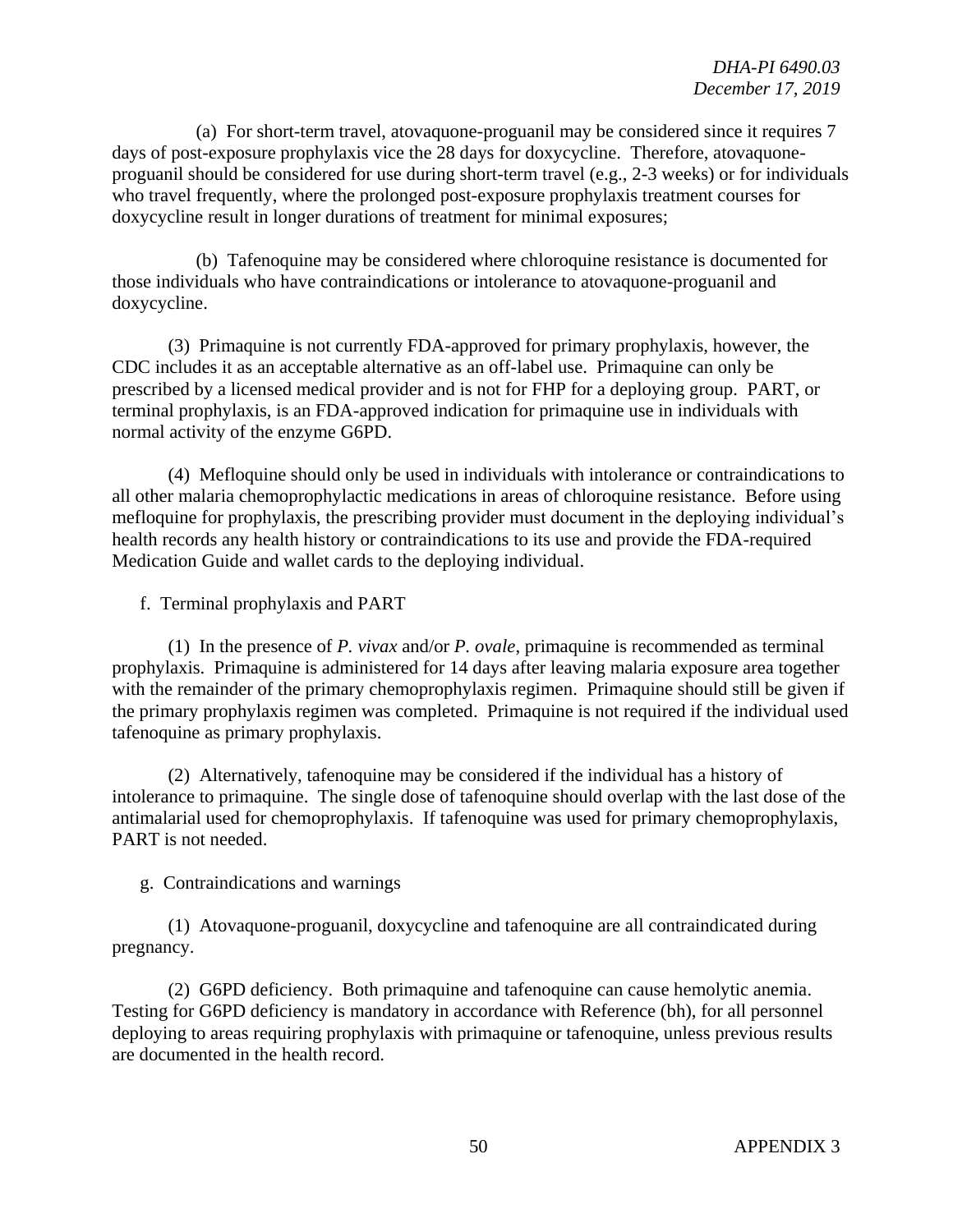| Malaria Chemoprophylaxis Regimens        |                                                                                                                       |                                                                                                                                                                                                                                                                                                                |                                                                                                                                                   |
|------------------------------------------|-----------------------------------------------------------------------------------------------------------------------|----------------------------------------------------------------------------------------------------------------------------------------------------------------------------------------------------------------------------------------------------------------------------------------------------------------|---------------------------------------------------------------------------------------------------------------------------------------------------|
| Drug                                     | Dose                                                                                                                  | Dosing Instructions                                                                                                                                                                                                                                                                                            | Comments on Use as a<br><b>FHPPP</b>                                                                                                              |
| Atovaquone-<br>proguanil                 | 250/100mg (1<br>tablet daily)                                                                                         | Begin 1 - 2 days before entering malaria-<br>endemic area with chloroquine resistance;<br>continue daily until 7 days after departure<br>from area.                                                                                                                                                            | A first-line drug for<br>chemoprophylaxis of<br>chloroquine-resistant<br>malaria                                                                  |
| Doxycycline                              | 100mg daily                                                                                                           | Begin 1 - 2 days prior to travel to malaria-<br>endemic areas with chloroquine resistance.<br>Take daily until 28 days after leaving<br>malaria-endemic areas.                                                                                                                                                 | A first-line drug for<br>chemoprophylaxis in areas<br>with chloroquine-resistant<br>malaria                                                       |
| Chloroquine                              | 300mg (base)<br>weekly                                                                                                | Begin 1 - 2 weeks prior to arrival in malaria-<br>endemic area. Take weekly while in the<br>malaria-endemic area, and for 4 weeks after<br>leaving such areas.                                                                                                                                                 | The drug of choice for<br>malaria chemoprophylaxis<br>in area with no chloroquine<br>resistance                                                   |
| Mefloquine                               | 228mg (base)<br>weekly                                                                                                | Begin 1 - 2 weeks prior to arrival in malaria-<br>endemic area. Take weekly during travel and<br>continue for 4 weeks after departure from<br>malaria-endemic area                                                                                                                                             | Should be reserved for<br>individuals with<br>intolerance or<br>contraindications to both<br>first-line medications.                              |
| Primaquine                               | 30 mg daily<br>based on CDC<br>(The $15 \text{ mg}$ )<br>(base) dose is<br>FDA-approved<br>but is not<br>recommended) | Take daily for 14 days, concurrent with final<br>2 weeks of drug used for primary<br>chemoprophylaxis                                                                                                                                                                                                          | Prevention of relapse<br>(terminal prophylaxis) of<br>vivax malaria. Requires<br>prior G6PD testing.                                              |
| Tafenoquine<br>(primary<br>prevention)   | 200 mg daily x 3<br>days (loading<br>dose); 200 mg<br>weekly<br>(maintenance)<br>and 200 mg<br>week after<br>exposure | Begin 200 mg once daily, 3 days before<br>entering malaria-endemic area; then continue<br>weekly starting 7 days after third dose (last<br>loading dose) while in malaria-endemic area.<br>Then, 200 mg dose 7 days after the last dose<br>of the maintenance regimen.<br>May only be used for up to 6 months. | A second-line drug for<br>chemoprophylaxis of<br>chloroquine-resistant<br>malaria.<br>Requires prior G6PD<br>testing                              |
| Tafenoquine<br>(terminal<br>prophylaxis) | 300 mg one-time<br>dose                                                                                               | Take one-time 300 mg dose on the first or<br>second day of the appropriate antimalarial<br>therapy, or 7 days after return if tafenoquine<br>was used as primary chemoprophylaxis.                                                                                                                             | Second-line drug for<br>prevention of relapse<br>(terminal prophylaxis) of<br>P. vivax or P. ovale<br>malaria.<br>Requires prior G6PD<br>testing. |

# Malaria Chemoprophylaxis Regimens Chart (Derived from Reference (k))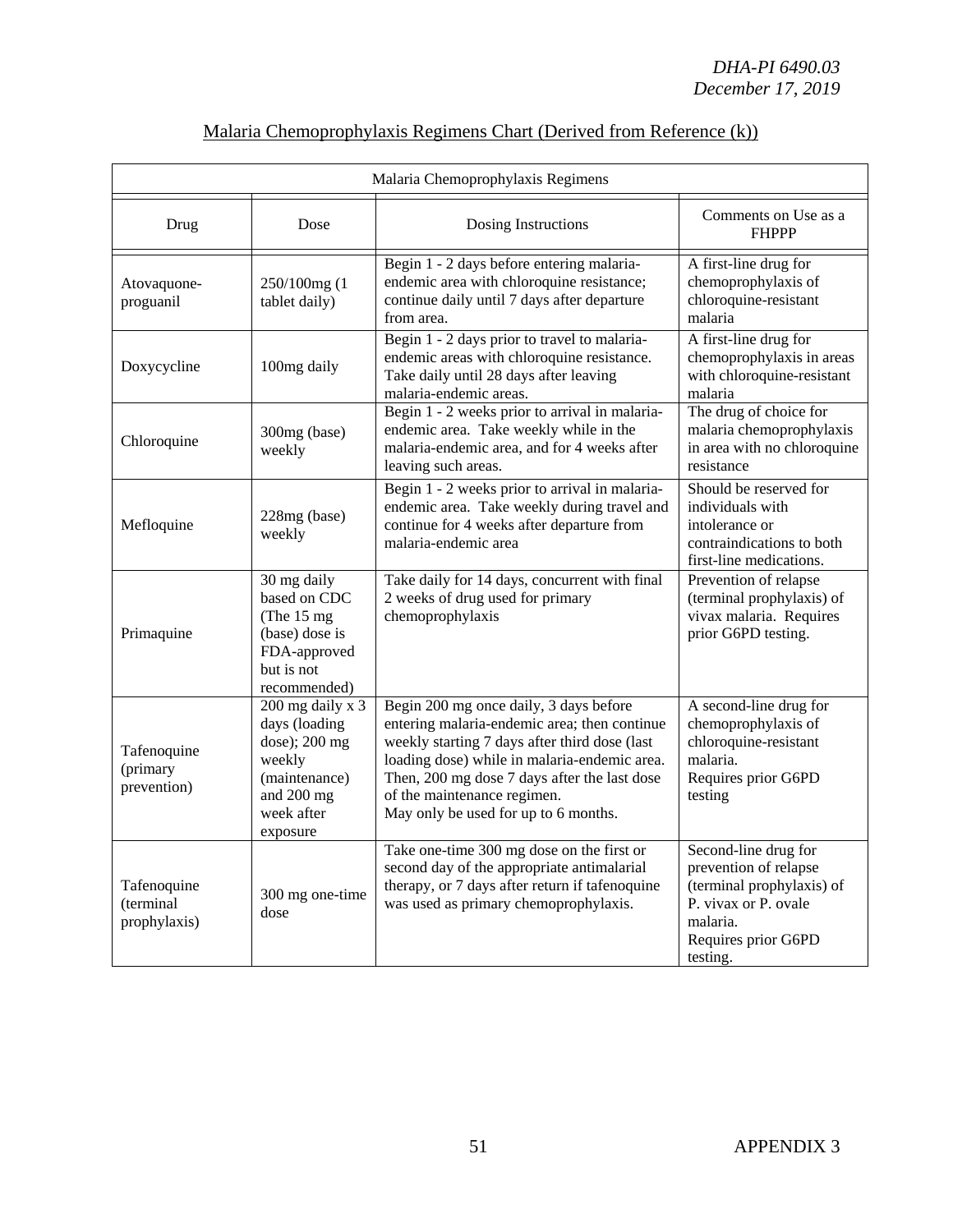### DEPLOYMENT-RELATED BIOMONITORING AND ANALYSIS OF EMBEDDED METAL FRAGMENTS

#### 1. BIOMONITORING

a. In general, biomonitoring uses a scientifically validated method, in the form of a bioassay or laboratory technique, to measure a biomarker signaling a unique internal exposure. It is used to detect individual exposures to hazardous chemical, biological, radiological or physical agent(s) that are known or likely to have occurred during a deployment based on: OEHS data, operational events or incidents indicating individuals may have been exposed, or a clinical assessment following a medical encounter with a health care provider. This biomonitoring data may be helpful in ensuring appropriate follow-up surveillance and medical treatment.

b. Specific biomonitoring procedures for DU and embedded fragments have been developed and are listed below; however, this does not preclude health care providers from ordering other tests in support of individual patient care consistent with clinical standards or practice guidelines.

c. Assessment of other exposures, such as lead or other heavy metals, encountered during deployments should be guided by Reference (au), when applicable, or other relevant environmental or occupational standards.

d. The following procedures update References (e) through (i).

#### 2. DEPLOYMENT-RELATED BIOMONITORING APPLICABILITY

a. These procedures apply only to military-unique or combat-related exposures not generally encountered in other occupational or industrial settings (see References (v) and (au)).

b. These procedures apply only when validated methods exist. The methods used (bioassays) must have accompanying clinical guidelines and health risk communication messages.

3. DU AND EMBEDDED FRAGMENT BIOMONITORING. DU may be internalized in the body due to inhalation, ingestion, or the presence of embedded fragments or particulate wound contamination. There are two types of potential health risks associated with exposure to large amounts of DU particulates or embedded fragments: heavy metal toxicity and very low-level radioactivity. The DU bioassay process is designed to identify the small number of deployers who experience a significant exposure that may reflect a health concern. In almost all individuals tested following deployment, exposure to natural uranium from the environment dwarfs any exposure to DU. DU biomonitoring has proven to be most helpful in individuals with a history of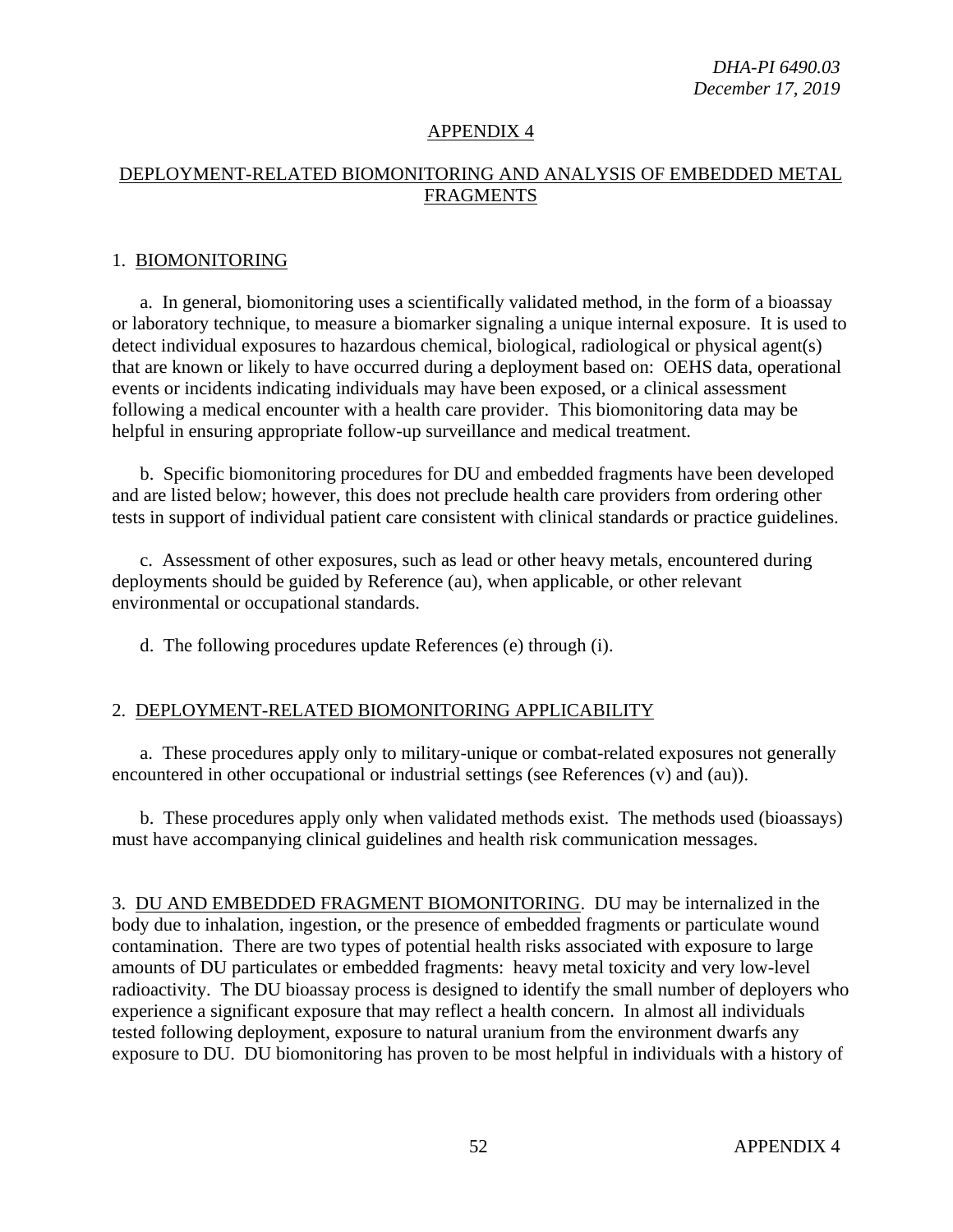a fragment injury in the presence of DU armor or DU munitions. However, routinely entering damaged vehicles possibly containing DU residues or fighting fires involving DU munitions, as part of the occupation, is also considered significant, and requires DU biomonitoring.

a. Either the content of a fragment or clinical judgement may trigger the requirement for biomonitoring for DU or other substances, such as heavy metals.

b. Assessment of other exposures, such as lead or other heavy metals, encountered during deployments should be guided by Reference (au), when applicable, or other relevant environmental or occupational standards.

4. BIOMONITORING DATA. Laboratories will comply with Service, Command, or DoD requirements on the archival and interpretation of radiation exposure data by a Service dosimetry center. Laboratory biomonitoring analytical reports will be electronically reported in a secure manner to the originating MTF and the requesting health care provider.

a. DoD health records. All existing DU bioassay and embedded metal fragment analytical results will be recorded in the DoD EHR to be shared, as appropriate, with the VA, joint medical commands, and the Military Departments.

b. Laboratory results.

(1) Laboratories will electronically report results in a secure manner to the originating MTF and the requesting health care provider.

(2) Laboratory biomonitoring analytical reports will include a health risk interpretation, addressing the radiation dose and probable identity of any potentially harmful composites or alloys, and copies of health risk communication materials to be discussed with the patient.

(3) Laboratories performing analyses for deployment biomonitoring will record the data in the DoD EHR, or a laboratory database which can be linked to the DoD EHR.

(4) Laboratories performing analyses for deployment biomonitoring should comply with Service, Command, or DoD requirements on the separate archival of radiation exposure data, including their interpretations, in a dosimetry center (in addition to the DoD EHR or a laboratory database which can be linked to it).

c. DU Registry (DU Archive). The DoD DU biomonitoring registry, an archive of individual DU biomonitoring findings in DOEHRS-IH, is maintained by the APHC. Results of the analyses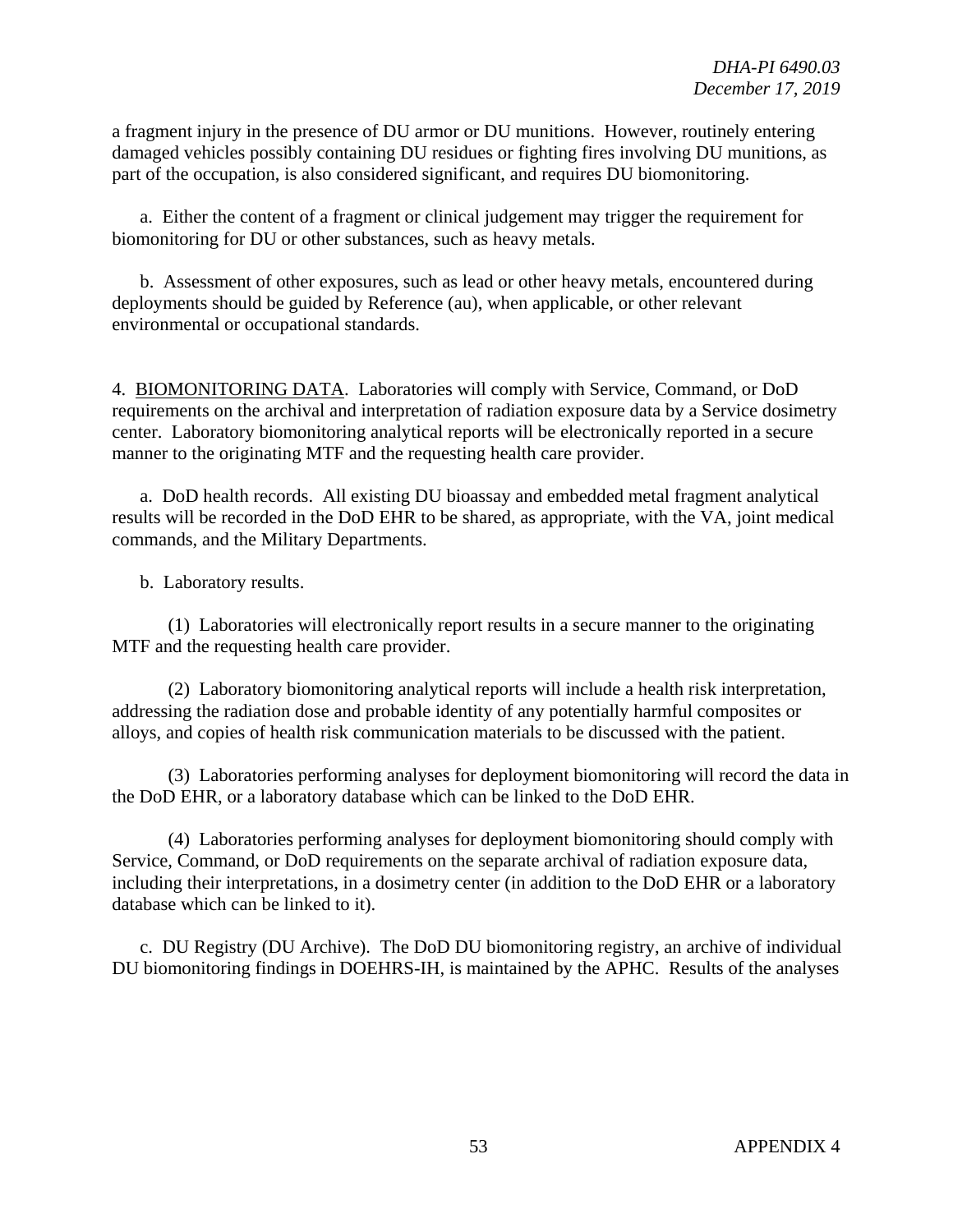of DU in urine are archived in the DOEHRS-IH registry, as well as reported to the submitting MTF laboratory, referring provider, and Service dosimetry center. The Services and their laboratories ensure that DU registry records are complete, including:

(1) DoD patient identifying information;

(2) Information related to the DU exposure (e.g., embedded fragment containing DU, participation in an event that placed the individual at risk of DU exposure);

(3) Laboratory results (initial and follow-up);

(4) Assessment of the laboratory results;

(5) Referrals;

(6) Narrative summaries of follow-up care;

(7) Attachments, consisting of: Interpretation of Laboratory Results memo, Laboratory Report (of the specimen with results) memo, and (where applicable) the individual's DU Questionnaire.

6. DU BIOMONITORING PROCEDURES. Procedures for the DoD DU Biomonitoring Program include a process of medical surveillance to address possible DU exposures, with referral of personnel with confirmed exposures to the DU Medical Follow-up Program in the VA. All personnel with actual or potential exposures to DU will be identified, assigned a potential exposure Level, assessed, and (as indicated) treated and referred to the DU Medical Follow-up Program.

a. Identification of possible exposures to DU. The DoD components and Services should use proactive methods, such as documentation of participation in an event that would have placed an individual at risk of DU exposure (based on Incident Reports or information provided by the line commander), and reports by the individual or a health care provider of a possible exposure, in addition to the deployment-related health assessments, to identify individuals requiring further assessment to determine the potential exposure Level.

(1) The requirement for a future DU exposure assessment and biomonitoring should be recorded in the DoD health record when it is first recognized, during or after deployment.

(2) Health care providers record the requirement for a future DU exposure assessment and a possible 24-hour urine collection in the health record, annotating the DD Form that is appropriate at the time of the encounter. Appropriate documentation, during and/or after deployment, may include: Tactical Combat Casualty Care Card (DD Form 1380), Post-Deployment Health Assessment (DD Form 2796), Post-Deployment Health Re-Assessment (DD Form 2900), and/or DD Form 2766 (Adult Preventive and Chronic Care Flowsheet), in addition to the DoD health record.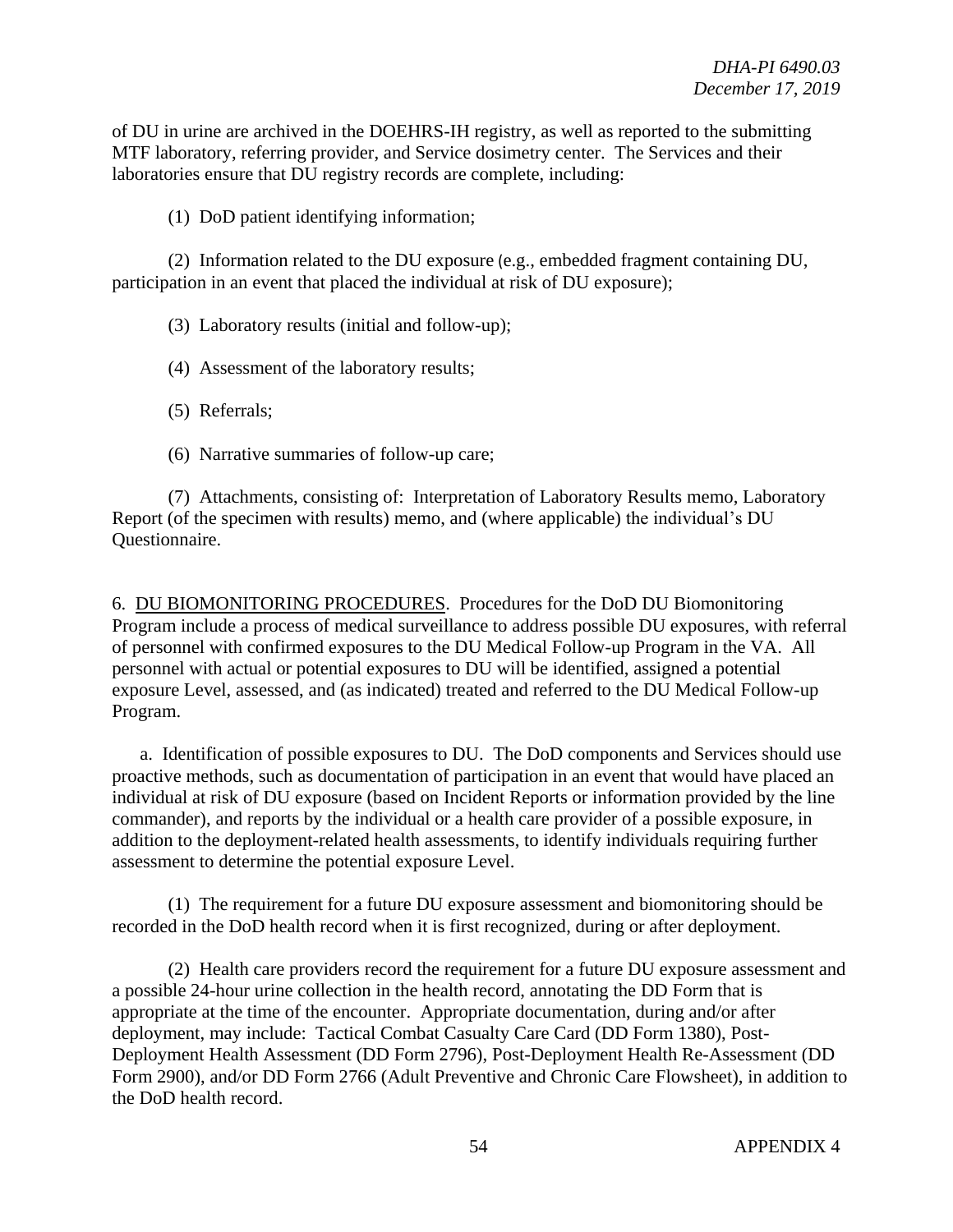(3) The health care providers reviewing input on deployment-related health assessments should ensure referral of individuals with possible DU exposures for a formal exposure assessment and determination of whether a significant exposure may have occurred (see Enclosure 3, paragraph 6, regarding medical follow-up and referrals).

b. Levels of possible DU exposure. Possible DU exposures can be stratified from significant to inconsequential to establish criteria for performing biomonitoring. Levels I and II exposures require DU biomonitoring. Health care providers may also order testing on those determined to have had Level III exposures, based upon concerns of the patient or the provider. Based on research in Reference (ce), possible DU exposures can be stratified from significant to inconsequential to establish criteria for performing biomonitoring:

(1) Level I includes personnel in, on, or near (within 50 meters) a DU-armored vehicle when armor is breached, by any munition, or a combat vehicle struck by suspected DU munitions, as well as first responders who enter those vehicles. DU biomonitoring is required for individuals with this category of exposure.

(2) Level II includes personnel routinely entering damaged vehicles, possibly containing DU residues, or fighting fires involving DU Munitions, as part of their occupation. DU biomonitoring is required for individuals with this category of exposure.

(3) Level III includes personnel with incidental exposure to DU, such as brief, infrequent excursions on or into battle-damaged vehicles, or driving through smoke from fires involving DU materials. This category of exposure does not require DU biomonitoring.

c. Assessment of potential exposure to DU.

(1) Individuals with level I or level II exposures require DU biomonitoring as described below, in accordance with Reference (i).

(2) Health care providers may also order testing on those determined to have had Level III exposures, based upon concerns of the patient or the provider.

(3) Because DU biomonitoring requires the collection of a 24-hour urine specimen, testing is usually deferred until return from deployment due to mission priorities and logistical constraints; however, the requirement for exposure assessment, and possible DU biomonitoring, should be documented upon first recognition of the possibility of a significant exposure.

d. DU biomonitoring specimens for analysis.

(1) Specimens to assess DU exposure should be collected as soon as practicable following possible exposure, after consultation with the analytical lab utilized by the MTF.

(2) Surgically removed fragments that are suspected of containing DU should be forwarded for analysis.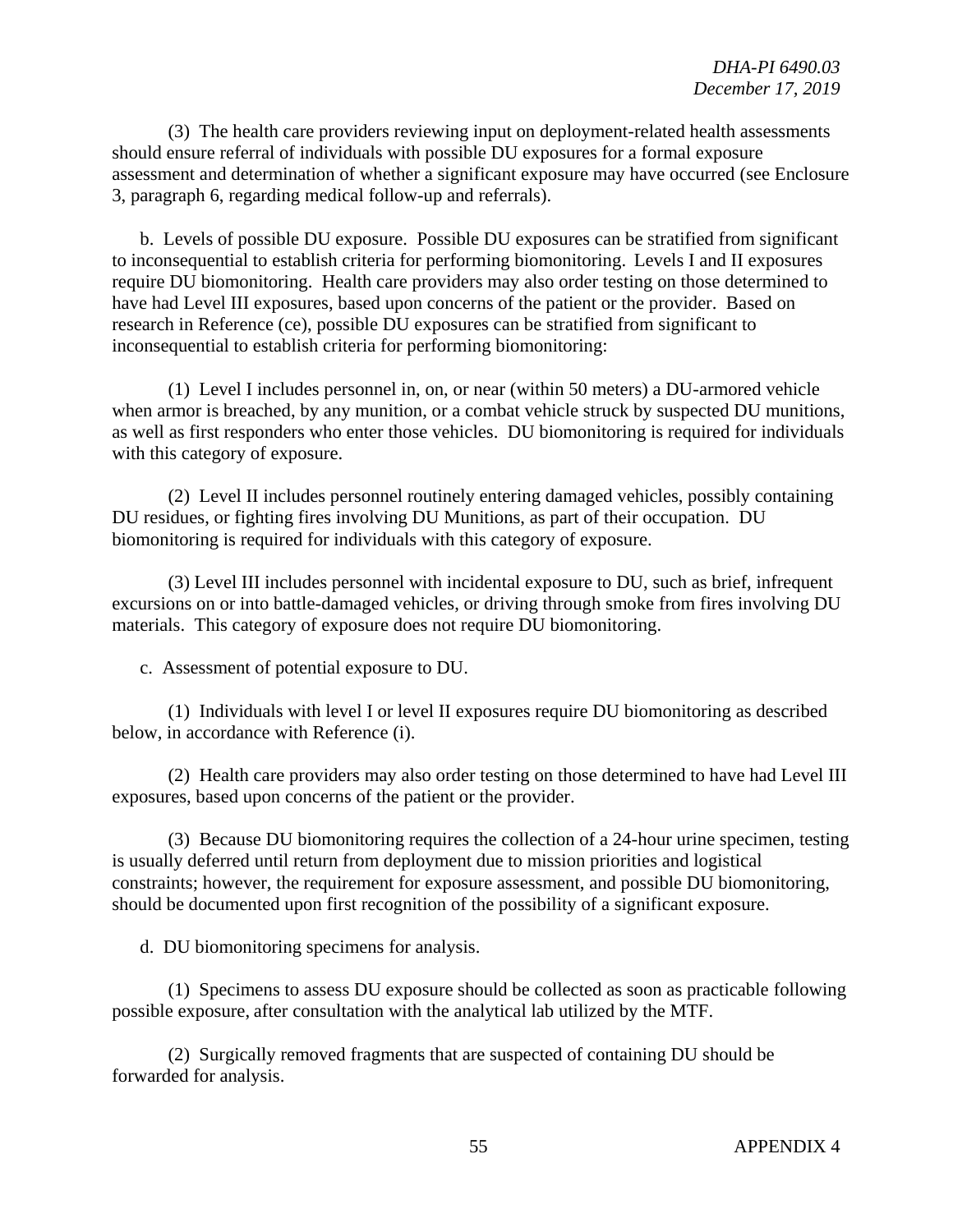(3) The 24-hour urine specimen should be forwarded for analysis.

e. Laboratory Analysis of Urine for DU.

(1) The DoD Components should follow References (h) and (i) and specific DoD, CCMD, and Service guidance when using biomonitoring during or after deployment or combat operations to assess possible DU exposures using initial and follow up specimens.

(2) DU bioassays should be performed by a DoD laboratory with approved analytic capabilities and QA or quality control processes, according to an approved protocol and sound medical practices. Contact the testing laboratory regarding the type of specimen container to use.

(3) The 24-hour urine specimen will be analyzed for total uranium, uranium isotope ratios, and urine creatinine (References (h) and (i)).

(4) Measure DU in urine in terms of the total uranium and the uranium-235/uranium-238 isotopic ratio. DU concentrations are reported per urine volume, as well as normalized to urine creatinine concentration. If the urine creatinine is determined in a separate clinical laboratory prior to the uranium isotopic analysis, a very small aliquot (1–2 ml) should be removed from the 24-hour urine collection for the creatinine measurement, with the remainder preserved for the uranium isotopic analysis. The results of the urine creatinine must be forwarded with the remainder of the urine specimen to the lab performing the uranium isotopic analysis.

(5) Forward specimens and supporting documents to analytical laboratories. The collecting laboratory, (the local MTF clinical laboratory), should verify, in advance, the specific requirements of the specialty analytical laboratory, including forms to be completed with patient history and assessment of the DU Exposure Level, and shipping requirements.

(6) Report, archive and interpret DU bioassay results.

1. Results of the analyses of DU in urine are reported to the submitting MTF laboratory, referring provider, Service dosimetry center and are archived in the DOEHRS-IH Registry at APHC. The analytic laboratories, in coordination with their occupational medicine and health physics consultants, report out the depleted and total uranium concentrations per unit volume of urine, as well as corrected to urine creatinine concentration. These results, with the laboratory's interpretation and health risk communication materials, will be provided to the collecting lab and to the health care provider.

2. The analytical laboratory ensures that copies of the results and accompanying documents, including the health risk interpretation, are entered into the DoD EHR or a separate laboratory database, until such time as the analytical laboratory is able to establish a link to the EHR.

3. Results of the analyses of DU in urine are also archived in the DU registry.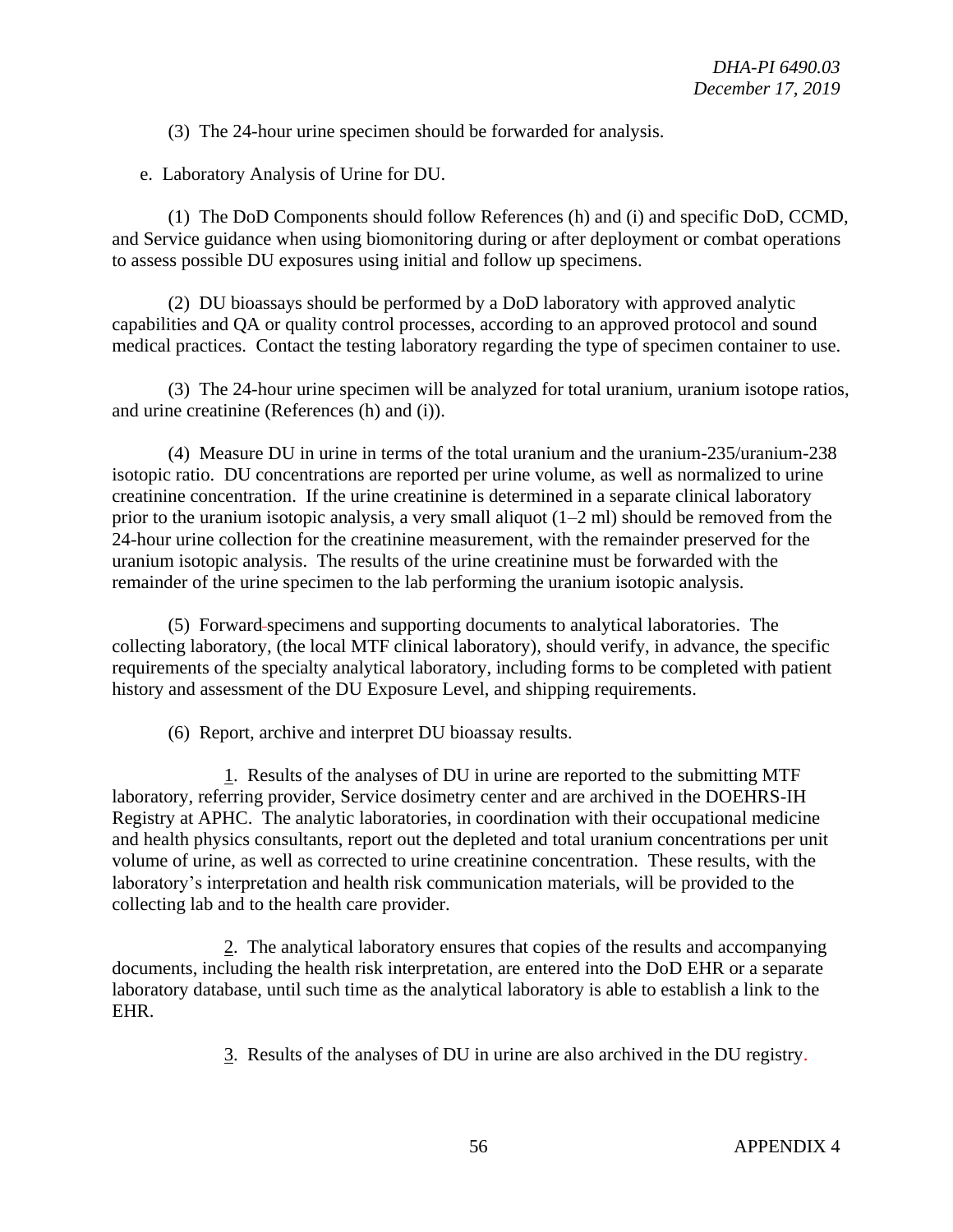4. For urine total DU and isotopic analysis interpretation, see References (h) and (i), in addition to Service guidance.

f. Procedures for Analysis of Embedded Metal Fragments.

(1) The decision to remove an embedded fragment should be based solely on clinical criteria. Fragments removed in operational settings are submitted for analysis subject to the priorities of in-theater, clinical combat care. Fragments removed from surviving DoD personnel at MTFs should undergo laboratory analysis to determine if a long-term toxicological hazard is posed, in the event other fragments of similar composition still remain in the body. Fragments surgically removed in an MTF and suspected of containing DU should be forwarded for analysis after consultation with the analytical lab utilized by the MTF (Reference (g)).

(2) Larger DU fragments are visible radiographically.

(3) Radiation detection meters may help identify DU-contaminated wounds or burns and assist with wound cleansing. A negative reading does not necessarily provide reassurance of the absence of DU in a wound.

(4) Inhaled DU is neither visible radiographically nor detectable using a meter. The persistent finding of the presence of DU in a urine bioassay is associated with the presence of embedded DU fragments.

(5) MTFs with surgical staff who remove embedded fragments should arrange, in accordance with Service policy, for fragment analyses to be performed at an appropriate Service laboratory meeting the requirements of Paragraph 4, Packaging and shipping procedures, with consideration taken for potential infectious or radioactive risk, should be coordinated with the receiving analytical laboratory. Laboratory costs will be reimbursed pursuant to prior agreement.

(6) Laboratories analyzing fragments will adhere to the following timing, elemental analysis, and disposition processes.

1. Timing and Sampling of Fragments for Analysis. Fragments should be analyzed within 90 days of receipt at the analytical laboratory, with reporting of results within 30 days of completion of the analysis. Laboratories may develop sampling protocols to analyze only representative fragments when multiple fragments are received simultaneously from the same patient. Sampling may be based on appearance or other morphological parameters when there is a high degree of assurance that the fragments have the same composition.

2. Minimum Requirement for Elemental Analysis. At a minimum, laboratories should screen each selected fragment for radioactivity with isotopic characterization and quantitative or semi-quantitative analysis for the following metals: tungsten, iron, tin, copper, uranium (natural and depleted), lead, cobalt, nickel, and antimony. Minimum level of detection should be no greater than one percent by mass, with the coefficient of variation less than 10 percent. Results, with the laboratory's interpretation and health risk communication materials, will be provided to the submitting lab and health care provider.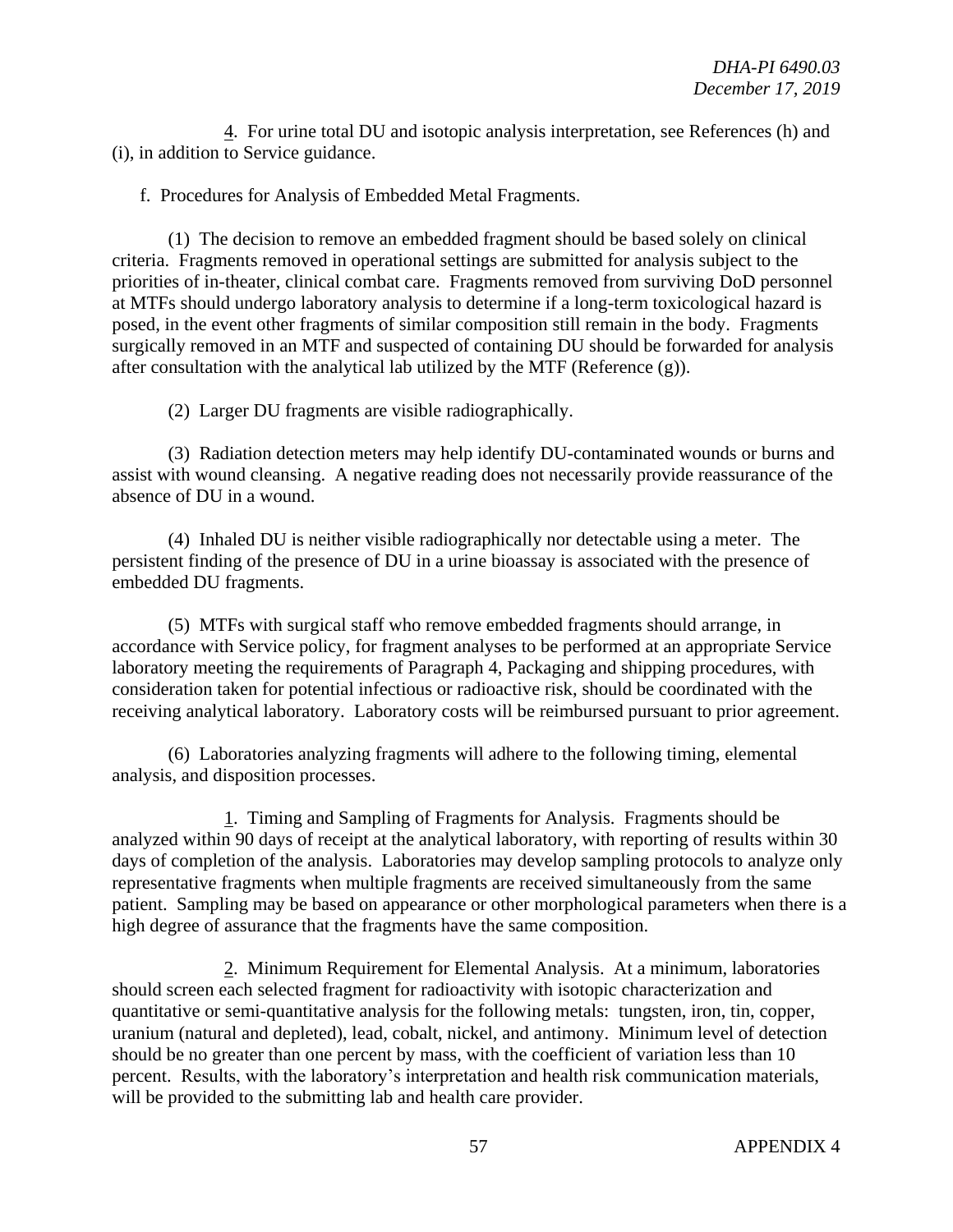3. Disposition of Specimens. All embedded fragments removed and submitted for analysis (including those not selected for analysis) become the property of the U.S. government and will not be returned to the MTF or the individual from whom the fragment(s) was (were) removed. The laboratory will archive all fragments, or their remains, for at least the duration specified in Service policy.

### 7. MEDICAL MANAGEMENT AND REFERRAL TO THE DU FOLLOW-UP PROGRAM

a. Individuals whose urine bioassays detect the presence of DU will be evaluated according to clinical protocols developed by DoD and the Services, consistent with References (e) through (i) and (r). The primary care manager or other health care provider will consult with the laboratory (occupational medicine and health physics consultants), before referral for follow-up care, consistent with References (h) and (i).

b. For DoD civilian employees, see Enclosure 3 regarding medical evaluations and referrals.

c. Service members in the DU exposure categories specified are referred to the VA DU Follow-up Program and Toxic Embedded Fragment Program.

(1) Individuals confirmed positive for DU exposure based on bioassay results are referred to the DU Follow-up Program at the Baltimore VA Medical Center, after consultation with laboratory's occupational medicine consultant.

(2) Individuals with embedded fragments or fragment-type injuries and a urine total DU >50 ng/g creatinine and isotopic analysis indicative of the presence of 10 percent or more DU, are referred to the VA Toxic Embedded Fragment Program by the primary care manager.

(3) To arrange for VA referral, contact the administrators of the DU Follow-up and Toxic Embedded Fragment Programs at:

Depleted Uranium Follow-up and Toxic Embedded Fragment Programs Baltimore VA Medical Center (11DU/TEF) IO N. Greene Street Baltimore MD 21201 410-605-7373 1-800-815-7533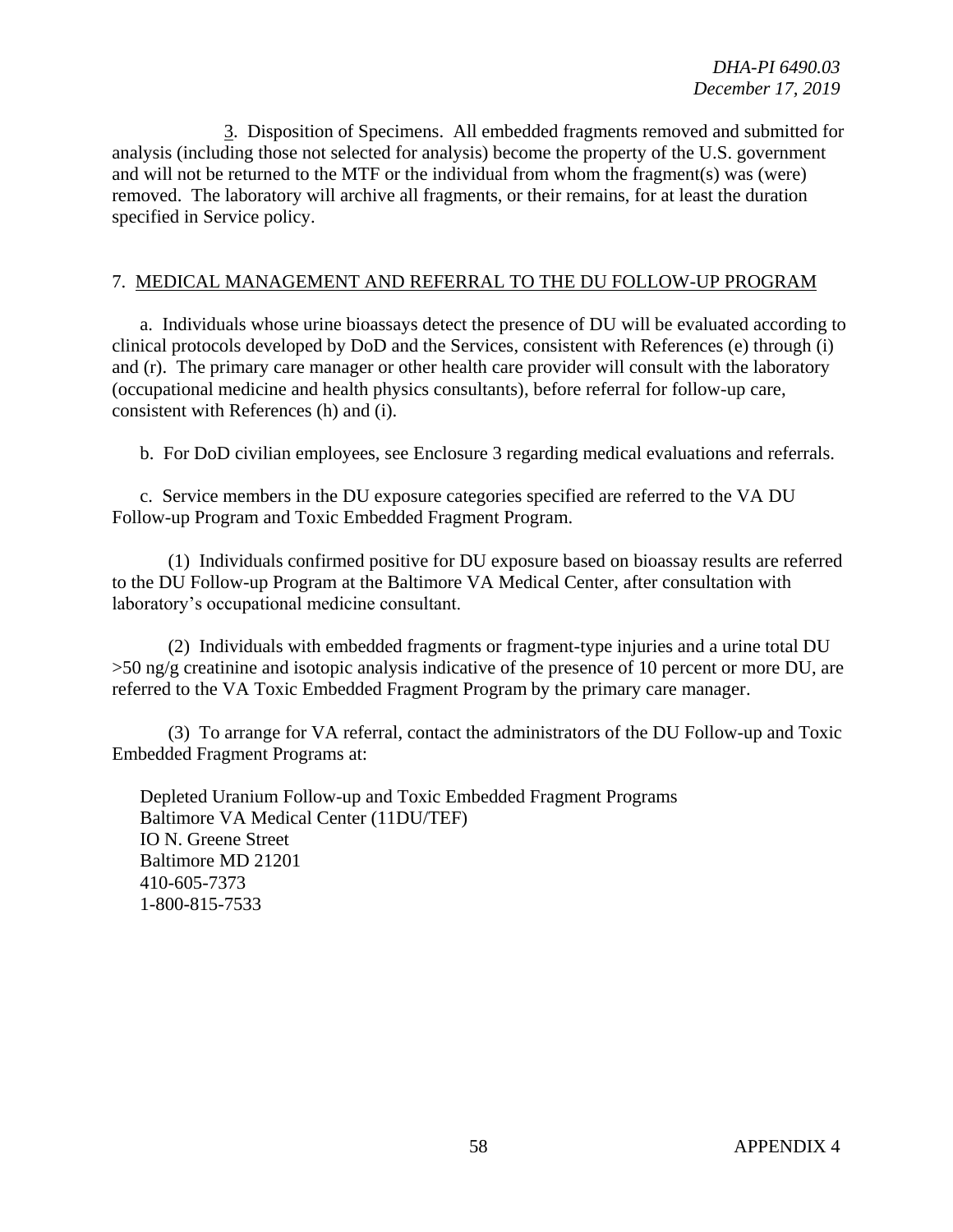#### DEPLOYMENT-RELATED HEALTH ASSESSMENTS

1. PURPOSE. Deployment-related health assessments are screenings conducted at specific intervals throughout the deployment cycle to identify health concerns and facilitate appropriate evaluation, care, and education. They include the DD Form 2795, Pre-Deployment Health Assessment, DD Form 2796, Post Deployment Health Assessment, DD Form 2900, Post Deployment Health Re-Assessment, and DD Form 2978, Deployment Mental Health Assessment. This appendix provides instructions for implementing deployment health assessments and deployment mental health assessments in accordance with Reference (c).

2. REQUIREMENTS AND TIMELINE. These assessments are required for all deployments greater than 30 days outside the United States, and for other deployments and military operations based on health risk and the decisions of the CCDR, Service component or commander exercising operational control. DD Forms 2796, 2900, and 2978 apply if the DD Form 2795 was required during the pre-deployment phase and the Service member completed the deployment. At any point in the deployment cycle, when a deployment-related health assessment becomes a requirement, all ensuing assessments are also required, per the schedule below. After the individual's discharge or release from the Armed Forces, deployment-related health assessments are not required, including deployment mental health assessments, pursuant to Section 701 of Reference (cf). When timelines coincide, assessments may be combined or conducted concurrently for ease of administration. Service members may complete deployment-related health assessments as part of the Annual Periodic Health Assessment when established requirements are met. DoD civilians complete these assessments at the MTF or location designated by their DoD Component or Agency.

a. The DD Form 2795 is completed within 120 days before the estimated deployment date. The DD 2978 required for Service members during the same timeframe is incorporated into DD Form 2795 in order to streamline administration.

b. The DD Form 2796 is completed as close to the date of return from deployment as possible, but not earlier than 30 days before the estimated return from deployment date and not later than 30 days after the return from deployment, and for RC members, before they are released from active duty. Service members who respond affirmatively to the traumatic brain injury risk assessment questions on the Post-Deployment Health Assessment will be referred for further clinical evaluation that may include the administration of a post-injury neurocognitive assessment and will be tracked as appropriate (References (be) and (cg)). Individuals with affirmative responses to the traumatic brain injury risk assessment questions on the Post-Deployment Health Assessment will be tracked and followed-up consistent with References (r) and (cg).

c. The DD Form 2900 is completed within 90 and 180 days after return from deployment. For RC members, sources for referrals are: DoD MTF, VA medical facility, and lastly,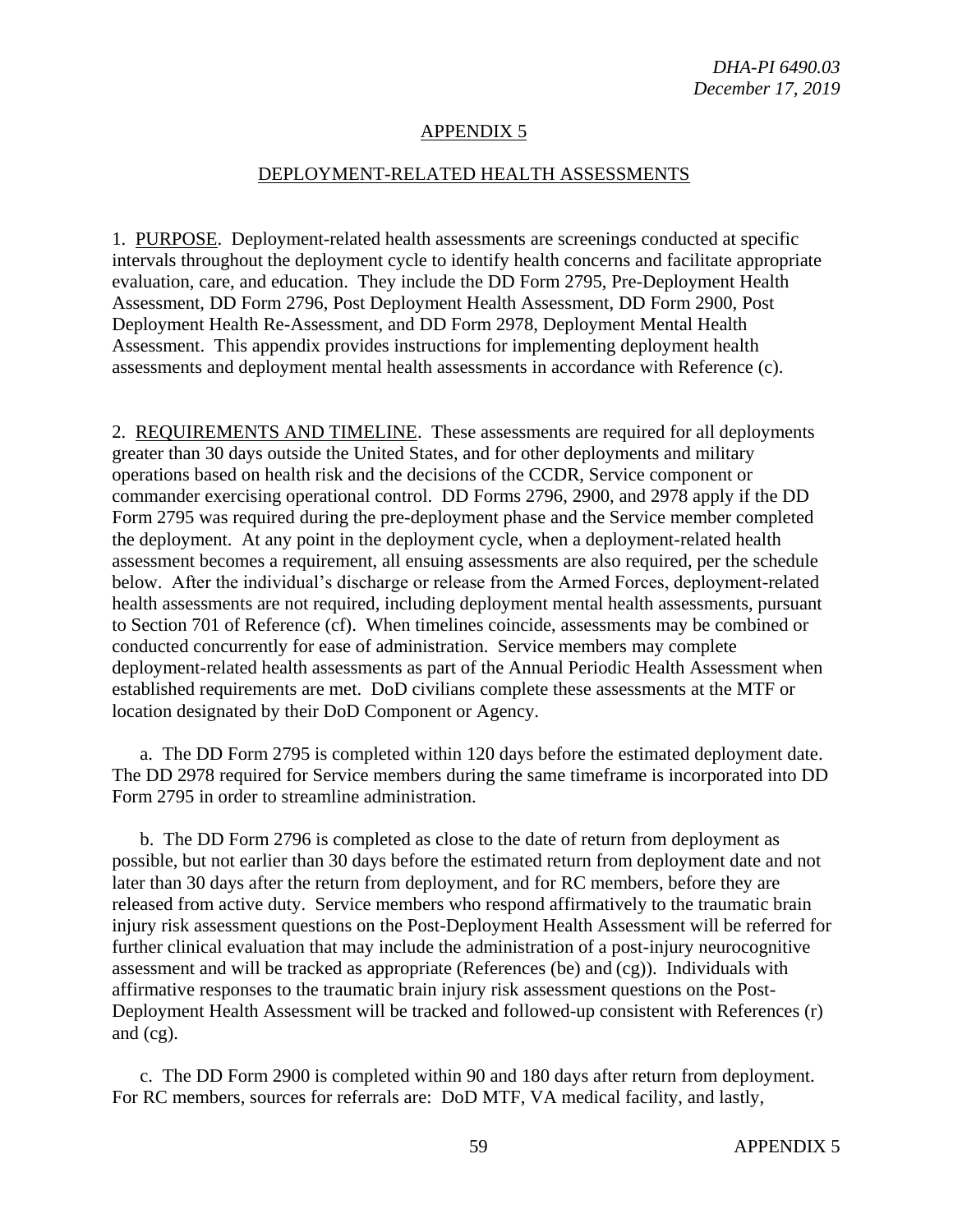TRICARE authorized provider (network or non-network) For RC members already receiving care for a for a referral issue, the referral shall be to the same location. The DD Form 2978 required for Service members during the same timeframe, is incorporated into DD Form 2900 to streamline administration.

d. Additional DD Forms 2978 are completed by Service members within 181 days and 18 months (181-545 days), and 19 and 30 months (546-910 days) after return from deployment. These assessments are not required for civilians. The DD Form 2978 is incorporated into DD Form 3024, Annual PHA, to streamline administration; therefore, Service members who complete the Annual PHA during the appropriate timeframe fulfill this requirement.

| Deployment-Related Health Assessment Timeline Chart |  |
|-----------------------------------------------------|--|
|-----------------------------------------------------|--|

| Within 120 days     | Within 30 days      | <b>Within 90-180</b> | Within 181days    | Within 18-30    |
|---------------------|---------------------|----------------------|-------------------|-----------------|
| before              | before or after     | days after return    | and 18 months     | months after    |
| deployment          | return from         | from                 | after return from | return from     |
|                     | deployment          | deployment           | deployment        | deployment      |
|                     |                     |                      |                   |                 |
| <b>DD</b> Form 2795 | <b>DD</b> Form 2796 | DD Form 2900         | DD Form $2978*$   | DD Form $2978*$ |
|                     |                     |                      |                   |                 |

\*Not required for civilian deployers. Annual PHA fulfills this requirement for Service members, if completed during this timeframe.

3. SETTING THE ASSESSMENT CYCLE FOR A SUBSEQUENT DEPLOYMENT. For individuals who deploy again prior to completing the deployment-related health assessment cycle, the assessment schedule will be set to the most recent deployment for which the DD Form 2795 was required.

### 4. COMPLETION, SUBMISSION, AND NOTIFICATION REQUIREMENTS

a. Each health assessment is divided into a deployer and a provider section. The deployer completes the deployer portion of the form, then meets with a health care provider, who is authorized to administer these assessments, for an interview.

b. The interview must be face-to face for the DD Form 2795 and the DD Form 2796 and person-to-person (e.g., face to face, by telephone) for the DD Forms 2900 and 2978.

c. The interview must be conducted in a private setting and include a review of available health records.

d. After the interview, the provider completes the provider section, documenting any concerns and recommending referrals as necessary.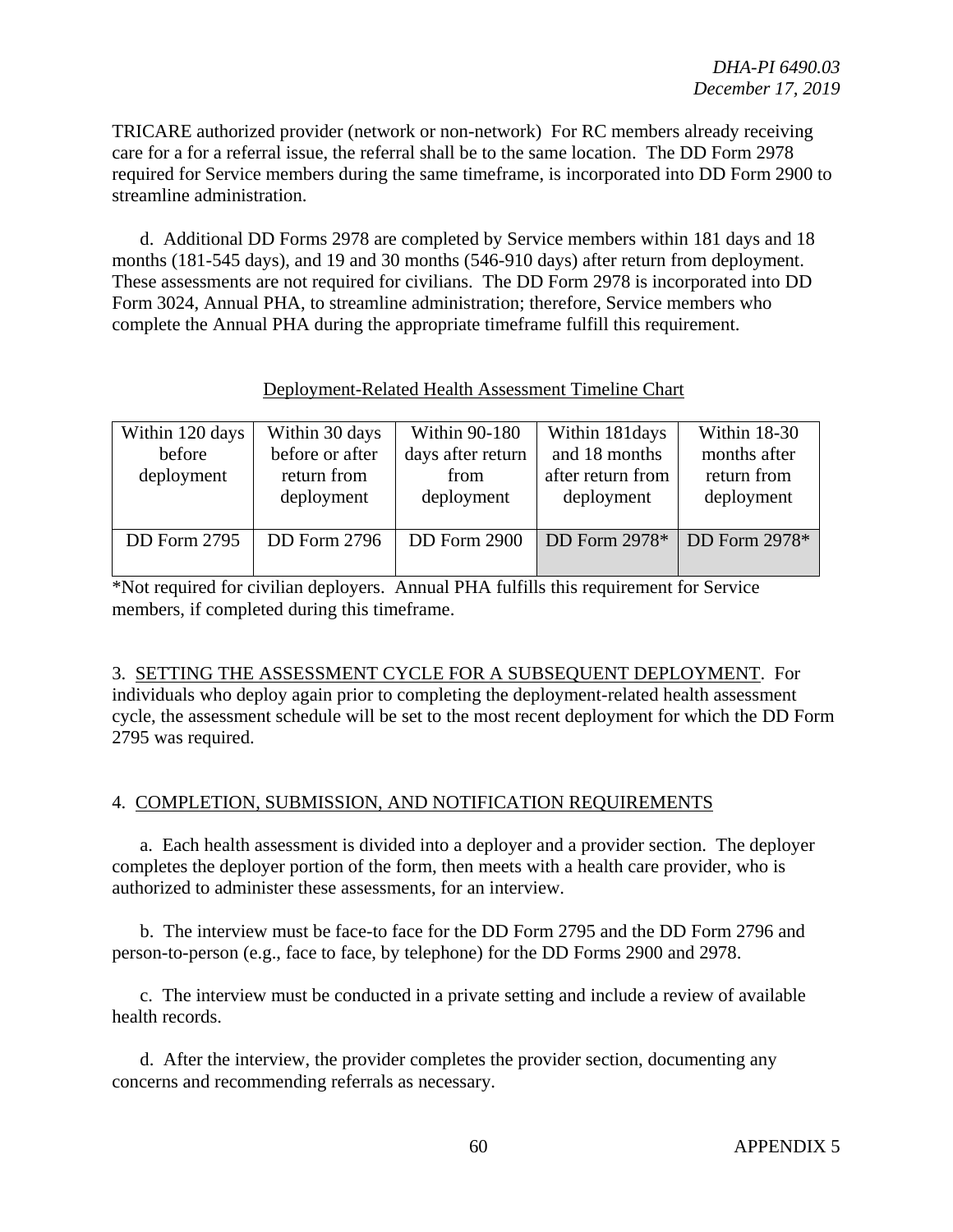e. The health care provider will notify the Service member's commander of any concerns that meet the criteria for disclosure based on Reference (ch), including but not limited to risk of harm to self, risk of harm to others, and risk of harm to the mission.

f. The forms must be completed electronically at Service-designated websites, submitted to DMSS, and documented in the Service member's or DoD civilian's deployment health record and DoD Health Record in accordance with References (c) and (aj).

### 5. HEALTH CARE PROVIDERS AUTHORIZED TO ADMINISTER DEPLOYMENT-RELATED HEALTH ASSESSMENTS

a. Authorized health care providers include: physician, physician assistant, nurse practitioner, advanced practice nurse, independent duty corpsman, special forces medical sergeant, independent duty health services technician, or independent duty medical technician. Independently licensed mental health providers are authorized to complete DD Form 2978.

b. Health care providers who review DD Forms 2795, 2900 and 2978 are required to have a certificate documenting completion of DoD Mental Health Assessment Health Care Personnel Training (available through Joint Knowledge Online). Independently licensed mental health providers may complete Deployment Mental Health Assessments and are not required to complete the additional training.

c. Deployment Mental Health Assessments may also be conducted by a mental health technician provided:

(1) That technician has completed the training and certification requirements described above.

(2) An independently licensed mental health provider, or a physician, nurse practitioner, or physician assistant (who has completed the training and certification requirements described above) is available to supervise and countersign each assessment before a disposition is made.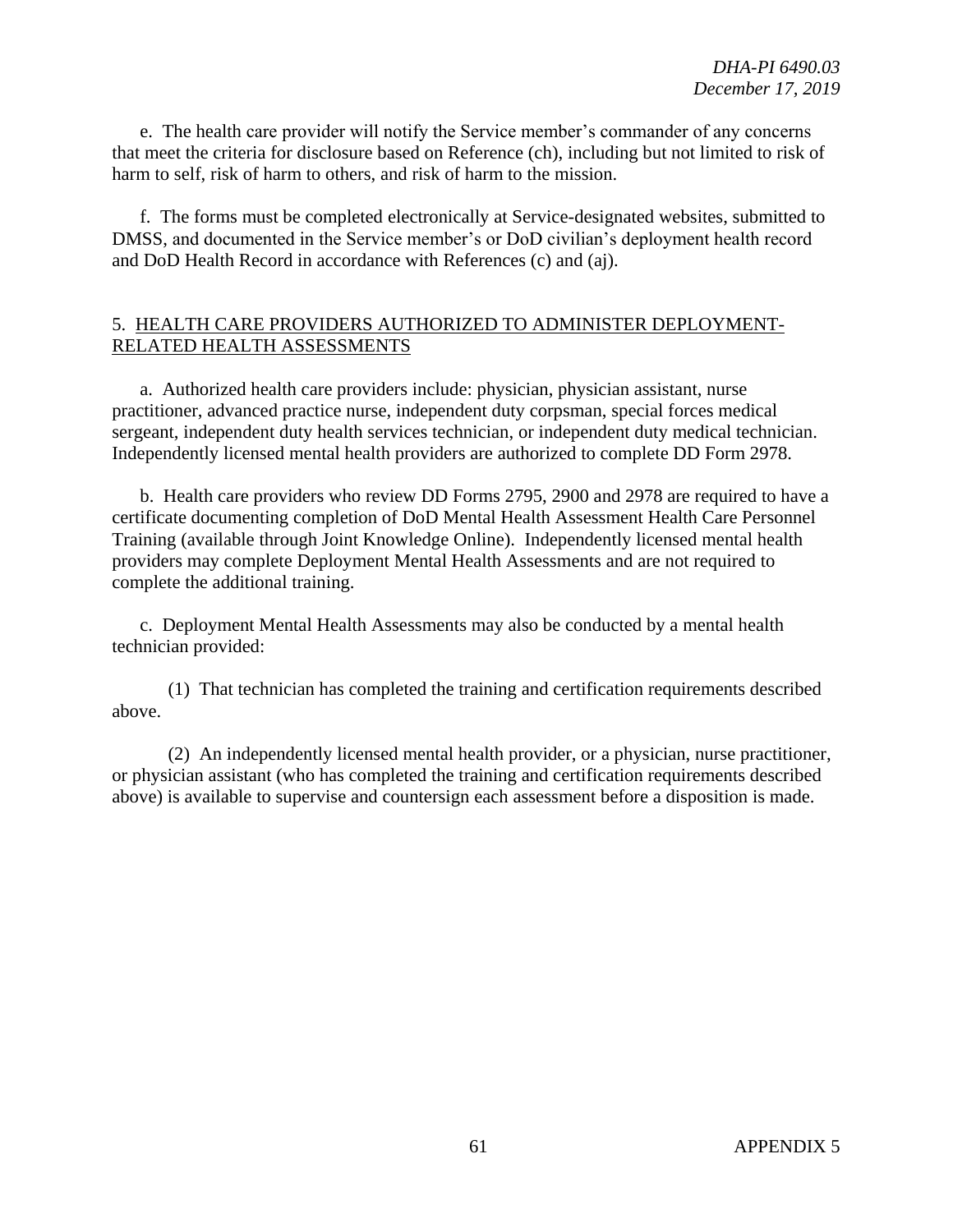# OCCUPATIONAL AND ENVIRONMENTAL HEALTH SURVEILLANCE SYSTEMS OF RECORD

1. REQUIRED SYSTEMS OF RECORD. OEHS systems of record used before, during, and after deployment include the DOEHRS-IH for unclassified data and MESL (SIPR) for classified data.

#### 2. DOEHRS-IH

#### a. Background

(1) The DOEHRS-IH is an informatics system that provides the capability to manage and report OEHS information collected in both garrison and the deployment operational environment. DOEHRS-IH is a Common Access Card (CAC) enabled unclassified web-based system with multiple business areas, including the following used for deployment health: Industrial Hygiene Environmental Health, Food Service Sanitation, Radiation, Incident Reporting, Registries and Business Objects Reporting.

(2) DOEHRS-IH business areas are designed to manage all OEHS data associated with PVNTMED activities and provide a record for future data use. Each of the business areas are summarized below.

(3) The IH Exposure Assessment Model in DOEHRS-IH manages potential occupational exposure in workplaces. The model consists of the following eight process steps:

- (a) Define Scope and Support of Resources;
- (b) Basic Characterization;
- (c) Similar Exposure Group(s);
- (d) Develop Worksite Monitoring Plan;
- (e) Characterize Exposures;
- (f) Assess Exposures and Provide Control Plan;
- (g) Reporting and Recording; and
- (h) Re-Evaluation.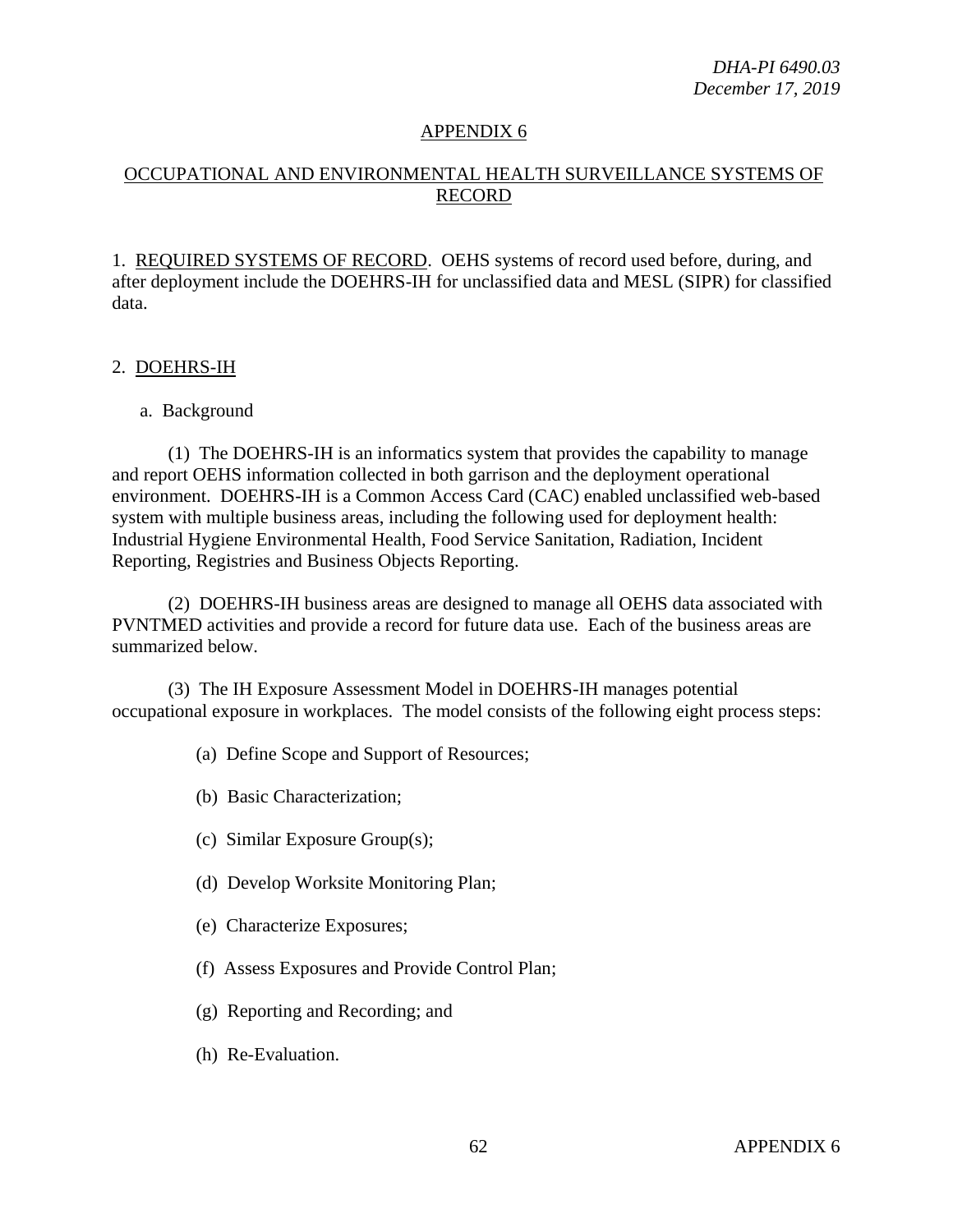(4) Environmental Health. During deployments, the environmental health business area in DOEHRS-IH manages environmental hazard characterization and management through the OEHSA, associated exposure pathways, surveillance plans, and surveillance activities. OEHSA serves as the foundation document for which potential hazards are identified and future sampling and surveillance plans are developed.

(a) Food Service Sanitation. The Food Service Sanitation function globally manages operations associated with food service inspections or evaluations, recorded on DD Form 2973, Food Operations, by food service inspection personnel.

(b) Samples. The environmental health business area includes samples for air, water, soil and thermal stress. In addition, personnel potentially exposed can be associated to locations. Personnel can also be associated to exposure pathways if the cohort is defined.

(c) POEMS. Location specific POEMS are also managed in the environmental health business area of DOEHRS-IH.

(5) Radiation. Manages data associated with potential radiation hazards. The radiation business area includes air, bioassay, soil, swipe, water sampling, various radiation surveys and an ability to document x-ray, laser and radiation emitting equipment. (Individual radiation dosimetry data is stored with each Services dosimetry data repository.)

(6) Incident Reporting. Manages data associated with exposure incidents. The incident reporting module includes Initial Field Account (IFA) and Incident Report surveys, potentially exposed populations and associated hazards (see Appendix 7 for incident reporting procedures).

(7) Registries. Manages data associated with environment health surveillance registries. The Registry module includes an ability to link all registry related data from any of the business areas in DOEHRS-IH and an ability to manage the communication with personnel contained in a registry. This business area is exclusively used by Service public health centers.

(8) Business Objects Reporting. Provides the user an ability to query and report on data in DOEHRS-IH. There are other various reporting functionalities in DOEHRS-IH that enable the user to view current and historical data either discretely or collectively, including access to laboratory results for samples collected in theater, that have been sent to rear-area support organizations, such as the Service public health center (e.g., APHC).

#### b. Use of DOEHRS-IH

(1) All unclassified OEHS data will be entered in DOEHRS-IH whenever a CAC enabled unclassified computer with internet connectivity is available. When connectivity is not possible, data will be collected on DOEHRS-IH forms. These forms are available at: https://phc.amedd.army.mil/topics/envrioheath/hrasm/Pages/DOEHRS\_Resources.aspox. At the time connectivity is reestablished, the data collected will be entered in DOEHRS-IH.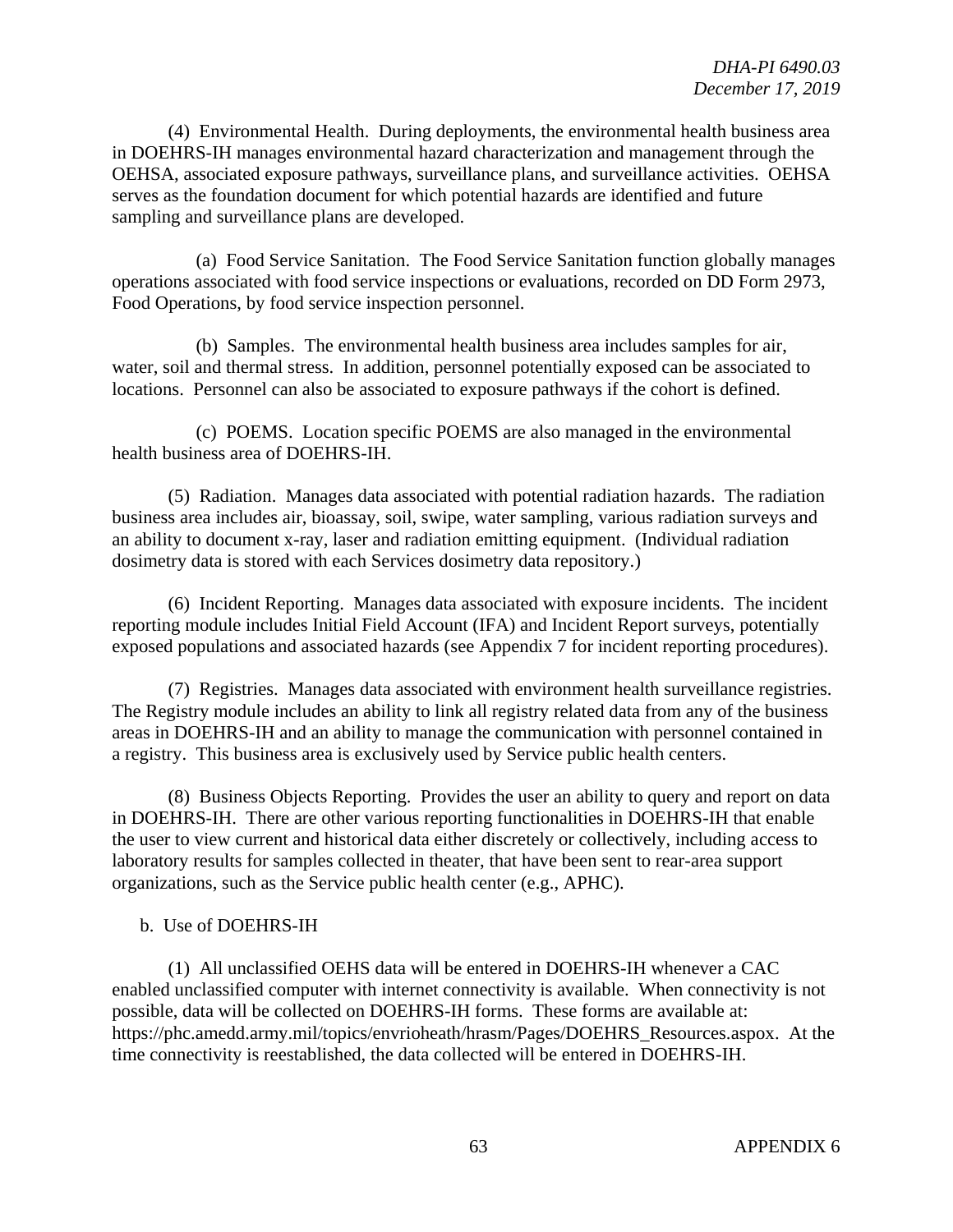(2) OEHS activities should be updated as the deployment proceeds based on further health risk assessments, routine and Incident Report-associated monitoring and sampling, medical surveillance, and other health surveillance activities.

(3) Unit commanders will ensure that appropriate members of the unit are trained on DOEHRS-IH and that DOEHRS-IH is used in accordance with References (c) and (s).

c. Training and Resources

(1) PVNTMED personnel responsible for OEH surveillance, including QA, will establish a DOEHRS-IH user account.

(2) Training is provided by each of the Service public health centers and is required for familiarization with navigating, data entry, and retrieving information from DOEHRS-IH. Training is offered through the following means:

(a) The DOEHRS-IH web site [\(https://doehrs-ih.csd.disa.mil\)](https://doehrs-ih.csd.disa.mil/) contains training material under the DOEHRS-IH documentation tile. An account is required to access this material.

(b) Individual or group training is offered through webinars or through personalized training by the Service public health centers.

(c) Additional resources provided on-line at: https://phc.amedd.army.mil/topics/envirohealth/hrasm/Pages/DOEHRS\_Resources.aspx, include training materials and all the environmental health, radiation and Incident Report sampling and survey forms.

### 3. MESL (SIPR)

a. Background. The MESL (SIPR) is a classified military information management system available via the Secret Internet Protocol Router Network (SIPRNet). The MESL (SIPR) provides personnel collecting classified OEHS data and information a way to record and retrieve classified OEH information. When part of the OEHS data and information is unclassified, in DOEHRS-IH, the unclassified information will be annotated to indicate that further information is in the MESL (SIPR), by reference number and title of the classified document.

b. Document Preparation, Submittal and Retrieval.

(1) When all or part of an OEHSA, Incident Report or other OEHS information is classified by an original classification authority or the applicable security classification guide, prepare and submit it to the MESL (SIPR) as follows:

(a) Use systems of the appropriate level of classification level to prepare and submit information to the MESL (SIPR).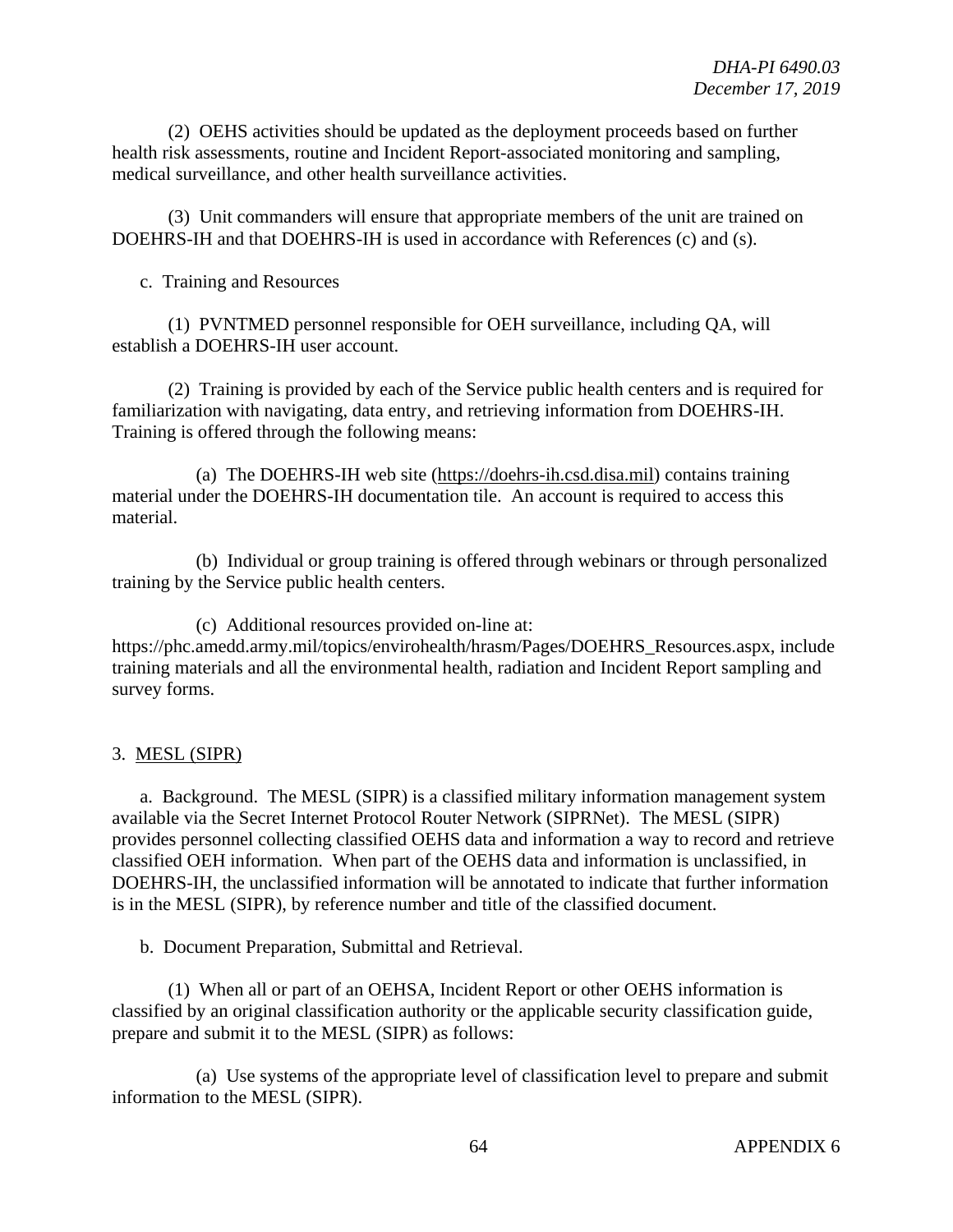(b) Ensure the country and location relevant to the data, the collecting unit, and date(s) of data collection are clearly marked on all documents.

(c) Portion mark the content in accordance with Reference (ak), and the appropriate security classification guide. Cite and reference the applicable source documents and security classification guide or other guidance issued by the original classification authority.

(d) Remove (or render illegible), all personally identifiable information (e.g., Social Security Number (SSN), date of birth).

(e) Scan documents using an image resolution of 300 dots per inch or higher and avoid scanning in color when possible.

(f) Convert electronic files to a searchable portable digital file (PDF) format.

(g) Use descriptive file names. Avoid using the default name provided by some applications or using the same file name for multiple documents.

(h) Remove any encryption from electronic documents.

(i) Ensure each electronic file contains only one complete document. Files containing multiple documents (e.g., reports, forms), should be separated into individual files.

(j) Ensure that multi-page documents are compiled into one complete PDF.

(k) Classified OEHS and Incident Reports are recorded in the classified MESL (SIPR) in addition to any component-specific classified data collection system.

(2) There are three methods available for submitting OEHS data to the MESL (SIPR).

(a) Reporting directly to the website, via a MESL (SIPR) user account, is preferred.

(b) Classified OEHS documents can be submitted via email to: [oehs.data.army@mail.smil.mil.](mailto:oehs.data.army@mail.smil.mil) Reporting via classified e-mail does not require an active MESL (SIPR) account.

(c) Alternatively, mail electronic media or hardcopies to APHC:

Army Public Health Center Attn: MCHB-IP-RDD 5158 Blackhawk Road, Bldg. E-1675 APG-EA, MD 21010-5403

(3) Document Retrieval. An active MESL (SIPR) user account is required to access documents stored in the MESL (SIPR).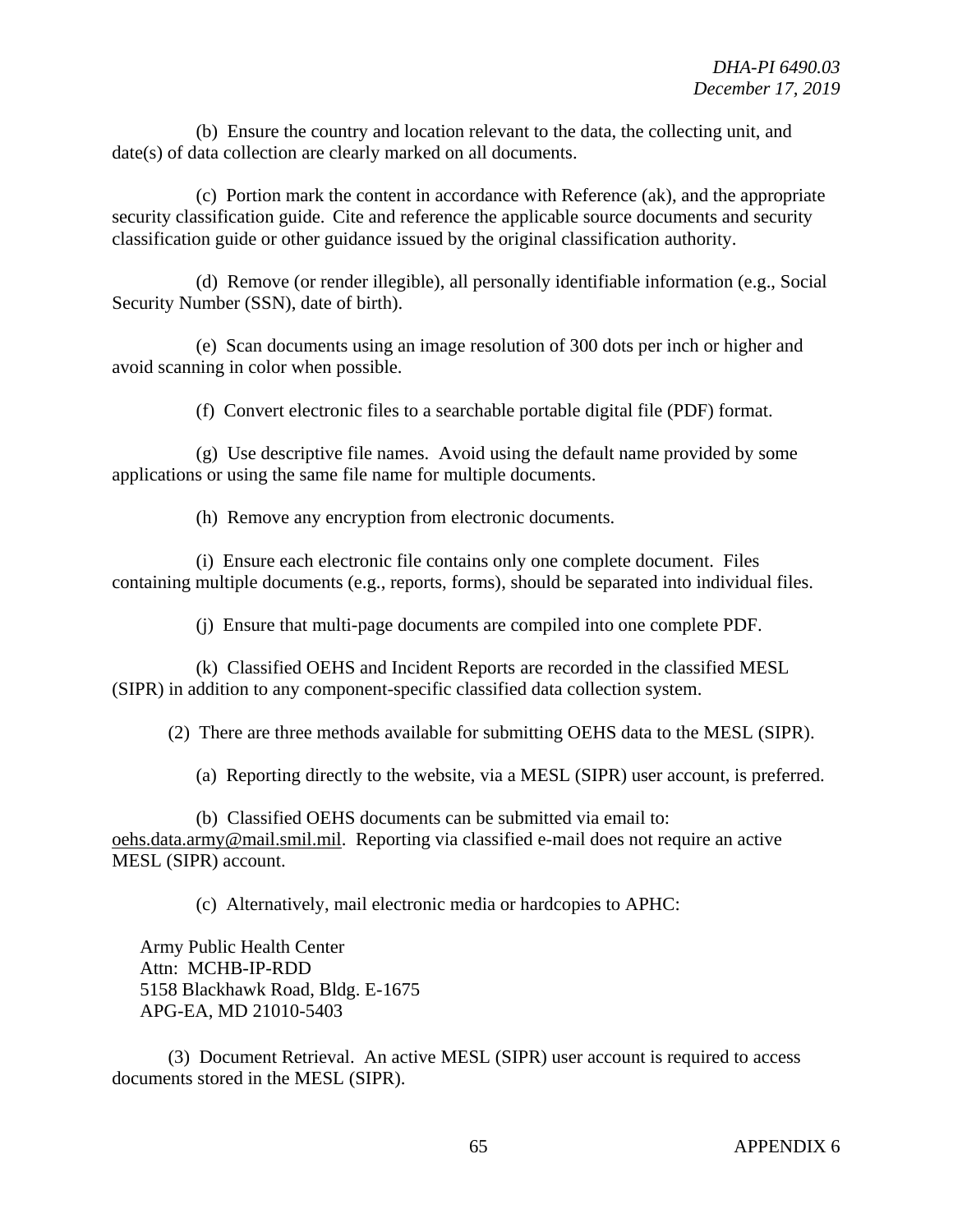### INCIDENT REPORTING

1. INCIDENT REPORTS. Incident reports are triggered by OEH and CBRN incidents that result in exposures with either acute illness or the potential to cause latent illness. These incidents may also meet the definition of mishaps caused by DoD activities, to be addressed in accordance with Reference (ch).

a. Because of the variety of situations and subject matter expertise associated with such incidents, the Heads of the DoD Components plan, program, budget, and issue guidance consistent with Reference (c), and this DHA-PI.

b. The determination of whether an OEH exposure is sufficient to warrant reporting as an exposure incident is somewhat subjective, but there are certain criteria to support a determination. The most obvious scenarios are those resulting in real-time health impacts that require medical countermeasures or treatment. Incident reports should be prepared for all exposure incidents meeting at least one of the following criteria:

(1) Visual/sensory cues are present indicating potential presence of an OEH hazard (e.g., smoke/cloud, odors, strange liquid/powders, etc.);

(2) The presence of an acute OEH hazard is indicated through positive detection using real-time field equipment (e.g., direct reading instruments, Joint Chemical Agent Detector, Improved Chemical Agent Monitor, M8 Chemical Detector Paper or M256 Chemical Agent Detector kit);

(3) Evaluation of data by an appropriate medical/health professional indicates that exposure could plausibly result in some significant adverse health outcome, either short- or long-term;

(4) Incident results in a significant exposure to any deployed individual(s), including from CBRN agents and acutely toxic industrial chemicals;

(5) The presence of a health hazard is plausibly associated with actual observed (acute) clinical health outcomes that are reported and/or treated (e.g., complaints of headaches, dizziness, skin or eye irritation/burning, coughing, nausea, etc.); or

(6) Concern over a perceived or potential adverse health exposure leads to involvement of PVNTMED assets and military leadership for investigation, assessment, determination and response. Document these actions as an Incident Report even when there is a determination that no adverse exposures or impacts to human health are expected.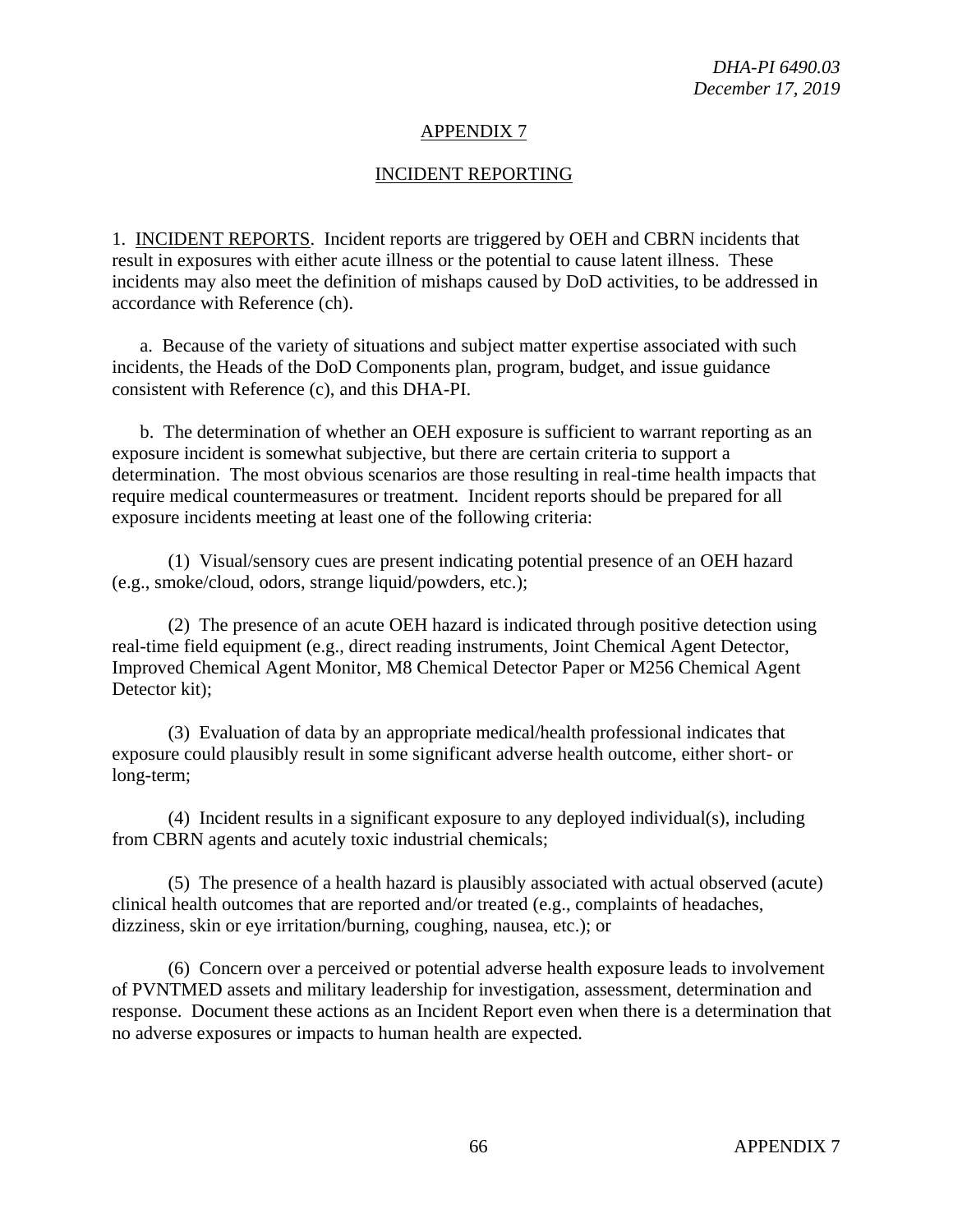### 2. INCIDENT REPORT INVESTIGATION

a. Investigation of Individuals. Individuals and/or military working animals exposed to chemical, biological, radiological, or physical agents, including metals, while deployed should be identified using a combination of:

(1) Proactive identification methods to seek out individuals potentially associated with the exposure incident based on information provided by line commanders and/or IFA survey.

(2) Reactive identification methods based on reports by a patient or health-care provider of concern about a possible exposure, including concerns indicated in post-deployment health assessments or the health record.

### b. Investigation of Exposure Incidents

(1) Promptly investigate and assess exposures to OEH hazards (including CBRN agents) that may result in an acute illness or potentially cause a latent illness.

(2) Determine and create a roster of all personnel affected or possibly exposed in the incident.

(3) Document any acute and any known or anticipated latent health outcomes and any medical follow-up required, PPE or countermeasures used, effectiveness of and compliance with countermeasures, and any other exposure incident response activities.

(4) Conduct and document environmental monitoring and sampling.

(5) All patient medical encounters associated with exposures or exposure concerns must be entered into the DoD health record, using a SF 600 or equivalent electronic format.

(6) Ensure the health risks are communicated to the population at risk (PAR). Document the health risk communication messages and materials used that are relevant to the incident investigation.

### 3. DOCUMENTATION AND REPORTING OF EXPOSURE INCIDENTS

#### a. Method of Documentation of OEH Exposure

(1) IFA survey-When an incident occurs, the affected unit(s) should complete an IFA survey, with input from personnel involved in the incident or witness to the incident and the assistance of on-site or reach-back PVNTMED personnel. The purpose of the IFA survey is to document information about the incident closest to the time that it occurred, so follow on actions and the Incident Report survey can be as accurate as possible.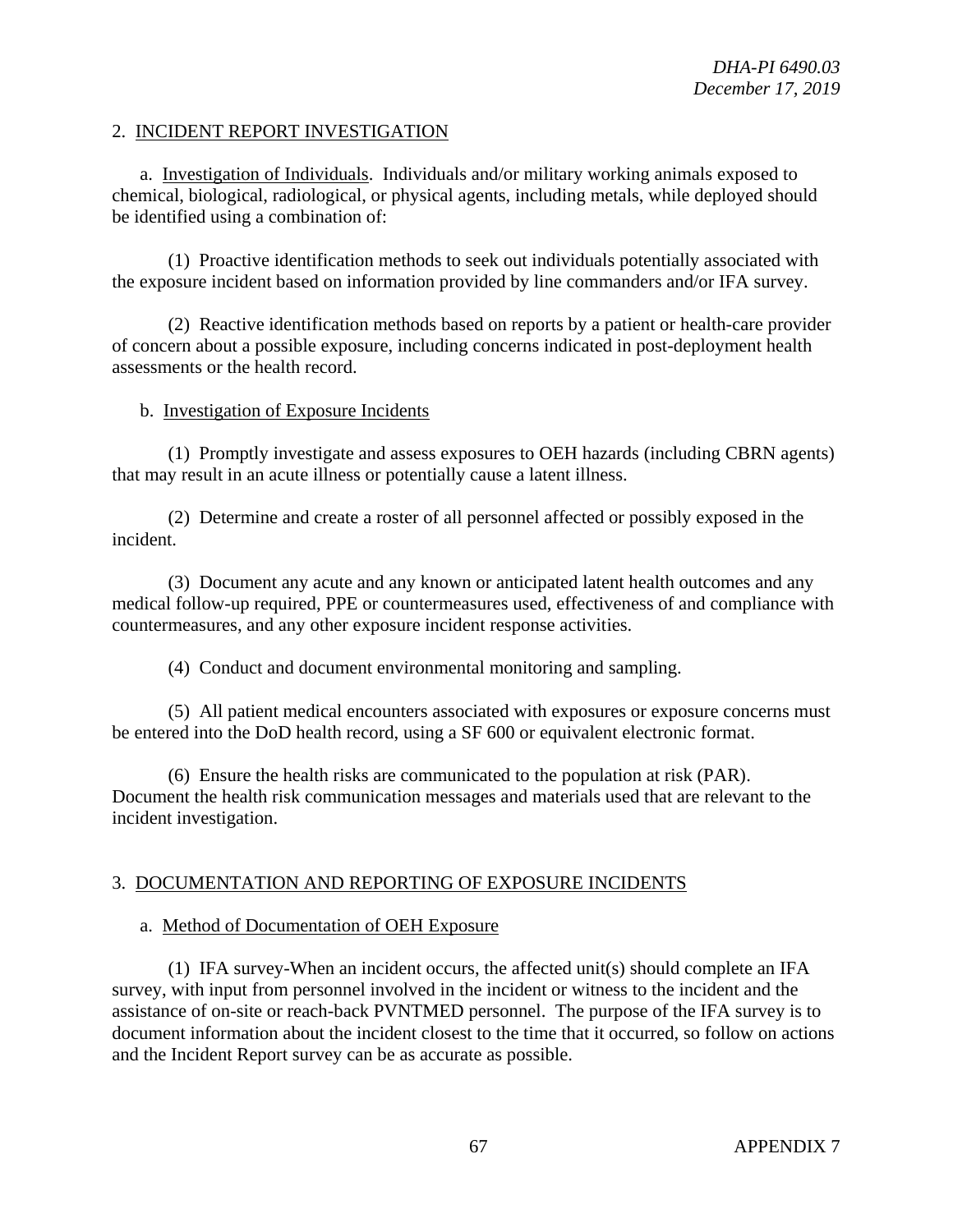(2) Incident report survey - Whether an IFA survey is completed or not, an Incident Report survey must be conducted for the incident.

(3) The DOEHRS-IH Incident Reporting Module is the system of record for DoD exposure documentation and provides an electronic mechanism for users to directly complete data fields to document information surrounding exposure incidents. This process ensures an archived record of the incident and assessment, and details of specific personnel, procedures, and data, and documents recommendations regarding medical surveillance or follow-up. The IFA and Incident Report surveys can be found in DOEHRS-IH or the following website [\(https://mesl.apgea.army.mil/mesl/doehrsResources/initialize.do\)](https://mesl.apgea.army.mil/mesl/doehrsResources/initialize.do). All IFA and Incident Report surveys will be entered in the DOEHRS-IH Incident Reporting Business Area.

(4) Designated PVNTMED personnel prepare the Incident Report, completing it at the lowest classification possible to facilitate distribution, entering the relevant data into the DOEHRS-IH Incident Reporting module or, in the absence of access to it, by utilizing a hard copy version to record the data and providing all necessary information to the appropriate Service public health center.

b. Information Documentation Requirements

(1) Specific data required to be documented include:

(a) Location, date, and time of incident;

(b) A summary of events or description of what transpired;

(c) Unit rosters of all personnel involved (affected or possibly exposed), and indicate those persons medically treated and their disposition. Any RME reports or D&I reports should be included;

(d) Acute or latent health outcomes that are known or that may be anticipated, and any medical follow-up required, as well as the overall types and severity of acute and chronic health effects and the risk levels;

(e) Documentation of PPE or countermeasures used, effectiveness of, and compliance with, countermeasures, and any other exposure incident response activities;

(f) Results of environmental monitoring including hazard and exposure information (duration, frequency, field measurements and laboratory results); and

(g) Health risk communication materials provided to health care providers, patients, or PAR.

(2) Most of the required elements to be documented in the Incident Report will be obtained from supporting documents, which may be referenced as attachments. However, additional interpretation of the data may be required in the form of a summary. For example,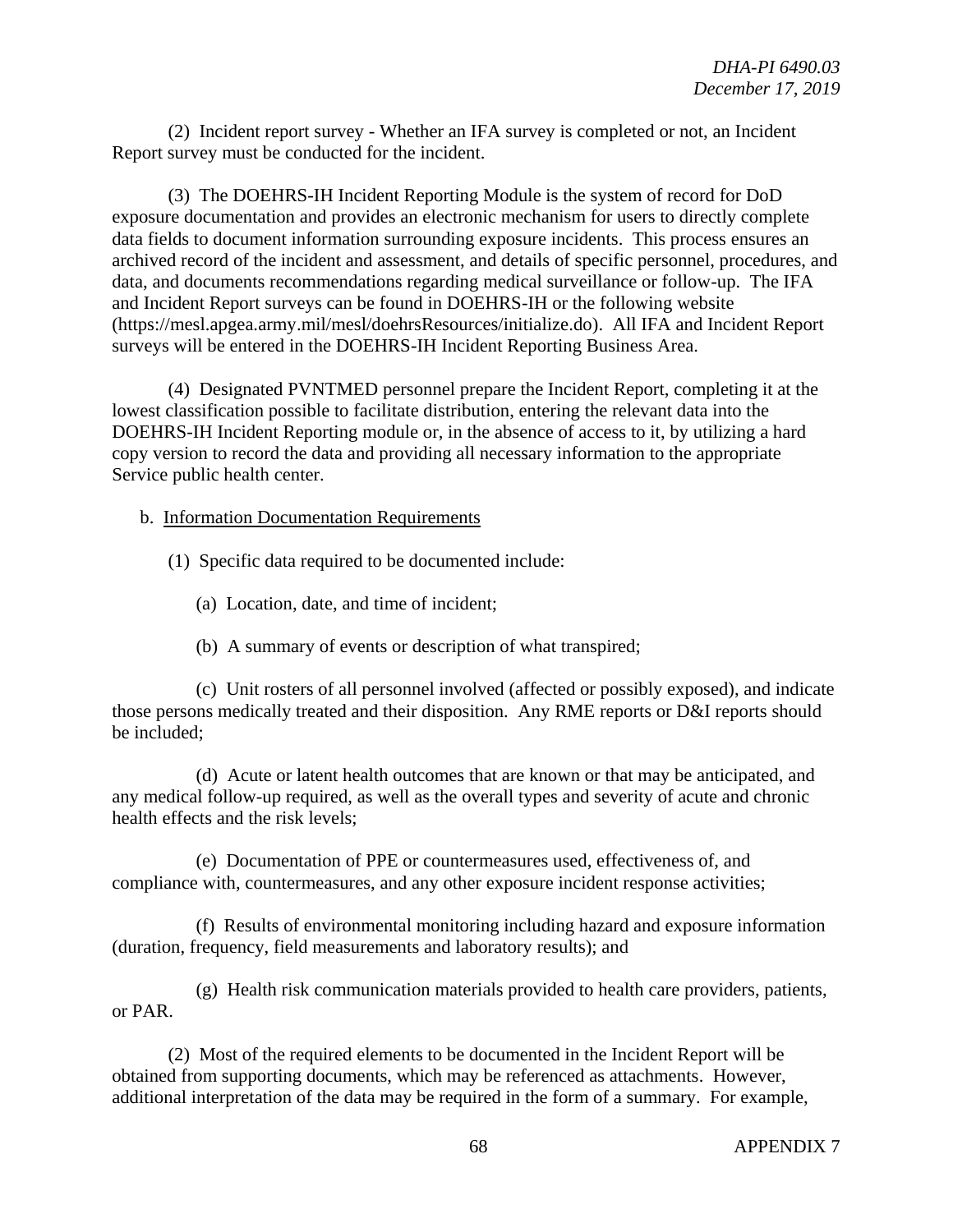PVNTMED personnel completing the Incident Report should summarize the incident information and provide a qualitative risk estimate of the level of the acute health effects presented during the incident as well as an estimate of the risk for long-term health consequences, using the risk definitions in appropriate technical guidance. PVNTMED personnel should refer to Reference (bs) and CCMD or Service guidance regarding OEH risk estimation and may contact their Service public health center for advice.

(3) An Incident Report must be completed for all OEH or CBRN exposure incidents that result in an acute illness or that have the potential to cause latent illness.

(4) Initial Incident Reports will be made within seven days after an incident or outbreak. Interim and final reports will be completed and recorded in DOEHRS-IH no later than seven days after investigations and report completion.

(5) If portions of the Incident Report are classified, indicate in the unclassified Incident Report (in DOEHRS-IH) that the complete Incident Report is available within the classified MESL (SIPR) and provide the reference number and title of the classified document (see Appendix 6).

(6) Also submit exposure incident investigation records (OEH or CBRN agents) via applicable CCMD or Service-specific systems (hard copy or electronic) for further disposition and archiving.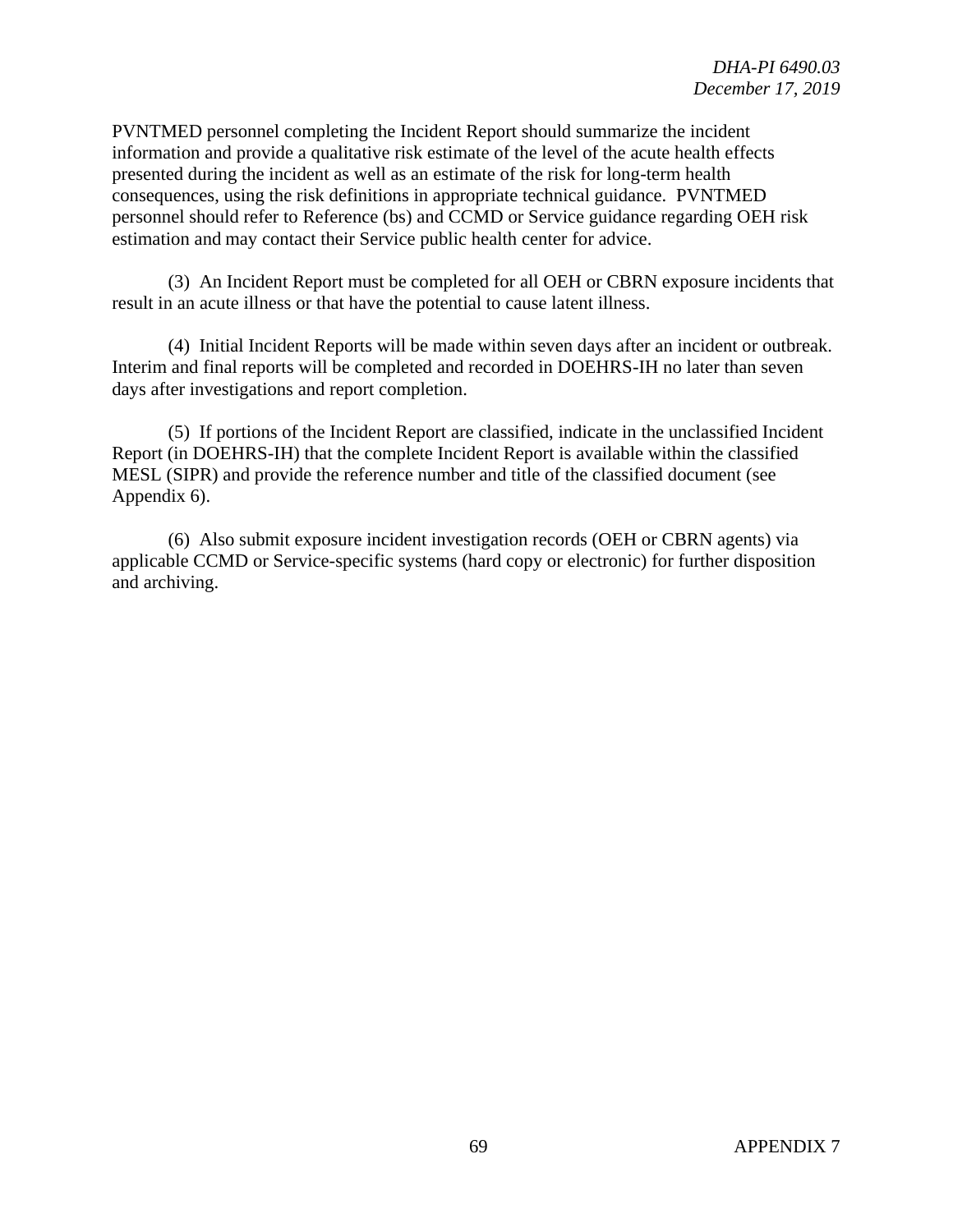# DAILY LOCATION TRACKING OF DEPLOYED SERVICE MEMBERS AND DEPARTMENT OF DEFENSE CIVILIANS

1. GENERAL LOCATION REQUIREMENTS. In general, systems to track the duty locations of Service members, DoD civilian employees, and contractors during deployment periods, including natural and manmade disasters are established and maintained consistent with References  $(c)$ ,  $(t)$ ,  $(u)$ ,  $(v)$ ,  $(ad)$ , and  $(ah)$ . During deployments, a process will be in place to record locations of individual Service members and DoD civilians at least once daily, in accordance with Reference (c).

a. Location records will help determine the PAR for occupational and environmental exposures, for any associated medical follow-up required, and for reporting to OSD.

b. The following detailed data and reporting procedures apply:

(1) Record daily locations in: six-digit grid coordinates, latitude/longitude coordinates, and/or geographic location codes as a "location record."

(2) Once an initial in-theater location record is established in the component-designated (or Service-specific), system of record for each newly arrived individual, subsequent changes are required only when the individual changes their previously recorded once-daily location or when the Service member departs the theater.

(3) Location records will be electronically reported to the DMDC via the componentdesignated system of record at least weekly. The DMDC system will have the capability to create reports on individuals and units for specified locations and dates.

c. Deployment Location Data

(1) Personnel/Location Data. Each unit deployed in a theater of operations will establish, maintain, and report a daily accountability or when changes in location occur of all personnel assigned, attached, or temporary duty or temporary additional duty to the unit, along with their once-daily location records. Location data is expressed in six-digit grid coordinate, latitude/longitude coordinates, and/or geographic location code.

(2) Data Currency. While this information need not be submitted to DMDC in real time, it will be reported to DMDC via the component or Service-specific system of record at least weekly.

(3) Data Accuracy. Components reporting individual daily location data will designate accountability and deployment health system points of contact to identify and resolve any discrepancies between data in component systems (e.g., component-designated accountability system, Medical Readiness Reporting System, Medical Operational Data System, Aeromedical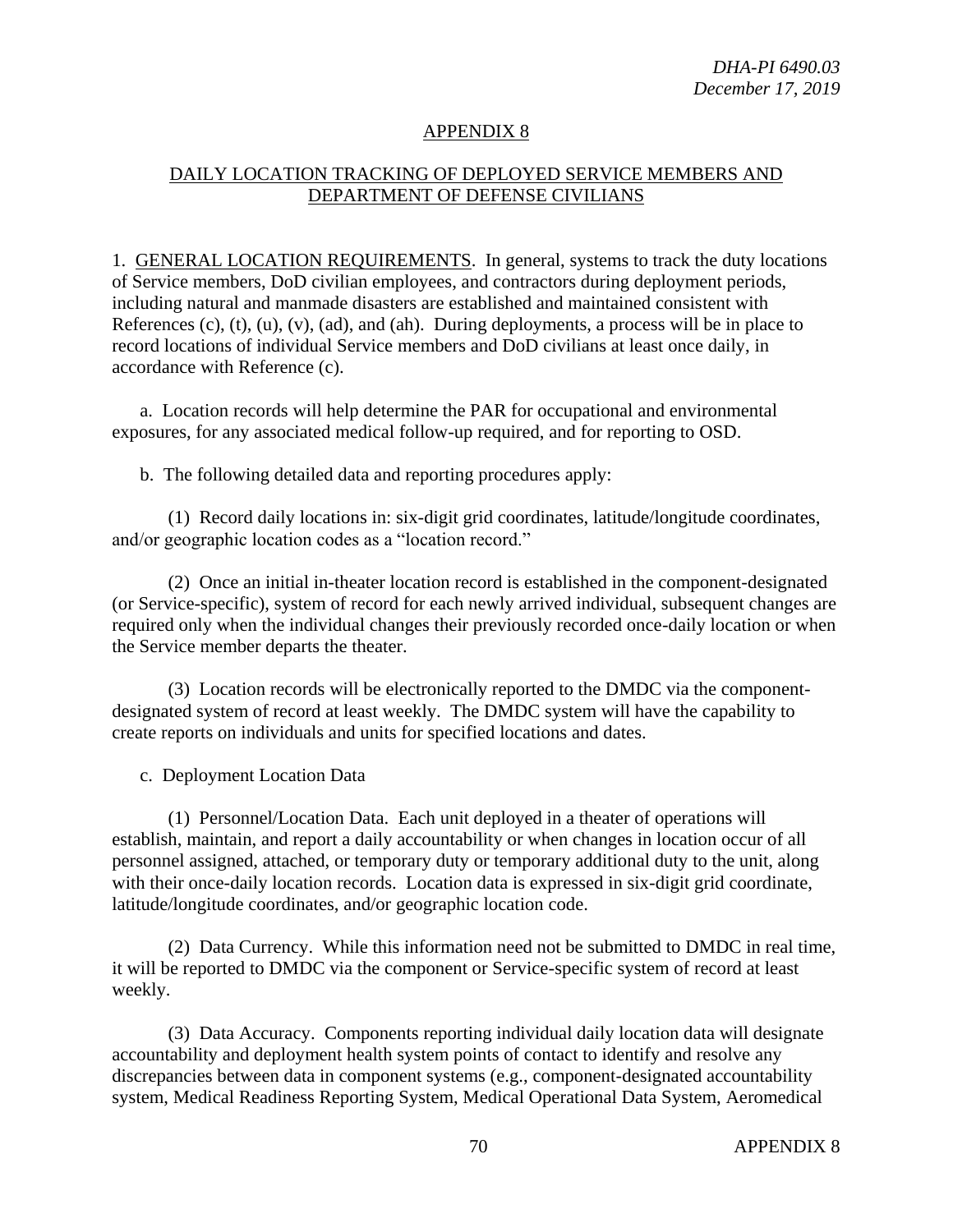Service Information Management System), and the DMDC system for individual daily location data, in coordination with DMDC.

(4) Data Classification. This data may be unclassified or classified as directed by the designated original classification authority. If any element is classified, it must be portionmarked as described in Reference (ak), with reference to the applicable original classification authority or specific security classification guidance.

(5) The CCDR or Service component commander will retain all location records for missions that exceed DMDC's classification capability. When these records are downgraded, they will be marked accordingly and transmitted electronically to DMDC for archiving via the Services' system of record.

2. INDIVIDUAL LOCATION DATA ELEMENTS. Required Data Elements. Reference (c) establishes the data elements required to record and preserve Service member and DoD civilian location information during deployments, including shipboard operations and enduring locations, as shown in the chart below. Individually identifiable information and Privacy Act information are protected in accordance with References (ba) through (bc).

| <b>Element Name</b>                                                                | <b>Description</b>                                                                                                                               |
|------------------------------------------------------------------------------------|--------------------------------------------------------------------------------------------------------------------------------------------------|
| DoD Electronic Data Interchange Person<br>Identifier (EDIPI) (If unavailable, SSN) | The DoD EDIPI stored on the CAC.                                                                                                                 |
| SSN-Leave blank if DoD EDIPI is included                                           | The identifier assigned by the Social Security Administration<br>to a person. Use only in the absence of DoD EDIPI.                              |
| Service Branch Code                                                                | A-Army; N-Navy; M-Marine Corps; F-Air Force;<br>C-Coast Guard; DoD                                                                               |
| <b>Uniformed Service Organization Component</b><br>Code                            | R - Regular; G - Guard; V - Reserve; C - DoD Civilian;<br>E - Contractor                                                                         |
| Member Surname Text                                                                | The text of a designation applied to a person, generally<br>referred to as the last or family name.                                              |
| Member Forename Text                                                               | The text of a designation applied to a person, generally<br>referred to as the first name.                                                       |
| Member Middle Initial Text                                                         | The initial of a name designation applied to a person,<br>commonly used between the first and last names. If not<br>applicable, report as blank. |
| Member Birth Calendar Date                                                         | The date when a person was born. Format: YYYYMMDD                                                                                                |
| Assigned Unit Identification Code (UIC)                                            | The Service-unique code that represents the unit to which the<br>member is assigned.                                                             |
|                                                                                    | Army: Report a W, the UIC and one blank                                                                                                          |
|                                                                                    | Navy: Report an N, the UIC and one blank                                                                                                         |
|                                                                                    | Marine Corps: Report the Reporting Unit Code (RUC) and<br>the Monitored Command Code (MCC)                                                       |
|                                                                                    | Air Force: Report an F, the unit portion of the Personnel                                                                                        |
|                                                                                    | Accounting System (PAS) Code and two blanks                                                                                                      |
|                                                                                    | Coast Guard: Report the UIC                                                                                                                      |

# Required Individual Location Elements Chart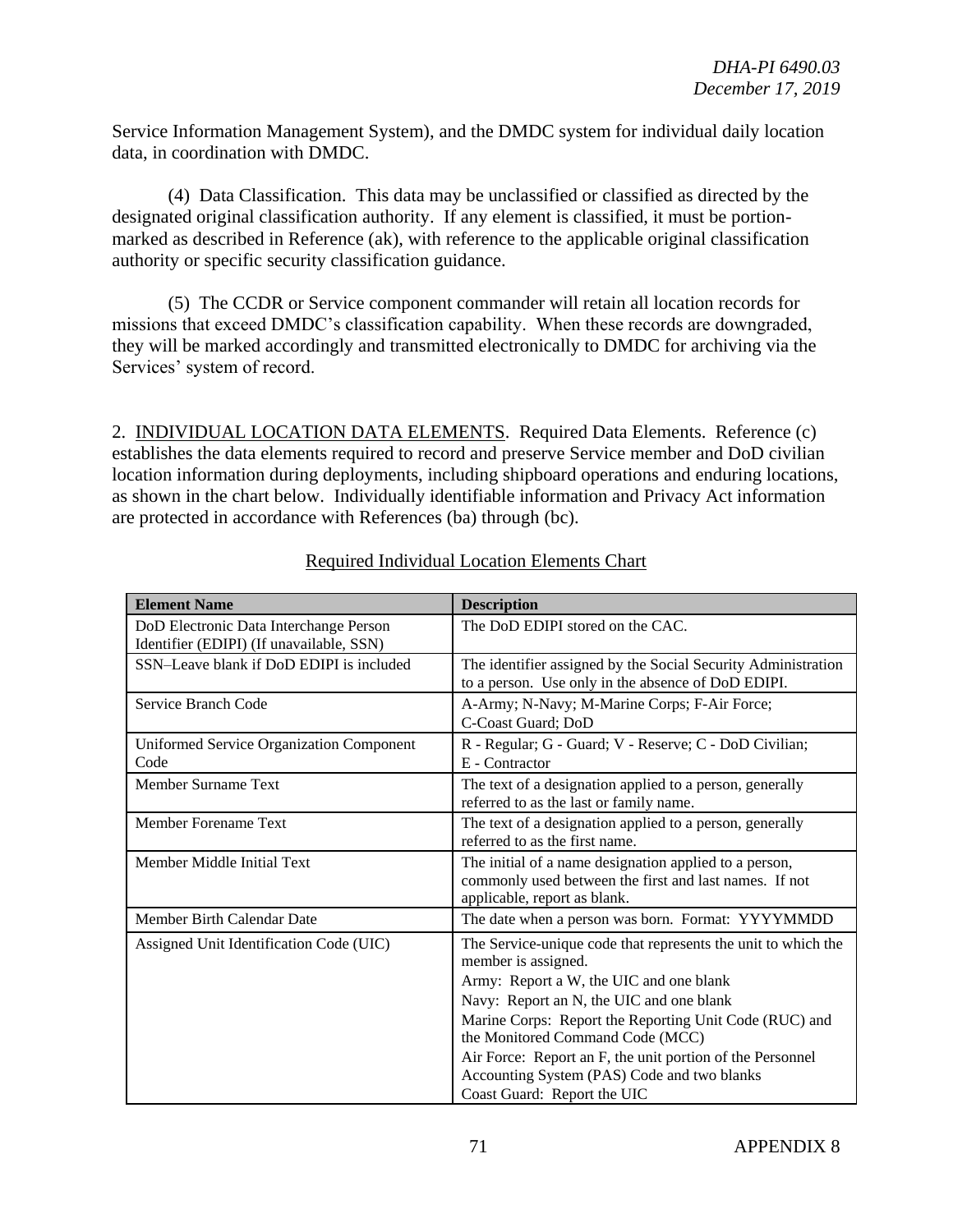| <b>Element Name</b>                 | <b>Description</b>                                                                                                                                                                                                                                                                                                               |
|-------------------------------------|----------------------------------------------------------------------------------------------------------------------------------------------------------------------------------------------------------------------------------------------------------------------------------------------------------------------------------|
| Attached UIC                        | The Service-unique code represents the unit to which member<br>has reported to duty.<br>Army: Report a W, the UIC and one blank<br>Navy: Report an N, the UIC and one blank<br>Marine Corps: Report the RUC and MCC<br>Air Force: Report an F, the unit portion of the PAS Code and<br>two blanks<br>Coast Guard: Report the UIC |
| Deployment Start Date               | The date and time (Zulu) that the member began the<br>deployment.<br>Format: YYYYMMDDHHMM                                                                                                                                                                                                                                        |
| Deployment End Date                 | The date and time (Zulu) that the member ended the<br>deployment.<br>Format: YYYYMMDDHHMM                                                                                                                                                                                                                                        |
| Operation Plan Identification Code  | The code originates from the Joint Chiefs of Staff, Joint<br>Operation Plan and Execution Segment system and is used to<br>identify a specific operation plan.                                                                                                                                                                   |
| <b>Location Start Date</b>          | The date and time (Zulu) that the member arrived at the<br>location being reported. Format: YYYYMMDDHHMM                                                                                                                                                                                                                         |
| <b>Location End Date</b>            | The date and time (Zulu) that the member departed at the<br>location being reported. Format: YYYYMMDDHHMM                                                                                                                                                                                                                        |
| Location Longitude Coordinate Code3 | Report the degrees, minutes and seconds of the longitude of<br>the member's location                                                                                                                                                                                                                                             |
| Location Longitude Direction Code3  | E East; W West                                                                                                                                                                                                                                                                                                                   |
| Location Latitude Coordinate Code3  | Report the degrees, minutes and seconds of the latitude of the<br>member's location                                                                                                                                                                                                                                              |
| Location Latitude Direction Code3   | N North; S South                                                                                                                                                                                                                                                                                                                 |
| Grid Coordinate Code4               | Two-byte alphabetic map sheet designation and six-digit grid<br>coordinate. Format: AB123456                                                                                                                                                                                                                                     |
| Geolocation Code5                   | Geographic Location Code                                                                                                                                                                                                                                                                                                         |
| <b>Location Country Code</b>        | The two-byte alphabetic code that represents the principal<br>geopolitical entity of the world. Report U.S. for the 50 States<br>and District of Columbia. If afloat at sea or unknown, report<br>ZZ.                                                                                                                            |
| <b>Location State Code</b>          | The two-byte alphabetic code that represents the state or the<br>District of Columbia for domestic deployments.                                                                                                                                                                                                                  |
| <b>Location Calendar Date</b>       | The date the member was at the location being reported on.<br>Format: YYYYMMDD                                                                                                                                                                                                                                                   |
| <b>Operation Name Text</b>          | Joint Staff or component name of an operation                                                                                                                                                                                                                                                                                    |
| <b>Location Name Text</b>           | Joint Staff or Component name of the location (e.g., forward<br>operating base, contingency location, enduring location, base<br>camp, etc.)                                                                                                                                                                                     |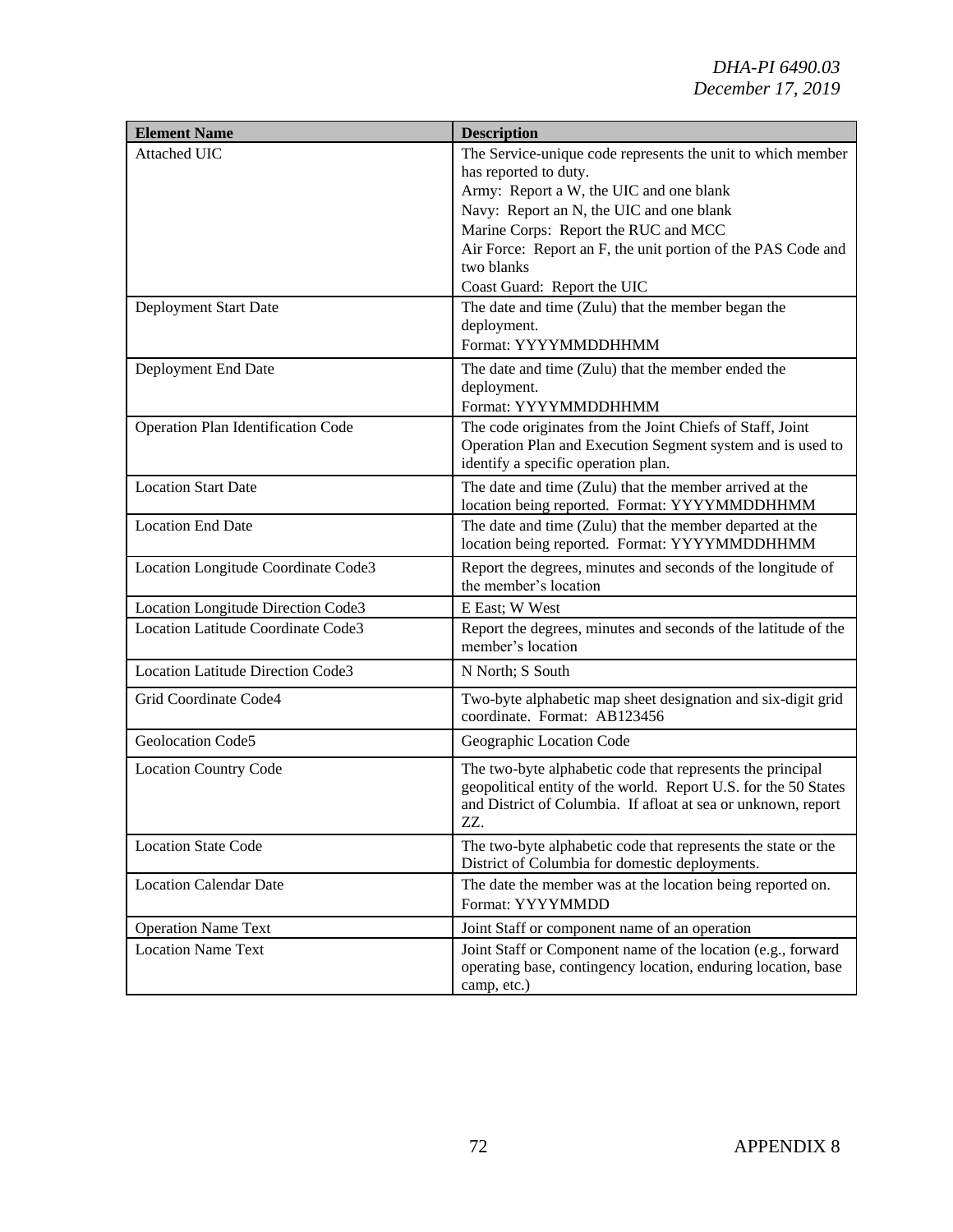## APPENDIX 9

## DISEASE AND INJURY SURVEILLANCE, REPORTABLE MEDICAL EVENTS, AND REPORT OF ANIMAL BITE AND RABIES PREVENTION

1. PURPOSE. The purpose of D&I surveillance is to promote and maintain healthy and fit deployed forces through monitoring injuries and illnesses and instituting interventions as needed.

2. D&I COORDINATION. PVNTMED personnel coordinate with safety officers and safety and occupational health specialists for information sharing on trends to implement intervention strategies and reduce injury rates. PVNTMED personnel also coordinate with logistics and engineering specialists for information sharing and intervention strategies that prevent and reduce illness associated with food, water, or disease vectors.

3. D&I RATES. D&I rates, including disease and non-battle injury (DNBI) rates and battle injury rates, are identified, tracked and reported to unit medical and line leadership. D&I rates may indicate the existence or emergence of a problem that could negatively impact mission readiness and accomplishment, and a need for implementing additional PVNTMED countermeasures for the PAR.

4. D&I PROCEDURES. D&I trends, whether measured as counts or rates, are an important type of health surveillance for use at unit-level and other organizational levels. Because the most valuable D&I surveillance data is near real-time, PVNTMED and public health personnel must monitor D&I daily at the MTF level to enable early identification of potential adverse health trends and assessment of countermeasure effectiveness.

a. The purpose of D&I surveillance is to promote and maintain a healthy and fit deployed force, through monitoring of illnesses and injuries, and instituting necessary interventions. Specific objectives include:

(1) Detection of disease outbreaks and sentinel events.

(2) Promotion of other areas of public health and PVNTMED, such as injury prevention, and monitoring of environmental and occupational exposure sources.

b. D&I surveillance is not meant to capture the overall clinic/hospital caseload, justify specific resources, or track other business-oriented aspects of healthcare operations. D&I should not be used to track the incidence of chronic diseases where preventive efforts in the theater of operation are generally neither effective nor available (e.g., cardiovascular disease or cancer). Such conditions should have been identified, prevented, or treated in the garrison setting prior to deploying as part of the Annual PHA and Deployment Health Assessments in accordance with References (c), (s), (aa), (ab), and this DHA-PI.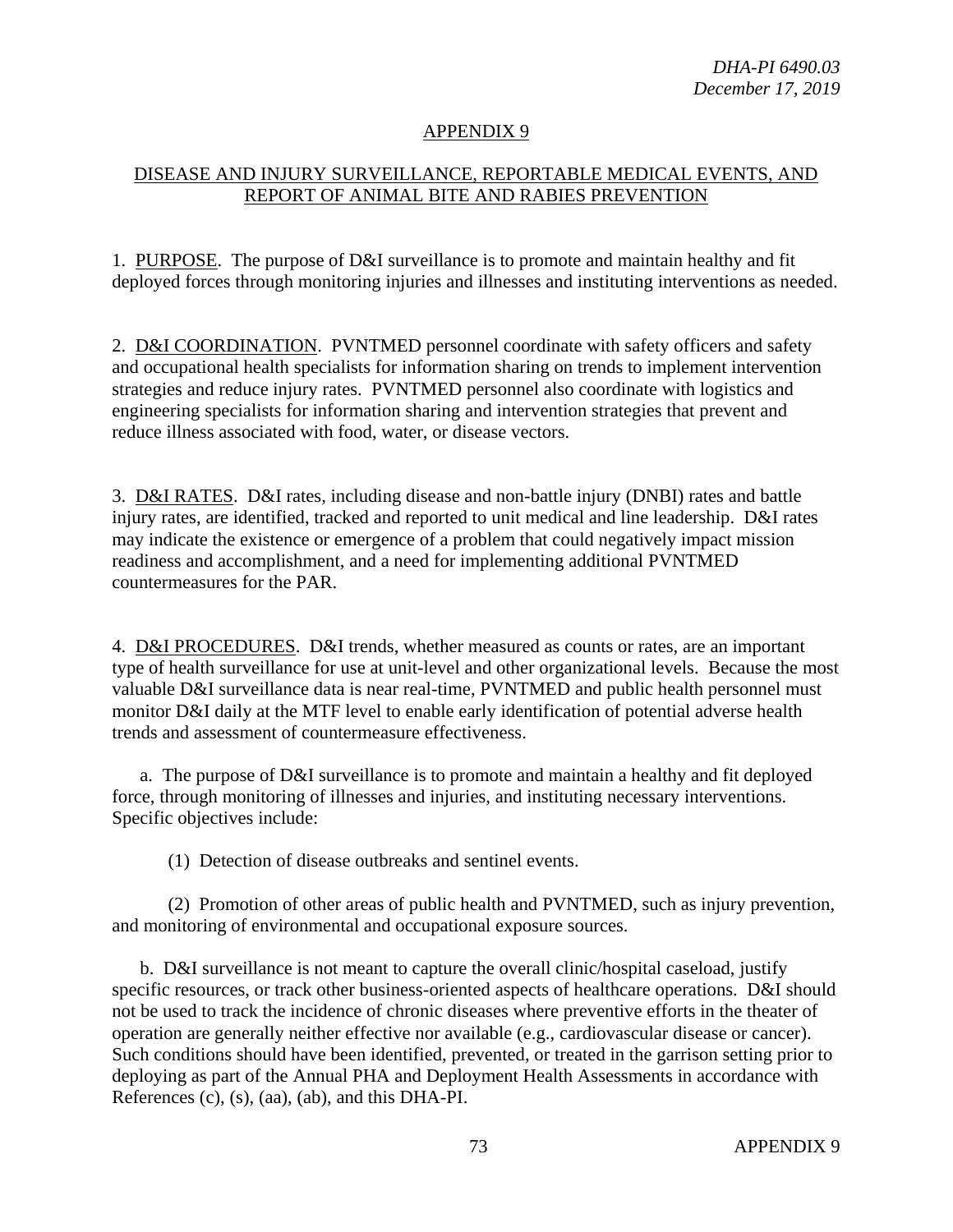c. The population of interest in D&I surveillance consists of Service members and other personnel eligible for DoD medical care. Routine rate calculation should be based on the average troop strength or PAR for the reporting period. D&I surveillance data on other individuals seen by U.S. military medical assets should also be captured and archived.

d. For determination of D&I rates or counts, only the initial visit should be counted, although some patients with multiple ailments diagnosed during a single visit may need to be counted in more than one category.

e. Indicators of potential emergencies include (but are not limited to), communicability, severity of disease, a fatality, or a condition that suggests a failure in the established public health system or medical countermeasures. Significant differences between expected and actual rates should heighten surveillance, lead to an investigation and, if validated, require intervention and reporting to the CCMD authority in addition to routine periodic reporting.

f. Specific procedures for D&I surveillance. The attending medical staff must capture at least the demographics, chief complaint, diagnosis(es), ICD-10 code(s), and disposition on every patient encounter. Specific surveillance procedures, preferably utilizing electronic reporting systems, should follow specific Service or command guidelines, in accordance with procedures developed by the AFHSD pursuant to Reference (q).

(1) Specific categories for use in D&I surveillance are listed at Paragraph 7.

(2) For cases of injury or exposure, suspected exposure or contact with a health hazard, include appropriate external cause codes (e.g., cause of injury) or secondary ICD-10 codes (e.g., contact with or suspected exposure to metals, external cause codes) to help to further define the primary code used.

(3) FHP personnel using electronic surveillance systems baseline legacy data when the electronic system does not support the archival of baseline data.

g. D&I surveillance objectives include:

- (1) Disease outbreak detection
- (2) Sentinel event detection

(3) Other relevant areas of public health and PVNTMED, such as injury prevention and exposure monitoring of environmental and occupational sources.

h. The scope of personnel involved in D&I surveillance are Service members and other authorized personnel eligible for DoD medical care. Also, recommend capturing and archiving D&I surveillance data on other individuals (e.g., third country nationals, local nationals (military and civilian), detainees, prisoners of war, and refugees), seen by U.S. military medical assets.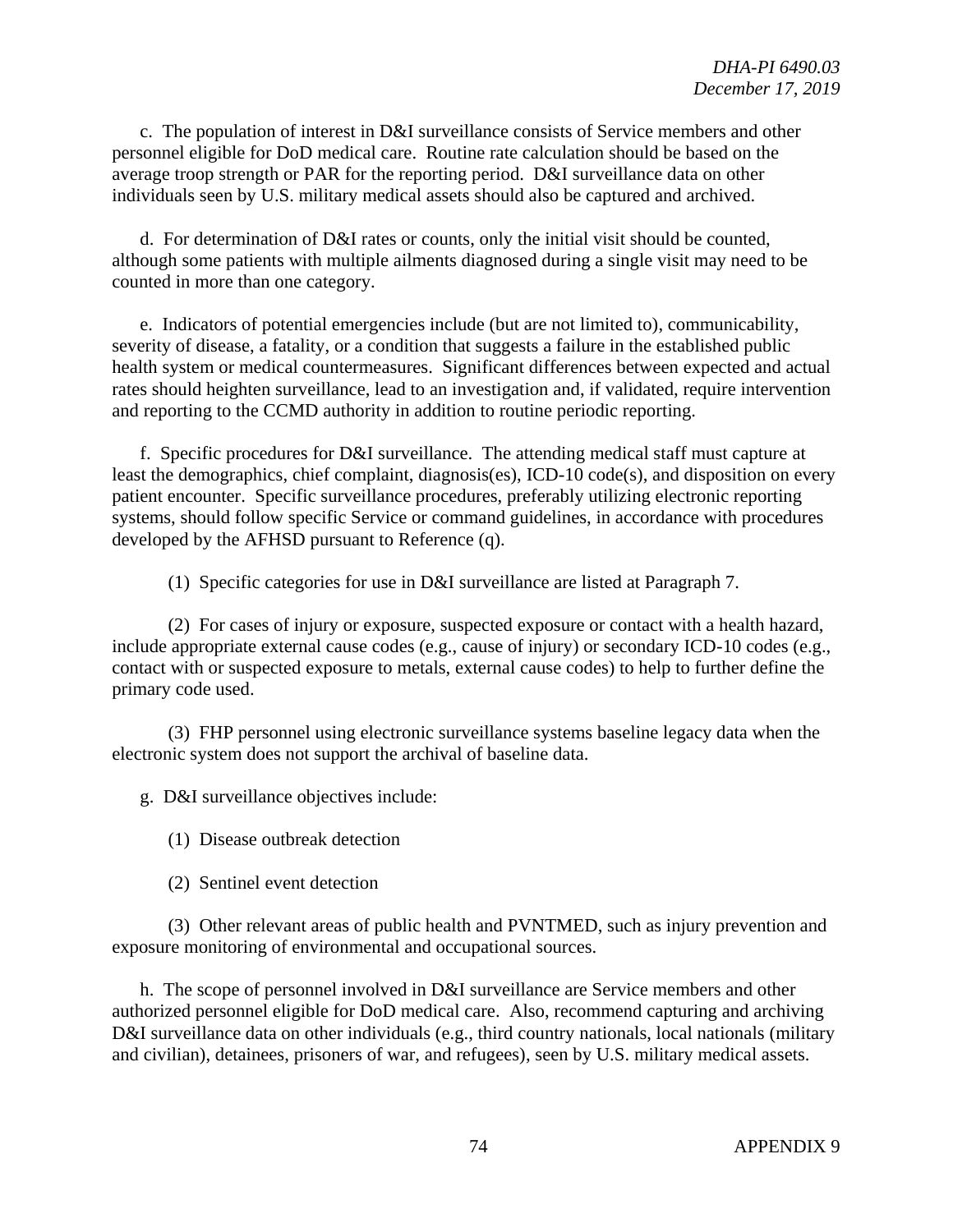i. Local D&I data must be evaluated at least once daily with more frequent attention to infectious disease categories during periods of increased threat; (e.g., intelligence reports of planned attack with bio-warfare agent, known ongoing outbreak, etc.). Electronic health event data collection systems, such as the Theater Medical Information Program-Joint suite of systems, which include the Medical Situational Awareness in the Theater (MSAT) and the DoD EHR (currently the Armed Forces Health Longitudinal Technology Application-Theater for theater outpatient care and Theater Medical Information Program Composite Health Care System Caché for theater inpatient care) and the Theater Medical Data Store, are available at most levels of care in any theater of operation. Others, such as Electronic Surveillance System for the Early Notification of Community-based Epidemics may be available and directed by the command or Service.

j. These systems should be utilized as the primary public health and PVNTMED surveillance tools, eliminating the need for paper-based reporting in most situations. Advantages of these electronic systems include graphical presentations of trends, including statistical testing, over time for the various D&I categories, filters to identify RMEs based on applicable ICD codes, and role-based access to patient identifying information to facilitate local public health efforts. Additionally, upstream authorities, (e.g., Service component command, JTF Surgeon General (SG), CCMD SG, Military Service specific public health centers (APHC, NMCPHC, the USAFSAM)), and the AFHSD are available to monitor regional or command-focused aggregates, possibly identifying larger patterns and trends.

k. For sites without a DoD EHR system that feeds MSAT, the local staff will need to revert to manual procedures and/or electronic data on local computers or networks. For sites without a DoD EHR, but with SIPRNet access, the Annex Q DNBI Reporting portion of MSAT is available for input of local data and information for review by higher headquarters. During prolonged periods without SIPRNet access to MSAT, a weekly report will be submitted for entry into MSAT via secure phone, secure e-mail (preferred), or secure fax through command channels to the JTF SG and to the CCMD SG. The supported CCMD SG will release D&I reports to the Joint Staff, the DHA, and the Military Service components when significant medical threats are encountered.

l. Epidemiology for the North Atlantic Treaty Organization (EpiNATO) using the EpiNATO surveillance system. U.S. forces participating in North Atlantic Treaty Organization (NATO) operations may also be required to report surveillance findings following EpiNATO definitions and guidelines. This is an additional requirement and cannot replace D&I surveillance as the categories are different in design due to the different focus, purpose, and objectives of EpiNATO (more in keeping with providing humanitarian relief and capturing total workload, including chronic diseases). To minimize this additional administrative burden, an EpiNATO report is available in MSAT with the local health events mapped directly to EpiNATO categories based on the recorded ICD diagnostic codes.

m. D&I surveillance derives from electronic patient records, sick call logs, safety mishap reports, or other sources. The attending medical staff must capture the following information, at a minimum, on every patient encounter: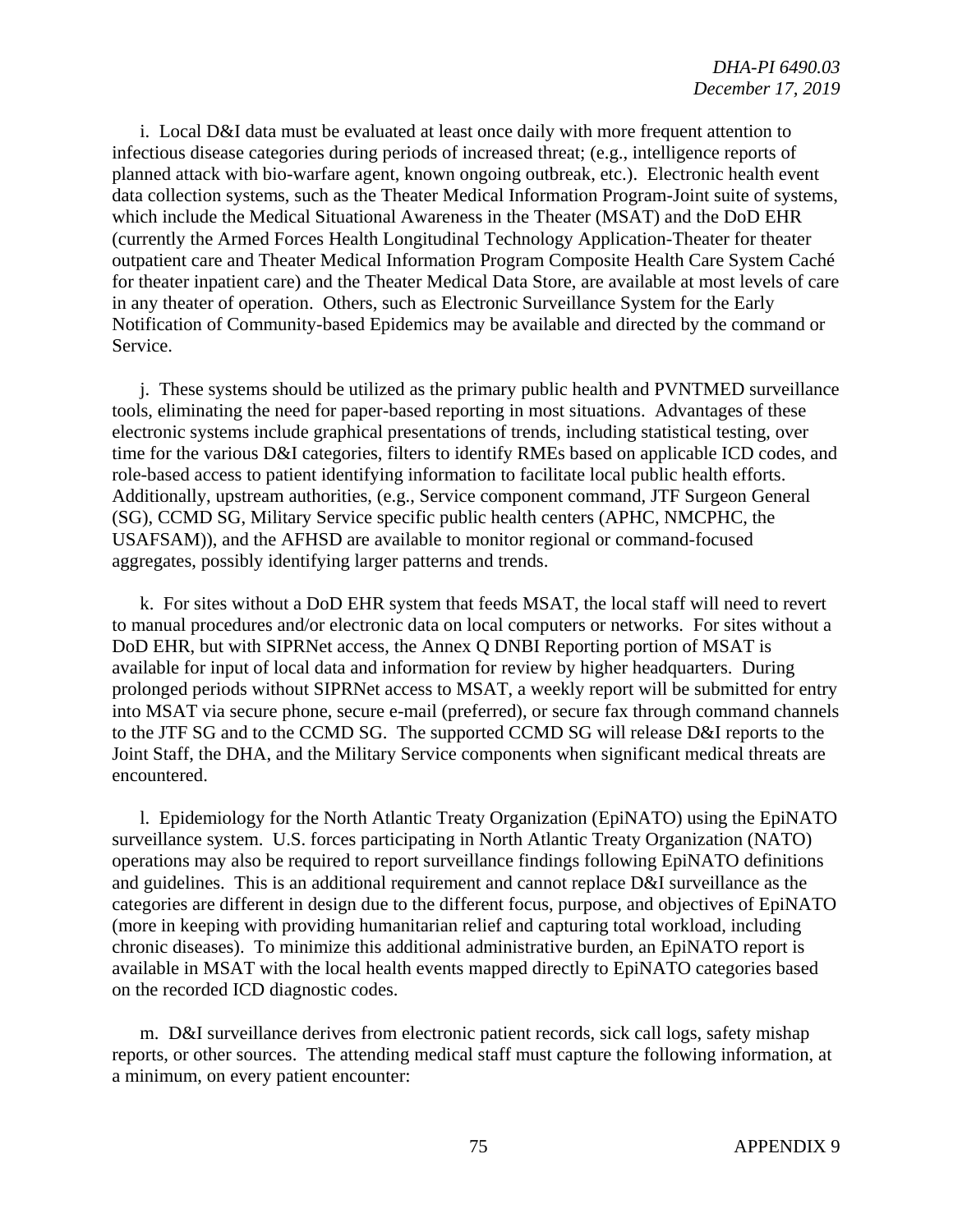(1) Patient's name, DoD EDIPI (if none, then SSN), gender, unit, (UIC or RUC), and duty location.

(2) Type of visit - new vs. follow-up. **Note**: Providers must be trained to use the ICD code to identify follow-up visits.

(3) Primary (chief) complaint, the reason for seeking care.

(4) Pertinent travel history, including forward deployment or duties outside the deployment location perimeter.

(5) Final diagnosis(es), in order of importance related to the primary complaint. Ongoing training and feedback to the local medical staff is the most effective way to improve the accuracy of coding.

(6) Injuries, which must be classified into recreation/sports, motor vehicle accident (MVA), work/training, or other. The attending health care provider should provide applicable primary and secondary ICD-10 codes, with an external cause code (ICD-10-CM code) for any injury.

(7) Final projected disposition into one of the following categories:

- (a) Full duty;
- (b) Light (limited) duty (number of days);
- (c) Sick in quarters (number of days);
- (d) Inpatient admissions (number of days);
- (e) Transported to another facility; and
- (8) D&I category.

n. For sites/units without a DoD EHR or other records of raw data compiled to create D&I reports, the D&I reports must be forwarded to the next level of care (e.g., Role 1 to Role 2, Role 2 to Role 3). Any paper-based medical encounter records must be scanned and appended to the DoD EHR.

## 5. ELECTRONIC D&I SURVEILLANCE

a. Login to the classified MSAT website at least once daily at https://msat.fhp.smil.mil.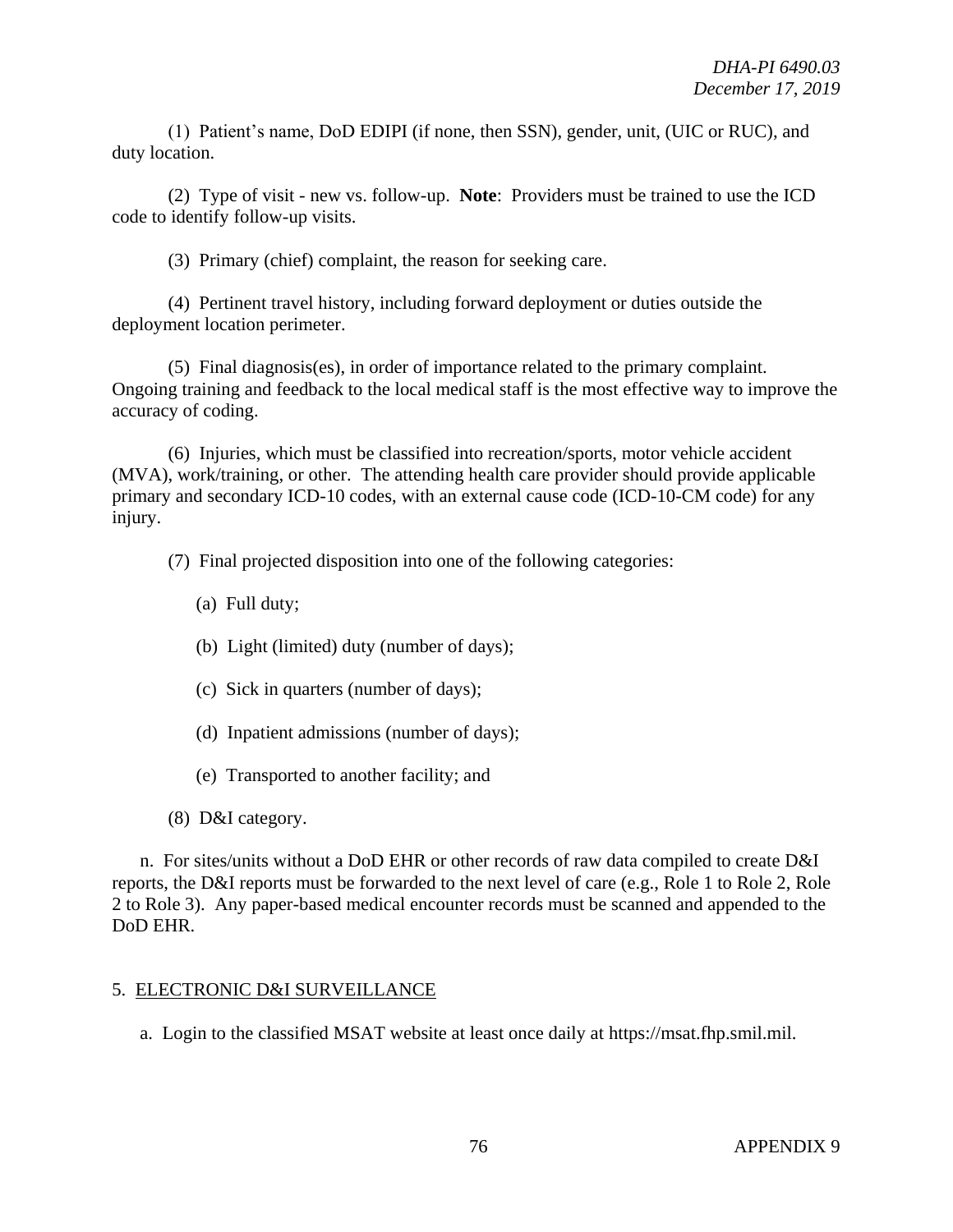b. The default opening page, (Unit Status/Current Status), includes a link near the top of the page that will open a list of any recent RME. Investigate, validate, and document RMEs as required by CCMD or Service guidance.

c. In the Joint Medical Work Station portal within MSAT, use the "Surveillance" tab to access the various surveillance functions. These functions provide the user with daily incident counts, via tabular or graphical representations, for each of the D&I categories for their identified unit or any aggregation of units (as determined by the user-defined filter). Select Electronic Surveillance System for the Early Notification of Community-based Epidemics or z-score algorithm to evaluate the data using different statistical methods. Users can also export data for additional analysis in local applications (Microsoft Excel, EpiInfo<sup>TM</sup>, etc.), as desired.

d. Many factors, including geography, climate, seasonal variation, local vectors and endemic diseases, exposure, success of protective measures, and type of military operations, can affect the expected number of cases or incident rates at a given site. For this reason, historical reference rates derived during other operations are of little value. Rather, it is vital to develop local reference values at the earliest opportunity.

e. Rates are ideal for health surveillance, but have always been problematic, especially in regional/aggregate analyses. Counts are "easier" to obtain and very useful; however, be aware of abrupt, large changes in the local denominator PAR. Appropriate statistical analyses mitigate some of the possible deficiencies for counts compared to rates. MSAT currently provides surveillance information based on counts and will remain the standard approach until such time as Deployable Theater Accountability System, Deliberate and Crisis Action Planning and Execution Segments, or an equivalent personnel system is available throughout the theater. These real-time personnel tracking systems have been validated as accurate and timely. Then MSAT will incorporate automatic PAR feeds and convert to rate-based monitoring. Another alternative, if accurate denominators are unavailable, is to calculate and monitor the proportion of each category in comparison to the total incidents each day, week, or month. For example, the percentage of influenza like illness cases out of all outpatient visits.

f. Local staff should provide additional detail, such as interventions taken and results of same, about any validated outbreak as part of the daily medical situational report as required by CCMD SG or Service component command instructions.

g. MSAT supports role-based access and individuals must apply for an account (http://msat.fhp.smil.mil). Supervisor validation is necessary for access to protected health information. Individuals may apply for access prior to deploying and on-line MSAT training is available from https://train.msat.testinginfrastructure.com/portal/. It is essential that the deployed medical unit submit a joining report via MSAT in the Joint Medical Work Station portal by going to Annex Q Reporting, Create Report, Joining. This establishes the deployed unit in MSAT and ensures that any records submitted from the DoD EHR are properly assigned to the correct UIC for analysis and display.

h. To correctly identify units in MSAT, ensure consistent naming conventions are used for joining reports and similar files. Follow the naming convention guidance provided by CCMD.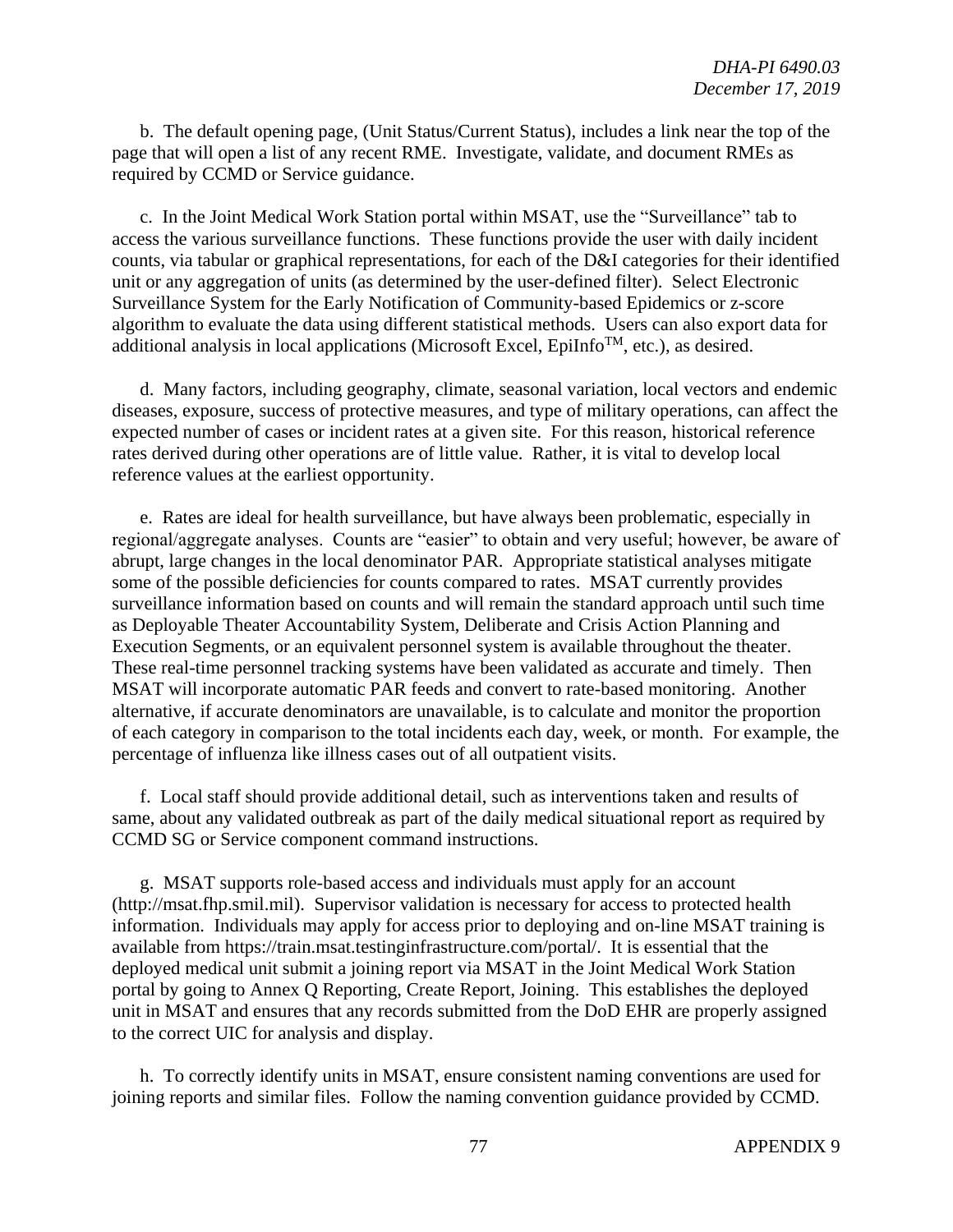In the absence of CCMD guidance, the recommended naming convention for unit names in joining reports is: Contingency Location or Base Name\_City or Town Name\_Country\_Deployed Medical Unit Name\_UIC.

## 6. MANUAL D&I SURVEILLANCE

a. Manual reporting should rarely be necessary. In the unusual event of electronic system unavailability for a prolonged period of time, a worksheet is a useful way to focus local surveillance work, using following calculations. It can be used daily and summarized weekly. For rate calculation, obtain the average troop strength or PAR for the reporting period from the local personnel function.

b. Review available records and add up the total number of new cases (excluding followups), seen during the day/week in each D&I (or DNBI) category. Fill in the appropriate block. Add up the total D&I and record the number in the space provided.

c. To calculate rates, divide the total number of patients seen in each category by the average troop strength or PAR, and multiply by 100. Remember to calculate an overall D&I total rate.

d. Example. If there were 20 dermatological cases this week in 500 troops, the rate (percent) for dermatological cases would be calculated as follows:

- (1) *DNBI*<sub>derm</sub>,  $(\% ) = (20/500) \times 100$
- (2) *DNBI* (%) = *(# Patients/# Troops) x* 100
- (3)  $DNBI_{\text{derm}} (\% ) = (0.04) \times 100$
- (4)  $DNBI_{\text{derm}} (\% ) = 4\%$

(5) Next, add up the total number of estimated light duty days in each category, and fill in the appropriate block.

e. Compare counts or calculated rates for each category with the local reference values for that category (comment is required under the section "Problems Identified-Corrective Actions" for all categories where the results exceed the expected values or an equivalent statistical analysis). When comparing values, keep the following information in mind:

(1) Exceeding an expected count or rate by a small amount is not necessarily an indication of a significant problem. Results between two and three standard deviations should heighten surveillance. Results exceeding three standard deviations require investigation and, if validated, intervention and reporting to the JTF and/or CCMD SG.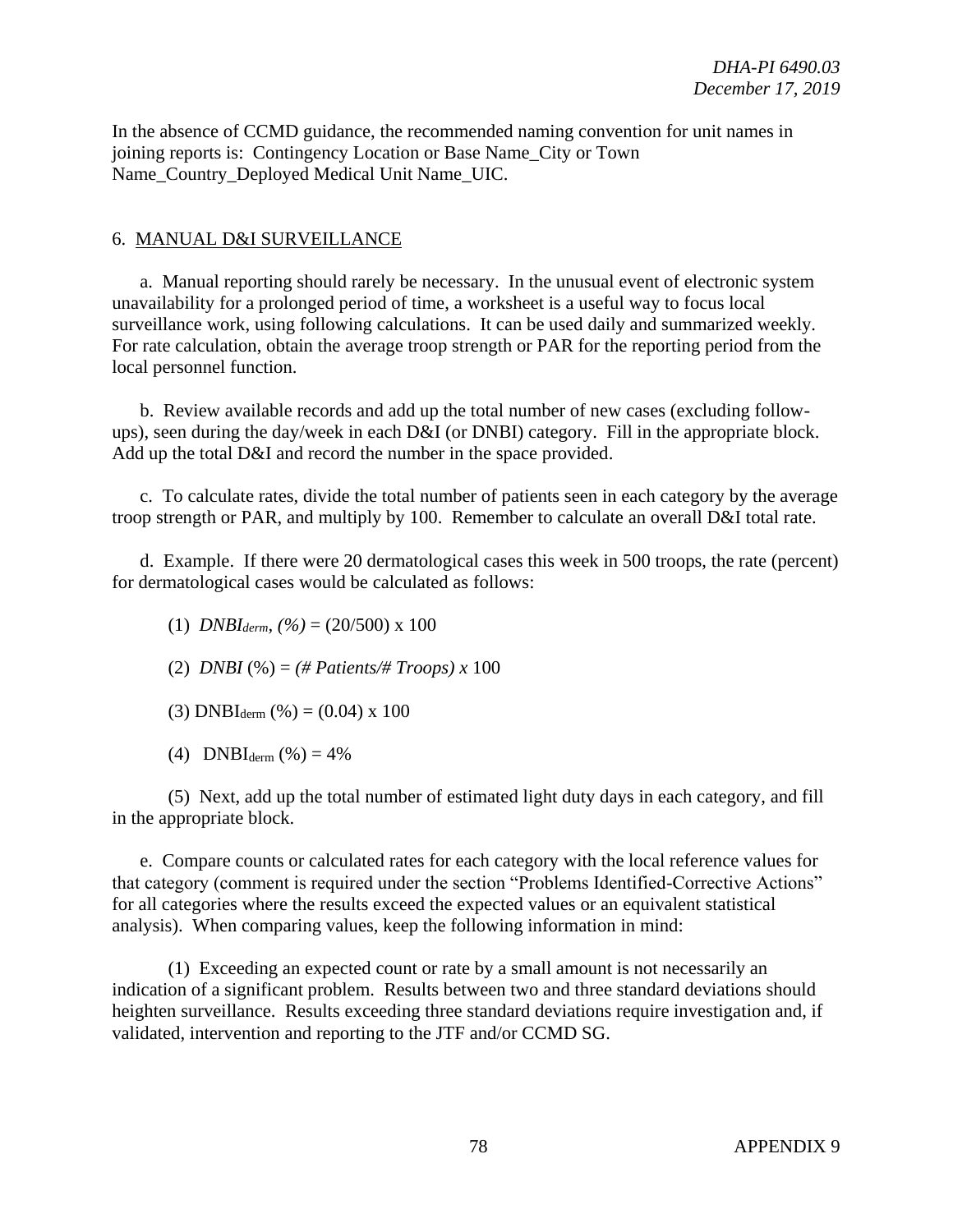(2) Use professional judgment in interpreting the D&I rates. Track counts/rates over time and compare them with your unit's past D&I rates for comparable situations, to include seasonal variation when such data are available.

f. Provide weekly summaries (daily during times of high threat or in the presence of an ongoing outbreak), of D&I findings to the unit and to medical personnel at higher echelons. The CCMD is the releasing authority for all reportable D&I outcomes. The AFHSD and Military Service public health centers are available to coordinate with deployed theater medical surveillance teams or the CCMD or JTF SG when adverse trends occur. Theater surveillance teams will augment organic PVNTMED units to investigate outbreaks or other adverse D&I findings as needed.

### 7. D&I CATEGORIES

a. Count only the initial visit. Do not count follow-up visits.

(1) Some patients with multiple ailments diagnosed during a single visit may need to be counted in more than one category. Example: Soldier presents with sprained ankle and diarrhea. Count in Gastrointestinal Infections and Injury, Recreational/Sports.

(2) Estimate number of patients for each disposition category (returned to duty, light duty/limited duty/profile, sick in quarters, hospitalized, or evacuated and anticipated lost work days).

b. Categories for Outbreak Detection (naturally-occurring or deliberate)

(1) Fever, Unexplained. Oral temperature of 100.5 or greater for 24 hours, or history of chills and fever without a clear diagnosis. Such fever cannot be explained by other inflammatory/infectious processes such as respiratory infections, heat, and overexertion. Includes septicemia and viremia. Exclude entry if more specific diagnostic code is present allowing categorization as respiratory, neurological or gastrointestinal illness syndrome. Targeted Conditions-tropical diseases such as malaria, dengue, yellow fever, and typhoid fever.

(2) Influenza-like Illness. Illnesses characterized by fever (oral temperature >100.5 F or 38 C) AND either cough OR sore throat. Includes pneumonia. Targeted Conditions-pandemic influenza, adenovirus, pulmonary anthrax, tularemia, pneumonic plague, or emerging febrile infections (e.g., severe acute respiratory syndrome).

(3) Rash. Acute condition that may be consistent with smallpox (macules, papules, or vesicles predominantly of face, arms, and legs of unclear etiology or rule out smallpox). Includes specific diagnoses such as chicken pox or smallpox and non-specific diagnoses such as viral exanthema. Excludes allergic or inflammatory skin conditions such as contact or seborrheic dermatitis, rosacea, rash not otherwise specified, rash due to poison ivy, sunburn, and eczema. Targeted Conditions-smallpox, chemical warfare blister agent.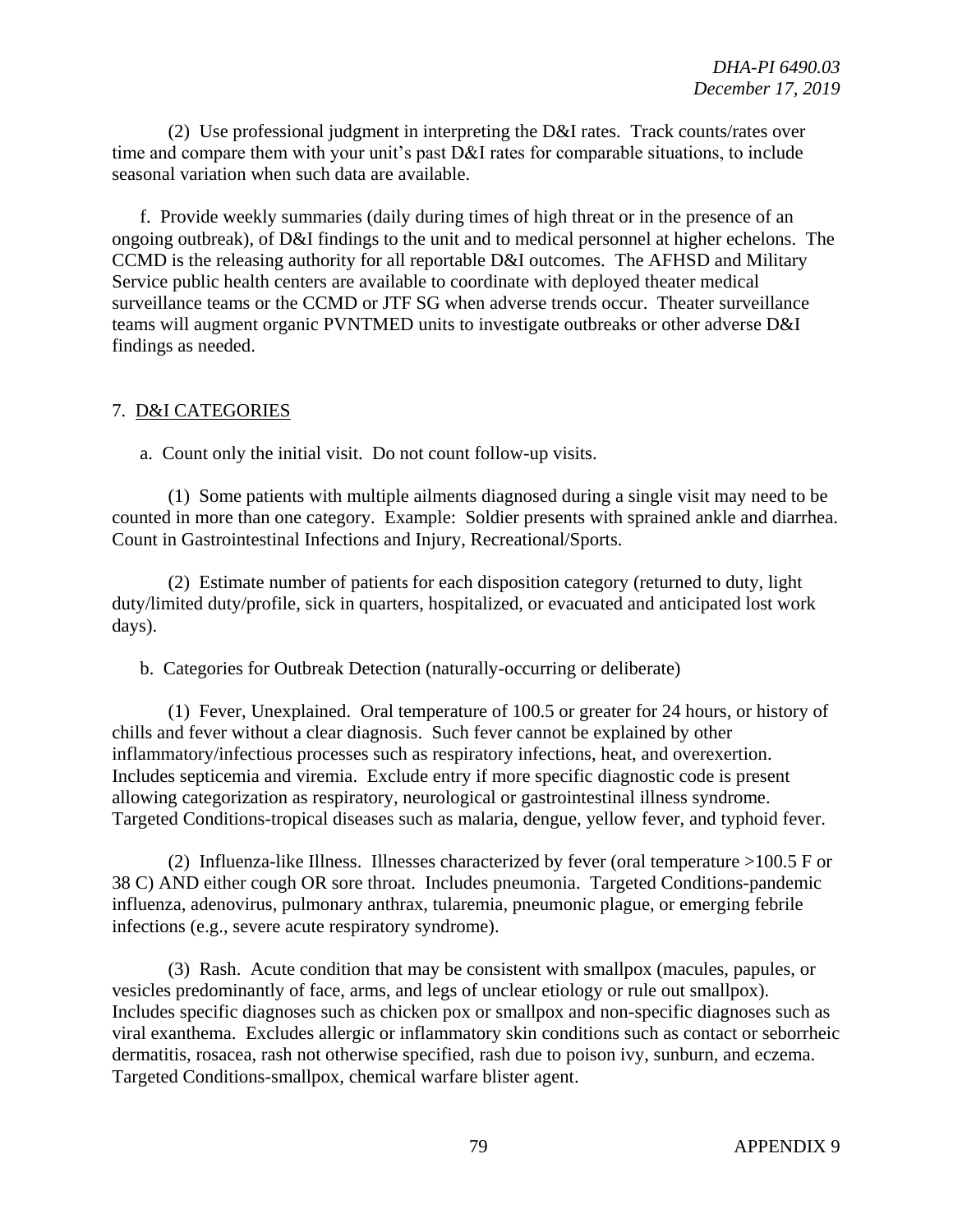(4) Localized Cutaneous Lesion. Localized edema and/or cutaneous lesion (vesicle, ulcer, or eschar) that might be consistent with cutaneous anthrax or tularemia. Includes insect bites. Excludes generalized rashes, diabetic ulcers or ulcers associated with peripheral vascular disease. Targeted Conditions–cutaneous anthrax or tularemia; diseases reflecting cutaneous parasitism, like cutaneous leishmaniasis.

(5) Hemorrhagic Illness. Acute systemic illness characterized by fever, chills, back pain or generalized myalgia and varying hemorrhagic manifestations such as bleeding gums, epistaxis, hematemesis, melena, metrorrhagia, strawberry tongue, disseminated intravascular coagulation (DIC), petechiae, or bruising; consistent with viral hemorrhagic fever. Associated acute blood abnormalities may include leukopenia, neutropenia, thrombocytopenia, decreased clotting factors, or albuminuria. Targeted Conditions-any virus that causes viral hemorrhagic fever, e.g., Yellow Fever, Dengue, Rift Valley Fever, Crimean Congo Hemorrhagic Fever, Kyasanur Forest Disease, Omsk Hemorrhagic Fever, Hantan, Junin, Machupo, Lassa, Marburg, or Ebola.

(6) Gastrointestinal Infectious. All diagnoses consistent with infection of the intestinal tract, upper or lower. Includes any type of diarrhea, gastroenteritis, "stomach flu," "food poisoning," nausea/vomiting, hepatitis, etc. Excludes non-infectious intestinal diagnoses such as hemorrhoids, ulcers, hernias, etc. and chronic conditions such as irritable bowel syndrome. Targeted Conditions-salmonella, shigella, campylobacter, Escherichia coli, noroviruses, cholera, typhoid, gastrointestinal anthrax, etc. **Note**: Though not infectious in nature, cases of illness due to emetic chemical warfare agents would be captured by this category.

(7) Botulism-like. Acute paralytic conditions consistent with botulism. Cranial nerve VI (lateral rectus) palsy, ptosis, dilated pupils, decreased gag reflex, media rectus palsy; acute descending motor paralysis (including muscles of respiration); or acute symptoms such as diplopia, dry mouth, dysphagia, difficulty focusing on a near point. Targeted Conditionsbotulism.

(8) Neurological. Acute infection or intoxication of the central nervous system. Includes meningitis, encephalitis, or encephalopathy and acute non-specific symptoms such as meningismus and delirium. Excludes alcohol intoxication or any chronic, hereditary or degenerative conditions of the central nervous system such as obstructive hydrocephalus, Parkinson's, Alzheimer's. Targeted Conditions-pneumococcal or meningococcal meningitis, viral encephalitides, rabies, toxic material/chemical exposures, etc.

(9) Shock/Coma/Death. Acute onset of shock or coma from potentially infectious causes. Includes sudden death (of unknown cause or <24 hours after onset of symptom), death in emergency room. Excludes shock from trauma.

c. Categories for Other Conditions of Public Health Concern

(1) Combat and Operational Stress Reactions. The term is defined in Reference (bq), as the physical, emotional, cognitive, or behavioral reactions, adverse consequences, or psychological injuries of Service members who have been exposed to stressful or traumatic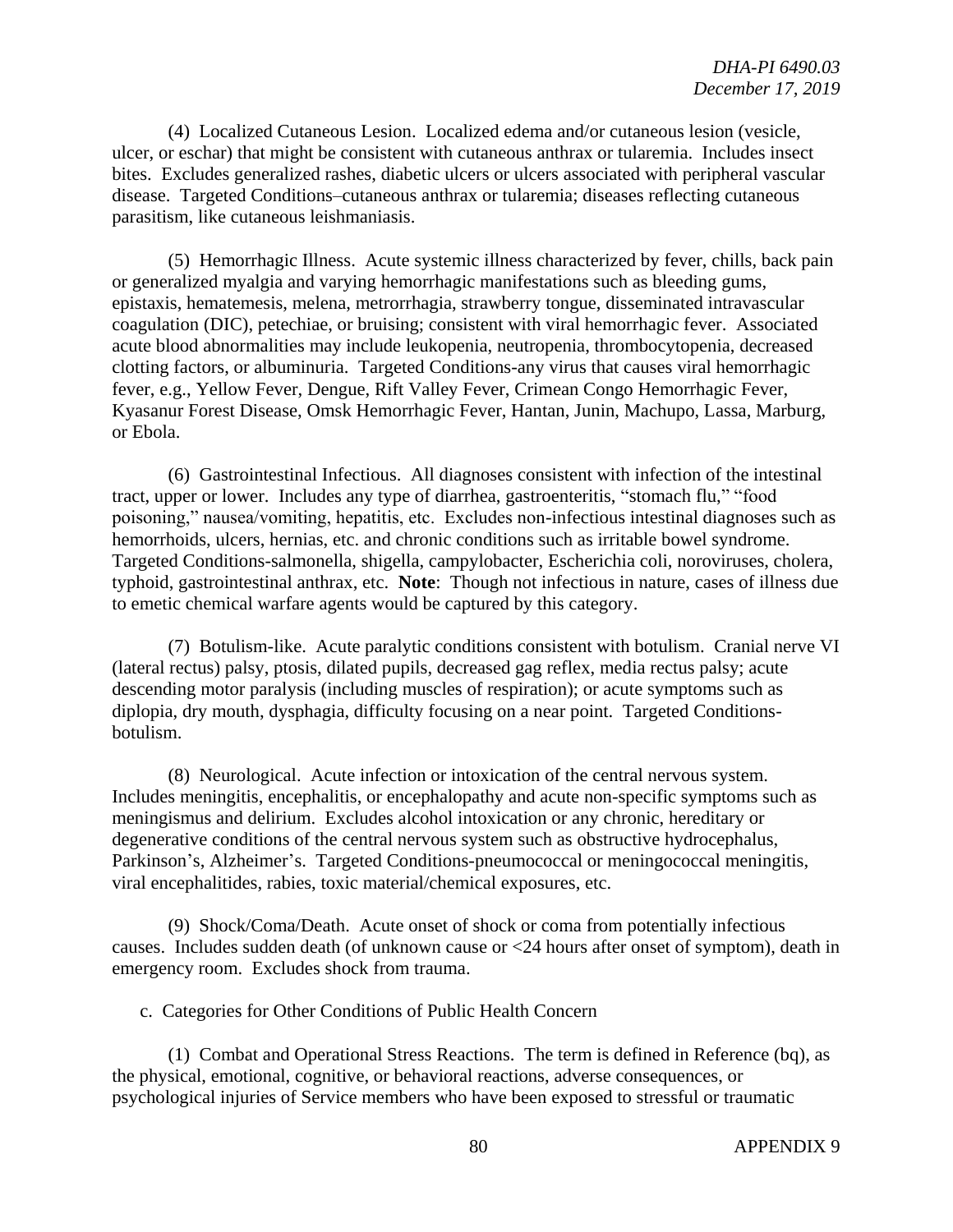events in combat or military operations. Combat and operational stress reactions vary in severity as a function of operational conditions, such as intensity, duration, frequency of combat exposure, rules of engagement, leadership, effective communication, unit morale, unit cohesion, and perceived importance of the mission, etc. combat and operational stress reactions do not represent mental health disorders or medically diagnosable conditions and concerns. Posttraumatic stress disorder is not equivalent to or another name for combat and operational stress reaction.

(2) Dermatological. Diseases of the skin and subcutaneous tissue, including, heat rash, fungal infection, cellulitis, impetigo, contact dermatitis, blisters not associated with trauma, ingrown toenails, unspecified dermatitis, etc. Includes sunburn. Excludes trauma, laceration, and items mapped to rash or localized cutaneous lesions.

(3) Ophthalmologic. Any acute diagnosis involving the eye, including conjunctivitis, sty, corneal abrasion, foreign body, sudden blindness or low vision, etc. Excludes routine referral for refraction (glasses).

(4) Psychiatric/Mental Disorders. Debilitating mental, behavioral or somatic symptoms that meet diagnostic criteria for or have been previously diagnosed as a psychiatric/mental disorder including post-traumatic stress disorder and adjustment disorders. Excludes symptoms due to identified physical disease or injury, or symptoms better explained as a transient combat/operational stress reaction.

(5) Respiratory, Upper. Acute upper respiratory infections, allergic/irritant conditions, and other disorders of the ear, nose, and throat. Includes "common cold", tonsillitis, otitis, sinusitis, vertigo, hearing problems, and allergic rhinitis. Also, exacerbation of chronic conditions, (e.g., hay fever). Excludes stable chronic conditions or acute laryngitis/tracheitis Map cases in this category to influenza-like illness.

(6) Reactive Airway Disease (RAD)/Asthma, Acute Non-Febrile RAD/Asthma. RAD is coughing, wheezing or shortness of breath without a known infectious cause. Excludes nonspecific diagnoses of bronchitis or pneumonia (map to fever or influenza-like illness).

(7) RMEs. All items listed in the Armed Forces RME List (References (bt) and (bu)), plus any additional items designated by CCMD or JTF SG (see Paragraph 8, below).

d. Injuries

(1) Heat Injuries and Cold Injuries - Climatic injuries. Includes heat stroke, heat exhaustion, heat cramps, heat-related dehydration, hypothermia, frostbite, trench foot, immersion foot, and chilblain.

(2) Injuries, Sports/Recreational/Physical Training (including Unit Physical Fitness). Any injury occurring as a direct consequence of the pursuit of personal and/or informal group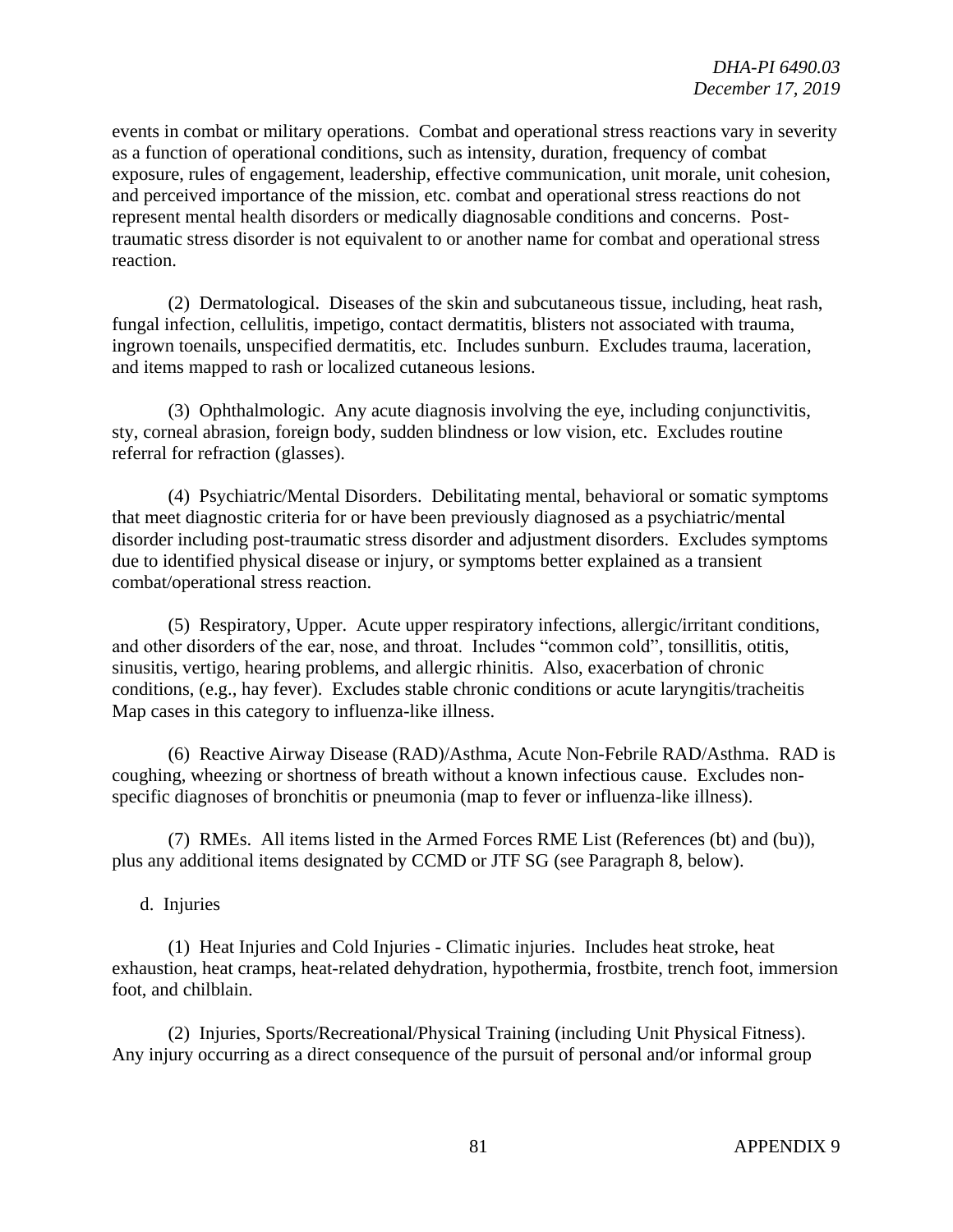fitness, e.g., non-command sanctioned game of soccer. Excludes injuries incurred during command-sanctioned formal training programs, (e.g., formation running (map to Work/Training)).

(3) Injuries, MVAs. Any injury occurring as a direct consequence of an MVA.

(4) Injury, Work/Military Operations/Training (not Unit Physical Training). Any injury occurring as a direct consequence of military operations/duties or of an activity carried out as part of formal military training, to include organized runs and physical fitness programs.

(5) Injury, Other. Any injury not included in the previously defined injury categories. Includes rape and injuries secondary to fights (not related to hostile action) and injuries caused by hostile actions.

(6) Injury, Other Hostile Action. Any injury that is the result of hostile activity, includes direct injuries such as projectile, fragments, amputations, brain injuries due to explosive blast exposure, and indirect injuries such as spraining an ankle while diving for cover due to sniper fire. Excludes and injuries that map to categories above.

(7) All Other. Any medical condition not fitting into any category above.

(8) Definable. A category established (in addition to others in this section) for a specific deployment based on public health concerns (e.g., occupational, environmental, and/ or CBRN exposures of concern; malaria; dengue; and airborne high altitude and/or low open injuries, etc.).

## 8. RME

a. During deployment, the Services will conduct RME surveillance using DRSi or the DHAdesignated system for RME surveillance. RME guidelines and case definitions are within the DRSi. RME case definitions designated by the AFHSD based on input from the three Services and the DoD Joint Preventive Medicine Policy Group, are posted on the AFHSD website at: https://health.mil/Military-Health-Topics/Combat-Support/Armed-Forces-Health-Surveillance-Branch. RMEs, including disease clusters and outbreaks, must be transmitted to the AFHSD in accordance with Reference (az). Suspected and confirmed cases will be reflected in the DMSS.

### b. Purpose and Process for RMEs

(1) RMEs include all items listed in the Armed Forces RME List (References (bt) and (bu)), plus any additional items designated by CCMD or JTF SG. RMEs represent a special concern to the military leadership and public health authorities because they are associated with the potential for disease outbreaks, or they may constitute sentinel events that indicate the failure of FHP measures. Many are consistent with conditions that are reportable under U.S. federal or individual state laws. RME are based on definitive diagnoses and/or working diagnoses and available laboratory results. The Services maintain specific policies for the reporting of medical events, but all conform to the minimum requirements listed in Reference (bu).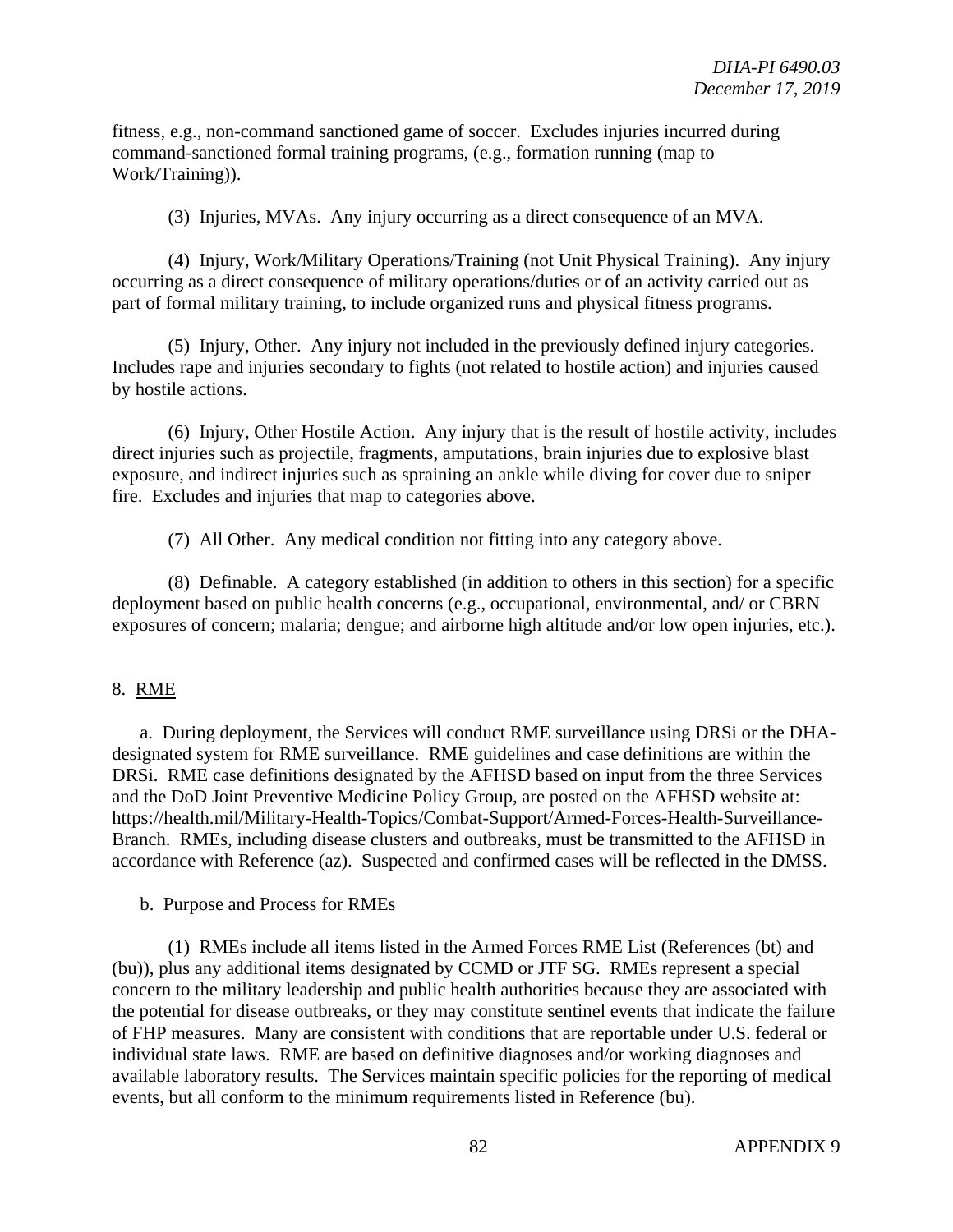(2) Central reporting of these events ensures immediate visibility of potential threats to FHP. Medical providers at all levels are responsible for knowing the list of RMEs and reporting via Service specific systems, and assisting in epidemiological investigations, as necessary. FHP personnel responsible for monitoring RME reporting must use available health information systems to discover the occurrence of events that have not been reported by a provider. Resources include, but are not limited to, electronic records systems, sick call logs or emergency room admission records, and should be reviewed daily or according to command directives.

(3) For conditions that may require further investigation, reporting should not be delayed by lack of confirmatory or definitive laboratory testing or uncertain clinical criteria. In the deployed environment, rapid assessment and containment of disease outbreaks is essential to maintaining force strength.

(4) Reporting of other conditions and exposures as RMEs. These may be added to the RME reporting system when accommodated by the corresponding Service or CCMD reporting system.

(a) Chemical, biological, nuclear, and radiological exposure.

(b) Pneumonia, coded by organism, to include eosinophilic pneumonia.

(c) Acinetobacter infections, coded as a bacterial infection specific to an anatomical site, along with antibiotic sensitivities, if available, and recent travel history.

(d) Death or injury from failure of helmet or body armor (injury due to war operations).

(e) Acoustic trauma (otic barotrauma).

(f) Traumatic loss or damage to vision or eye; injury, penetrating or non-penetrating.

#### 9. REPORT OF ANIMAL BITE AND RABIES PREVENTION

a. Every case of potential or confirmed rabies exposure requires prompt reporting, by the individual, for medical attention and completion of DD Form 2341, Report of Animal Bite – Potential Rabies Exposure. Initiation of rabies post-exposure prophylaxis is an RME in accordance with References (bt) and (bu).

b. Routes of rabies exposure. Routes of exposure to rabies include a bite from an animal capable of spreading rabies (most mammals), saliva or neural (brain) tissue contact with mucous membranes or broken skin (e.g., scratch), or contact with a bat (potential or actual contact). Therefore, animal bites or scratches, mucous membrane exposures, bat exposure, and other potential exposures to rabies are reported, treated and tracked using DD Form 2341 and according to CCMD instructions.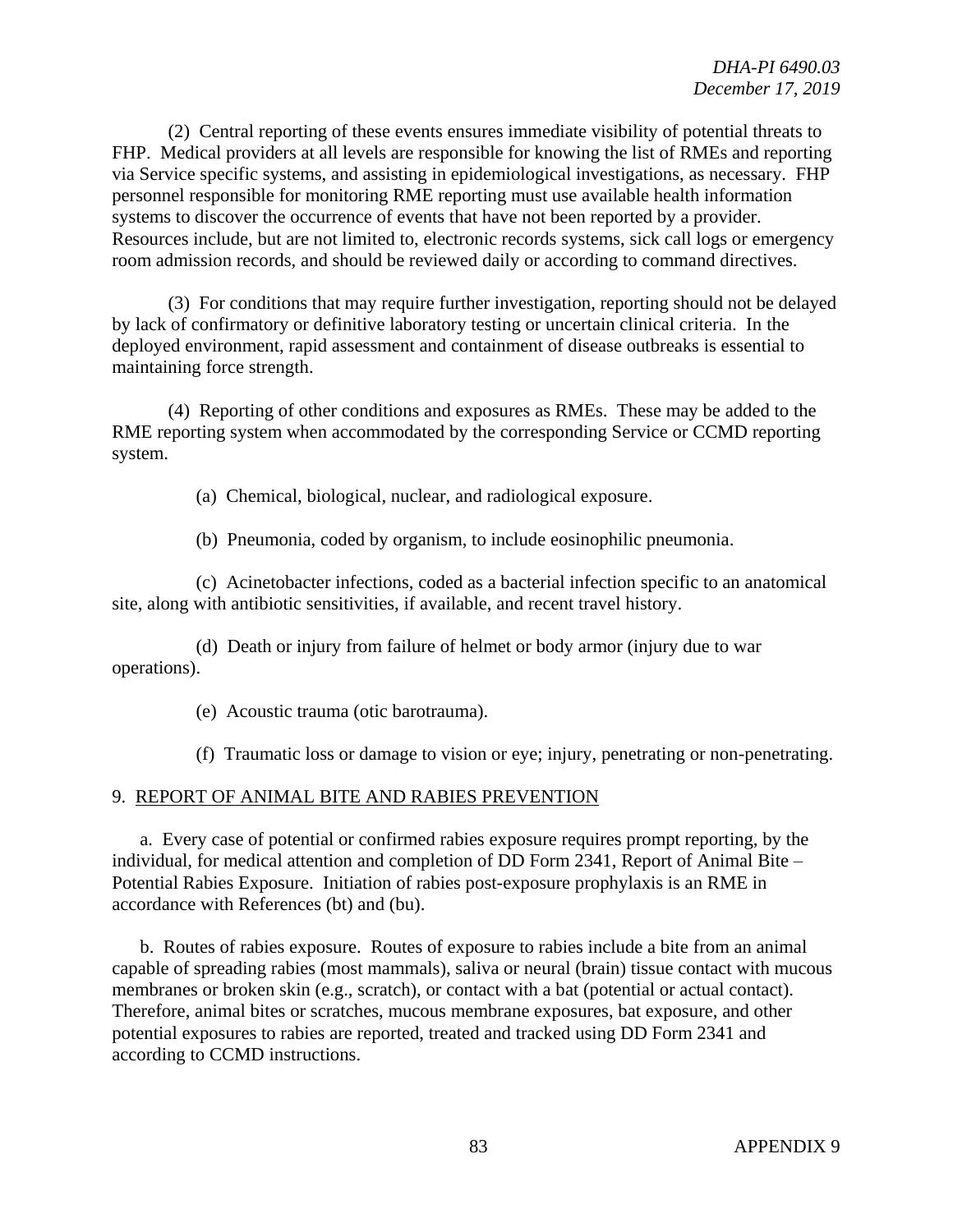c. Reporting and documentation requirements. Reporting is the responsibility of both medical personnel and the exposed individual. Cases are tracked from initial medical evaluation through rabies risk assessment and, when indicated, the completion and reporting of postexposure rabies prophylaxis.

(1) Deployed medical personnel ensure health record documentation of a possible rabies exposure event, using DD Form 2341 or electronic equivalent, which also serves as the animal bite report reflecting a timely assessment, treatment, and Rabies Advisory Board (RAB) review of each case.

(2) Medical personnel must record administration of rabies post-exposure prophylaxis, when indicated by risk, on the DD Form 2341, in the applicable immunization records and as an RME.

(3) The exposed individual should seek prompt medical evaluation and, at the conclusion of the deployment, note the exposure event (e.g., dog bite, awoke and found a bat in sleeping quarters, etc.), on post-deployment health assessments. The reviewing health care provider shall verify that post-exposure risk assessment and prophylaxis, when indicated, are complete.

d. Rabies Exposure Procedures Overview

(1) Any potential exposure to rabies must be medically evaluated promptly with appropriate wound care and potential exposures to rabies documented on DD Form 2341 and recorded in the health record. Medical evaluation and treatment will not be delayed by attempts to identify and capture the animal for observation or for euthanasia and rabies testing.

(2) RAB review must occur as soon as possible for each potential exposure case, within 24 hours of a high-risk exposure (including but not limited to bites from a symptomatic animal or bite wounds to the face/head or hands), following the first health care encounter and initiation of the DD Form 2341. Virtual meeting of the RAB (E-mail, teleconferencing, or other electronic means) is appropriate in order to ease workload and ensure timely review for risk mitigation.

(3) Each RAB will, at a minimum, be comprised of two U.S. military health care providers trained in rabies risk assessment or PVNTMED, and a U.S. military veterinarian. These Boards provide timely treatment recommendations for each case of potential exposure and also meet routinely (at least monthly in deployed settings, virtually or in-person), to evaluate exposure reporting, post-exposure prophylaxis administration, documentation, and other rabies prevention program initiatives according to References (bn), (bo) and (ci).

(4) Military Services medical personnel will track completion of DD Form 2341 in coordination with the U.S. Army Veterinary Corps Officer serving each deployment location.

(5) Upon redeployment, Military Services medical personnel will ensure postdeployment medical follow-up for those who report any potential or confirmed rabies exposures.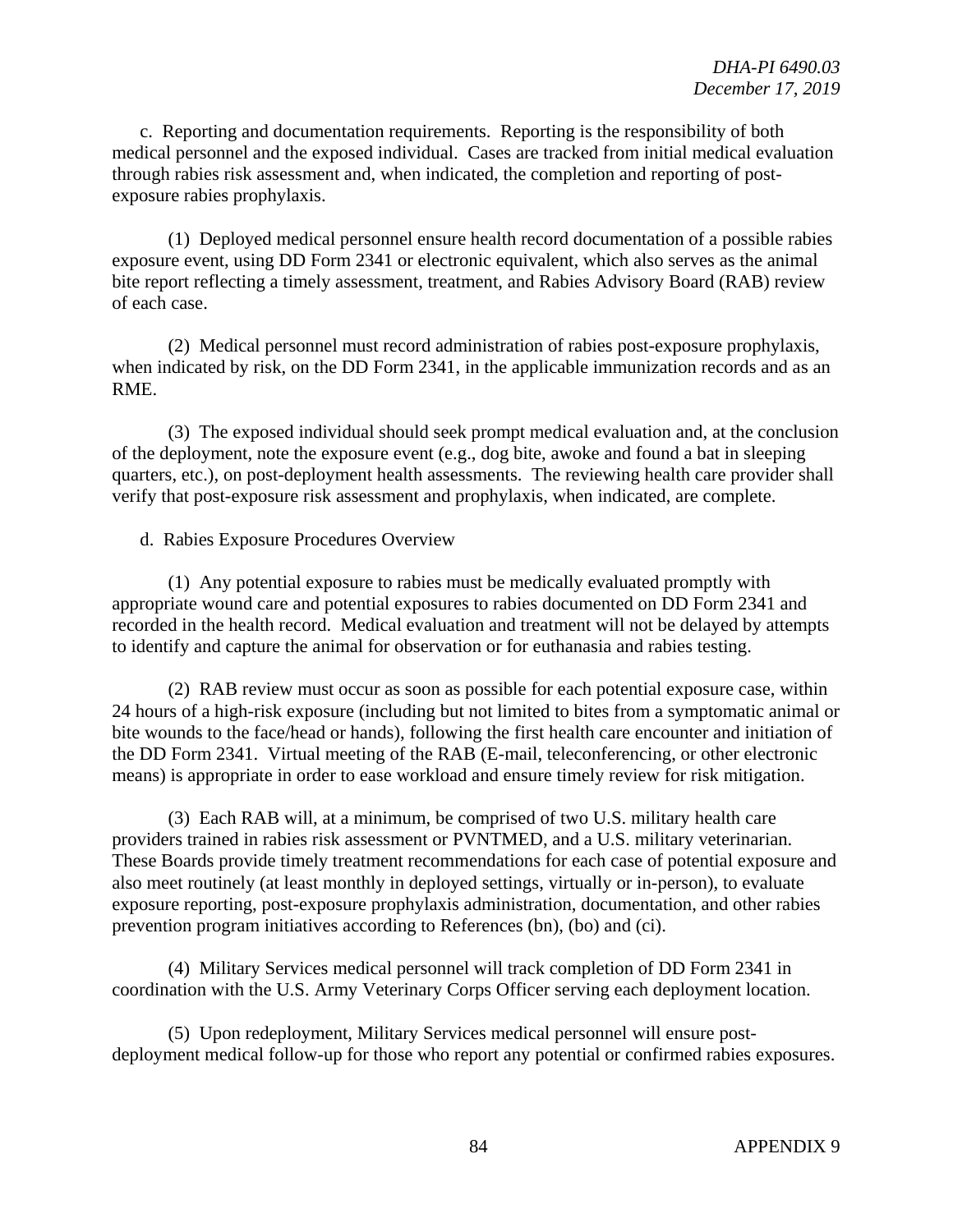For those who redeploy before completing the indicated rabies post-exposure prophylaxis series, medical personnel will ensure completion. Medical personnel will also review post-deployment health assessments to verify post-exposure prophylaxis is completed, when indicated.

(6) Bites from U.S. military working dogs present a very low rabies risk to personnel as all U.S. military working dogs are immunized against rabies in accordance with Reference (bo). However, any bites must be medically evaluated and recorded on DD Form 2341, and, in consultation with U.S. veterinary personnel, the dog observed for a 10-day period after the incident.

e. Rabies Prevention. Since rabies infection is almost always fatal, prevention is critical. Prevention of both animal-induced injury and rabies infection is enabled by a command and unit culture conducive to avoidance of exposure to animals for most individuals, plus occupational training and pre-exposure rabies immunization in accordance with References (cj) and (ck), for those with animal-handling duties, backed by rapid medical attention for all animal bite cases (or other potential exposure to rabies virus). Secondary rabies prevention requires timely postexposure prophylaxis, administered before symptoms begin.

(1) Pre-exposure prophylaxis. Rabies pre-immunization prior to deployment is required for animal handlers, particularly animal control personnel, veterinarians, and others whose designated duties (e.g., special operations personnel), place them at occupational risk of animal bites or rabies virus exposure, in accordance with References (bn), (cj), and (ck). For example, animal control activities for feral animal risk mitigation must be conducted only by designated individuals who are appropriately trained and immunized against rabies (Reference (bn)).

(2) Command policy and avoidance. Command policy on exposure avoidance, backed by prompt medical evaluation should an exposure occur, is the primary means of preventing human rabies and other conditions (zoonoses), that are transmissible between animals and humans. Exposure avoidance policy is accomplished through risk communication, integrated pest management (Reference (bl)) and feral animal risk mitigation (Reference (bn)).

(3) Post-exposure reporting, treatment, prophylaxis and follow-up.

(a) Personnel must promptly report all animal bites or other possible rabies exposure events to medical personnel, including bites from wild, stray or feral mammals, contact with saliva or neural (brain) tissue on mucous membranes or broken skin, or contact with a bat (potential or actual contact). Recognition of a possible rabies exposure and the need for prompt medical evaluation should be conveyed in deployment health threats and countermeasures briefings and other risk communication messages.

(b) Post-exposure treatment consists of appropriate wound care and rabies prophylaxis administered in accordance with the recommendations of the CDC and its Advisory Committee for Immunization Practices (ACIP) [\(www.cdc.gov/rabies/resources/index.html\)](http://www.cdc.gov/rabies/resources/index.html).

(c) Post-exposure prophylaxis routines and schedules differ according to the individual's history of vaccination or immunosuppression. Health care providers should conduct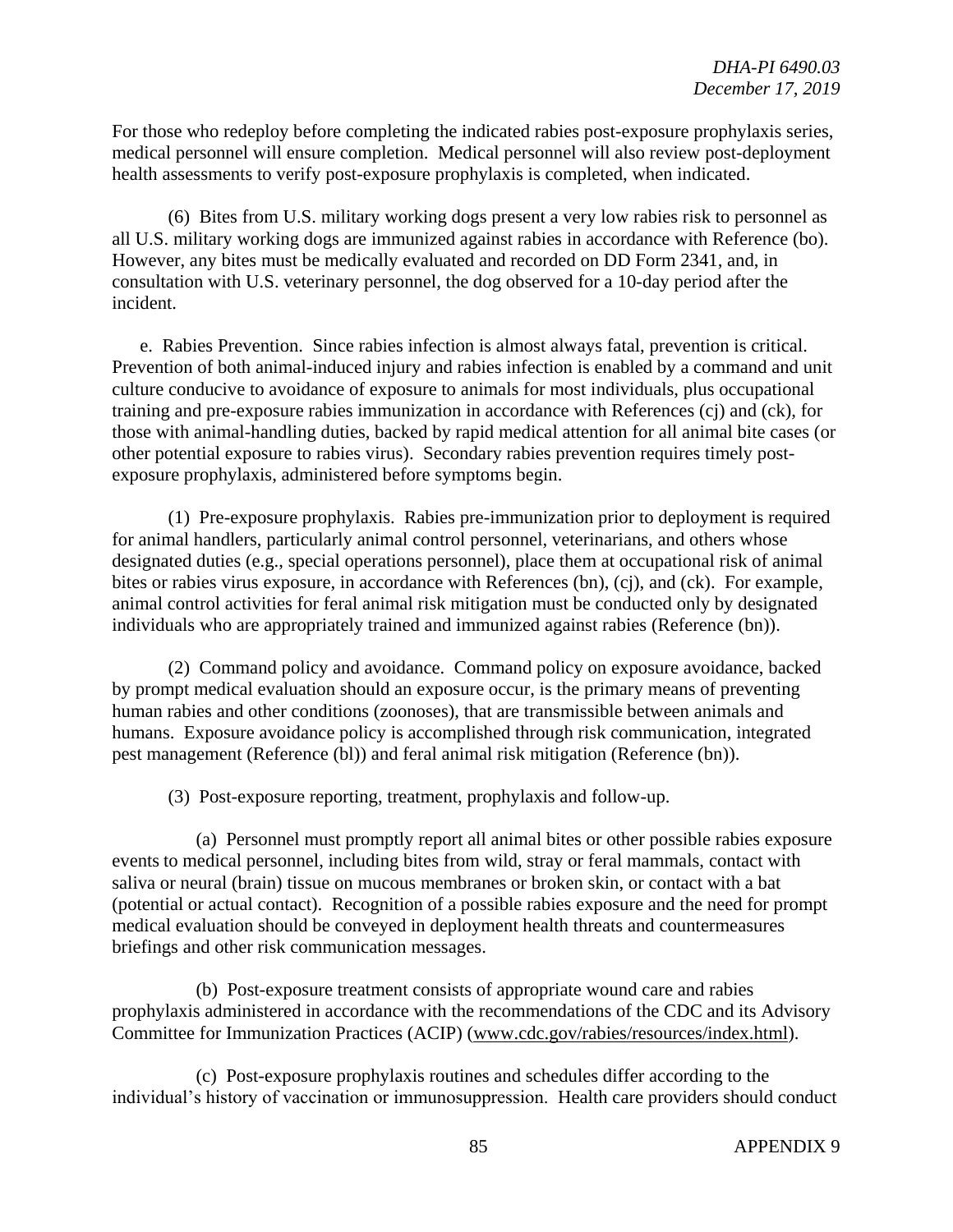risk-based post-exposure prophylaxis according to the ACIP in consultation with the RAB in accordance with References (y) and (bo), documented on DD Form 2341 and in the health record in accordance with References (aj) and (bo), and reported in accordance with References (bt) and (bu).

(d) Military Services medical personnel will enable post-deployment medical followup, utilizing the Service-established tracking system, for those who redeploy before completing the indicated rabies post-exposure prophylaxis series.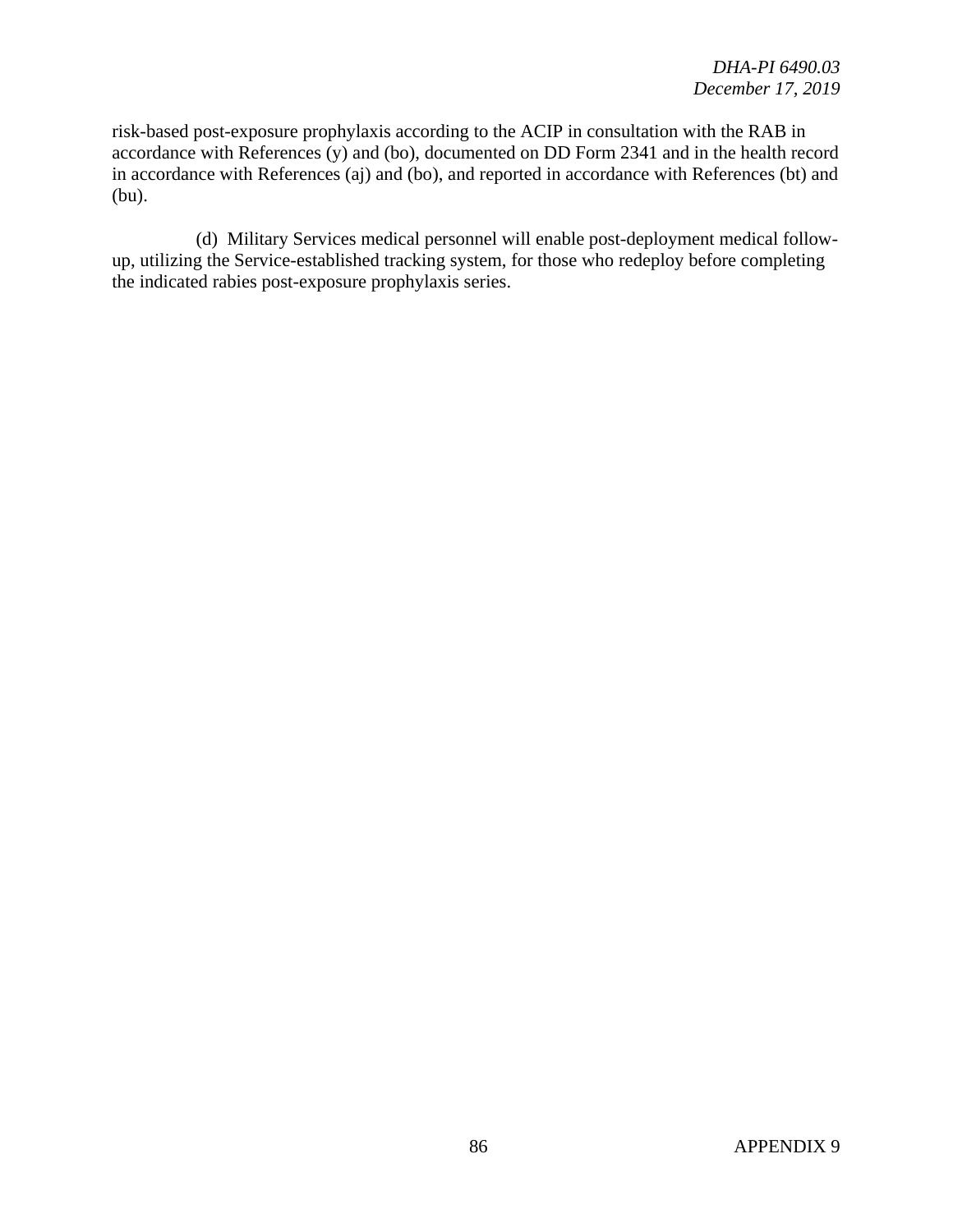## **GLOSSARY**

## PART I. ABBREVIATIONS AND ACRONYMS

| AAR              | after action report                                                                           |
|------------------|-----------------------------------------------------------------------------------------------|
| AD               | <b>Assistant Director</b>                                                                     |
| AC               | active component                                                                              |
| <b>AFHSD</b>     | Armed Forces Health Surveillance Division                                                     |
| <b>AFPMB</b>     | <b>Armed Forces Pest Management Board</b>                                                     |
| <b>APHC</b>      | Army Public Health Center                                                                     |
| ASD(HA)          | Assistant Secretary of Defense for Health Affairs                                             |
| <b>CAC</b>       | <b>Common Access Card</b>                                                                     |
| CAP              | crisis action plan                                                                            |
| <b>CBRN</b>      | Chemical, Biological, Radiological, and Nuclear                                               |
| <b>CCDR</b>      | combatant commander                                                                           |
| <b>CCMD</b>      | combatant command                                                                             |
| <b>CDC</b>       | <b>Centers for Disease Control and Prevention</b>                                             |
| CS               | <b>Combat Support</b>                                                                         |
| <b>DHA</b>       | Defense Health Agency                                                                         |
| DHA-PI           | Defense Health Agency-Procedural Instruction                                                  |
| D&I              | disease and injury                                                                            |
| <b>DMDC</b>      | Defense Manpower Data Center                                                                  |
| <b>DMSS</b>      | Defense Medical Surveillance System                                                           |
| <b>DNBI</b>      | disease and non-battle injury                                                                 |
| <b>DOEHRS-IH</b> | Defense Occupational and Environmental Health Readiness System -<br><b>Industrial Hygiene</b> |
| <b>DRSi</b>      | Disease Reporting System internet                                                             |
| DU               | depleted uranium                                                                              |
| <b>EDIPI</b>     | Electronic Data Interchange Person Identifier                                                 |
| <b>EHR</b>       | <b>Electronic Health Record</b>                                                               |
| EpiNATO          | Epidemiology for the North Atlantic Treaty Organization                                       |
| <b>FDA</b>       | Food and Drug Administration                                                                  |
| <b>FHP</b>       | <b>Force Health Protection</b>                                                                |
| <b>FHPPP</b>     | Force Health Protection Prescription Product                                                  |
| <b>FWRA</b>      | Food and Water Risk Assessment                                                                |
| G6PD             | glucose-6phosphate dehydrogenase                                                              |
| <b>HIV</b>       | Human Immunodeficiency Virus                                                                  |
| ICD              | <b>International Classification of Diseases</b>                                               |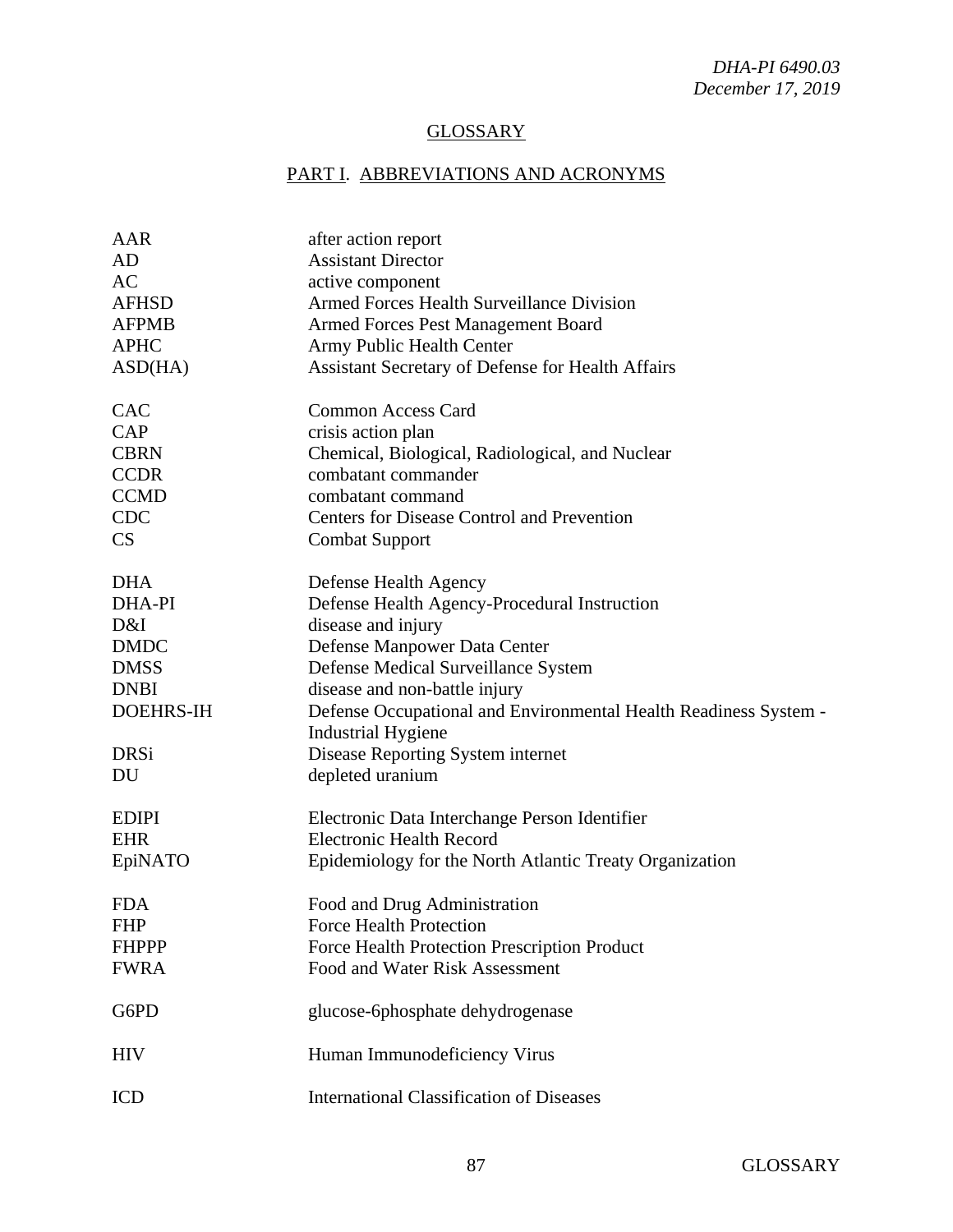| <b>IFA</b>         | <b>Initial Field Account</b>                                                |
|--------------------|-----------------------------------------------------------------------------|
| <b>IH</b>          | industrial hygiene                                                          |
| <b>IMR</b>         | individual medical readiness                                                |
| <b>JTF</b>         | <b>Joint Task Force</b>                                                     |
| <b>LOD</b>         | line of duty                                                                |
| <b>MESL (SIPR)</b> | Military Exposure Surveillance Library - Secret Internet Protocol<br>Router |
| <b>MSAT</b>        | Medical Situational Awareness in the Theater                                |
| <b>MTF</b>         | military medical treatment facility                                         |
| <b>MVA</b>         | motor vehicle accident                                                      |
| <b>NATO</b>        | North Atlantic Treaty Organization                                          |
| <b>NCMI</b>        | National Center for Medical Intelligence                                    |
| <b>NMCPHC</b>      | Navy and Marine Corps Public Health Center                                  |
| <b>OEH</b>         | Occupational and Environmental Health                                       |
| <b>OEHS</b>        | Occupational and Environmental Health Surveillance                          |
| <b>OEHSA</b>       | Occupational and Environmental Health Site Assessment                       |
| <b>PAR</b>         | population at risk                                                          |
| <b>PART</b>        | presumptive anti-relapse therapy                                            |
| <b>PHA</b>         | periodic health assessment                                                  |
| <b>PDF</b>         | portable digital file                                                       |
| <b>PHD</b>         | <b>Public Health Directorate</b>                                            |
| <b>PLHA</b>        | <b>Preliminary Hazard Assessment</b>                                        |
| <b>POEMS</b>       | periodic occupational and environmental monitoring summaries                |
| <b>PPE</b>         | personal protective equipment                                               |
| <b>PVNTMED</b>     | preventive medicine                                                         |
| <b>RAB</b>         | Rabies Advisory Board                                                       |
| <b>RAD</b>         | reactive airway disease                                                     |
| <b>RC</b>          | <b>Reserve Component</b>                                                    |
| <b>RME</b>         | reportable medical event                                                    |
| <b>RUC</b>         | <b>Reporting Unit Code</b>                                                  |
| <b>SF</b>          | <b>Standard Form</b>                                                        |
| SG                 | <b>Surgeon General</b>                                                      |
| <b>SIPRNet</b>     | <b>Secret Internet Protocol Router Network</b>                              |
| <b>SHPE</b>        | Separation History and Physical Exam                                        |
| <b>SSN</b>         | Social Security Number                                                      |
| <b>UIC</b>         | Unit Identification Code                                                    |
| <b>USAFSAM</b>     | U.S. Air Force School of Aerospace Medicine                                 |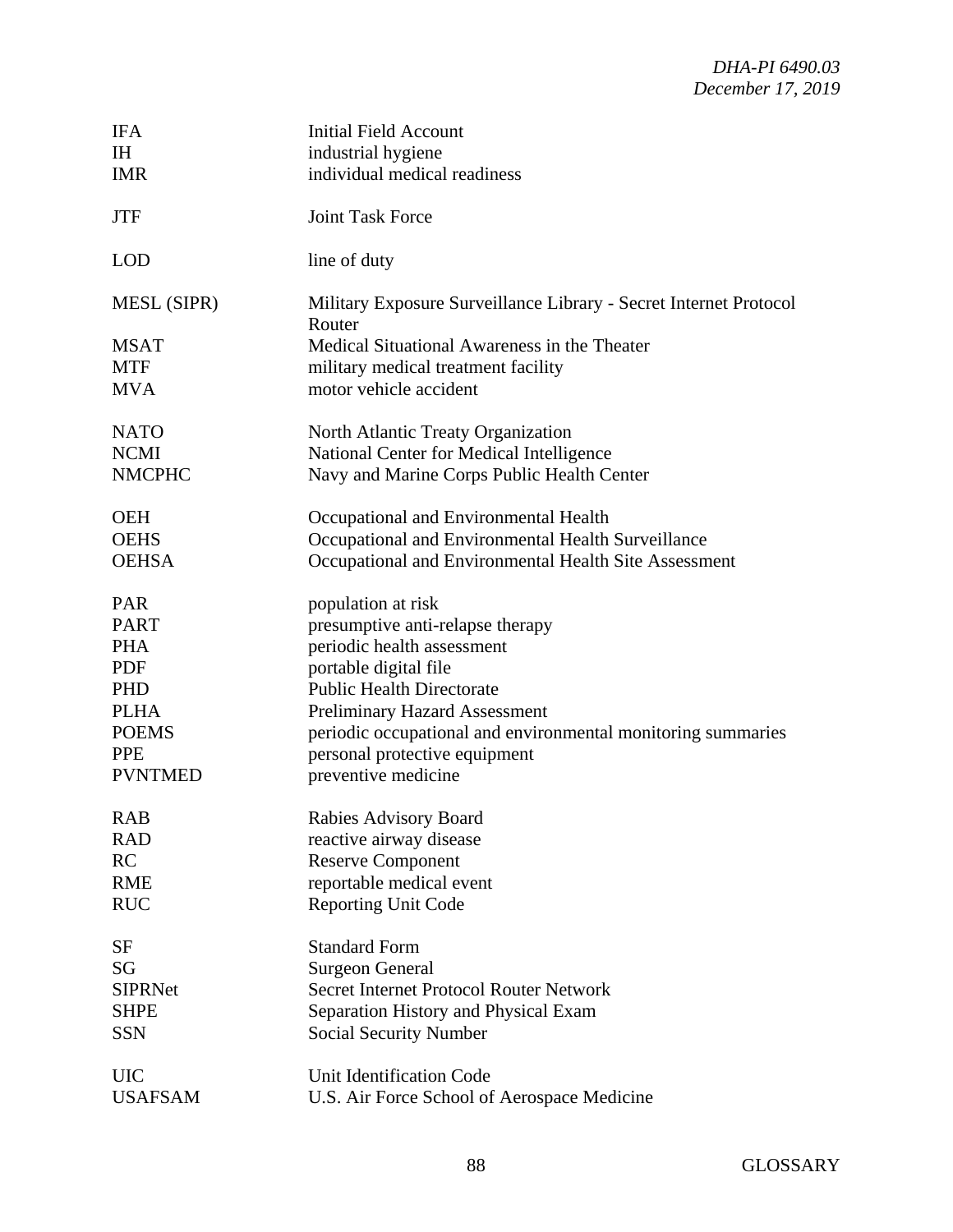| <b>VA</b>    | Department of Veterans Affairs                   |
|--------------|--------------------------------------------------|
| <b>VSIMS</b> | Veterinary Service Information Management System |
| <b>VSSM</b>  | <b>Veterinary Services Systems Management</b>    |

## PART II. DEFINITIONS

Unless otherwise noted, these terms and their definitions are for the purposes of this publication.

battle injury. Damage or harm sustained by personnel during or because of battle conditions.

bioassay. Defined in Reference (c).

biomonitoring. Defined in Reference (c).

CBRN agents. Specific warfare agents that pose health threats such as toxic chemicals intended for use in military operations; microorganisms that cause disease in personnel, plants, or animals or cause the deterioration of material; toxins; or agents that emit radiation, generally alpha or beta particles, often accompanied by gamma rays, from the nuclei of an unstable isotope.

contingency location. Defined in Reference (bj)

deployer. An individual included in Paragraphs b-e of the Applicability Paragraph of this publication.

deployment. Defined in Reference (ag).

deployment health activities. Defined in Reference (c).

deployment health record. DD Form 2766, Adult Preventive and Chronic Care Flowsheet, or component-directed electronic equivalent, available for an individual throughout the deployment cycle.

D&I. Defined in Reference (c).

DNBI. Defined in Reference (c).

DoD health record.Defined in Reference (aj).

DoD veterinary health record. Defined in Reference (c).

EHR. Defined in Reference (aj).

enduring location. Defined in Reference (bi).

enduring location master list. Defined in Reference (bi).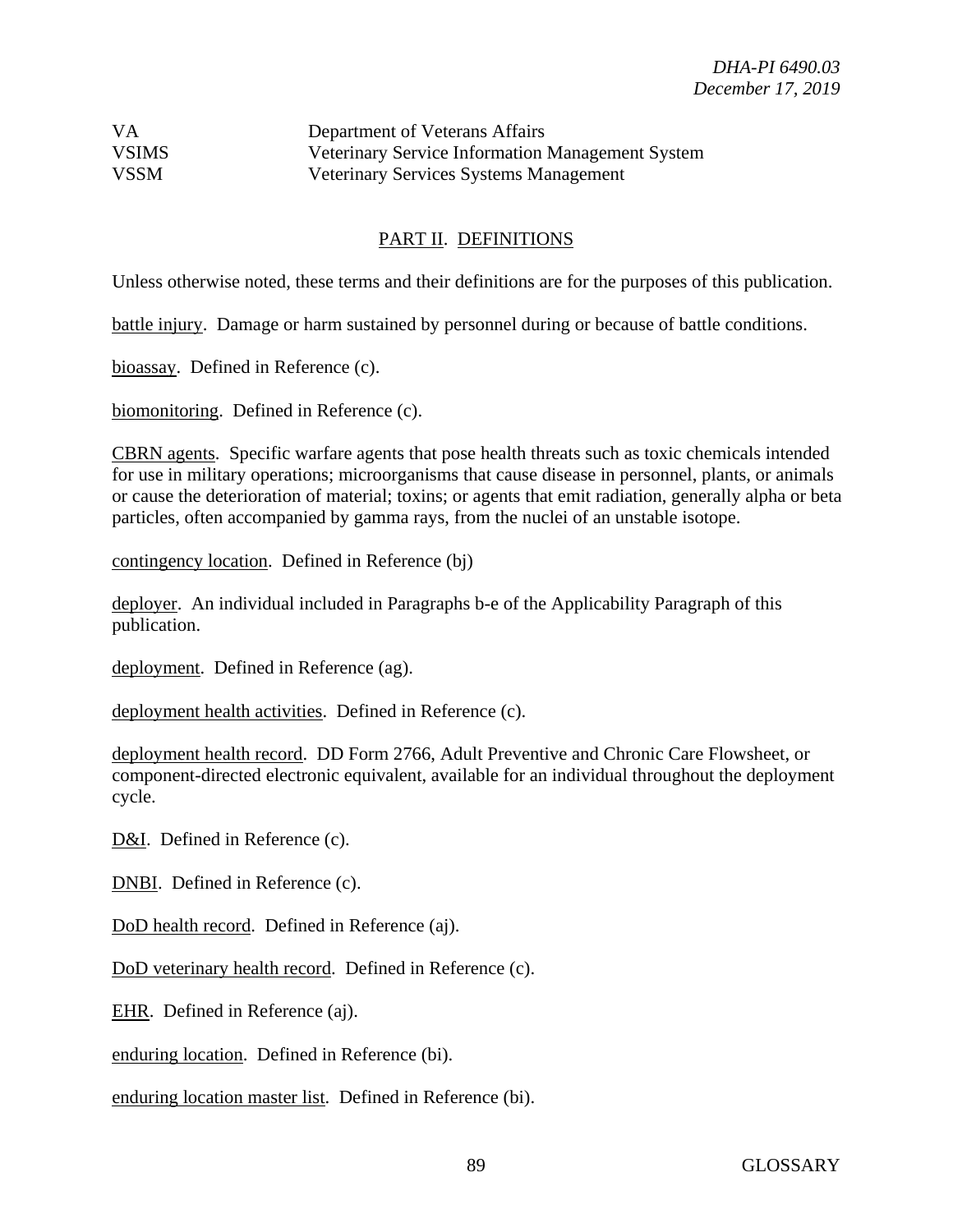EpiNATO. The NATO-sponsored morbidity surveillance system for the monitoring, collection and evaluation of D&I data from deployers 'outpatient and inpatient medical encounters in accordance with NATO standard agreements.

exposure. Human contact due to a completed exposure pathway with a hazardous or potentially hazardous chemical, physical, or biological agent. Exposure may be short-term, of intermediate duration, or long-term. Assessment of individual health risk is dependent on the exposure concentration (how much), the frequency and duration of exposure (how long), and the multiplicity of exposures with other similar exposure agents.

exposure pathway. Occurs when five elements: source of contamination, environmental media and transport mechanism, point of exposure, route of exposure, and receptor population link the contaminant source to the receptor population by inhalation, dermal contact, or ingestion. If a completed or potentially completed exposure pathway exists, the receptor population is considered at risk for exposure.

feral animal risk mitigation. Defined in Reference (c).

FHPPPs. Certain drugs, vaccines, and other medical products useful for protecting the health of deployed personnel that may be used only under a physician's prescription. Examples of such products are atropine and/or 2-Pam chloride auto-injectors, certain antimicrobials, antimalarial, and pyridostigmine bromide. The use of investigational new drugs for FHP must be prescribed according to Reference (ar).

food inspection. Defined in Reference (y).

food protection. Defined in Reference (y).

food service sanitation inspections. Defined in Reference (y).

FWRA. Defined in Reference (y).

Health Record. Defined in Reference (aj).

health risk communications. The timely process of effectively communicating the nature of health and safety hazards and risks (probability and severity), their countermeasures, health outcomes, necessary medical follow-up, and other health-related information to commanders, Service members, family members, and others in an honest and understandable manner that fosters trust.

Health Risk Communications Plan. A document that specifies the means of delivery and development of key messages on deployment health and safety threats and risks (including actual and potential exposures), associated countermeasures, and any necessary medical follow-up for deployed personnel.

home station. Defined in Reference (ag).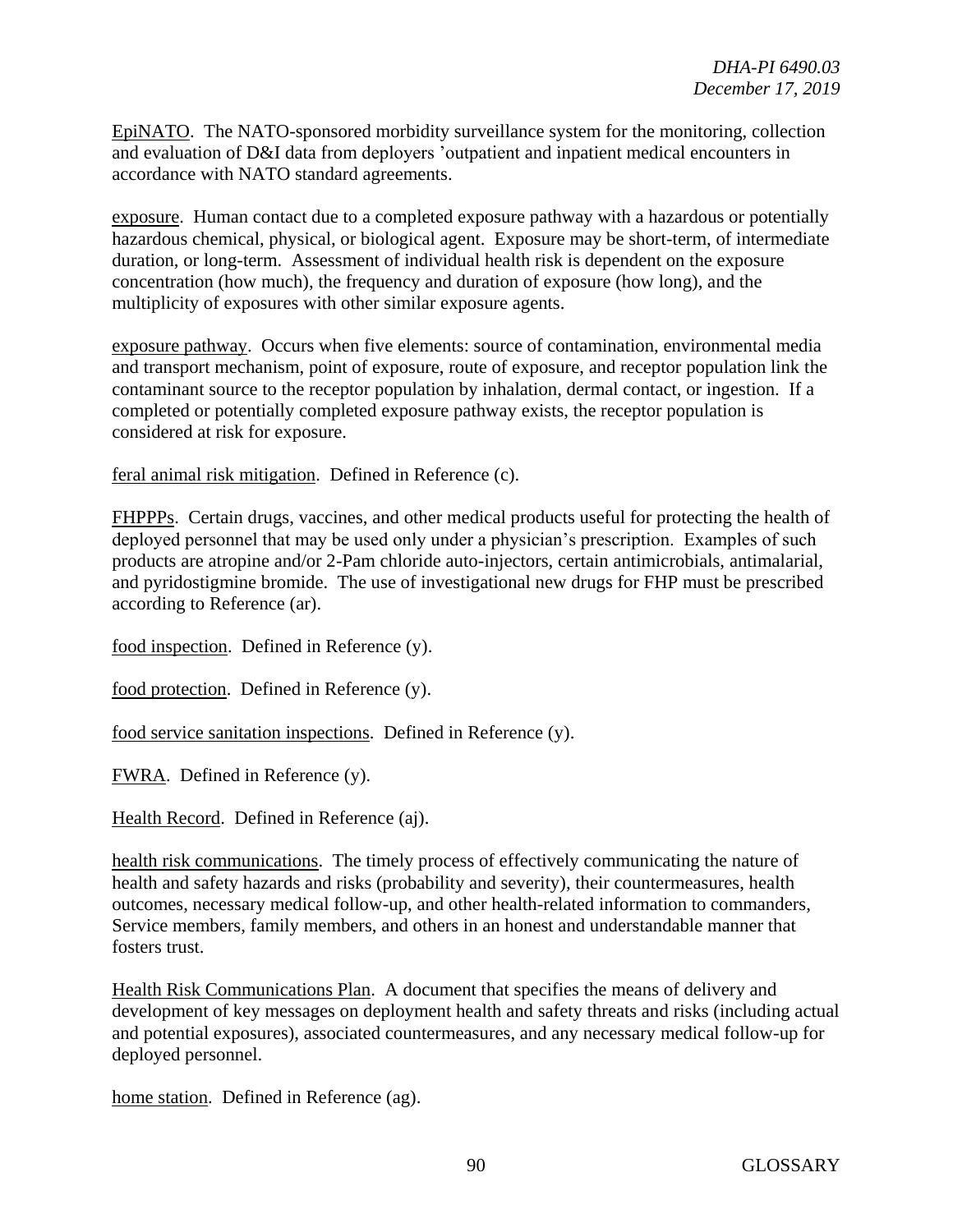health surveillance. Defined in Reference (q).

health threat and countermeasures briefing. Defined in Reference (c).

medical surveillance. Defined in Reference (q).

military working animal. Defined in Reference (z).

OEH. Defined in Reference (v).

OEH activities. The regular collection, analysis, archiving, interpretation, and dissemination of OEH-related data for the purposes of monitoring the health of or potential health hazard impact on a population or an individual, and for intervening in a timely manner to prevent, treat, or control the occurrence of disease or injury, and to assess the effectiveness of controls.

OEH surveillance. Defined in Reference (q).

OEHSA. Defined in Reference (c).

operational area. Defined in Reference (ag).

PAR. The deployed population or a subset of the deployed population that is at risk of experiencing an event or being exposed to the health threat during a specified period and at a specified location.

PLHA. Defined in Reference (c).

preventive medicine. Defined in Reference (v).

POEMS. Defined in Reference (c).

redeployment. Defined in Reference (ag).

RME. Defined in Reference (c).

toxic industrial chemicals and materials. Any chemicals or materials used or produced in an industrial process (raw material, final products, or byproducts, including solid and liquid wastes and air pollutants) that pose a health hazard due to their toxic properties. Exposure may occur due to normal industrial operations of the facility, hazardous waste accumulation, accidental release, or because of conflict or terrorist actions.

United States. Defined in Reference (ag).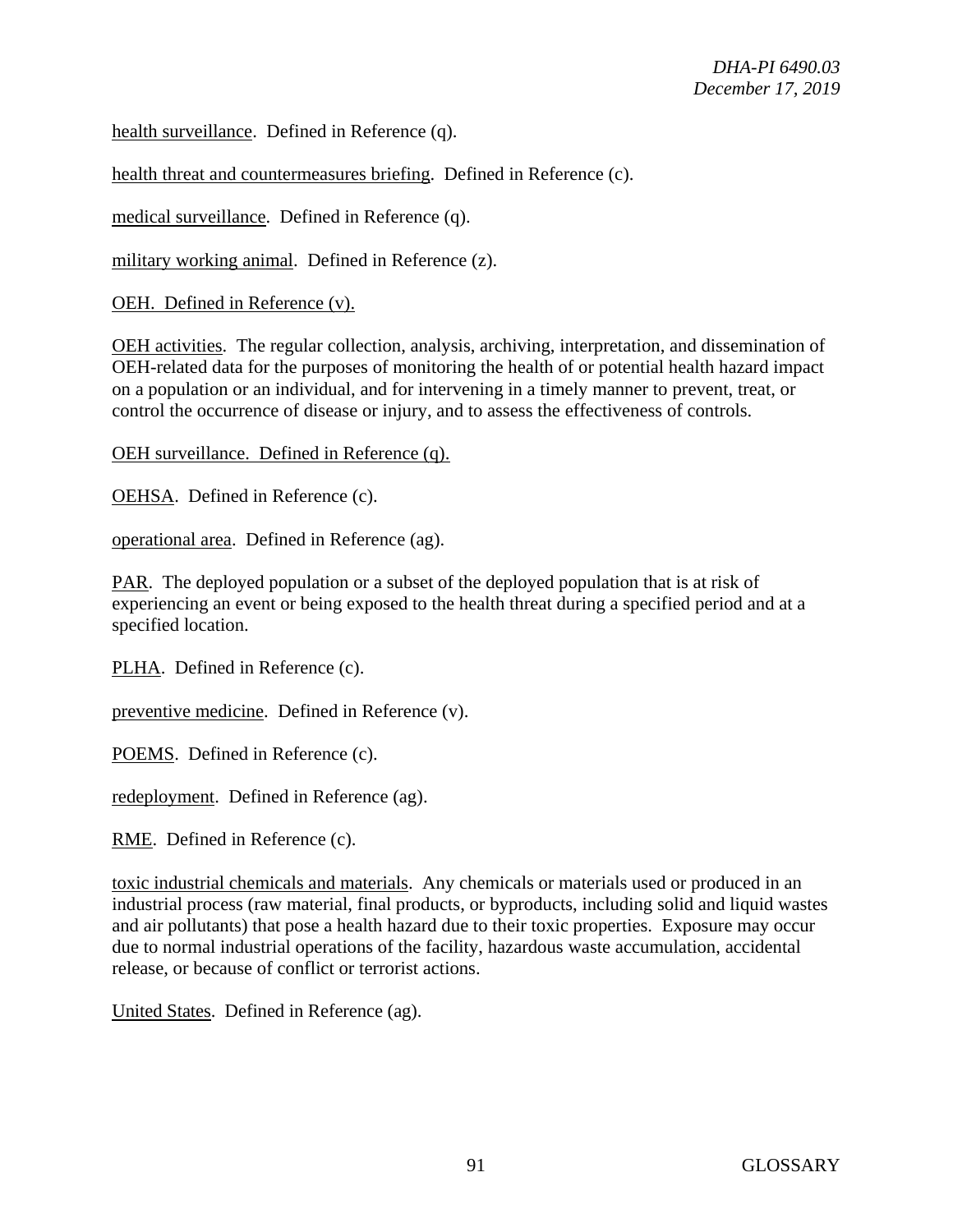| <b>Pre-Deployment Health Activity</b>                                                                                                                                                                                                                | <b>System of</b><br><b>Record</b>                                                                                                                                                                                                                                                   | All Deployments < 30<br>Days outside the United<br>States and operations of<br>any duration in the<br><b>United States</b> | All Deployments > 30 Days<br>outside the United States |
|------------------------------------------------------------------------------------------------------------------------------------------------------------------------------------------------------------------------------------------------------|-------------------------------------------------------------------------------------------------------------------------------------------------------------------------------------------------------------------------------------------------------------------------------------|----------------------------------------------------------------------------------------------------------------------------|--------------------------------------------------------|
| Incorporate deployment health into<br>contingency and crisis action plans<br>as well as medical plans                                                                                                                                                | Component-<br>designated<br>planning system                                                                                                                                                                                                                                         | X<br>Reference $(c)$ , 2.13                                                                                                | X<br>Reference (c), 2.13                               |
| During the planning process,<br>ensure the capability to conduct<br>deployment health activities                                                                                                                                                     | Component-<br>designated<br>planning system                                                                                                                                                                                                                                         | X<br>Reference $(c)$ , 2.13                                                                                                | X<br>Reference (c), 2.13                               |
| Combatant commands (CCMDs)<br>and deployed commanders<br>incorporate occupational and<br>environmental health (OEH) risk<br>management and health<br>surveillance requirements into<br>Annex Q (Medical) of the<br>contingency or Crisis Action Plan | Component-<br>designated                                                                                                                                                                                                                                                            | X<br>Reference $(c)$ , 2.13                                                                                                | X<br>Reference $(c)$ , 2.13                            |
| Integrate health hazards into Annex<br>B (Intelligence) of plans as<br>appropriate                                                                                                                                                                   | Component-<br>designated                                                                                                                                                                                                                                                            | X<br>Reference $(c)$ , 2.13                                                                                                | X<br>Reference $(c)$ , 2.13                            |
| Communicate theater and location-<br>specific deployment health<br>requirements to supporting DoD<br>Components and supporting<br>commanders                                                                                                         | Command-<br>designated<br>systems                                                                                                                                                                                                                                                   | X<br>Reference $(c)$ , 2.13                                                                                                | X<br>Reference $(c)$ , 2.13                            |
| <b>Conduct Preliminary Hazard</b><br>Assessment (PLHA)                                                                                                                                                                                               | Defense<br>Occupational<br>and<br>Environmental<br>Health<br>Readiness<br>System<br>Industrial<br>Hygiene<br>(DOEHRS-IH),<br>with any<br>classified<br>portions in the<br>Military<br>Exposure<br>Surveillance<br>Library - Secret<br>Internet<br>Protocol<br>Router<br>MESL (SIPR) | $\overline{X}$<br>Reference $(c)$ , 2.13                                                                                   | $\mathbf X$<br>Reference $(c)$ , 2.13                  |
| Identify deployable personnel and<br>ensure they are medically ready                                                                                                                                                                                 | Component-<br>designated<br>System                                                                                                                                                                                                                                                  | X<br>Reference (c), 2.9                                                                                                    | X<br>Reference (c), 2.9                                |
| Ensure that contractors provide                                                                                                                                                                                                                      | Component-                                                                                                                                                                                                                                                                          | X                                                                                                                          | X                                                      |

# Table 1. Pre-Deployment Health Activities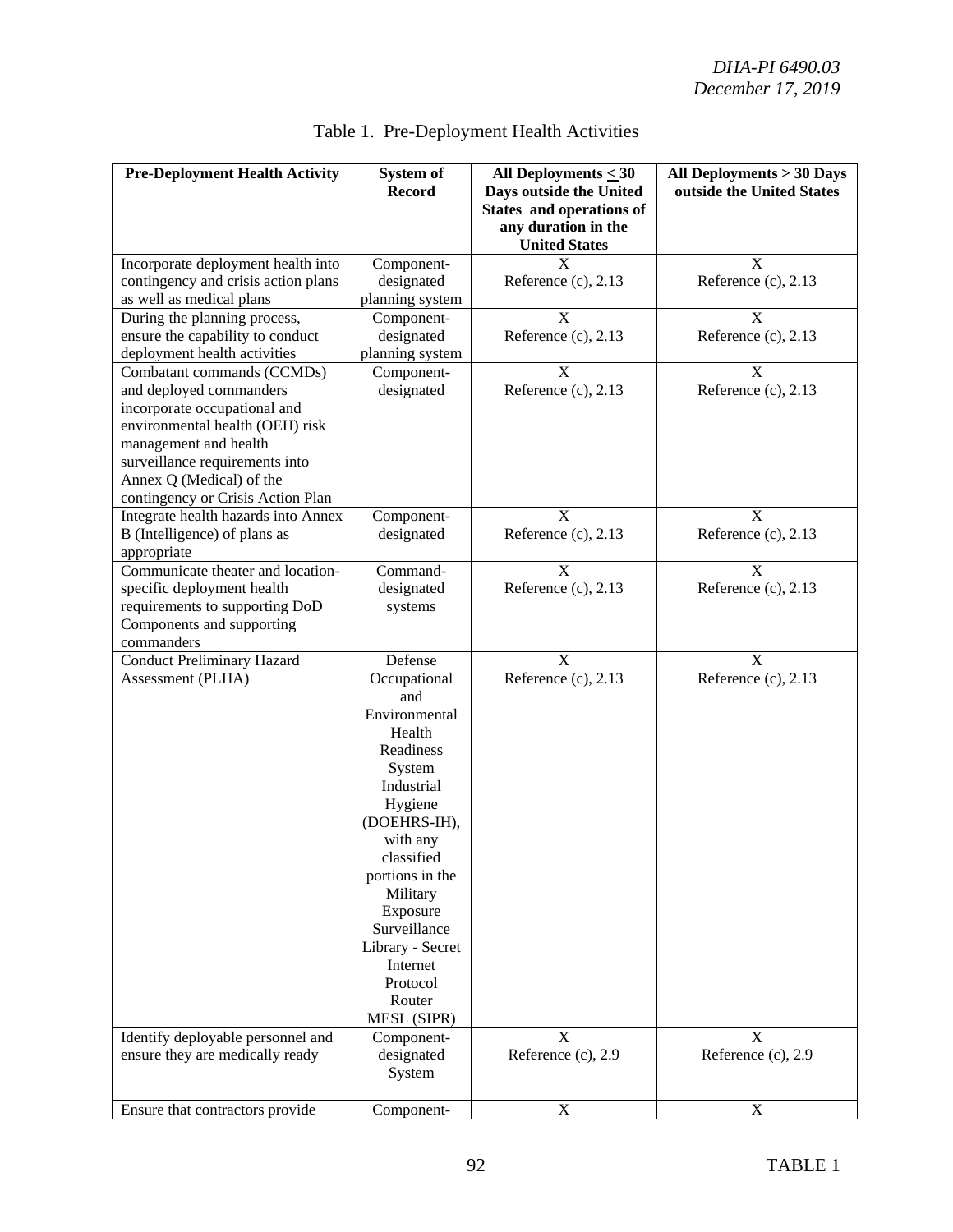| <b>Pre-Deployment Health Activity</b>                                                                   | System of<br><b>Record</b>     | All Deployments < 30<br>Days outside the United<br>States and operations of | All Deployments > 30 Days<br>outside the United States                           |
|---------------------------------------------------------------------------------------------------------|--------------------------------|-----------------------------------------------------------------------------|----------------------------------------------------------------------------------|
|                                                                                                         |                                | any duration in the<br><b>United States</b>                                 |                                                                                  |
| individuals fit for deployment                                                                          | designated<br>system           | Reference (c), 1.2 and 2.9                                                  | Reference (c), 1.2 and 2.9                                                       |
| Verify individual medical                                                                               | Service-                       | $\overline{\mathrm{X}}$                                                     | $\overline{\mathrm{X}}$                                                          |
| readiness status                                                                                        | designated<br>system           | Reference (c), 2.10 and<br>Reference (aa)                                   | Reference (c), 2.10 and<br>Reference (aa)                                        |
| Conduct any medical assessments                                                                         | Health record                  | X                                                                           | X                                                                                |
| required                                                                                                |                                | Reference (c), 2.9 and<br>References (o), (s) and<br>(a <sub>0</sub> )      | Reference (c), 2.9 and<br>References (o), $(s)$ , and $(ao)$                     |
| Ensure comprehensive counseling                                                                         | Health record                  | $\overline{\mathrm{X}}$                                                     | $\mathbf X$                                                                      |
| on the full range of methods of                                                                         | for any                        | Reference (c), 3.3                                                          | Reference (c), 3.3                                                               |
| contraception                                                                                           | prescription                   | Reference (ap)                                                              | Reference (ap)                                                                   |
| Administer deployment-specific<br>medical countermeasures (e.g.,                                        | Health record                  | X<br>Reference $(c)$ , 2.9 and 2.13                                         | X<br>Reference $(c)$ , 2.9 and 2.13                                              |
| immunizations, prophylaxis, Force<br><b>Health Protection Prescription</b><br>Product (FHPPP) and other |                                |                                                                             |                                                                                  |
| prescriptions)                                                                                          |                                |                                                                             |                                                                                  |
| Include malaria prevention, when<br>indicated                                                           | Health record                  | X<br>Reference (c), 2.9 and<br>References (k) and (as)                      | $\overline{\mathrm{X}}$<br>Reference (c), 2.9 and<br>References $(k)$ and $(as)$ |
| Consider tuberculosis screening,                                                                        | Health record                  | $\overline{C}$                                                              | $\overline{C}$                                                                   |
| based on the potential of a high-                                                                       |                                | Reference (c), 2.9 and 3.3.,                                                | Reference (c), 2.9 and 3.3,                                                      |
| risk exposure to tuberculosis or per                                                                    |                                | and Reference (at)                                                          | and Reference (at)                                                               |
| CCMD or DoD Component policy                                                                            |                                |                                                                             |                                                                                  |
| Issue personal protective                                                                               | Component-                     | X                                                                           | X                                                                                |
| equipment, including applicable<br>training and medical screening                                       | designated                     | Reference (c), 2.9                                                          | Reference (c), 2.9                                                               |
| Consider biomonitoring, based on                                                                        | system<br>Health record        | $\mathcal{C}$                                                               | X                                                                                |
| the deployment health threats,                                                                          |                                | Reference $(c)$ , 2.10                                                      | Reference (c), 2.10                                                              |
| occupation and possible exposures,                                                                      |                                |                                                                             |                                                                                  |
| and approved available bioassays                                                                        |                                |                                                                             |                                                                                  |
| Verify occupational medical                                                                             | Health record                  | X                                                                           | X                                                                                |
| surveillance exam status, when                                                                          |                                | Reference (c), 2.9 and                                                      | Reference (c), 2.9 and                                                           |
| applicable                                                                                              |                                | Reference (v)                                                               | Reference (v)<br>X                                                               |
| Conduct pre-deployment health<br>threats and countermeasures                                            | Component-<br>designated       | X<br>Reference (c), 2.9                                                     | Reference (c), 2.9                                                               |
| briefing                                                                                                | system and, for                |                                                                             |                                                                                  |
|                                                                                                         | medical                        |                                                                             |                                                                                  |
|                                                                                                         | counter-                       |                                                                             |                                                                                  |
|                                                                                                         | measures and                   |                                                                             |                                                                                  |
|                                                                                                         | force health                   |                                                                             |                                                                                  |
|                                                                                                         | prescription                   |                                                                             |                                                                                  |
|                                                                                                         | products, the<br>Health record |                                                                             |                                                                                  |
| Identify and procure DoD-                                                                               | Worldwide                      | X                                                                           | X                                                                                |
| approved sources of food and water                                                                      | Directory of                   | Reference (c), 2.9, 2.10                                                    | Reference (c), 2.9, 2.10 and                                                     |
| and implement food protection                                                                           | Sanitarily<br>Approved Food    | and 2.13<br>Reference 6400.04E                                              | 2.13<br>Reference 6400.04E                                                       |
|                                                                                                         |                                |                                                                             |                                                                                  |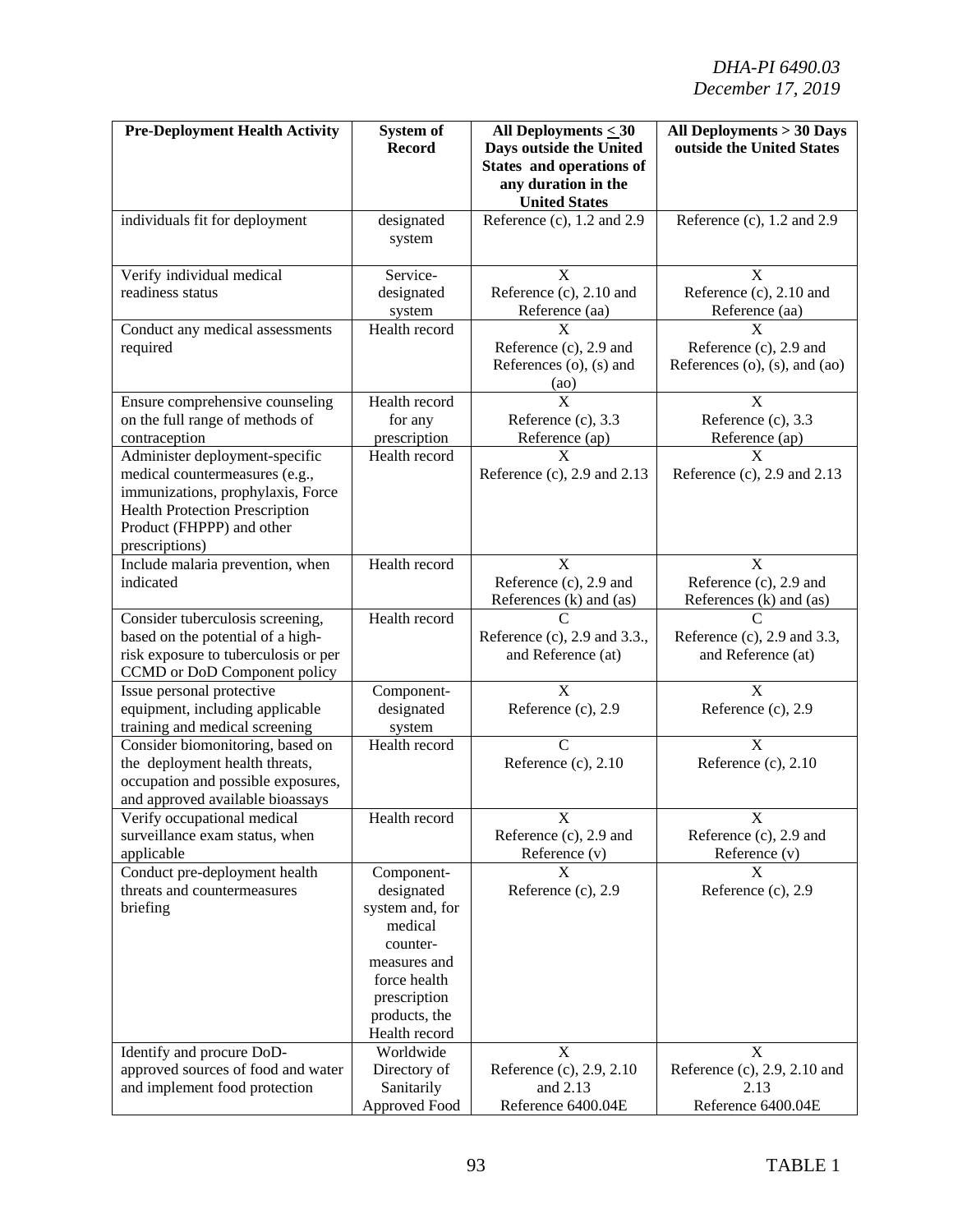| <b>Pre-Deployment Health Activity</b>                                                                                                                                                                                | System of<br><b>Record</b>                                                                                 | All Deployments $\leq 30$<br>Days outside the United<br>States and operations of<br>any duration in the<br><b>United States</b> | All Deployments > 30 Days<br>outside the United States               |
|----------------------------------------------------------------------------------------------------------------------------------------------------------------------------------------------------------------------|------------------------------------------------------------------------------------------------------------|---------------------------------------------------------------------------------------------------------------------------------|----------------------------------------------------------------------|
|                                                                                                                                                                                                                      | Establishments<br>for Armed<br>Forces<br>Procurement,<br>Veterinary                                        |                                                                                                                                 |                                                                      |
|                                                                                                                                                                                                                      | Service<br>Information<br>Management<br>System<br>(VSIMS), and<br>any<br>component-                        |                                                                                                                                 |                                                                      |
| In the absence of approved-source<br>foods, field rations or combat<br>rations, the commander determines<br>if the risk of alternate food sources<br>is acceptable, using a food and<br>water risk assessment (FWRA) | designated<br>system<br><b>DOEHRS-IH</b><br>(any classified<br>content in the<br>MESL (SIPR))<br>and VSIMS | $\boldsymbol{\mathrm{X}}$<br>Reference $(c)$ , 2.13                                                                             | X<br>Reference $(c)$ , 2.13                                          |
| Identify and address deployment<br>limiting medical and mental health<br>conditions and psychotropic<br>medications                                                                                                  | <b>Health Record</b><br>and Command-<br>designated<br>tracking system                                      | $\mathcal{C}$<br>Reference $(c)$ , 2.9 and 3.3<br>and References<br>(s)<br>and (ao)                                             | X<br>Reference (c), 2.9 and 3.3,<br>and References (s) and (ao)      |
| Complete the DD Form 2795, Pre-<br>Deployment Health Assessment,<br>within 120 days before the<br>estimated deployment date                                                                                          | Defense<br>Medical<br>Surveillance<br>System<br>(DMSS) and<br>health record                                | Reference $(c)$ , 3.3                                                                                                           | X<br>Reference (c), 3.3                                              |
| Complete the neurocognitive<br>assessment within 12 months prior<br>to deployment                                                                                                                                    | Health record                                                                                              | $\mathsf{C}$<br>Reference (ce)                                                                                                  | $\boldsymbol{X}$<br>Reference (ce)                                   |
| Collect serum specimen within one<br>year prior to deployment                                                                                                                                                        | DMSS, DoD<br>Serum<br>Repository                                                                           | Reference (c), 2.9 and 3.3,<br>and Reference $(q)$                                                                              | X<br>Reference $(c)$ , 2.9 and 3.3,<br>and Reference (q)             |
| <b>Conduct Human</b><br>Immunodeficiency Virus (HIV)<br>when required                                                                                                                                                | Health record,<br>DMSS, DoD<br>Serum<br>Repository                                                         | Reference $(c)$ , 2.9 and 2.10                                                                                                  | X<br>Reference (c), $2.9$ and $2.10$                                 |
| Pulmonary function testing for<br>individuals with known pre-<br>existing pulmonary conditions and<br>disease                                                                                                        | Health record<br>and Service-<br>designated<br>system                                                      | C<br>Reference (c), 2.10                                                                                                        | X<br>Reference (c), 2.10                                             |
| Ensure a deoxyribonucleic acid (<br>DNA) sample is on file                                                                                                                                                           | <b>Armed Forces</b><br>Medical<br>Examiner<br>$System -$<br><b>Armed Forces</b><br>Repository of           | C<br>Reference (c), 2.9, and<br>References (t), (aa) and<br>(bf)                                                                | X<br>Reference (c), 2.9, and<br>References $(t)$ , $(aa)$ and $(bf)$ |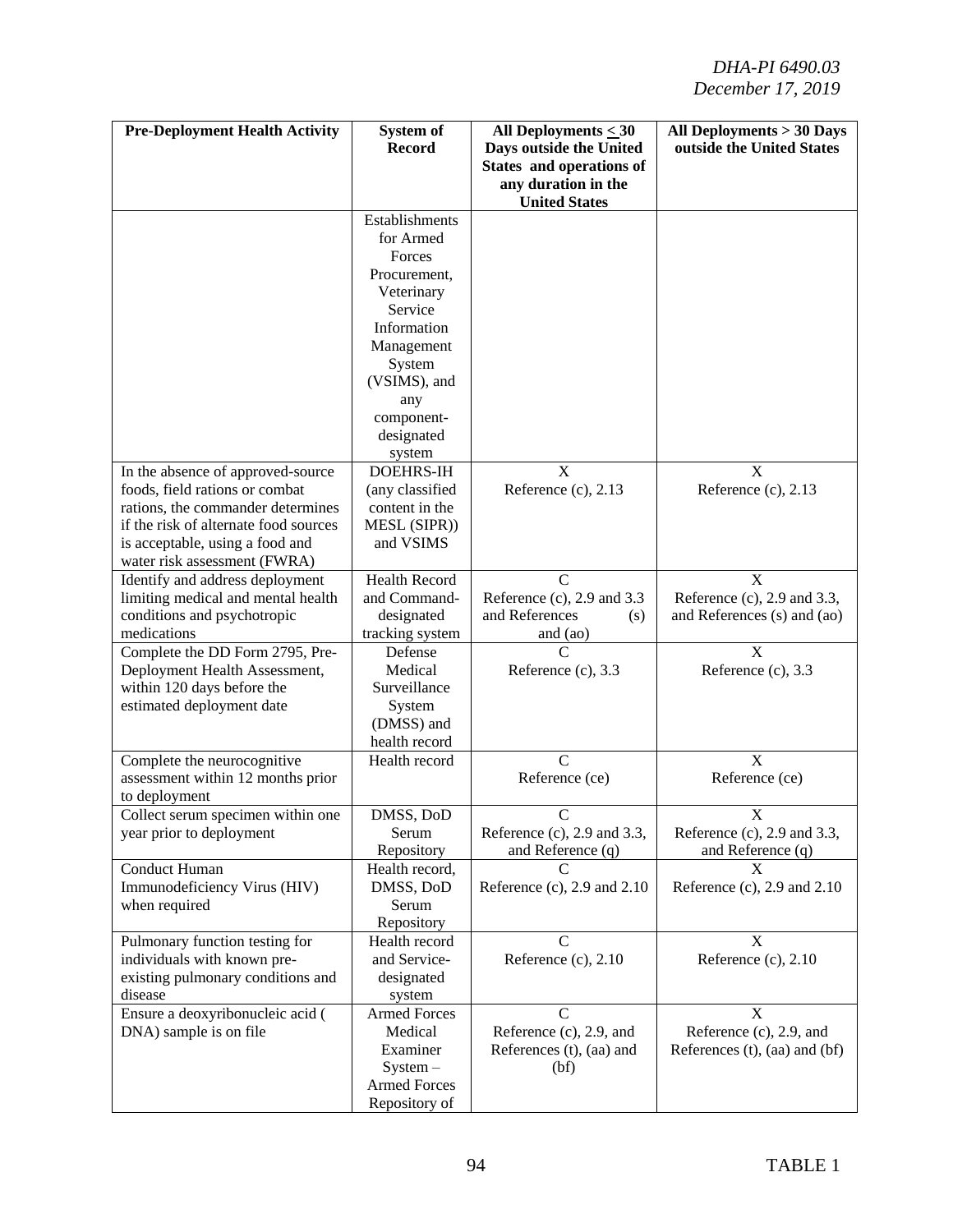*DHA-PI 6490.03 December 17, 2019* 

| <b>Pre-Deployment Health Activity</b>                                                                                                                                                                                                                                                                                    | System of<br><b>Record</b>                                                                                                             | All Deployments $\leq 30$<br>Days outside the United<br>States and operations of<br>any duration in the<br><b>United States</b> | All Deployments > 30 Days<br>outside the United States |
|--------------------------------------------------------------------------------------------------------------------------------------------------------------------------------------------------------------------------------------------------------------------------------------------------------------------------|----------------------------------------------------------------------------------------------------------------------------------------|---------------------------------------------------------------------------------------------------------------------------------|--------------------------------------------------------|
|                                                                                                                                                                                                                                                                                                                          | Specimen<br>Samples for the<br>Identification of<br>Remains                                                                            |                                                                                                                                 |                                                        |
| Compile the deployment health<br>record, consisting of at least: Blood<br>type/rhesus factor, Prescribed<br>medications (including FHPPPs)<br>and/or allergies, Corrective lens<br>prescription, Immunizations<br>record, completed Pre-Deployment<br>Health Assessment (when<br>required), and medical summary<br>sheet | DD Form 2766.<br>Adult<br>Preventive and<br><b>Chronic Care</b><br>Flowsheet, or<br>component-<br>directed<br>electronic<br>equivalent | $\mathcal{C}$<br>Reference (c), 2.10 and<br>Reference (s)                                                                       | X<br>Reference (c), 2.10 and<br>Reference (s)          |
| Develop health risk communication<br>Plan (before, during, and after<br>deployment)                                                                                                                                                                                                                                      | Component-<br>directed system                                                                                                          | $C^*$<br>Reference $(c)$ , 2.13                                                                                                 | $\mathbf{X}$<br>Reference $(c)$ , 2.13                 |
| Develop deployment health<br>surveillance plan                                                                                                                                                                                                                                                                           | None, unless<br>Component or<br>Command-<br>designated<br>system                                                                       | $C^*$<br>Reference (c), 2.10 and<br>2.13                                                                                        | $\mathbf{X}$<br>Reference (c), 2.10 and 2.13           |

NOTES: X=Required; C=Commanders' risk-based decision (CCDRs, Service component commanders or commanders exercising operational control).

\* Conducting activities with asterisks is highly recommended, to the extent feasible, for deployments with health threats that have an extremely high or high-risk estimate (see Appendix 1 of this publication).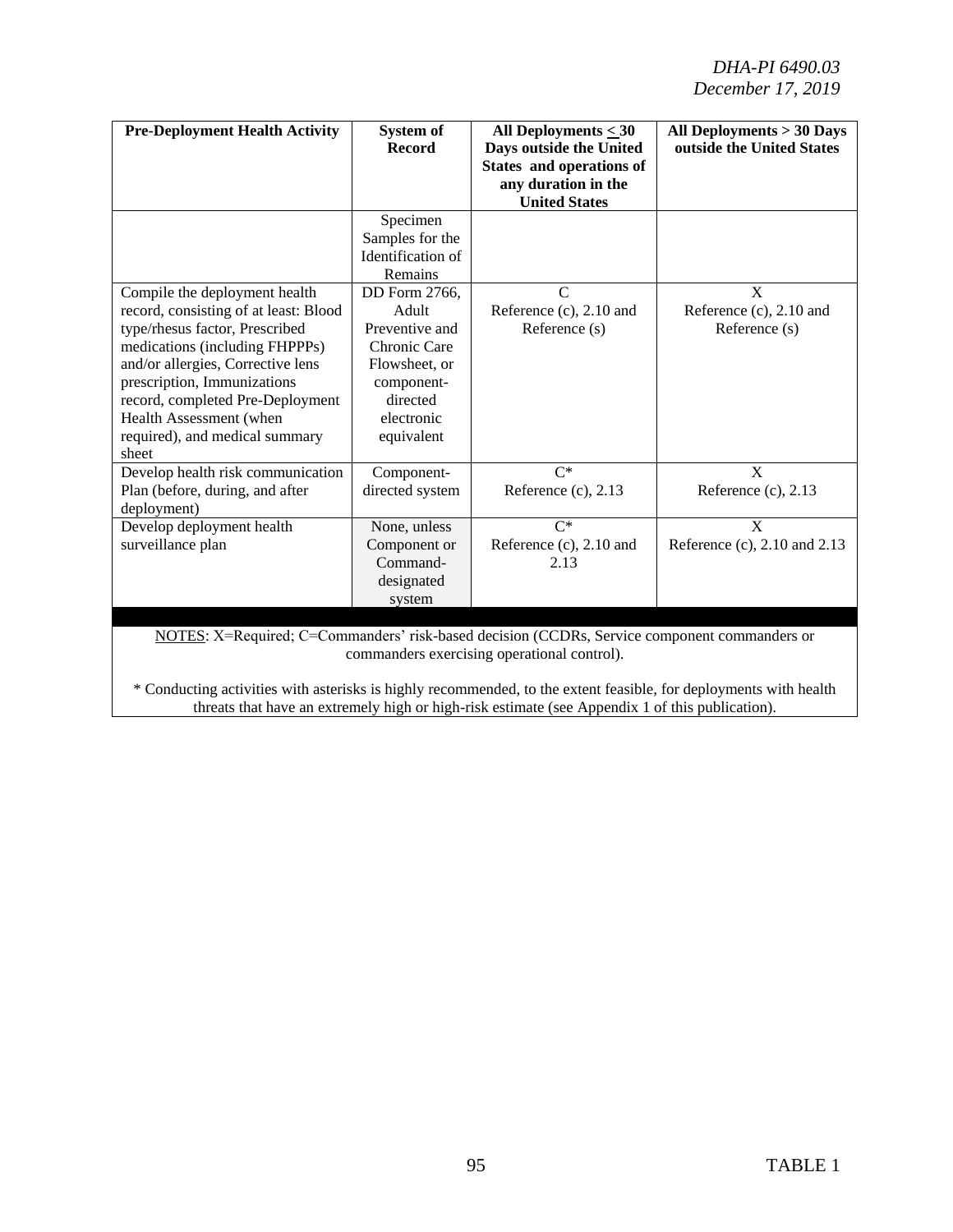| <b>During Deployment</b><br><b>Health Activity</b>                                                                                                                                                                                               | <b>System of Record</b>                                                                                                                                                                                                                                                                                                                                                                                                                                                      | <b>All Deployments</b><br>$<$ 30 Days<br>outside the<br><b>United States</b><br>and operations of | <b>All Deployments</b><br>> 30 Days outside the United<br><b>States</b> |
|--------------------------------------------------------------------------------------------------------------------------------------------------------------------------------------------------------------------------------------------------|------------------------------------------------------------------------------------------------------------------------------------------------------------------------------------------------------------------------------------------------------------------------------------------------------------------------------------------------------------------------------------------------------------------------------------------------------------------------------|---------------------------------------------------------------------------------------------------|-------------------------------------------------------------------------|
|                                                                                                                                                                                                                                                  |                                                                                                                                                                                                                                                                                                                                                                                                                                                                              | any duration in<br>the United States                                                              |                                                                         |
| Provide deployment<br>health support (lead<br>Service)                                                                                                                                                                                           | Component or<br>Command-designated<br>systems, DoD Electronic<br>Health Record system,<br><b>Disease Reporting</b><br>System internet (DRSi)<br>transmitted to Defense<br><b>Medical Surveillance</b><br>System (DMSS),<br>Defense Occupational<br>and Environmental<br><b>Health Readiness System</b><br>- Industrial Hygiene<br>DOEHRS-IH, and, if<br>applicable, Military<br><b>Exposure Surveillance</b><br>Library - Secret Internet<br>Protocol Router<br>(MESL (SIPR) | X<br>Reference (c),<br>2.10                                                                       | X<br>Reference (c), 2.10                                                |
| Facilitate disease and<br>injury prevention by<br>deployment health risk<br>mitigation approaches<br>(e.g., field sanitation and<br>hygiene practices, etc.) at<br>unit and individual levels)                                                   | None, unless Component<br>or Command-designated<br>system                                                                                                                                                                                                                                                                                                                                                                                                                    | X<br>Reference (c),<br>2.13                                                                       | $\mathbf{X}$<br>Reference (c), 2.13                                     |
| Conduct health<br>surveillance (medical<br>surveillance, occupational<br>and environmental health<br>(OEH surveillance,<br>disease and injury<br>surveillance,<br>biomonitoring reports of<br>animal bites, and<br>reportable medical<br>events) | DMSS, DRSi,<br>DOEHRS-IH, MESL<br>(SIPR),<br>$+/-$ Epidemiology for the<br>North Atlantic Treaty<br>Organization<br>(EpiNATO) or other<br>Component-directed<br>system                                                                                                                                                                                                                                                                                                       | $C^*$<br>Reference (c),<br>2.10, 2.13                                                             | X<br>Reference (c), 2.10, 2.13                                          |
| Collect and record OEH<br>surveillance data and<br>information (e.g.,<br>Occupational and<br><b>Environmental Health</b><br><b>Site Assessment</b><br>(OEHSA), periodic<br>occupational and<br>environmental monitoring                          | <b>DOEHRS-IH</b><br>(MESL (SIPR) for any<br>classified portions of an<br>OEHSA or Incident<br>Report), and for cleared<br>POEMS, the public<br>access website                                                                                                                                                                                                                                                                                                                | X<br>Reference (c),<br>2.10 and 2.13                                                              | X<br>Reference (c), 2.10 and 2.13                                       |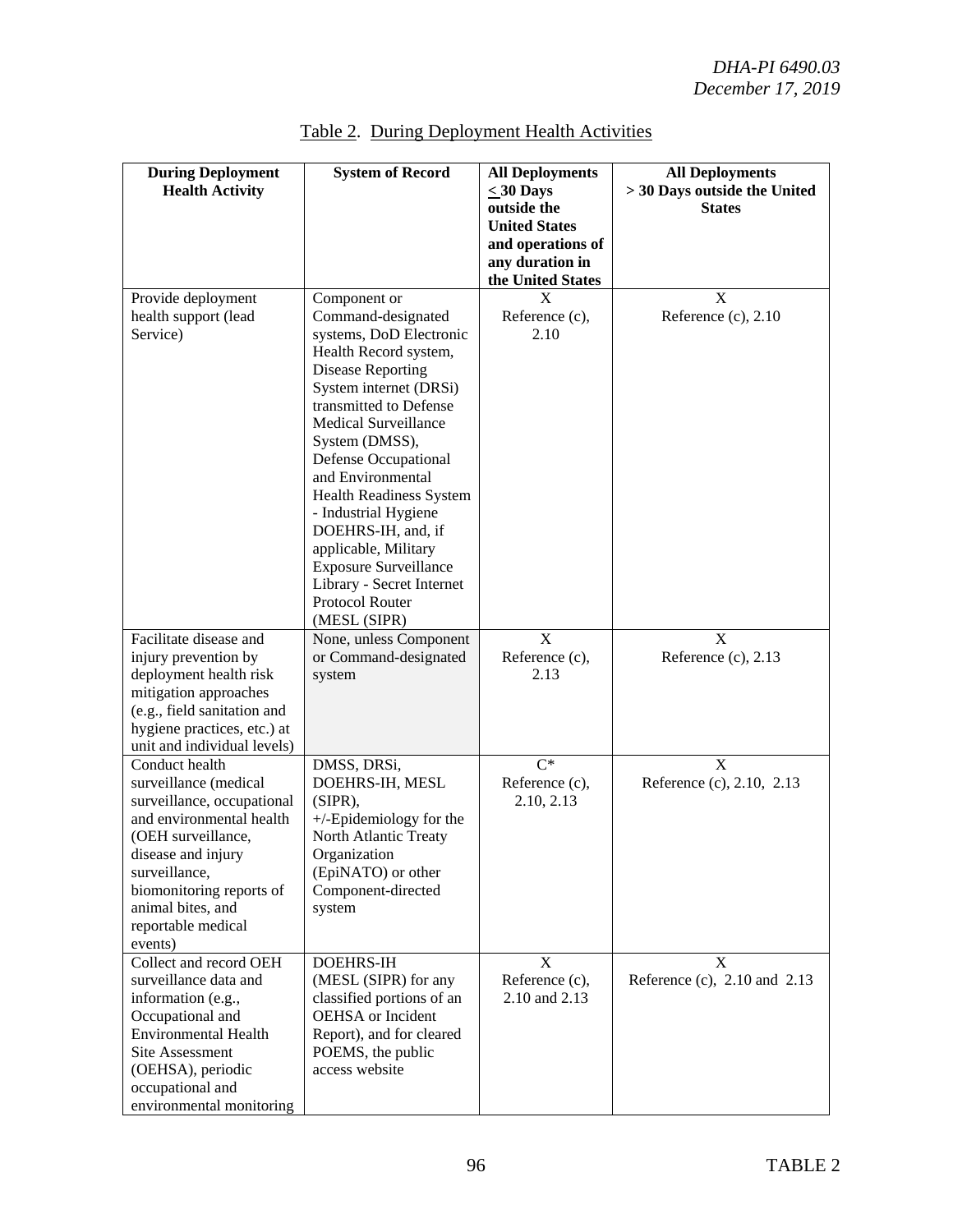| <b>During Deployment</b><br><b>Health Activity</b>                                                                      | <b>System of Record</b>                                                                                                                                                          | <b>All Deployments</b><br>$\leq 30$ Days<br>outside the<br><b>United States</b><br>and operations of<br>any duration in<br>the United States | <b>All Deployments</b><br>> 30 Days outside the United<br><b>States</b> |
|-------------------------------------------------------------------------------------------------------------------------|----------------------------------------------------------------------------------------------------------------------------------------------------------------------------------|----------------------------------------------------------------------------------------------------------------------------------------------|-------------------------------------------------------------------------|
| summaries (POEMS)<br>(when required), Incident<br>Reports)                                                              |                                                                                                                                                                                  |                                                                                                                                              |                                                                         |
| Conduct biomonitoring,<br>when indicated (e.g.,<br>depleted uranium<br>exposure)                                        | Health record,<br><b>DOEHRS-IH</b>                                                                                                                                               | $C^*$<br>Reference (c),<br>2.10 and 2.13                                                                                                     | X<br>Reference (c), 2.10 and 2.13                                       |
| Implement food<br>protection                                                                                            | Veterinary Service<br>Information<br>Management System<br>(VSIMS), DOEHRS-IH,<br>MESL (SIPR)                                                                                     | $\overline{\mathbf{X}}$<br>Reference (c), 2.9,<br>2.10 and 2.13                                                                              | $\mathbf X$<br>Reference (c), 2.9, 2.10, and<br>.2.13                   |
| Plan, conduct, and record<br>pest management<br>operations                                                              | DOEHRS-IH, MESL<br>(SIPR),<br>DD Form 1532 or<br>equivalent DD Form<br>1532-1                                                                                                    | $\overline{\mathbf{X}}$<br>Reference (bl)                                                                                                    | $\overline{\mathrm{X}}$<br>Reference (bl)                               |
| Include feral animal risk<br>mitigation, as appropriate                                                                 | None, unless Component<br>or Command-designated<br>system                                                                                                                        | $\overline{X}$<br>Reference (c),<br>2.13                                                                                                     | $\overline{\mathrm{X}}$<br>Reference (c), 2.13                          |
| Record individual<br>location, at least daily, for<br>all deployed Service<br>members and DoD<br>Civilians              | Component or<br>Command-designated<br>system, with copies to<br>Defense Manpower Data<br>Center at least weekly                                                                  | X<br>Reference $(c)$ , 2.1,<br>2.9                                                                                                           | X<br>Reference (c), 2.1, 2.9                                            |
| Implement combat and<br>operational stress control<br>programs                                                          | None, unless Component<br>or Command-designated<br>systems                                                                                                                       | X<br>Reference (bq)                                                                                                                          | X<br>Reference (bq)                                                     |
| Record medical<br>encounters in the health<br>record                                                                    | Health record (if<br>unavailable, DD 2766,<br><b>Adult Preventive and</b><br>Chronic Care Flowsheet,<br>or electronic equivalent)                                                | $\overline{\mathbf{X}}$<br>Reference (c),<br>2.10                                                                                            | $\overline{\mathbf{x}}$<br>Reference (c), 2.10                          |
| Evaluate and document<br>animal bite reports<br>and, when applicable,<br>submit as a reportable<br>medical event (RME)  | Health record, DD Form<br>2341, Report of Animal<br><b>Bite – Potential Rabies</b><br>Exposure and, when<br>applicable, DMSS via<br>DRSi and any<br>Command-designated<br>system | $\boldsymbol{\mathrm{X}}$<br>Reference (c),<br>2.10 and 2.13                                                                                 | X<br>Reference (c), 2.10 and 2.13                                       |
| Evaluate and record<br>individual exposures to<br>OEH hazards and<br>Chemical, Biological,<br>Radiological, and Nuclear | Health record or, if<br>unavailable, DD 2766,<br><b>Adult Preventive and</b><br>Chronic Care Flowsheet,<br>or electronic equivalent                                              | X<br>Reference (c),<br>2.10                                                                                                                  | X<br>Reference (c), 2.10                                                |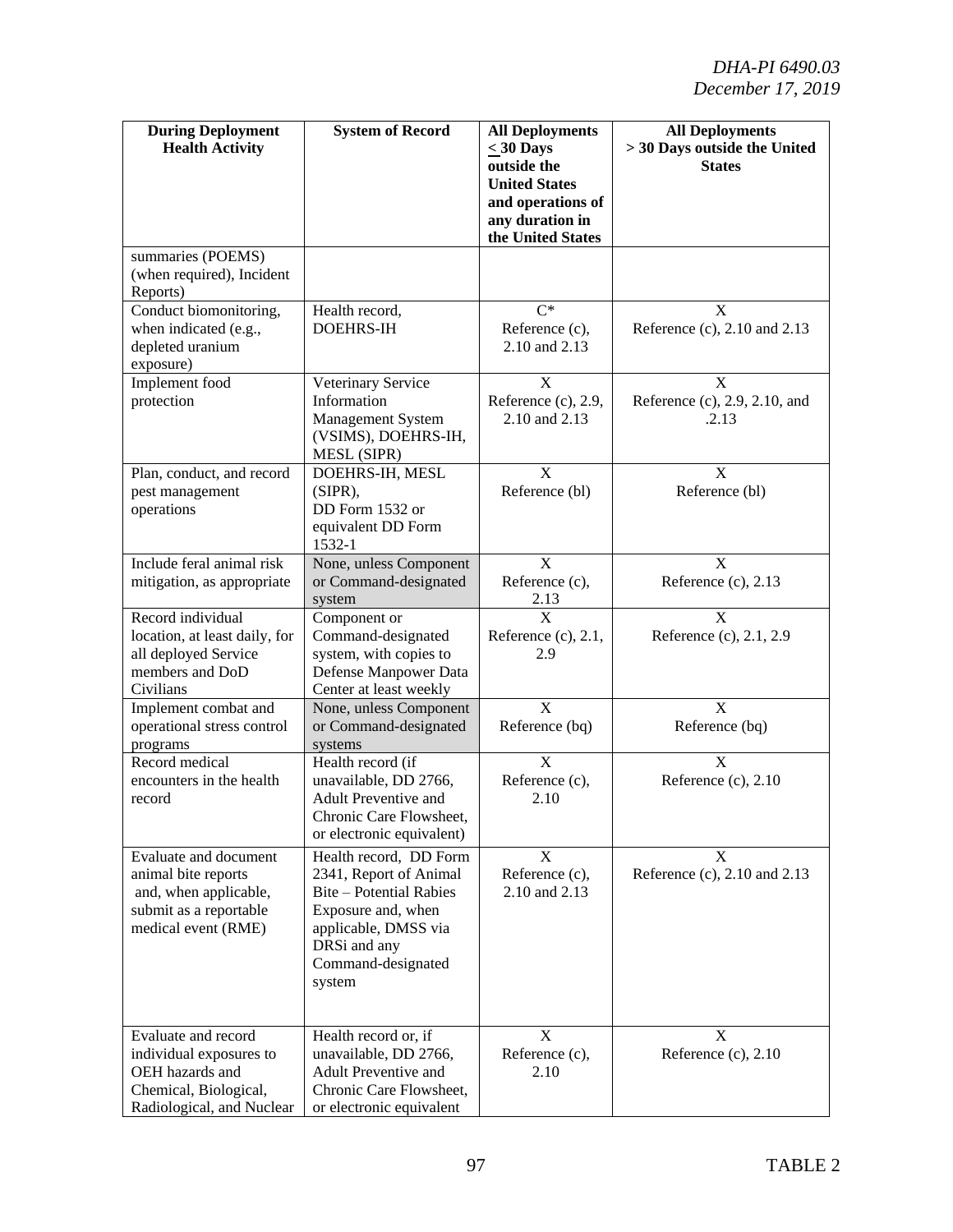| <b>During Deployment</b><br><b>Health Activity</b>                                                                                                                           | <b>System of Record</b>                                                                                             | <b>All Deployments</b><br>$<$ 30 Days<br>outside the<br><b>United States</b><br>and operations of<br>any duration in<br>the United States | <b>All Deployments</b><br>> 30 Days outside the United<br><b>States</b> |
|------------------------------------------------------------------------------------------------------------------------------------------------------------------------------|---------------------------------------------------------------------------------------------------------------------|-------------------------------------------------------------------------------------------------------------------------------------------|-------------------------------------------------------------------------|
| agents, including any<br>individual exposure data                                                                                                                            |                                                                                                                     |                                                                                                                                           |                                                                         |
| Document clinical care<br>provided by health care<br>providers to military<br>working animals                                                                                | Veterinary health record<br>(Veterinary Services<br><b>Systems Management</b> )<br>or interim hard copy<br>document | $\overline{\mathbf{x}}$<br>Reference (c),<br>2.10 and 2.11, and<br>Reference (br)                                                         | X<br>Reference (c), 2.10 and 2.11<br>and Reference (br)                 |
| Validate the health risk<br>assessment and ensure<br>capability to conduct<br>deployment health<br>activities indicated by the<br>Preliminary Hazard<br>Assessment and OEHSA | DOEHRS-IH, MESL<br>(SIPR)                                                                                           | $C^*$<br>Reference (c),<br>2.13                                                                                                           | $\mathbf{X}$<br>Reference $(c)$ , 2.13                                  |
| Communicate health risks<br>(health risk<br>communication plan)                                                                                                              | None, unless Component<br>or Command-designated<br>systems                                                          | $\overline{C^*}$<br>Reference (c),<br>2.13                                                                                                | $\overline{X}$<br>Reference (c), 2.13                                   |
| Complete the OEHSA                                                                                                                                                           | DOEHRS-IH,                                                                                                          | $\overline{C}$<br>Reference (c),<br>2.10, 2.13                                                                                            | $\overline{X}$<br>Reference (c), 2.10, 2.13                             |
| Conduct disease and<br>injury surveillance,<br>including disease and<br>non-battle injuries                                                                                  | DMSS via DRSi and any<br>Command-designated<br>system (e.g., EpiNATO);<br>health record                             | $\overline{C^*}$<br>Reference (c),<br>2.10 and 2.13                                                                                       | $\overline{X}$<br>Reference (c), 2.10 and 2.13                          |
| <b>Submit RMEs</b>                                                                                                                                                           | DMSS via DRSi and any<br>Command-designated<br>system; health record                                                | $C^*$<br>Reference (c),<br>2.10 and 2.13                                                                                                  | $\mathbf{X}$<br>Reference (c), 2.10 and 2.13                            |

NOTES: X=Required; C=Commanders' risk-based decision (CCDRs, Service component commanders or commanders exercising operational control).

\* Conducting activities with asterisks is highly recommended, to the extent feasible, for deployments with health threats that have an extremely high or high-risk estimate (see Appendix 1 of this publication).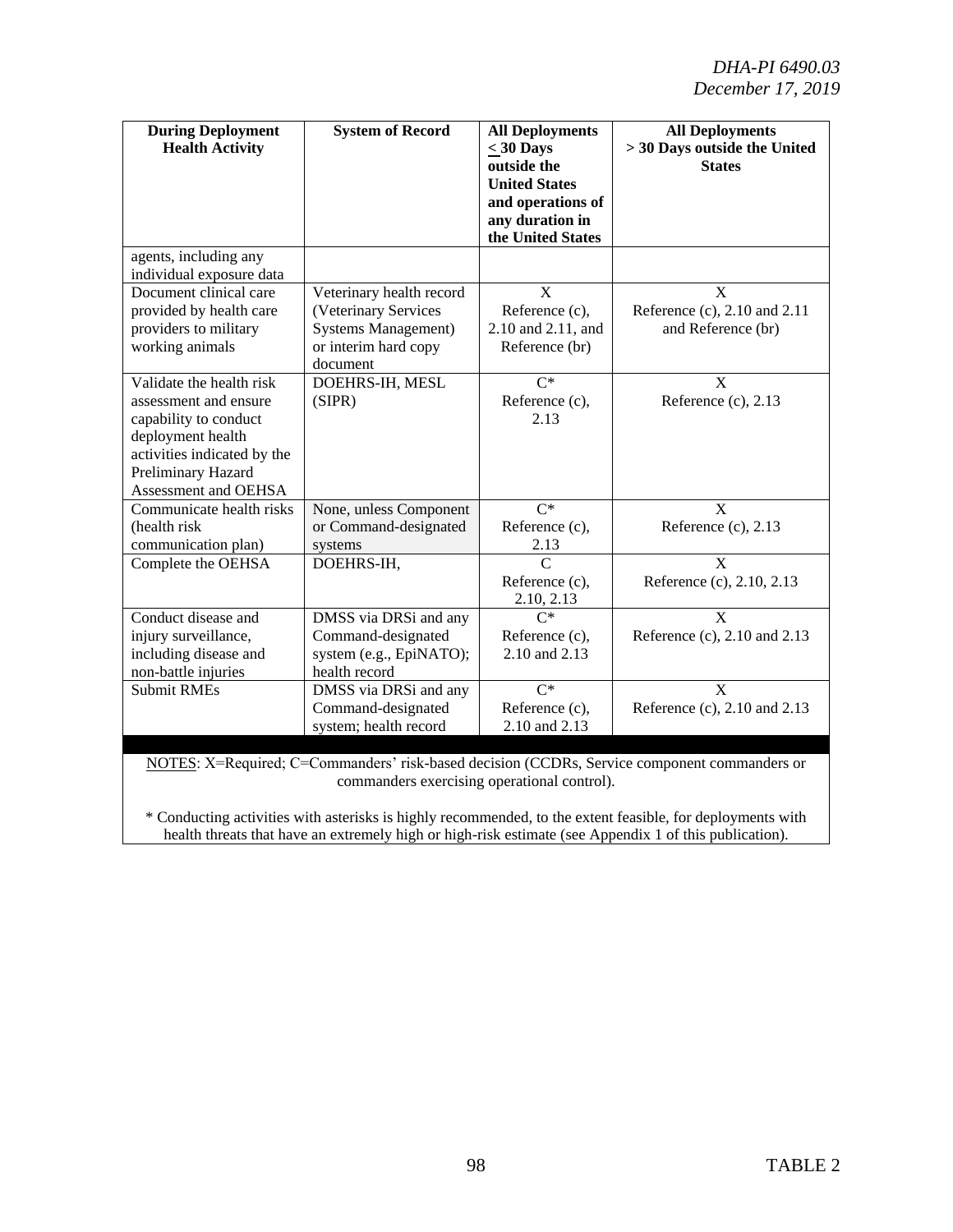| <b>Post-Deployment Health Activity</b>                                 | System of<br><b>Record</b>                                                                                                                                                                                                                                                                                                                                                 | All Deployments $\leq 30$ Days<br>outside the United States,<br>and Operations of any | All Deployments ><br>30 Days outside the<br><b>United States</b> |
|------------------------------------------------------------------------|----------------------------------------------------------------------------------------------------------------------------------------------------------------------------------------------------------------------------------------------------------------------------------------------------------------------------------------------------------------------------|---------------------------------------------------------------------------------------|------------------------------------------------------------------|
|                                                                        |                                                                                                                                                                                                                                                                                                                                                                            | duration in the United<br><b>States</b>                                               |                                                                  |
| Conduct health risk communication<br>(post-deployment health briefing) | None, unless<br>Component or<br>Command-<br>designated<br>systems                                                                                                                                                                                                                                                                                                          | $\overline{C^*}$<br>Reference (c), 2.13                                               | $\mathbf{X}$<br>Reference (c), 2.13                              |
| Conduct post-deployment health care<br>ethics debrief and support      | Note, unless<br>Component or<br>Command-<br>designated<br>systems                                                                                                                                                                                                                                                                                                          | $\mathbf X$<br>Reference (bv)                                                         | $\mathbf X$<br>Reference (bv)                                    |
| Submit after action report and lessons<br>learned                      | Joint Lessons<br>Learned<br>Information<br>System,<br>Defense<br>Occupational<br>and<br>Environmental<br>Health<br>Readiness<br>System -<br>Industrial<br>Hygiene<br>(DOEHRS-IH),<br>Military<br>Exposure<br>Surveillance<br>Library - Secret<br>Internet<br>Protocol<br>Router<br>MESL (SIPR),<br>Veterinary<br>Service<br>Information<br>Management<br>System<br>(VSIMS) | X<br>Reference (c), 2.10 and 2.13                                                     | X<br>Reference (c), 2.10<br>and 2.13                             |

# Table 3.Post-Deployment Health Activities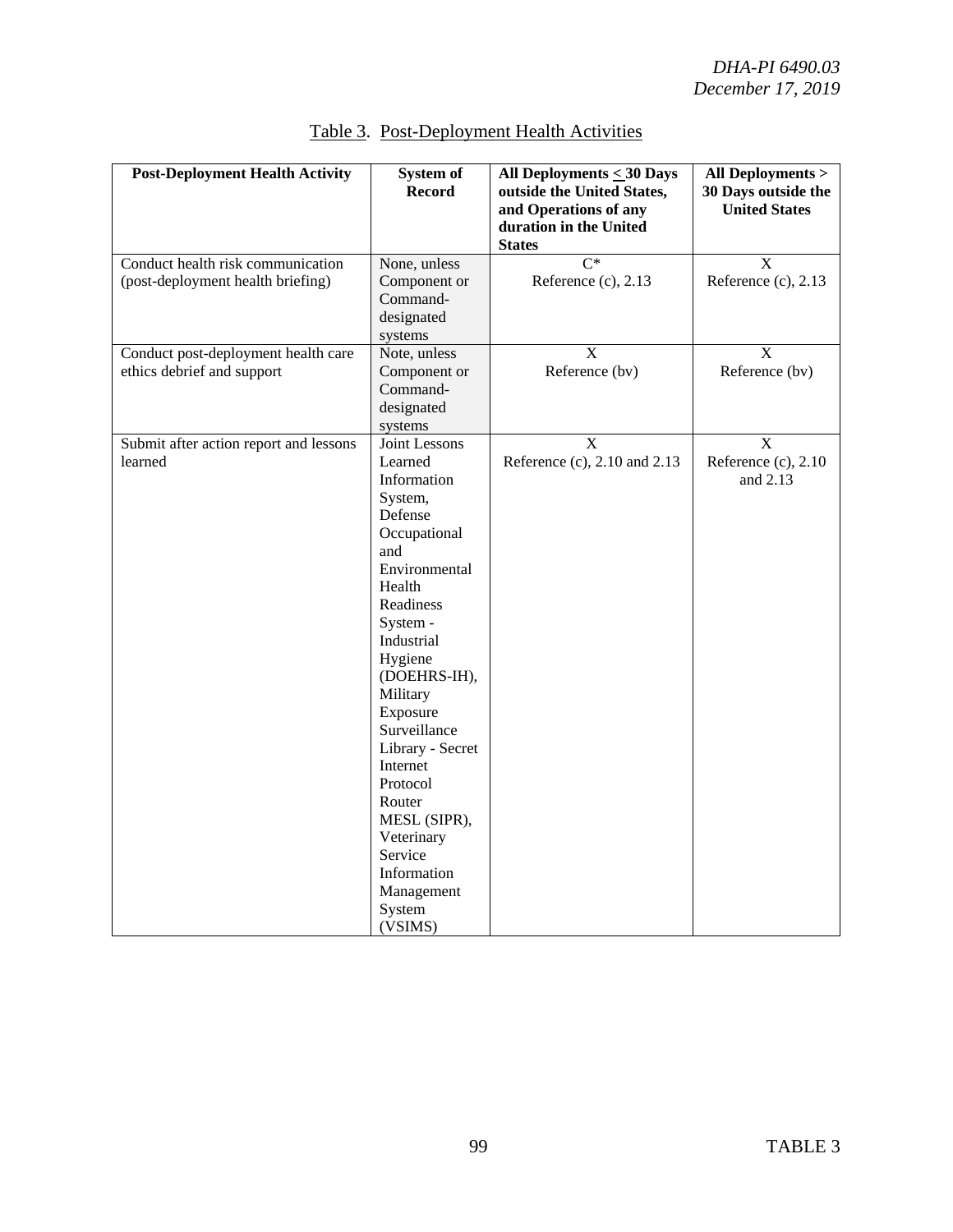| Ensure medical surveillance is in                               | Health Record,       | X                               | $\boldsymbol{\mathrm{X}}$ |
|-----------------------------------------------------------------|----------------------|---------------------------------|---------------------------|
| place and recorded to identify and                              | DRSi, Defense        | Reference (c), 2.10 and 2.13    | Reference $(c)$ , 2.10    |
| address post-deployment health                                  | Medical              |                                 | and 2.13                  |
| concerns                                                        | Surveillance         |                                 |                           |
|                                                                 | System               |                                 |                           |
|                                                                 |                      |                                 |                           |
|                                                                 | (DMSS),              |                                 |                           |
|                                                                 | Defense              |                                 |                           |
|                                                                 | Manpower Data        |                                 |                           |
|                                                                 | Center               |                                 |                           |
|                                                                 | (DMDC),              |                                 |                           |
|                                                                 | DOEHRS-IH,           |                                 |                           |
|                                                                 | MESL (SIPR),         |                                 |                           |
|                                                                 | in addition to       |                                 |                           |
|                                                                 | any Component        |                                 |                           |
|                                                                 | or Command-          |                                 |                           |
|                                                                 | designated           |                                 |                           |
|                                                                 | system               |                                 |                           |
| Implement or continue biomonitoring,                            | Health record,       | X                               | X                         |
| as indicated                                                    | depleted             | Reference $(c)$ , 2.10          | Reference $(c)$ , 2.10    |
|                                                                 | uranium              |                                 |                           |
|                                                                 | Registry             |                                 |                           |
|                                                                 | (DOEHRS-IH)          |                                 |                           |
| Incorporate documentation of in                                 | Health record        | X                               | X                         |
| theater healthcare encounters into the                          |                      | Reference $(c)$ , 2.10          | Reference $(c)$ , 2.10    |
| DoD electronic health record (e.g.,                             |                      |                                 |                           |
| deployment health record, individual                            |                      |                                 |                           |
| exposure records)                                               |                      |                                 |                           |
| Complete medical evaluation and                                 | Health record        | $\mathbf{X}$                    | $\mathbf{X}$              |
| referrals, using medical and exposure                           | and DOEHRS-          | Reference (c), 2.10             | Reference (c), 2.10       |
|                                                                 |                      |                                 |                           |
|                                                                 |                      |                                 |                           |
| documentation                                                   | IH, MESL             |                                 |                           |
|                                                                 | (SIPR)               | $\mathcal{C}$                   | $\mathbf{X}$              |
| Complete Separation History and                                 | <b>Health Record</b> |                                 |                           |
| Physical Exam, when required                                    |                      | Reference (by)                  | Reference (by)            |
| Consider tuberculosis screening,                                | Health record        |                                 |                           |
| based on the potential of a high-risk                           |                      | Reference (c), 3.3 and          | Reference (c), 3.3        |
| exposure to tuberculosis or per                                 |                      | Reference (at)                  | and Reference (at)        |
| combatant command or Component                                  |                      |                                 |                           |
| policy                                                          |                      |                                 |                           |
| Submit any remaining Occupational                               | DOEHRS-IH,           | Y                               | X                         |
| and Environmental Health (OEH)                                  | MESL (SIPR),         | Reference $(c)$ , 2.10 and 2.13 | Reference $(c)$ , 2.10    |
| monitoring and food protection data or                          | <b>VSIMS</b>         |                                 | and 2.13                  |
| reports                                                         |                      |                                 |                           |
| Conduct QA and comprehensive                                    | DMSS,                | X                               | X                         |
| retrospective analyses of deployment                            | DOEHRS-IH,           | Reference (c), 2.10 and 2.11    | Reference $(c)$ , 2.10    |
| health data and information                                     | MESL (SIPR),         |                                 | and 2.11                  |
|                                                                 | <b>VSIMS</b>         |                                 |                           |
| Record baseline and routine OEH                                 | DOEHRS-IH,           | X                               | $\boldsymbol{\mathrm{X}}$ |
| surveillance and food protection data                           | MESL (SIPR),         | Reference (c), 2.10 and 2.13    | Reference (c), 2.10       |
| and information (e.g., Preliminary                              | <b>VSIMS</b>         |                                 | and 2.13                  |
| Hazard Assessment, initial                                      |                      |                                 |                           |
| Occupational and Environmental                                  |                      |                                 |                           |
| Health Site Assessment, food                                    |                      |                                 |                           |
| protection audits, incident reports) not<br>previously recorded |                      |                                 |                           |